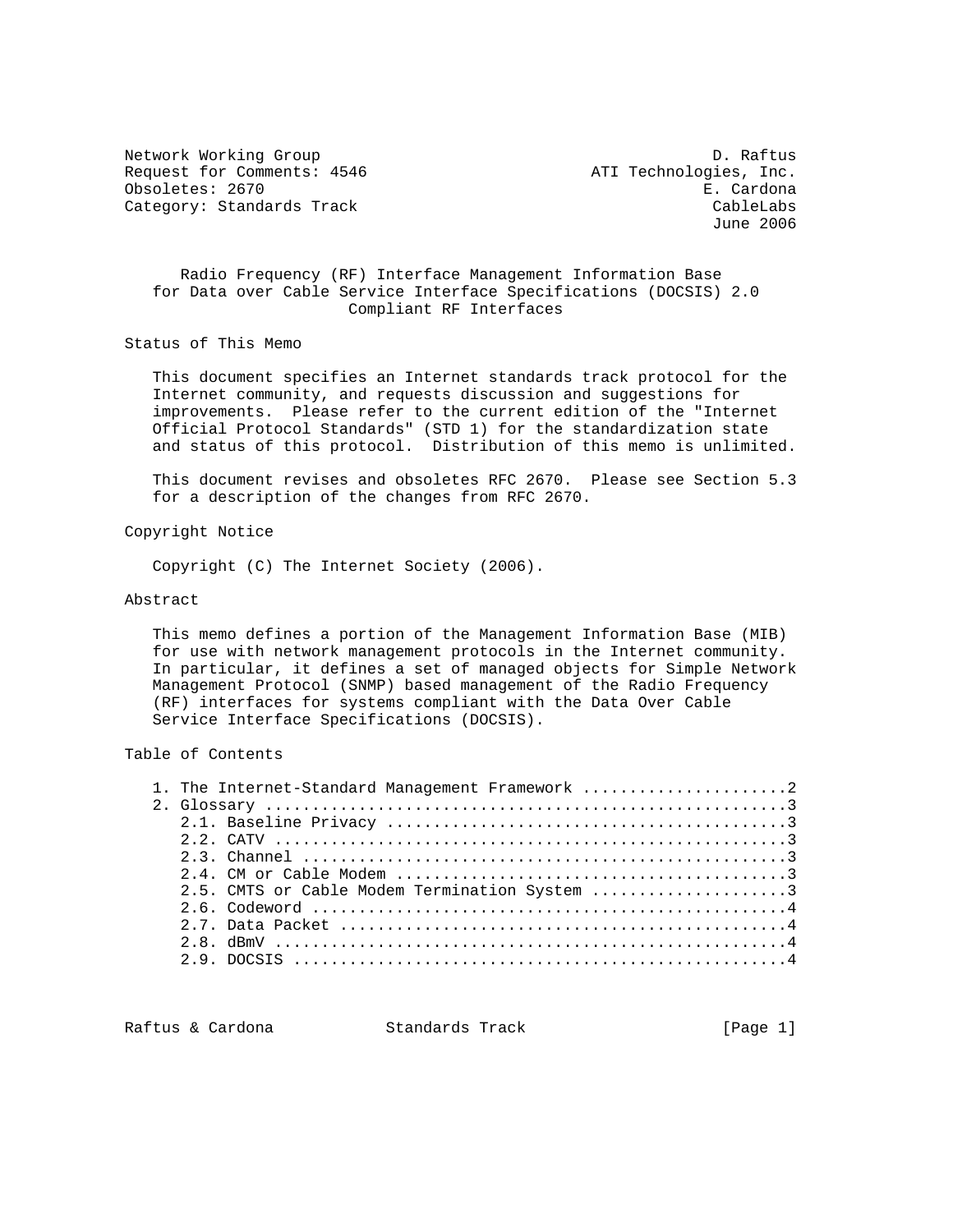|                                       | 2.16. QPSK (Quadrature Phase Shift Keying) 5                |
|---------------------------------------|-------------------------------------------------------------|
|                                       | 2.17. QAM (Quadrature Amplitude Modulation) 5               |
|                                       |                                                             |
|                                       |                                                             |
|                                       |                                                             |
|                                       |                                                             |
|                                       |                                                             |
|                                       |                                                             |
|                                       |                                                             |
|                                       |                                                             |
|                                       |                                                             |
|                                       |                                                             |
|                                       |                                                             |
|                                       | 3.2.4. Relationship to the Interfaces MIB Module 8          |
|                                       | 3.2.5. Offline Upstream Parameters Handling 22              |
|                                       |                                                             |
|                                       |                                                             |
|                                       |                                                             |
|                                       |                                                             |
|                                       |                                                             |
| $7_{\scriptscriptstyle{\ddot{\,}}\,}$ | Management Interoperability of DOCSIS 1.0, 1.1, and 2.0 136 |
|                                       |                                                             |
|                                       |                                                             |
|                                       |                                                             |

1. The Internet-Standard Management Framework

 For a detailed overview of the documents that describe the current Internet-Standard Management Framework, please refer to section 7 of RFC 3410 [RFC3410].

 Managed objects are accessed via a virtual information store, termed the Management Information Base or MIB. MIB objects are generally accessed through the Simple Network Management Protocol (SNMP). Objects in the MIB are defined using the mechanisms defined in the Structure of Management Information (SMI). This memo specifies a MIB module that is compliant to the SMIv2, which is described in STD 58, RFC 2578 [RFC2578], STD 58, RFC 2579 [RFC2579] STD 58, RFC 2580 [RFC2580].

Raftus & Cardona Standards Track [Page 2]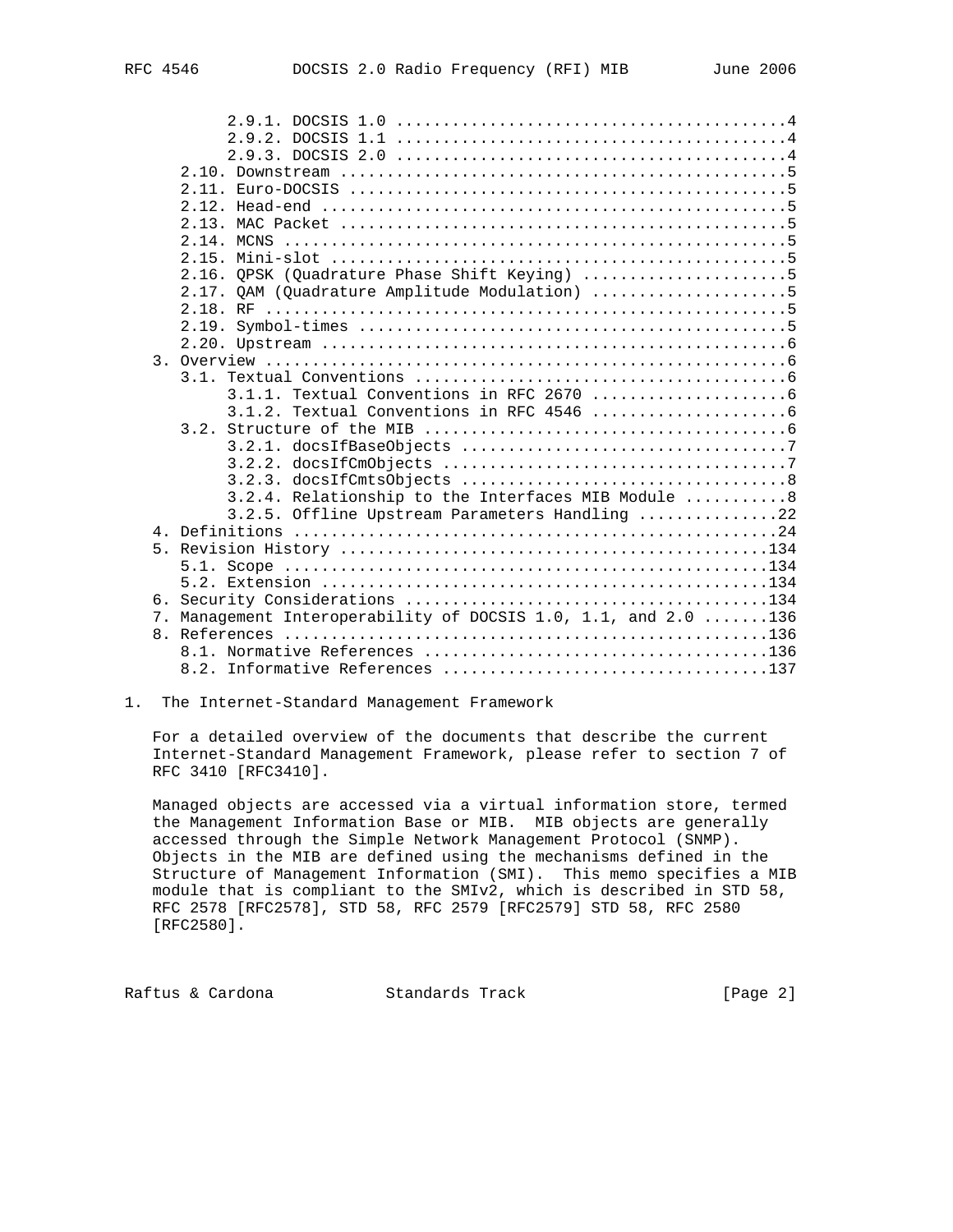# 2. Glossary

 The terms in this document are derived either from normal cable system usage, or from the documents associated with the Data Over Cable Service Interface Specification process.

# 2.1. Baseline Privacy

 Security interface specification, designed for DOCSIS-compliant cable data systems, that ensures device authentication data confidentiality in the CATV plant. See [BPI] and [BPIPLUS].

2.2. CATV

 Originally "Community Antenna Television", it now refers to any cable or hybrid fiber and cable system used to deliver video signals to a community.

2.3. Channel

 A specific frequency allocation with an RF medium, specified by channel width in Hertz (cycles per second) and by center frequency. Within the US Cable Systems, upstream channels are generally allocated from the 5-42MHz range while downstream channels are generally allocated from the 50-750MHz range, depending on the capabilities of the given system. The typical broadcast channel width in the US is 6MHz. Upstream channel widths for DOCSIS vary.

 For European cable systems, upstream channels vary by country. The upper edge of upstream channel allocations varies between 25 MHz to 65 MHz, and the lower edge of downstream channel allocations varies between 47 MHz and 87.5 MHz. The typical broadcast channel width in Europe is 8MHz. The actual parameters are of concern to systems deploying Euro-DOCSIS technology.

 The downstream channels conform to the requirements of ITU-T Recommendation J.83 [ITU-T\_J.83]

2.4. CM or Cable Modem

 A CM acts as a "slave" station in a DOCSIS-compliant cable data system.

2.5. CMTS or Cable Modem Termination System

 A generic term covering a cable bridge or cable router in a head-end. A CMTS acts as the master station in a DOCSIS-compliant cable data system. It is the only station that transmits downstream, and it

Raftus & Cardona Standards Track [Page 3]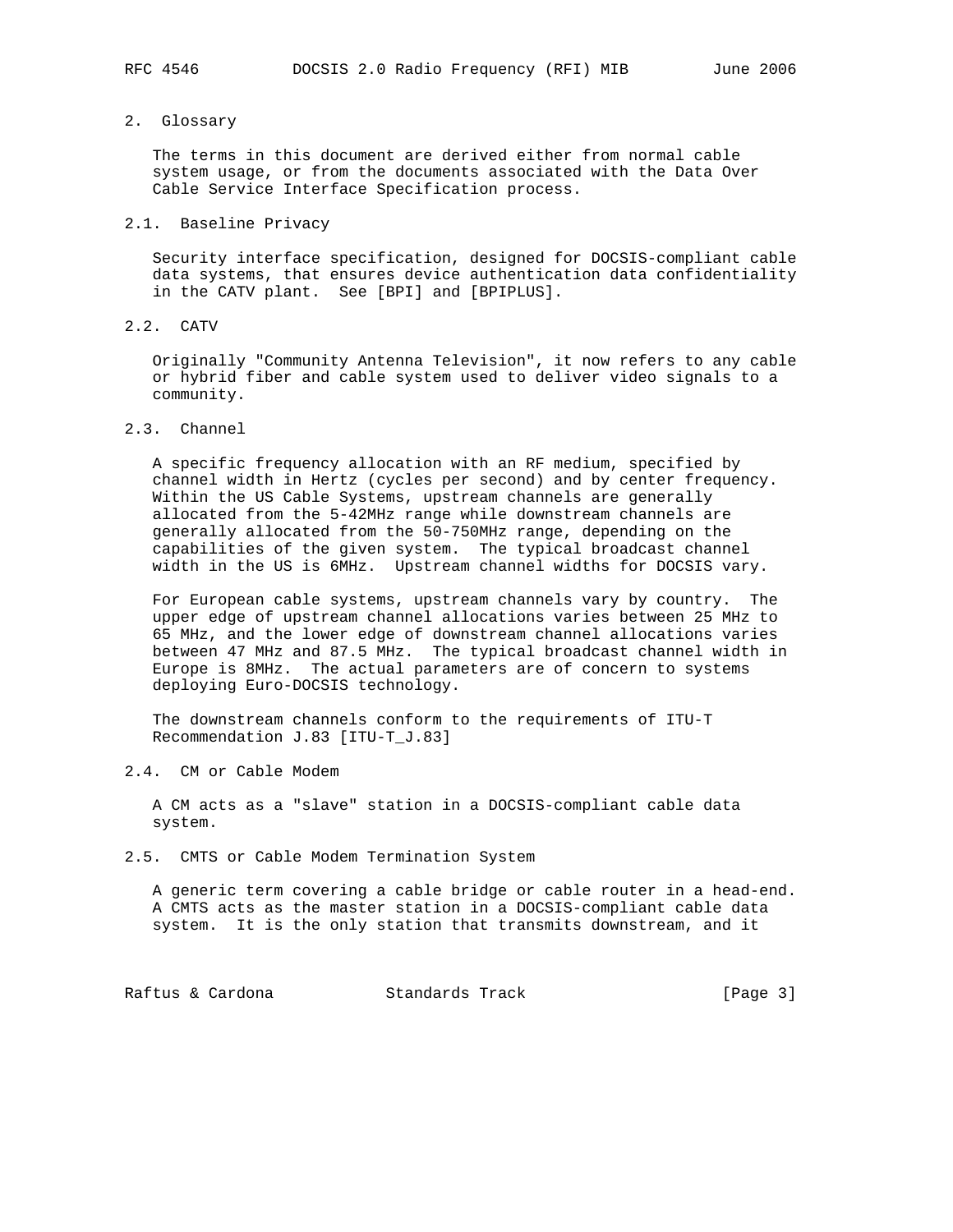controls the scheduling of upstream transmissions by its associated CMs.

2.6. Codeword

 A characteristic of the Forward Error Correction scheme, used above the RF media layer.

 See "Data-Over-Cable Service Interface Specifications: Radio Frequency Interface Specification SP-RFIv2.0-I10-051209".

2.7. Data Packet

The payload portion of the MAC Packet.

2.8. dBmV

 A measure of RF signal voltage amplitude, whose power level is determined by the characteristic impedance. A zero dB signal power is equivalent to 48.75 dBmV signal amplitude in a 75 Ohm system.

2.9. DOCSIS

 "Data Over Cable Service Interface Specification". A term referring to the ITU-T J112 [ITU-T\_J.112] Annex B standard for cable modem systems.

2.9.1. DOCSIS 1.0

 Cable modem systems that are CM/CMTS compliant to requirements in [RFI1.0]. A common reference to DOCSIS 1.0 in this document is the upstream channel queuing mechanism, known as Class of Service (COS).

2.9.2. DOCSIS 1.1

 Cable modem systems that are CM/CMTS compliant to requirements in [ITU-T\_J.112]. DOCSIS 1.1 references in this document are in part associated with the upstream and downstream Quality of Service (QOS). The term DOCSIS 1.x is used in this document to refer to both DOCSIS 1.0 and DOCSIS 1.1.

2.9.3. DOCSIS 2.0

 Cable modem systems that are CM/CMTS compliant to requirements in [ITU-T\_J.122]. DOCSIS 2.0 corresponds to the second generation of radio-frequency interface specifications of DOCSIS.

Raftus & Cardona Standards Track [Page 4]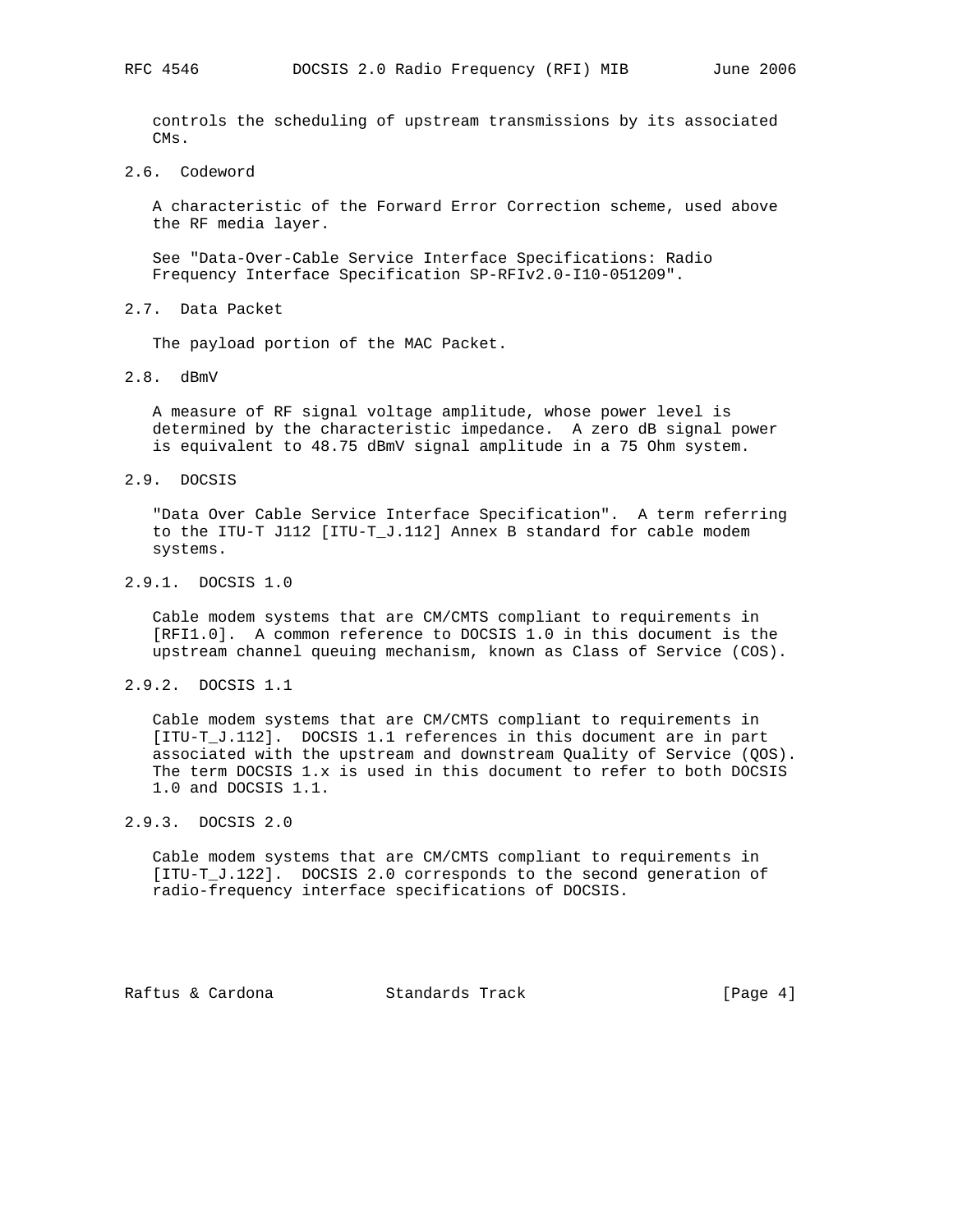2.10. Downstream

The direction from the head-end towards the subscriber.

2.11. Euro-DOCSIS

 Cable modem systems CM/CMTS that conform to the European spectrum lineup and are compliant to requirements of Annex F in [ITU-T\_J.122].

2.12. Head-end

 The origination point in most cable systems of the subscriber video signals. Generally also the location of the CMTS equipment.

2.13. MAC Packet

A DOCSIS PDU.

2.14. MCNS

 "Multimedia Cable Network System". Generally replaced in usage by DOCSIS.

2.15. Mini-slot

 In general, an interval of time that is allocated by the CMTS to a given CM for that CM to transmit in an upstream direction. See [ITU-T\_J.122]

2.16. QPSK (Quadrature Phase Shift Keying)

A particular modulation scheme on an RF medium. See [Proakis00].

2.17. QAM (Quadrature Amplitude Modulation)

 A particular modulation scheme on RF medium. Usually expressed with a number indicating the size of the modulation constellation (e.g., 16 QAM). See [Proakis00].

2.18. RF

Radio Frequency.

2.19. Symbol-times

A characteristic of the RF modulation scheme. See [ITU-T\_J.122].

Raftus & Cardona Standards Track [Page 5]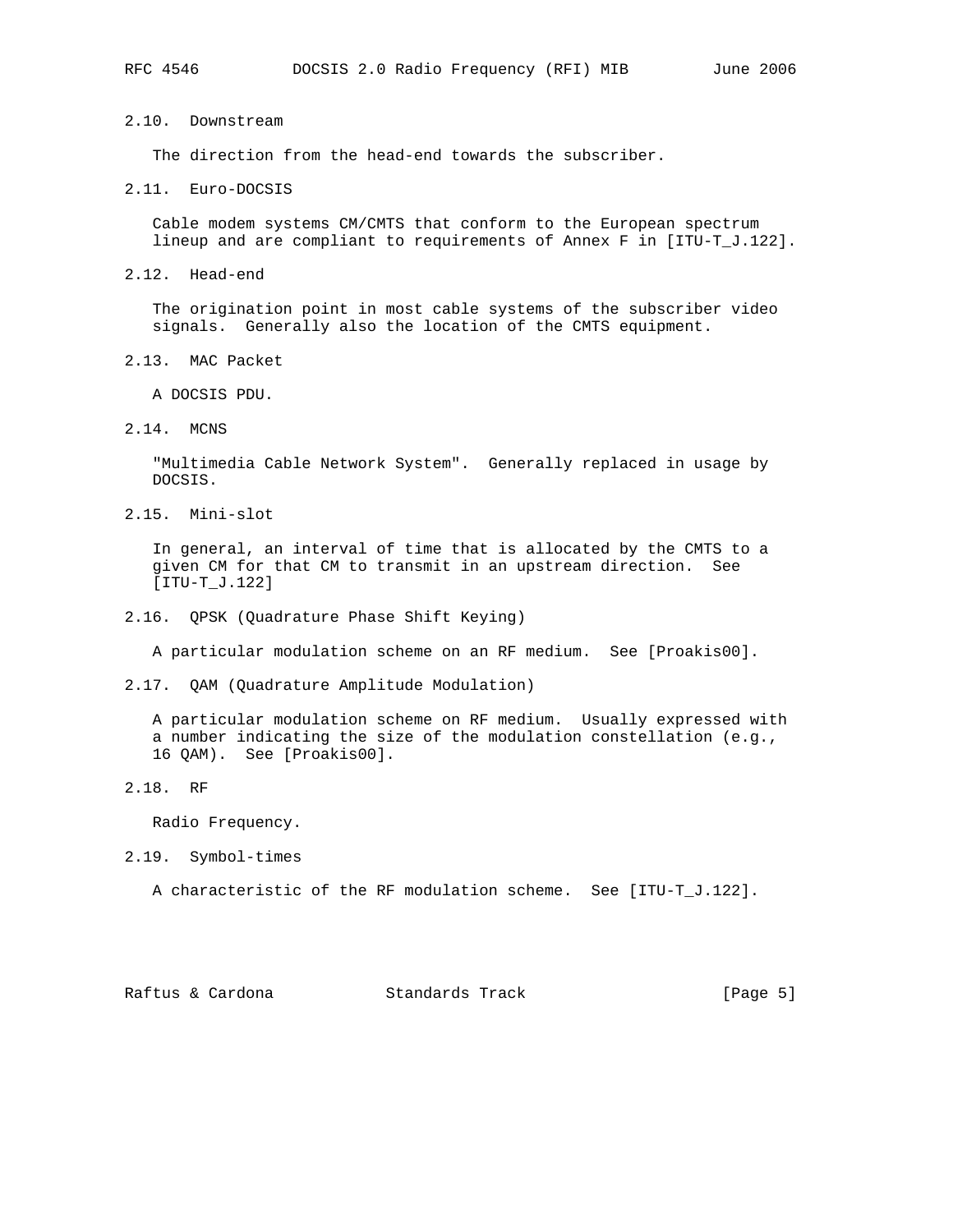# 2.20. Upstream

The direction from the subscriber towards the head-end.

3. Overview

 This MIB module provides a set of objects required for the management of DOCSIS-compliant Cable Modem (CM) and Cable Modem Termination System (CMTS) RF interfaces. The specification is derived in part from the parameters and protocols described in [ITU-T\_J.122].

 In this document, the key words "MUST", "MUST NOT", "REQUIRED", "SHALL", "SHALL NOT", "SHOULD", "SHOULD NOT", "RECOMMENDED", "MAY", and "OPTIONAL" are to be interpreted as described in [RFC2119].

3.1. Textual Conventions

 This MIB module defines new textual conventions for CM and CMTS indications of DOCSIS 2.0 RFI capabilities, configuration, usage, and backward compatible modes of operation, as defined in [RFI2.0]. With the same purpose, there are some textual conventions that represent capabilities and modes of operation of [RFI1.1] that are not covered by RFC 2670, and are managed proprietarily in the DOCSIS OSSI 1.1 specification [OSSI1.1].

3.1.1. Textual Conventions in RFC 2670

 RFC 2670 defined two textual conventions, TenthdBmV and TenthdB, which are power measurement representations.

3.1.2. Textual Conventions in RFC 4546

 This MIB module defines the textual convention DocsisUpstreamType to represent the DOCSIS 1.0 [RFI1.0] and DOCSIS 2.0 [RFI2.0] upstream burst modulation profiles types.

 This MIB module defines the textual conventions DocsisVersion and DocsisQosVersion to represent the DOCSIS 1.0 [RFI1.0] and DOCSIS 1.1 [RFI1.1] COS/QOS capabilities and modes of operation.

3.2. Structure of the MIB

This MIB module is structured as three groups:

 o Management information pertinent to both Cable Modem (CM) and Cable Modem Termination System (CMTS) (docsIfBaseObjects).

Raftus & Cardona Standards Track [Page 6]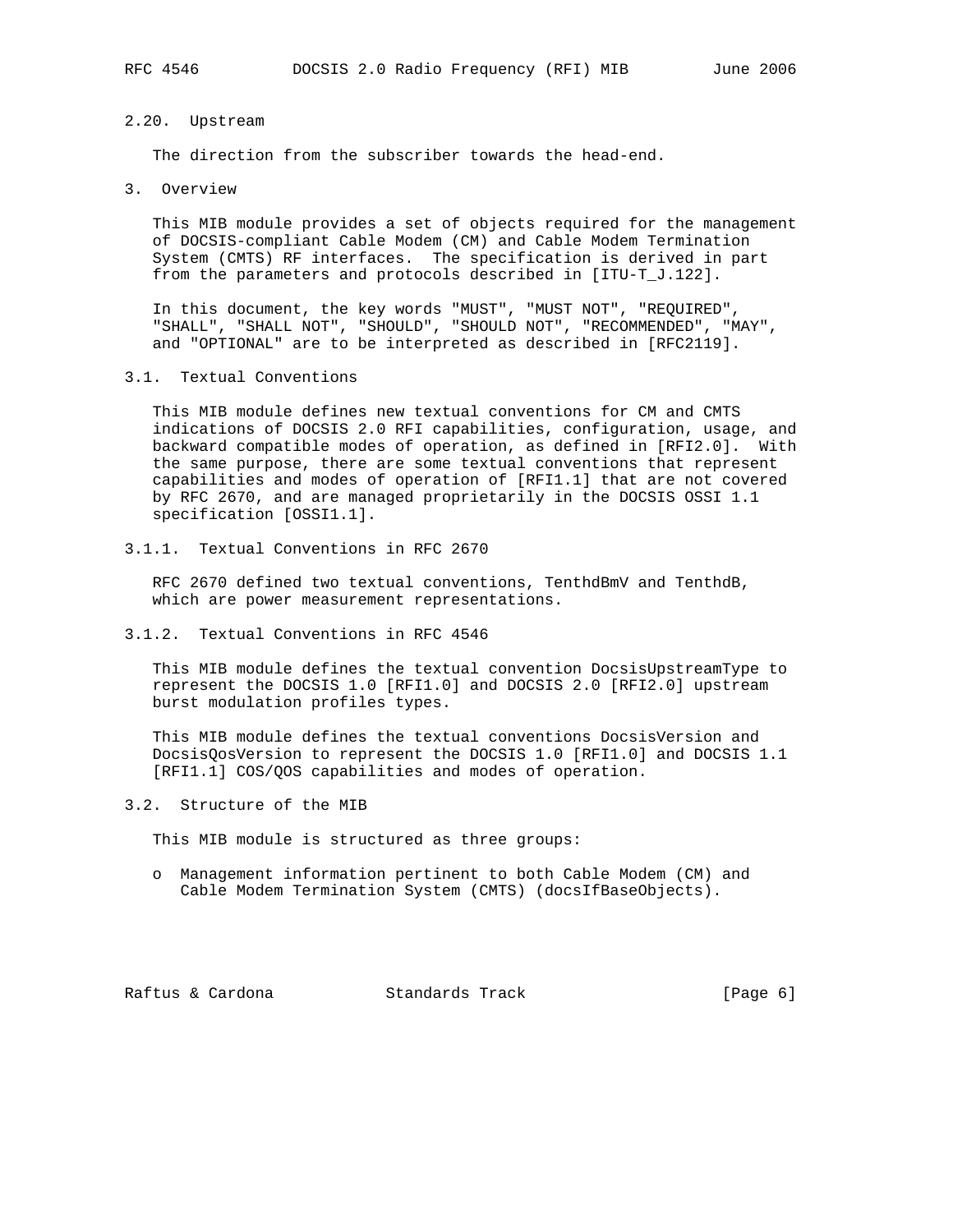- - o Management information pertinent to Cable Modem only (docsIfCmObjects).
	- o Management information pertinent to Cable Modem Termination System only (docsIfCmtsObjects).

 Tables within each of these groups cover different functions; e.g., upstream queue services, channel characteristics, MAC layer management, etc. Rows created automatically (e.g., by the device according to the hardware configuration) may and generally will have a mixture of configuration and status objects within them. Rows that are meant to be created by the management station are generally restricted to configuration (read-create) objects.

# 3.2.1. docsIfBaseObjects

 docsIfDownstreamChannelTable - This table describes the existing downstream channels for a CMTS and the received downstream channel for a CM.

 docsIfUpstreamChannelTable - This table describes the existing upstream channels for a CMTS and the current upstream transmission channel for a CM.

 docsIfQosProfileTable - This table describes the valid Quality of Service profiles for the cable data system.

 docsIfSignalQualityTable - This table is used to monitor RF signal quality characteristics of received signals.

 docsIfDocsisBaseCapability - This object is used to indicate the highest level of DOCSIS version a cable device can support.

# 3.2.2. docsIfCmObjects

 docsIfCmMacTable - This table is used to monitor the DOCSIS MAC interface and can be considered an extension to the ifEntry.

 docsIfCmStatusTable - This table maintains a number of status objects and counters for cable modems. There is a comparable table at the CMTS, docsIfCmtsCmStatusTable, which maintains similar counters from the CMTS point of view.

 docsIfCmServiceTable - This table describes the upstream service queues available at this CM. There is a comparable table at the CMTS, docsIfCmtsServiceEntry, which describes the service queues from the point of view of the CMTS.

Raftus & Cardona Standards Track [Page 7]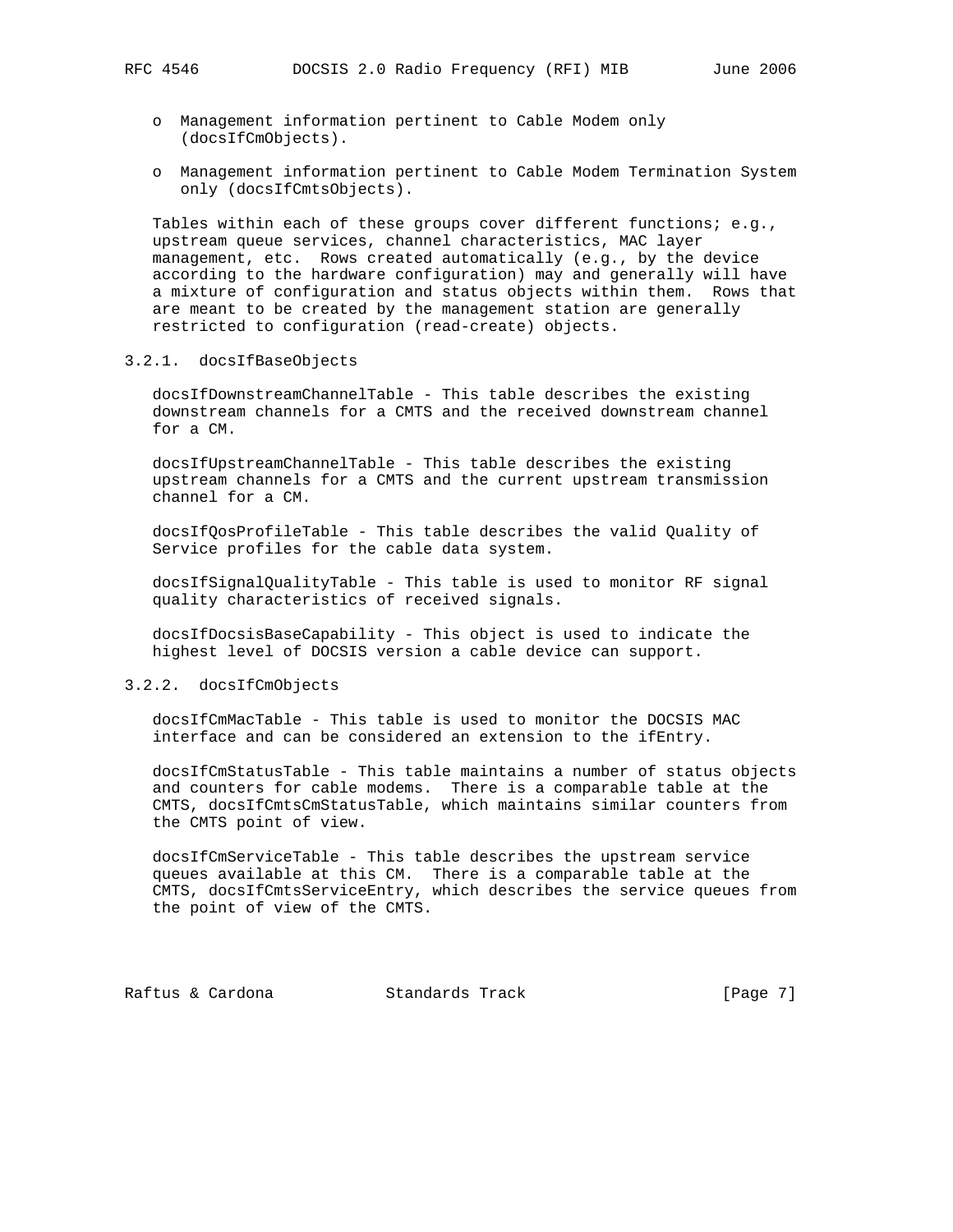### 3.2.3. docsIfCmtsObjects

 docsIfCmtsMacTable - Describes the attributes of each CMTS MAC interface.

 docsIfCmtsStatusTable - This table provides a set of aggregated counters that roll-up values and events that occur on the underlying sub-interfaces.

 docsIfCmtsCmStatusTable - This table is used to hold information about known (i.e., ranging, registered, and/or previously online) cable modems on the system serviced by this CMTS.

 docsIfCmtsServiceTable - This table provides access to the information related to upstream service queues.

 docsIfCmtsModulationTable - This table allows control over the modulation profiles for RF channels associated with this CMTS.

 docsIfCmtsMacToCmTable - This table allows fast access into the docsIfCmtsCmTable via a MAC address (of the CM) interface.

 docsIfCmtsChannelUtilizationTable - This table provides statistical load usage data for attached upstream and downstream physical channels.

 docsIfCmtsDownChannelCounterTable - This table provides statistical data for attached downstream channels, appropriate as input for load usage calculations.

 docsIfCmtsUpChannelCounterTable - This table provides statistical data for attached upstream channels, appropriate as input for load usage calculations.

### 3.2.4. Relationship to the Interfaces MIB Module

 This section clarifies the relationship of this MIB module to the Interfaces MIB [RFC2863]. Several areas of correlation are addressed in the following subsections. The implementer is referred to the Interfaces MIB document in order to understand the general intent of these areas.

#### 3.2.4.1. Layering Model

 An instance of ifEntry exists for each RF downstream interface, for each RF upstream interface, for each upstream logical Channel, and for each RF MAC layer.

Raftus & Cardona Standards Track [Page 8]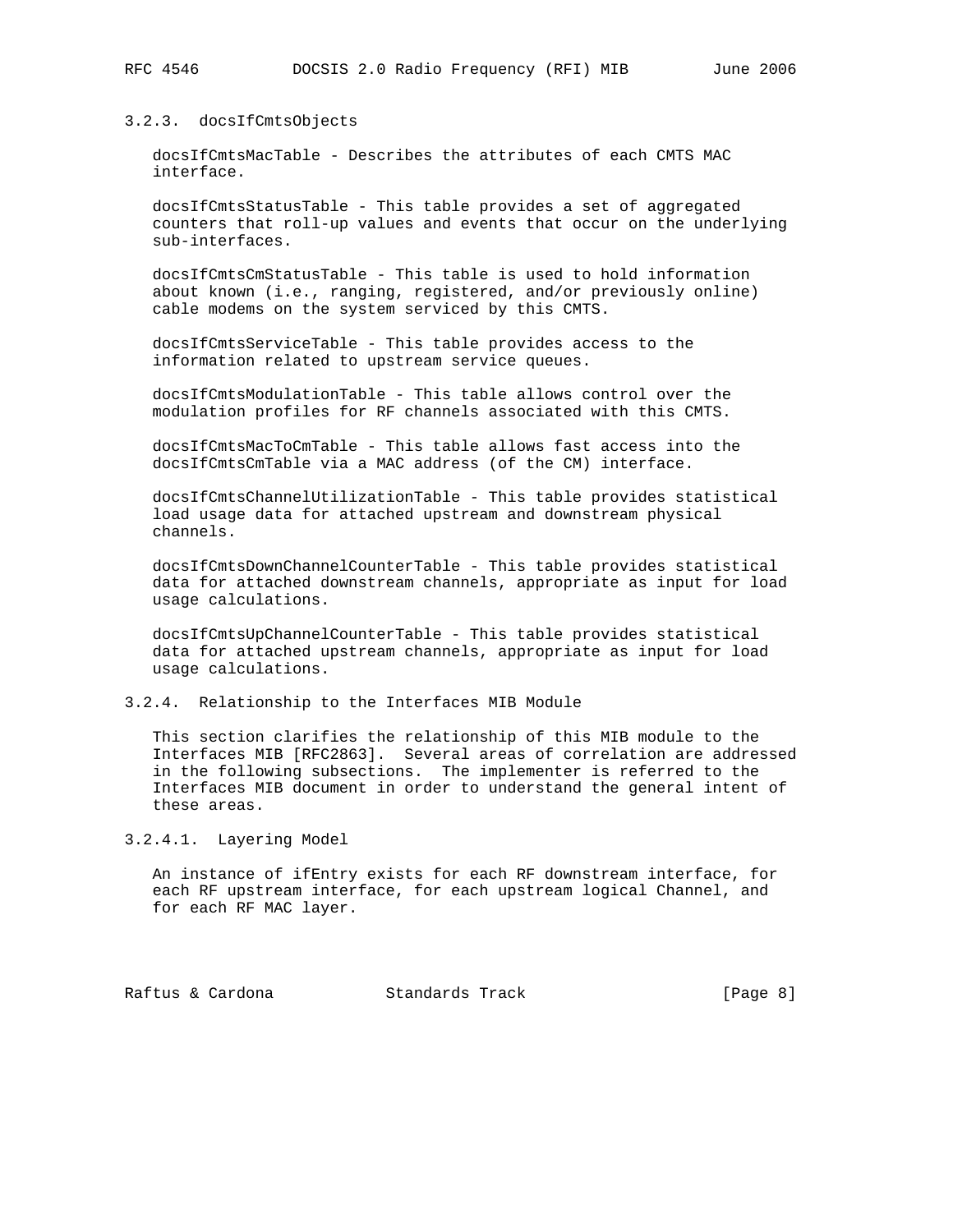The ifStackTable [RFC2863] MUST be implemented to identify the relationships among sub-interfaces.

 The following example illustrates a CMTS MAC interface with one downstream and two upstream interfaces.





 As can be seen from this example, the RF MAC interface is layered on top of the downstream and upstream interfaces, and the RF upstream interface is layered on top of an upstream logical channel.

In this example, the assignment of index values could be as follows:

ifIndex ifType Description

| 2<br>3<br>4<br>5<br>6<br>8 | docsCableMaclayer(127)<br>docsCableDownstream(128)<br>docsCableUpstream(129)<br>docsCableUpstream(129)<br>docsCableUpstreamChannel(205)<br>docsCableUpstreamChannel(205)<br>docsCableUpstreamChannel(205) | CATV MAC Layer<br>CATV Downstream interface<br>CATV Upstream interface<br>CATV Upstream interface<br>CATV Upstream Channel<br>CATV Upstream Channel<br>CATV Upstream Channel |
|----------------------------|-----------------------------------------------------------------------------------------------------------------------------------------------------------------------------------------------------------|------------------------------------------------------------------------------------------------------------------------------------------------------------------------------|
| 9                          | docsCableUpstreamChannel(205)                                                                                                                                                                             | CATV Upstream Channel                                                                                                                                                        |

Figure 2

Raftus & Cardona Standards Track [Page 9]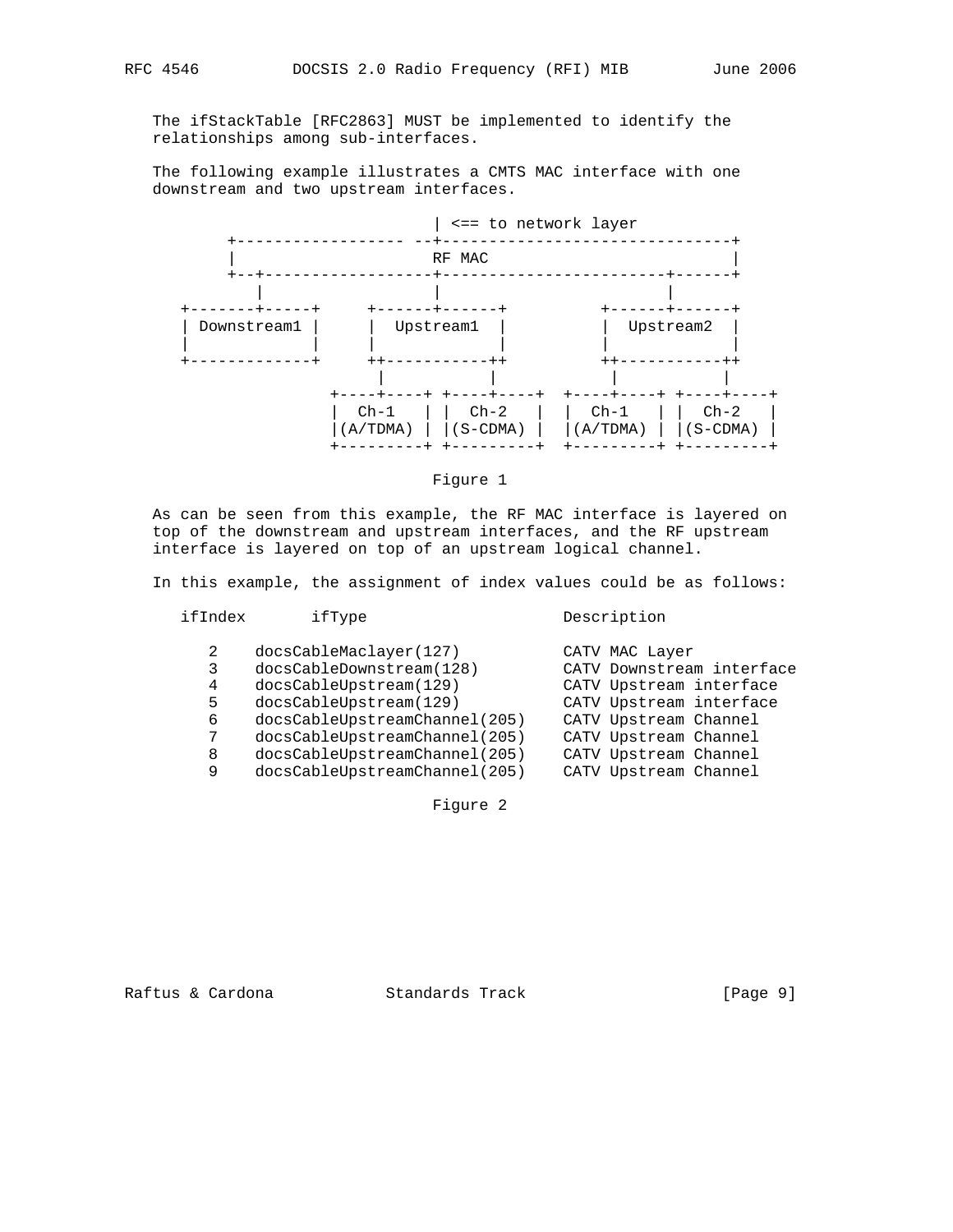| IfStackHigherLayer | ifStackLowerLayer |
|--------------------|-------------------|
|                    |                   |
|                    |                   |
|                    |                   |
|                    |                   |
|                    | h                 |
|                    |                   |
| ר                  |                   |
|                    |                   |
|                    |                   |
|                    |                   |
|                    |                   |
|                    |                   |
|                    |                   |
|                    |                   |

The corresponding ifStack entries would then be:

# Figure 3

 The same interface model can also be used in Telephony or Telco Return systems. A pure Telco Return system (Cable Modem, as well as Cable Modem Termination System) would not have upstream cable channels, only downstream cable channels. Systems supporting both Telco Return and cable upstream channels can use the above model without modification.

 Telco Return upstream channel(s) management is outside the scope of this document.

# 3.2.4.2. Virtual Circuits

 This medium does not support virtual circuits, and this area is not applicable to this MIB module.

# 3.2.4.3. ifTestTable

 The ifTestTable is optional for DOCSIS CM/CMTS implementations, but is not specifically influenced by the RF MIB.

# 3.2.4.4. ifRcvAddressTable

 The ifRcvAddressTable is optional for DOCSIS CM/CMTS implementations, but is not specifically influenced by the RF MIB.

Raftus & Cardona Standards Track [Page 10]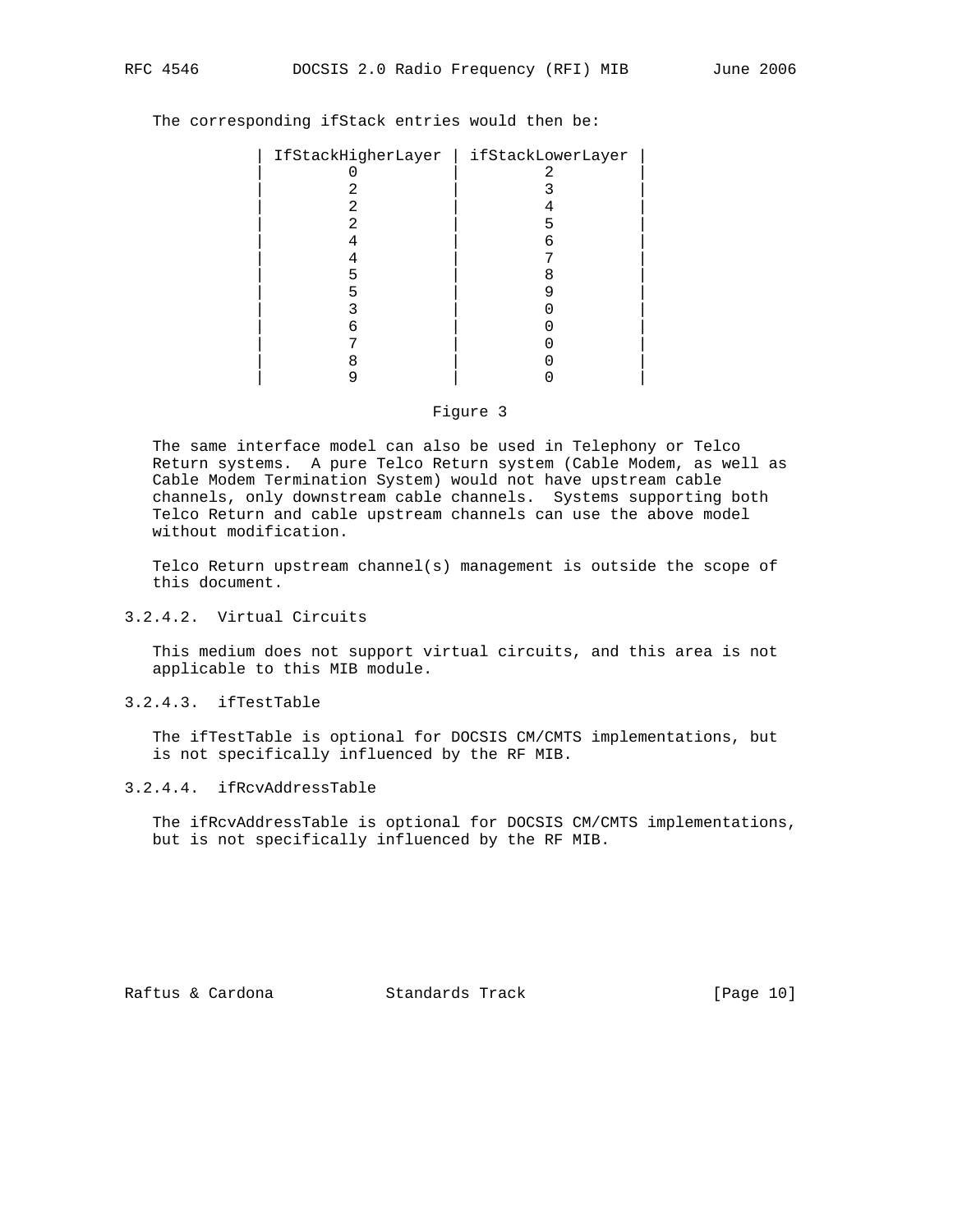3.2.4.5. ifEntry

 This section documents only the differences from the requirements specified in the Interfaces MIB module. See that MIB module for columns omitted from the descriptions below.

3.2.4.5.1. ifEntry for Downstream Interfaces

 The ifEntry for downstream interfaces supports the ifGeneralInformationGroup and the ifPacketGroup of the Interfaces MIB module. This is an output-only interface at the CMTS, and all input status counters  $--$  ifIn\*  $--$  will return zero. This is an input-only interface at the CM, and all output status counters -- ifOut\* -- will return zero.

3.2.4.5.1.1. ifEntry for Downstream Interfaces in Cable Modem Termination System

| ifTable<br>ifIndex | ===============     | Comments<br>Each CATV Downstream interface is represented<br>by an ifEntry.                                                                                                                              |
|--------------------|---------------------|----------------------------------------------------------------------------------------------------------------------------------------------------------------------------------------------------------|
| ifType             |                     | The IANA value of docsCableDownstream(128).                                                                                                                                                              |
| ifSpeed            |                     | Return the speed of this downstream channel.<br>The returned value is the raw bandwidth in bits/s<br>of this interface. This is the symbol rate<br>multiplied with the number of bits per symbol.        |
| ifHighSpeed        |                     | Return the speed of this downstream channel.<br>The returned value is the raw bandwidth in<br>megabits/s of this interface. This is the symbol<br>rate multiplied with the number of bits per<br>symbol. |
|                    | ifPhysAddress       | Return the zero-length OCTET STRING.                                                                                                                                                                     |
|                    | ifAdminStatus       | The administrative status of this interface.                                                                                                                                                             |
|                    | <i>ifOperStatus</i> | The current operational status of this interface.                                                                                                                                                        |
| ifMtu              |                     | The size of the largest frame that can be<br>sent on this interface, specified in octets.<br>The value includes the length of the MAC header.                                                            |
| ifInOctets         | <i>ifHCInOctets</i> | Return zero.                                                                                                                                                                                             |

Raftus & Cardona Standards Track [Page 11]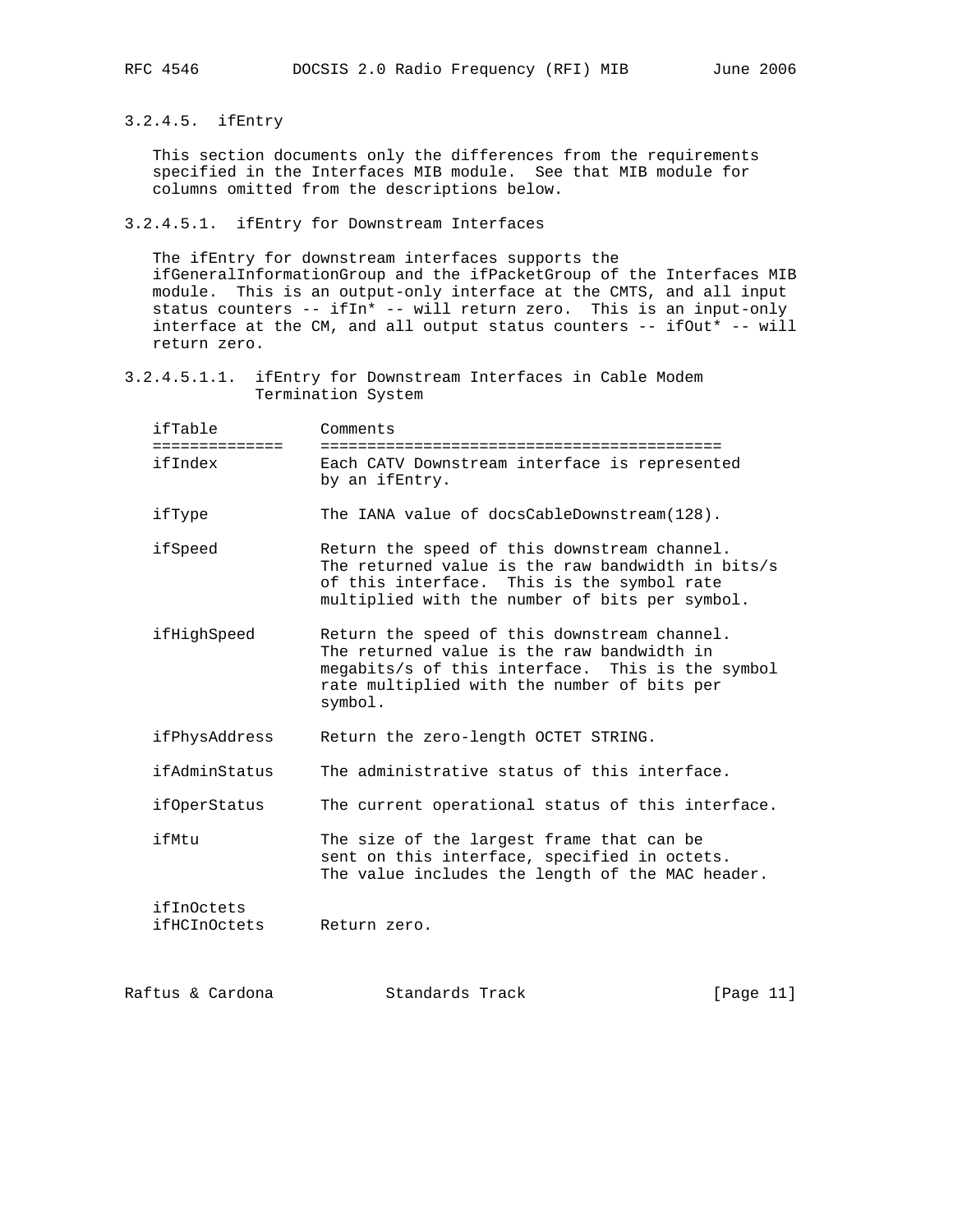ifInUcastPkts ifHCInUcastPkts Return zero. ifInMulticastPkts ifHCInMulticastPkts Return zero. ifInBroadcastPkts ifHCInBroadcastPkts Return zero. ifInDiscards Return zero. ifInErrors Return zero. ifInUnknownProtos Return zero. ifOutOctets ifHCOutOctets The total number of octets transmitted on this interface. This includes MAC packets as well as data packets, and includes the length of the MAC header. ifOutUcastPkts ifHCOutUcastPkts The number of unicast packets transmitted on this interface. This includes MAC packets as well as data packets. ifOutMulticastPkts ifHCOutMulticastPkts Return the number of multicast packets transmitted on this interface. This includes MAC packets as well as data packets. ifOutBroadcastPkts ifHCOutBroadcastPkts Return the number of broadcast packets transmitted on this interface. This includes MAC packets as well as data packets. ifOutDiscards The total number of outbound packets which were discarded. Possible reasons are: buffer shortage. ifOutErrors The number of packets that could not be transmitted due to errors. ifPromiscuousMode Return false.

Raftus & Cardona Standards Track [Page 12]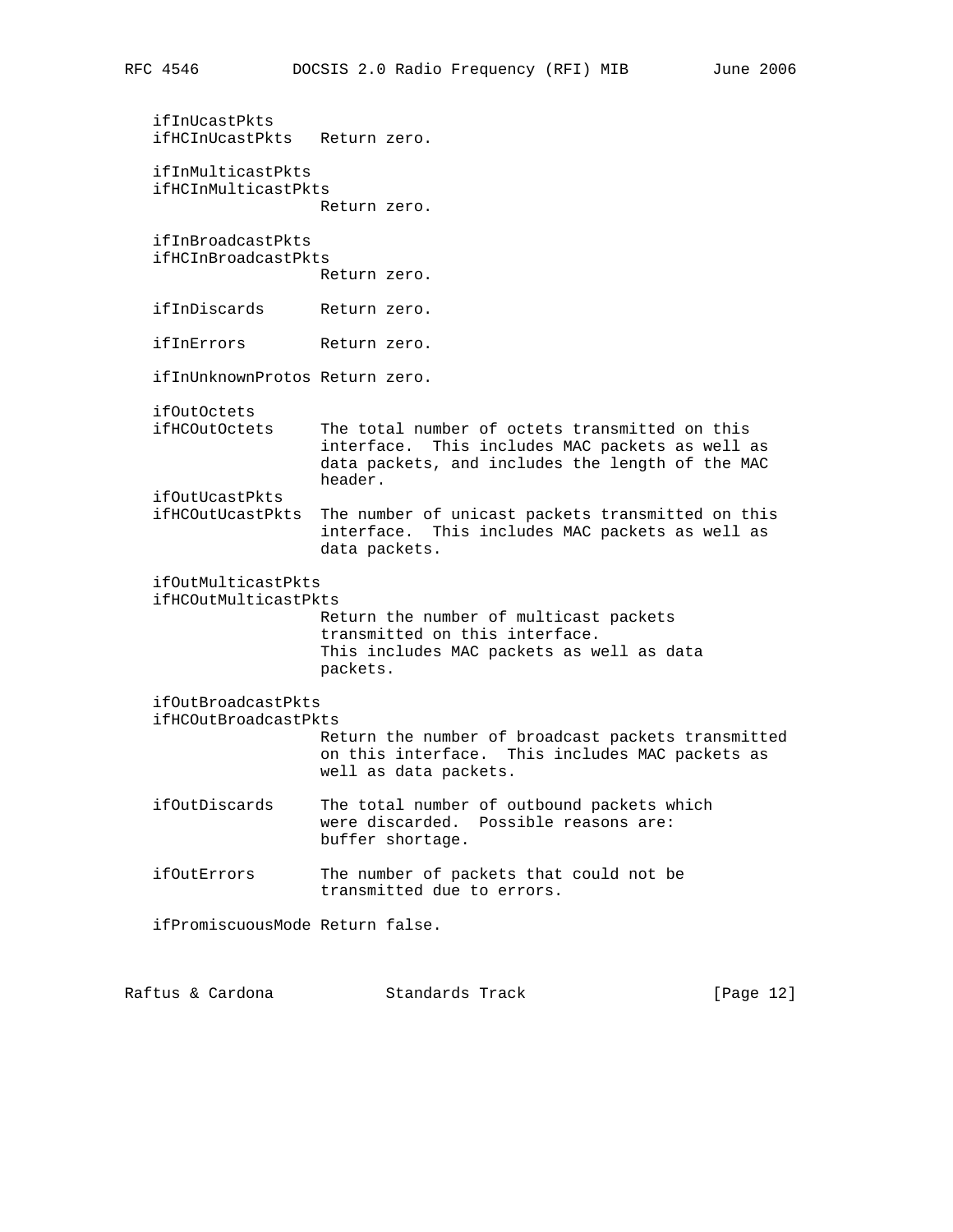| ifTable                                  | Comments                                                                                                                                                                                           |
|------------------------------------------|----------------------------------------------------------------------------------------------------------------------------------------------------------------------------------------------------|
| ==============<br>ifIndex                | Each CATV Downstream interface is represented<br>by an ifEntry.                                                                                                                                    |
| ifType                                   | The IANA value of docsCableDownstream(128).                                                                                                                                                        |
| ifSpeed                                  | Return the speed of this downstream channel.<br>The returned value the raw bandwidth in bits/s<br>of this interface. This is the symbol rate<br>multiplied with the number of bits per symbol.     |
| ifHighSpeed                              | Return the speed of this downstream channel.<br>The returned value the raw bandwidth in megabits/s<br>of this interface. This is the symbol rate<br>multiplied with the number of bits per symbol. |
| ifPhysAddress                            | Return the zero-length OCTET STRING.                                                                                                                                                               |
| ifAdminStatus                            | The administrative status of this interface.                                                                                                                                                       |
| ifOperStatus                             | The current operational status of this interface.                                                                                                                                                  |
| ifMtu                                    | The size of the largest frame that can be<br>received from this interface, specified in octets.<br>The value includes the length of the MAC header.                                                |
| ifInOctets<br>ifHCInOctets               | The total number of octets received on this<br>interface. This includes data packets as well as<br>MAC packets, and includes the length of the<br>MAC header.                                      |
| ifInUcastPkts<br>ifHCInUcastPkts         | The number of unicast packets received on this<br>interface. This includes data packets as well as<br>MAC packets.                                                                                 |
| ifInMulticastPkts<br>ifHCInMulticastPkts | Return the number of multicast packets received<br>on this interface. This includes data packets as<br>well as MAC packets.                                                                        |

Raftus & Cardona Standards Track [Page 13]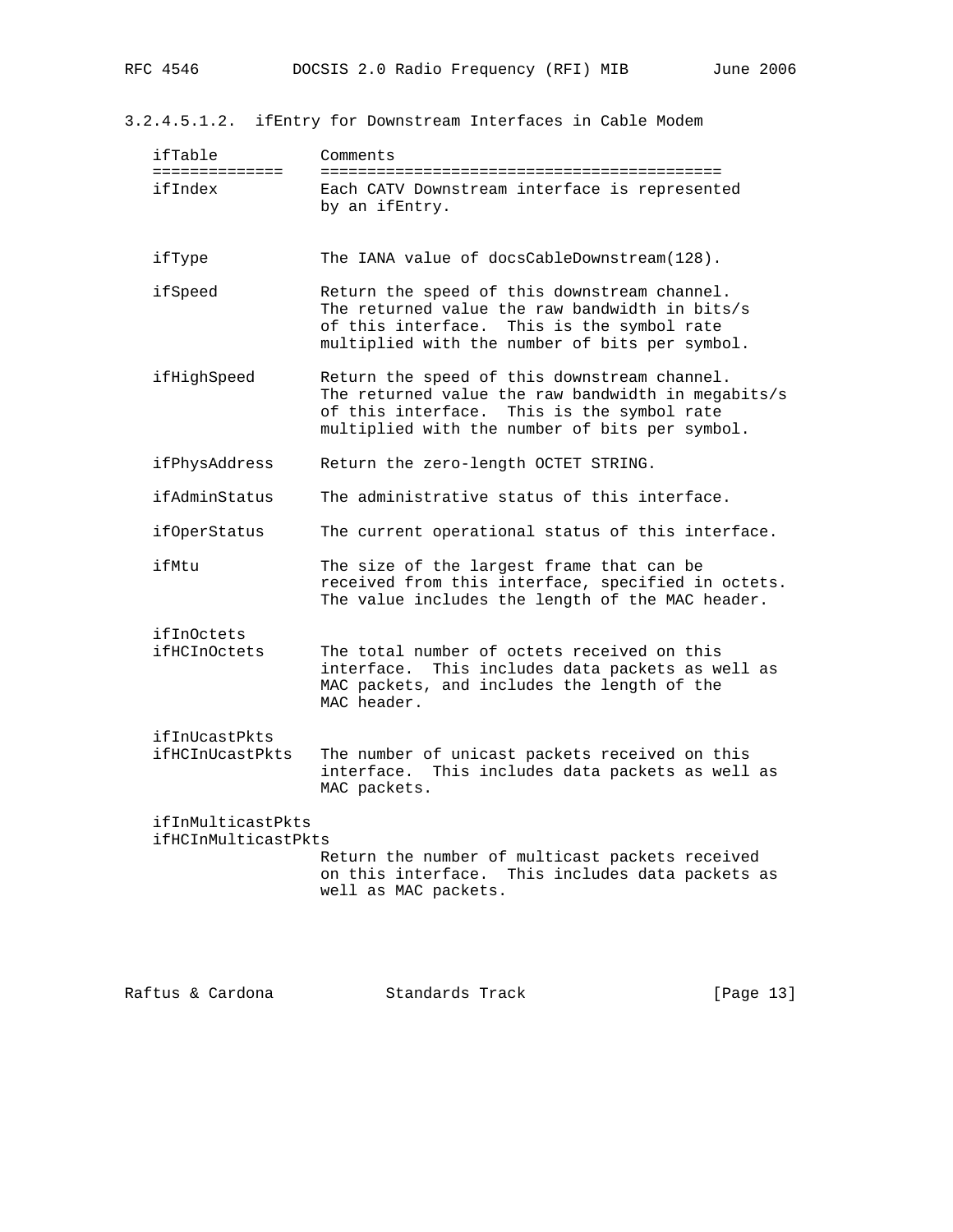ifInBroadcastPkts ifHCInBroadcastPkts Return the number of broadcast packets received on this interface. This includes data packets as well as MAC packets. ifInDiscards The total number of received packets that have been discarded. The possible reasons are: buffer shortage. ifInErrors The number of inbound packets that contained errors preventing them from being deliverable to higher layers. Possible reasons are: MAC FCS error. ifInUnknownProtos The number of frames with an unknown packet type. These are MAC frames with an unknown packet type. ifOutOctets Return zero. ifHCOutOctets ifOutUcastPkts Return zero. ifHCOutUcastPkts ifOutMulticastPkts ifHCOutMulticastPkts Return zero. ifOutBroadcastPkts ifHCOutBroadcastPkts Return zero. ifOutDiscards Return zero. ifOutErrors Return zero. ifPromiscuousMode Refer to the Interfaces MIB. 3.2.4.5.2. ifEntry for Upstream Interfaces

 Each supported interface of the type docsCableUpstream(129) must have a corresponding ifEntry. The ifEntry for upstream interfaces supports the ifGeneralInformationGroup and the ifPacketGroup of the Interfaces MIB. This is an input-only interface at the CMTS, and all output status counters -- ifOut\* -- will return zero. This is an output only interface at the CM, and all input status counters - ifIn\* -- will return zero.

Raftus & Cardona Standards Track [Page 14]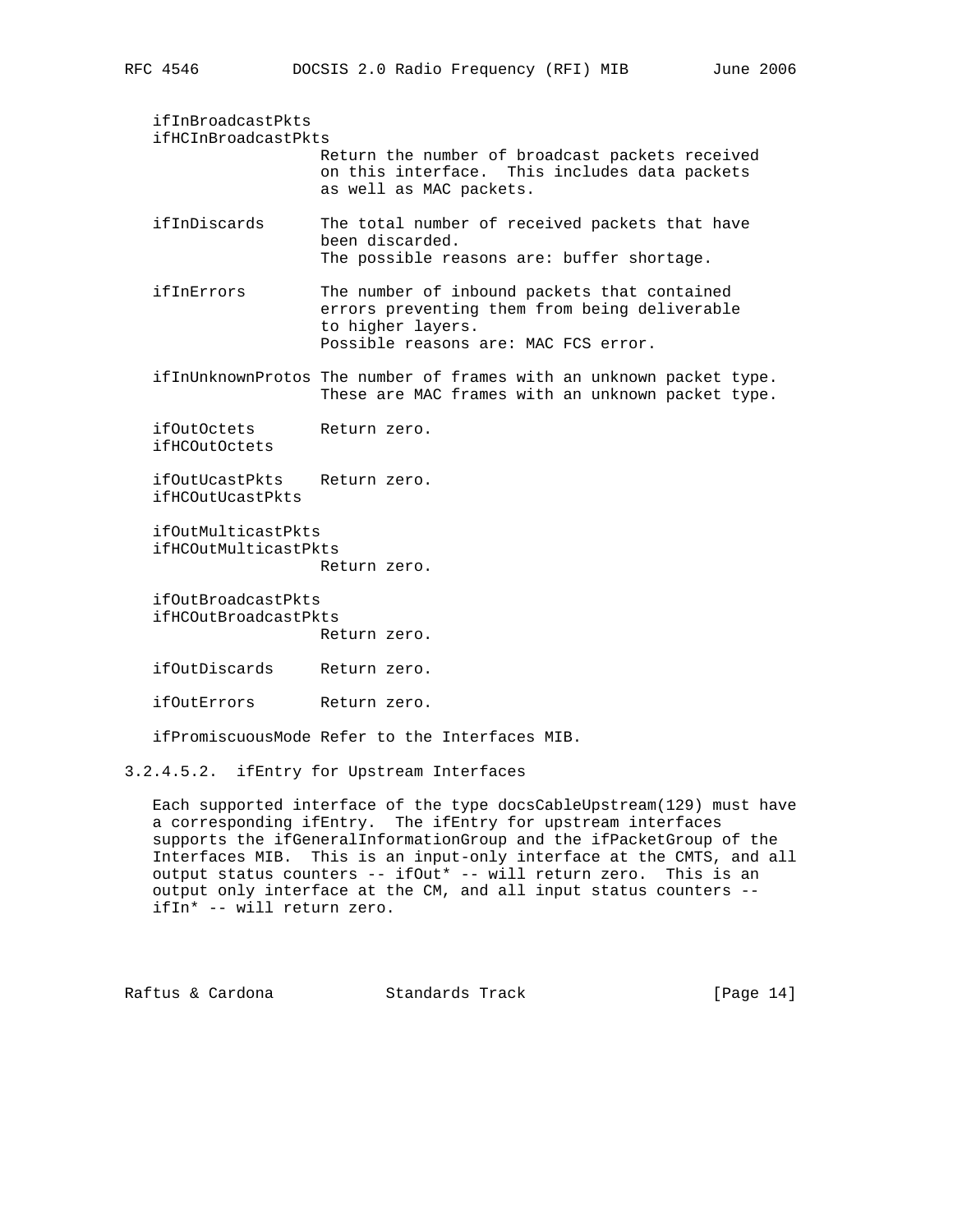3.2.4.5.2.1. ifEntry for Upstream Interfaces in Cable Modem Termination System

| ifTable | Comments                                                          |
|---------|-------------------------------------------------------------------|
|         |                                                                   |
| ifIndex | Each RF Cable Upstream interface is represented<br>by an ifEntry. |

ifType The IANA value of docsCableUpstream (129).

- ifSpeed Return the maximum channel throughput (not payload throughput) supported by the interface. The maximum throughput is calculated for the case where upstream channels are configured to maximize interface throughput.
- ifHighSpeed Return the maximum channel throughput (not payload throughput) supported by the interface. The maximum throughput is calculated for the case where upstream channels are configured to maximize interface throughput. Units for this object are (1/1 000 000) \* IfSpeed.

ifPhysAddress Return the zero-length OCTET STRING.

ifAdminStatus The administrative status of this interface.

- ifOperStatus The current operational status of this interface. This reflects the total status of all the channels under this interface. So if at least one channel has a physical connection this interface has connection.
- ifMtu The size of the largest frame that can be transmitted on this interface, specified in octets. The value includes the length of the MAC header. This is the maximum of all the ifMtu of all the channels under this interface.

 ifInOctets ifHCInOctets The total (sum) number of octets received on all the upstream channels under this interface. This includes data packets as well as MAC packets, and includes the length of the MAC header.

Raftus & Cardona Standards Track [Page 15]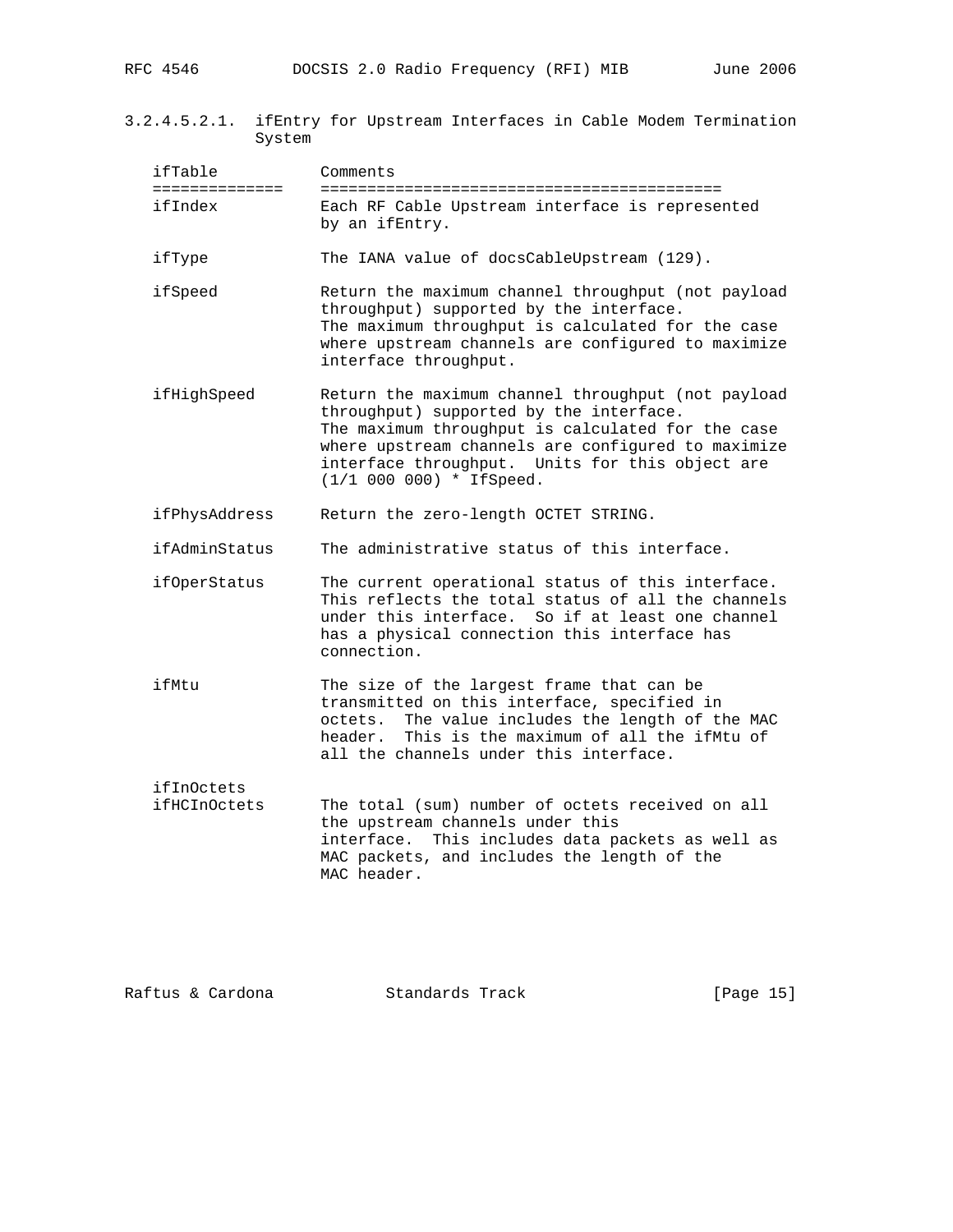ifInUcastPkts ifHCInUcastPkts The total number of unicast packets received on all the upstream channels under this interface. This includes data packets as well as MAC packets. ifInMulticastPkts ifHCInMulticastPkts Return the total number of multicast packets received on all the upstream channels under this interface. This includes data packets as well as MAC layer packets. ifInBroadcastPkts ifHCInBroadcastPkts Return the total number of broadcast packets received on all the upstream channels under this interface. This includes data packets as well as MAC packets. ifInDiscards The total number of received packets that have been discarded on all the upstream channels under this interface. The possible reasons are: buffer shortage. ifInErrors The total number of inbound packets that contained errors preventing them from being deliverable to higher layers. Possible reasons are: MAC FCS error. ifInUnknownProtos The total number of frames with an unknown packet type. These are MAC frames with an unknown packet type. ifOutOctets Return zero. ifHCOutOctets ifOutUcastPkts Return zero. ifHCOutOctets ifOutMulticastPkts ifHCOutMulticastPkts Return zero. ifOutBroadcastPkts ifHCOutBroadcastPkts Return zero.

Raftus & Cardona Standards Track [Page 16]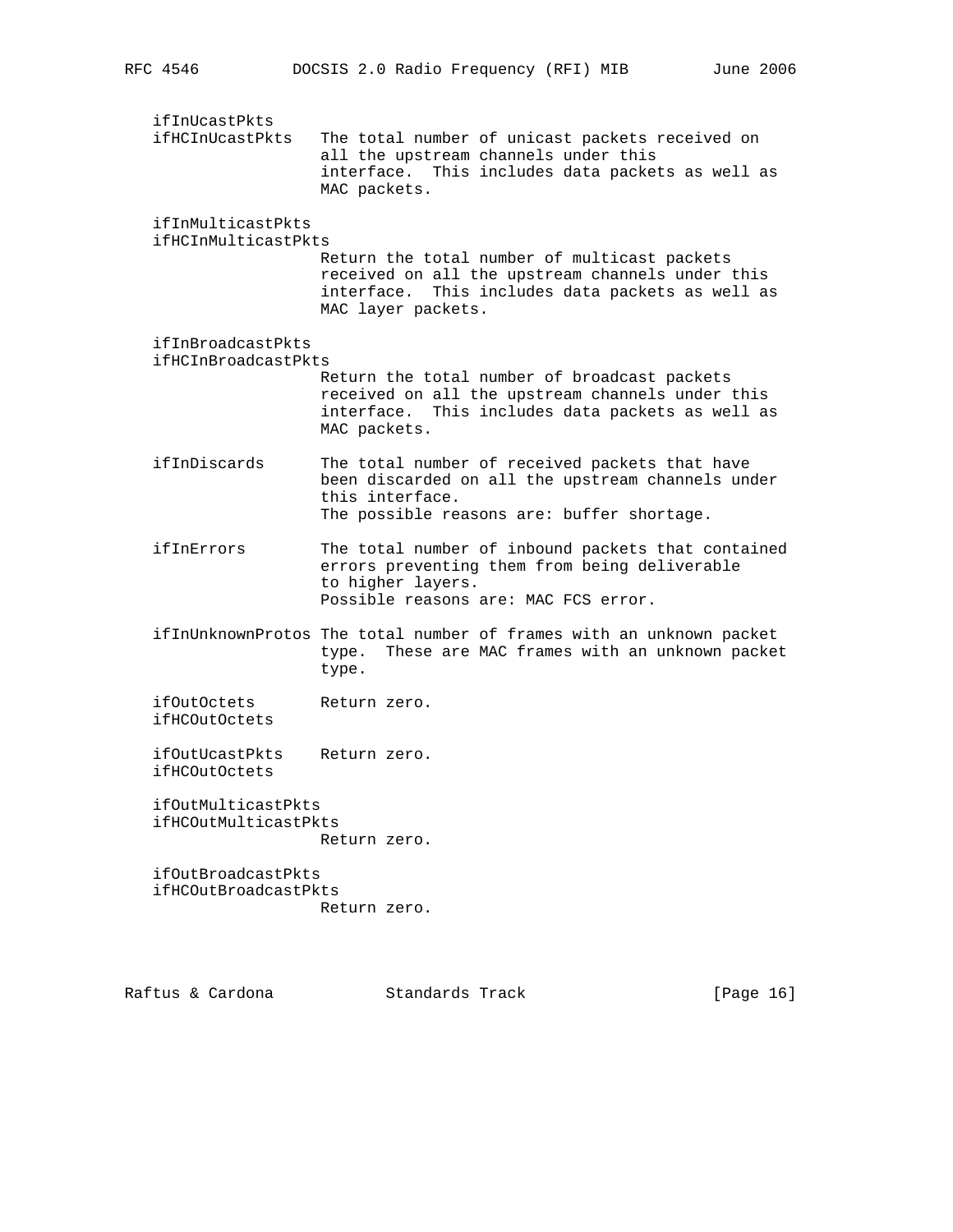ifOutDiscards Return zero.

ifOutErrors Return zero.

3.2.4.5.2.2. ifEntry for Upstream Interfaces in Cable Modem

 ifTable Comments ============== =========================================== ifIndex Each RF Cable Upstream interface is represented by an ifEntry.

ifType The IANA value of docsCableUpstream (129).

 ifSpeed Return the speed of this upstream interface. The returned value is the raw bandwidth in bits/s of this interface.

 ifHighSpeed Return the speed of this upstream interface. The returned value is the raw bandwidth in megabits/s of this interface.

ifPhysAddress Return the zero-length OCTET STRING.

ifAdminStatus The administrative status of this interface.

ifOperStatus The current operational status of this interface.

 ifMtu The size of the largest frame that can be transmitted on this interface, specified in octets. The value includes the length of the MAC header.

 ifInOctets Return zero. ifHCInOctets

 ifInUcastPkts Return zero. ifHCInUcastPkts

 ifInMulticastPkts ifHCInMulticastPkts Return zero.

 ifInBroadcastPkts ifHCInBroadcastPkts Return zero.

ifInDiscards Return zero.

Raftus & Cardona Standards Track [Page 17]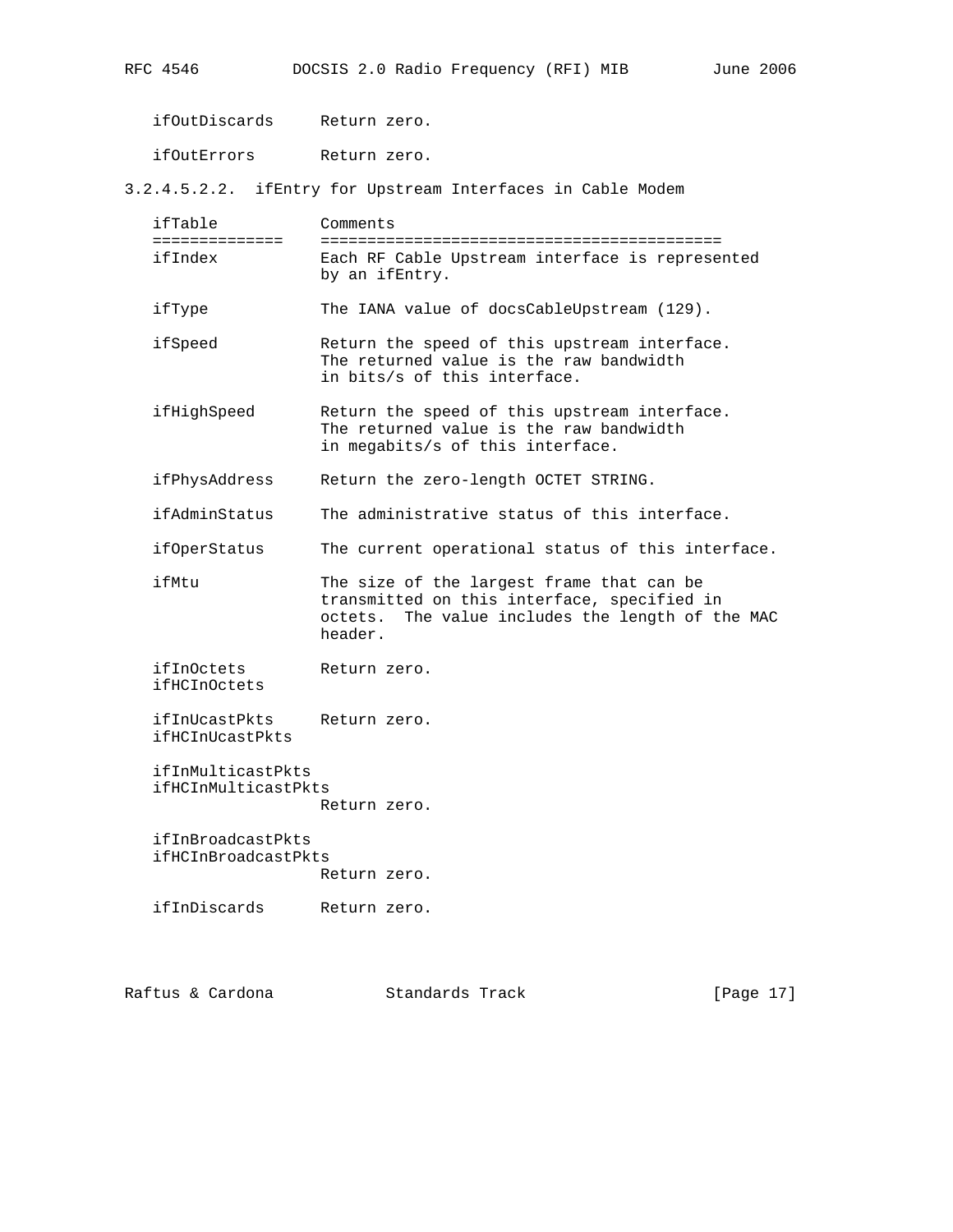ifInErrors Return zero.

ifInUnknownProtos Return zero.

ifOutOctets<br>ifHCOutOctets The total number of octets transmitted on this interface. This includes MAC packets as well as data packets, and includes the length of the MAC header.

ifOutUcastPkts

 ifHCOutUcastPkts The number of unicast packets transmitted on this interface. This includes MAC packets as well as data packets.

ifOutMulticastPkts

 ifHCOutMulticastPkts Return the number of multicast packets transmitted on this interface. This includes MAC packets as well as data packets.

ifOutBroadcastPkts

ifHCOutBroadcastPkts

 Return the number of broadcast packets transmitted on this interface. This includes MAC packets as well as data packets.

 ifOutDiscards The total number of outbound packets that were discarded. Possible reasons are: buffer shortage.

 ifOutErrors The number of packets that could not be transmitted due to errors.

ifPromiscuousMode Return false.

3.2.4.5.3. ifEntry for Upstream Channels

 Each supported channel of the type docsCableUpstreamChannel(205) must have a corresponding ifEntry.

 The ifEntry for upstream channels supports the ifGeneralInformationGroup and the ifPacketGroup of the Interfaces MIB. This is an input only interface at the CMTS and all output status counters -- ifOut\* -- will return zero. DOCSIS CMs are not required to support logical upstream channels.

Raftus & Cardona Standards Track [Page 18]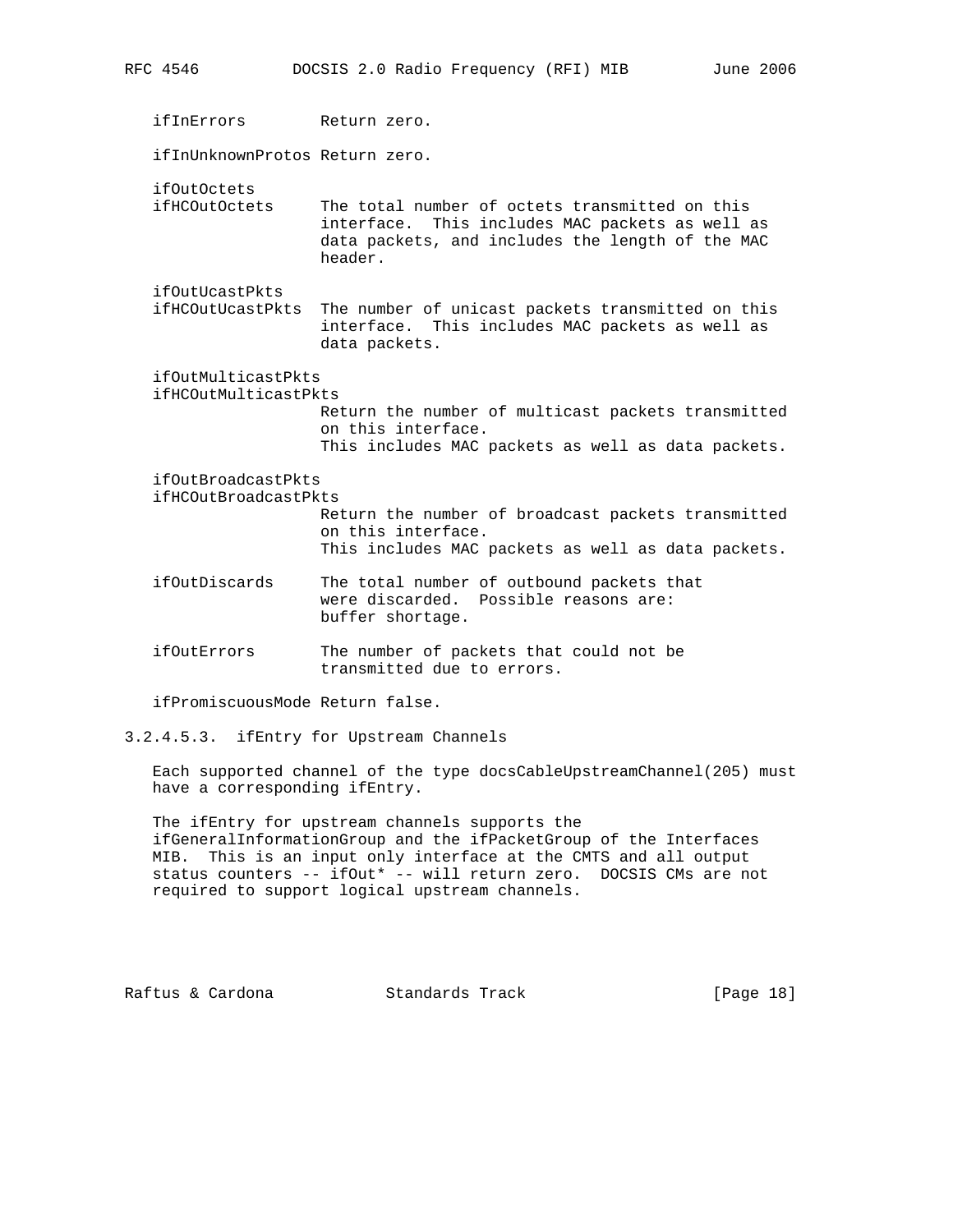3.2.4.5.3.1. ifEntry for Upstream Channels in Cable Modem Termination System

| ifTable<br>==============                | Comments                                                                                                                                                      |  |  |  |  |
|------------------------------------------|---------------------------------------------------------------------------------------------------------------------------------------------------------------|--|--|--|--|
| ifIndex                                  | Each RF Cable Upstream channel is represented<br>by an ifEntry.                                                                                               |  |  |  |  |
| ifType                                   | The IANA value of docsCableUpstreamChannel (205).                                                                                                             |  |  |  |  |
| ifSpeed                                  | Return the speed of this upstream channel.<br>The returned value is the raw bandwidth<br>in bits/s of this channel.                                           |  |  |  |  |
| ifHighSpeed                              | Return the speed of this upstream channel.<br>The returned value is the raw bandwidth<br>in megabits/s of this channel.                                       |  |  |  |  |
| ifPhysAddress                            | Return the zero-length OCTET STRING.                                                                                                                          |  |  |  |  |
| ifAdminStatus                            | The administrative status of this interface.                                                                                                                  |  |  |  |  |
| ifOperStatus                             | The current operational status of this interface.                                                                                                             |  |  |  |  |
| ifMtu                                    | The size of the largest frame that can be<br>received on this interface, specified in octets.<br>The value includes the length of the MAC header.             |  |  |  |  |
| ifInOctets                               | The total number of octets received on this<br>interface. This includes data packets as well as<br>MAC packets, and includes the length of the<br>MAC header. |  |  |  |  |
| ifInUcastPkts<br>ifHCInUcastPkts         |                                                                                                                                                               |  |  |  |  |
|                                          | The number of unicast packets received on this<br>interface. This includes data packets as well as<br>MAC packets.                                            |  |  |  |  |
| ifInMulticastPkts<br>ifHCInMulticastPkts | Return the number of multicast packets received                                                                                                               |  |  |  |  |
|                                          | on this interface. This includes data packets as<br>well as MAC layer packets.                                                                                |  |  |  |  |

Raftus & Cardona Standards Track [Page 19]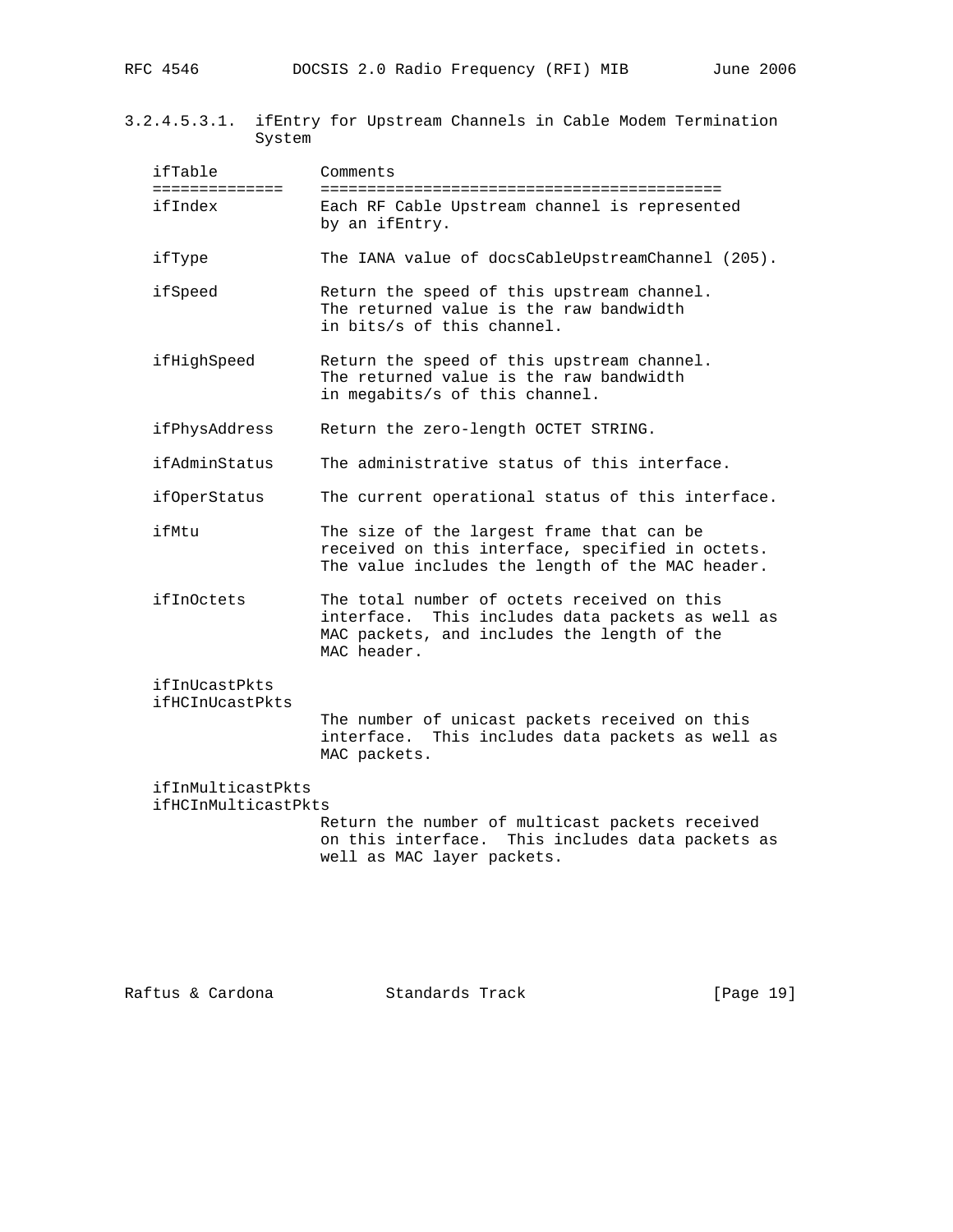ifInBroadcastPkts ifHCInBroadcastPkts Return the number of broadcast packets received on this interface. This includes data packets as well as MAC packets. ifInDiscards The total number of received packets that have been discarded. The possible reasons are: buffer shortage. ifInErrors The number of inbound packets that contained errors preventing them from being deliverable to higher layers. Possible reasons are: MAC FCS error. ifInUnknownProtos The number of frames with an unknown packet type. These are MAC frames with an unknown packet type. ifOutOctets Return zero. ifHCOutOctets ifOutUcastPkts Return zero. ifHCOutUcastPkts ifOutMulticastPkts ifHCOutMulticastPkts Return zero. ifOutBroadcastPkts ifHCOutBroadcastPkts Return zero. ifOutDiscards Return zero. ifOutErrors Return zero. 3.2.4.5.4. ifEntry for the MAC Layer

 The ifEntry for the MAC Layer supports the ifGeneralInformationGroup and the ifPacketGroup of the Interfaces MIB. This interface provides an aggregate view of status for the lower level downstream and upstream interfaces.

| ifTable | Comments                                                        |
|---------|-----------------------------------------------------------------|
|         |                                                                 |
| ifIndex | Each RF Cable MAC layer entity is represented<br>by an ifEntry. |

| [Page 20]<br>Standards Track<br>Raftus & Cardona |  |
|--------------------------------------------------|--|
|--------------------------------------------------|--|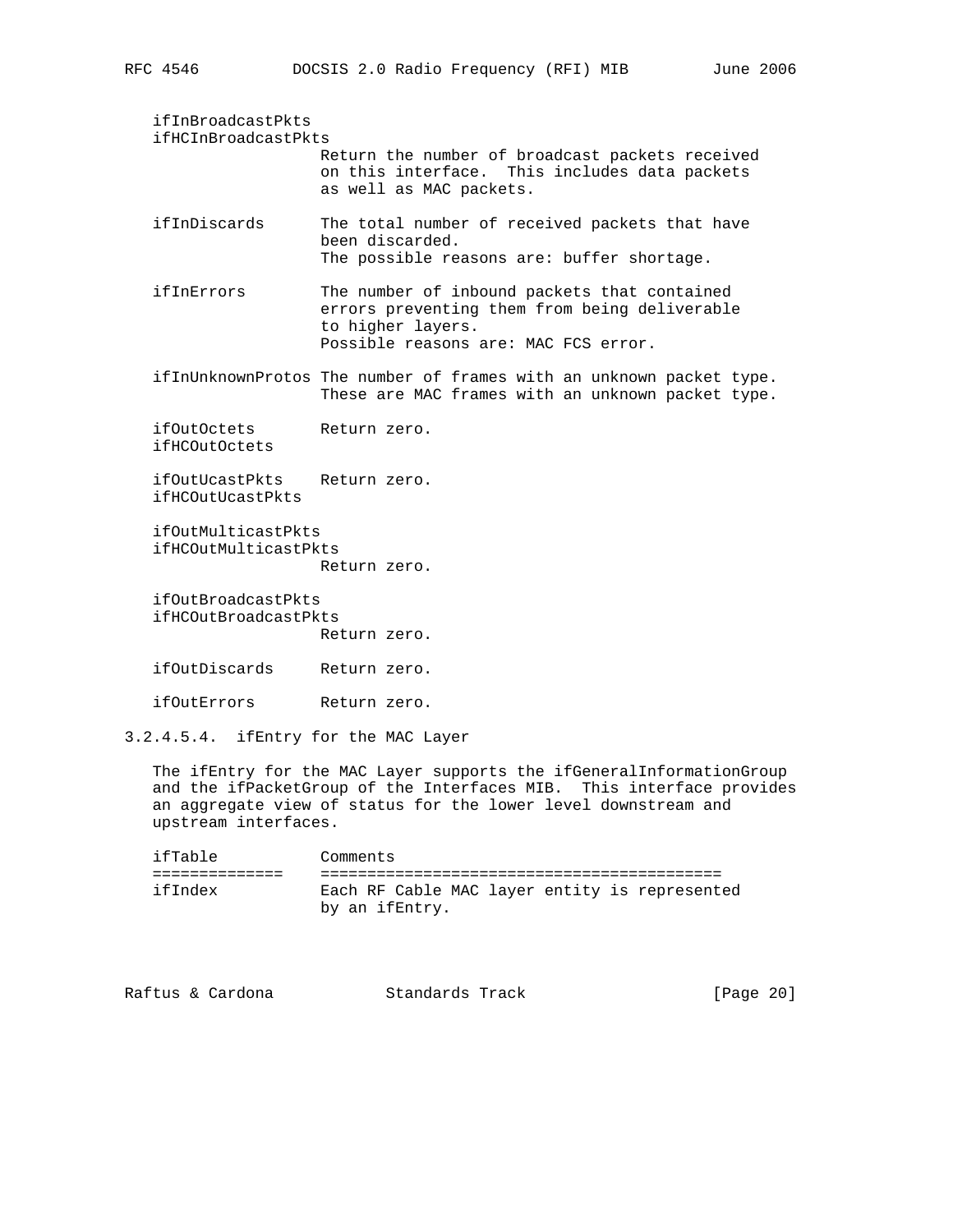RFC 4546 DOCSIS 2.0 Radio Frequency (RFI) MIB June 2006 ifType The IANA value of docsCableMaclayer(127). ifSpeed Return zero. ifPhysAddress Return the physical address of this interface. ifAdminStatus The administrative status of this interface. ifOperStatus The current operational status of the MAC layer interface. ifHighSpeed Return zero. ifMtu Return 1500. ifInOctets<br>ifHCInOctets The total number of data octets received on this interface, targeted for upper protocol layers. ifInUcastPkts ifHCInUcastPkts The number of unicast packets received on this interface, targeted for upper protocol layers. ifInMulticastPkts ifHCInMulticastPkts Return the number of multicast packets received on this interface, targeted for upper protocol layers. ifInBroadcastPkts ifHCInBroadcastPkts Return the number of broadcast packets received on this interface, targeted for upper protocol layers. ifInDiscards The total number of received packets that have been discarded. The possible reasons are: buffer shortage. ifInErrors The number of inbound packets that contained errors preventing them from being deliverable to higher layers. Possible reasons are: data packet FCS error, invalid MAC header. ifInUnknownProtos The number of frames with an unknown packet type. This is the number of data packets targeted for upper protocol layers with an unknown packet type.

Raftus & Cardona Standards Track [Page 21]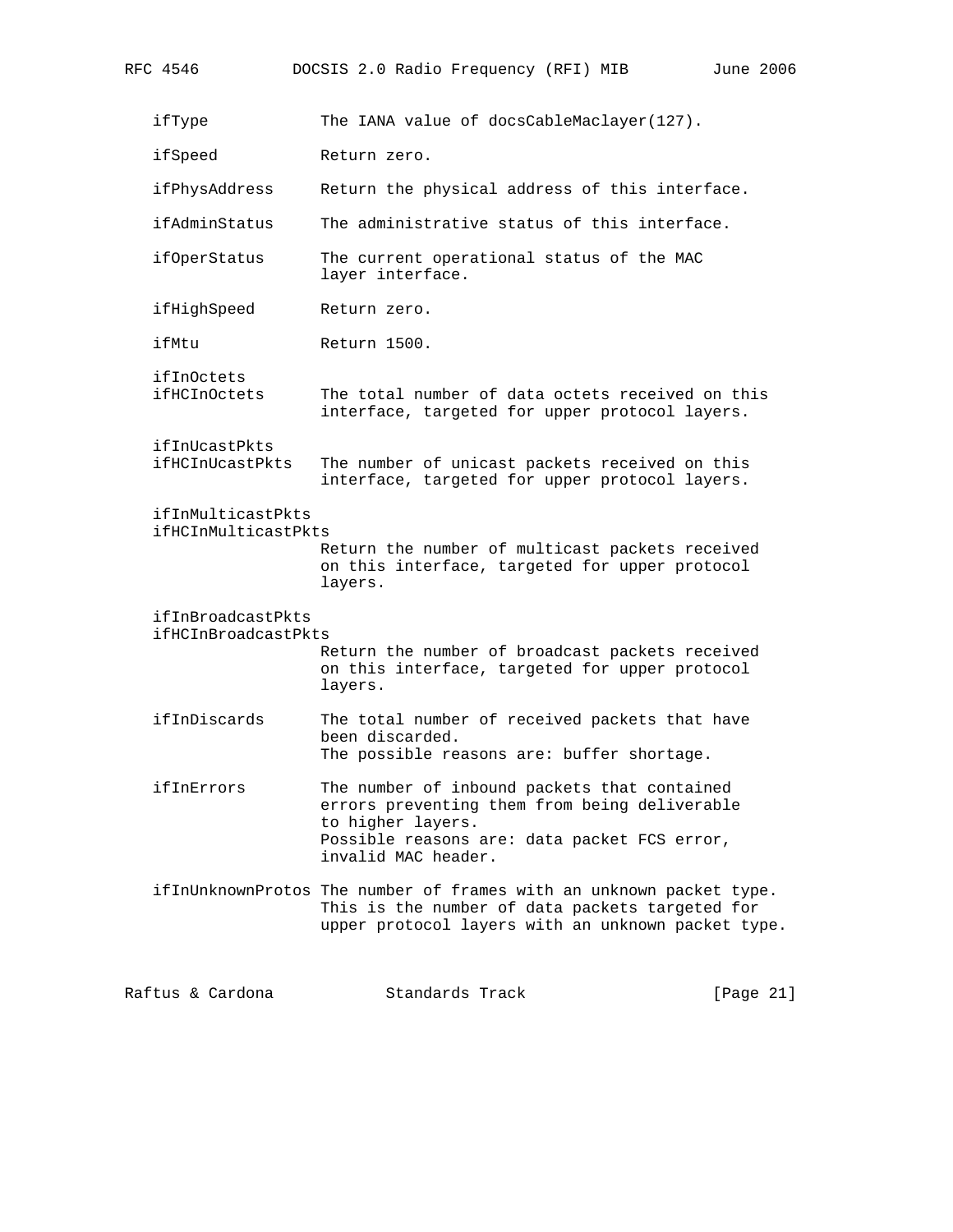ifOutOctets The total number of octets, received from upper ifHCOutOctets protocol layers and transmitted on this interface. ifOutUcastPkts ifHCOutUcastPkts The number of unicast packets, received from upper protocol layers and transmitted on this interface. ifOutMulticastPkts ifHCOutMulticastPkts Return the number of multicast packets received from upper protocol layers and transmitted on this interface. ifOutBroadcastPkts ifHCOutBroadcastPkts Return the number of broadcast packets received from upper protocol layers and transmitted on this interface. ifOutDiscards The total number of outbound packets that were discarded. Possible reasons are: buffer shortage. ifOutErrors The number of packets that could not be transmitted due to errors.

ifPromiscuousMode Refer to the Interfaces MIB.

# 3.2.5. Offline Upstream Parameters Handling

# 3.2.5.1. Overview

 This section describes the offline configuration of the DOCSIS 2.0 upstream logical interface parameters. The purpose of this feature is to guarantee that upstream logical interface parameters (such as modulation profile, channel type, mini-slot size, and SCDMA attributes) are consistent prior to committing changes to an active upstream logical interface. This mechanism can reduce possible downtime of the upstream interface by minimizing SNMP SET operations to in-service upstream interfaces. This mechanism is supported by CMTSs and is not applicable to CMs.

3.2.5.2. Operation

 This mechanism uses three upstream channel MIB objects defined for DOCSIS 2.0 CMTS implementations:

Raftus & Cardona Standards Track [Page 22]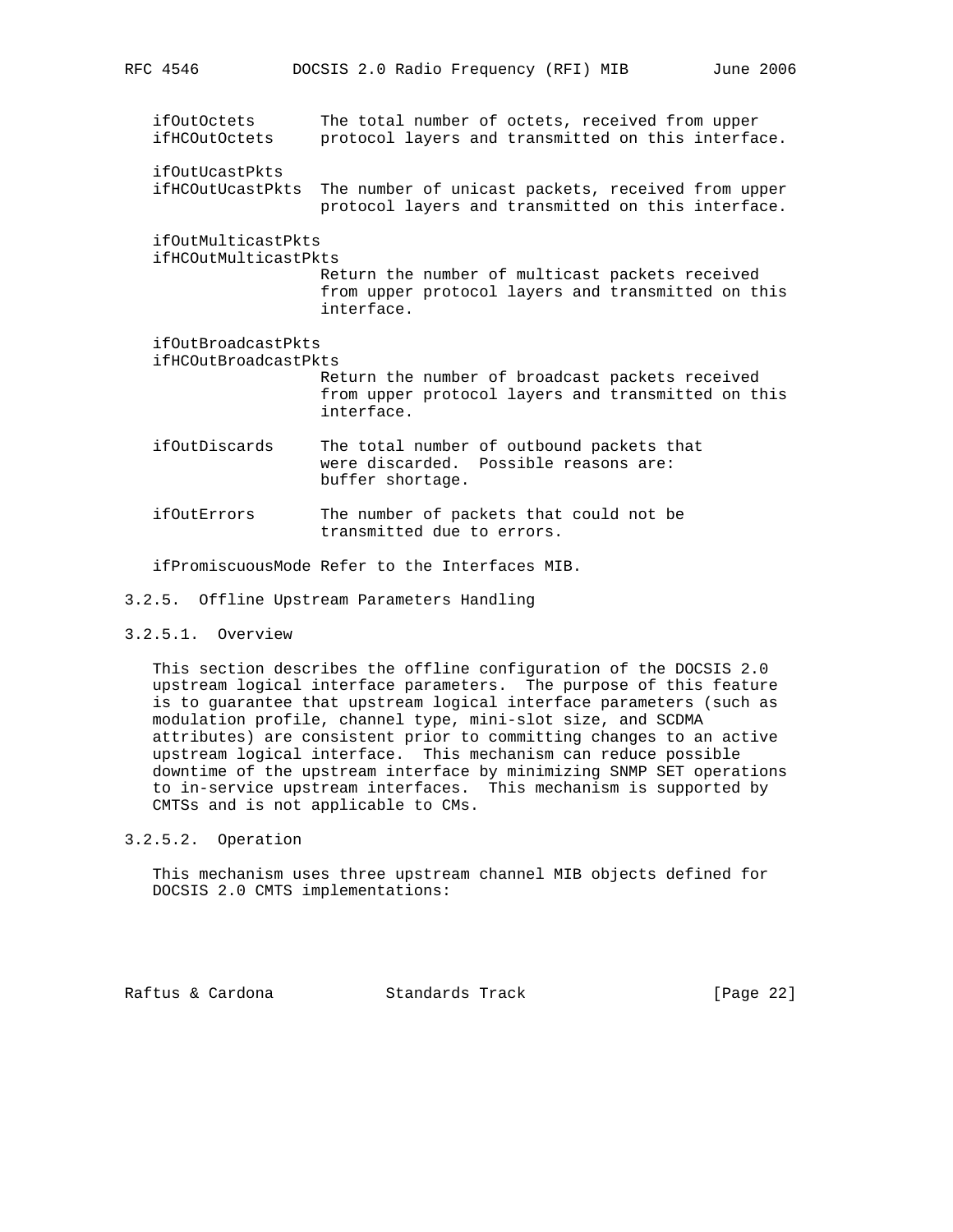docsIfUpChannelStatus - The RowStatus object for the creation of temporary interfaces in the upstream interface table. A temporary entry is used to modify, validate, and commit upstream parameters of a physical interface. In the CMTS, a physical upstream interface refers to an upstream logical channel interface.

 docsIfUpChannelCloneFrom - This MIB object associates a physical interface with a temporary interface for the purpose of updating the upstream parameters of the physical interface.

 docsIfUpChannelUpdate - This MIB object is the commit object that transfers the validated upstream parameters from the temporary interface to the physical interface.

The offline upstream parameters handling operation is as follows:

- o A temporary interface is created in which docsIfUpChannelStatus is set to 'createAndWait', which turns the new create entry status to 'notReady'.
- o A SET to docsIfUpChannelCloneFrom in the temporary interface to the physical interface ifIndex value performs two actions:
	- \* Creates the association of the physical interface to the temporary interface.
	- \* Copies the original upstream parameters from the physical interface to the temporary interface, which turns its status to 'notInService'.
- o The operator modifies the temporary interface parameters to the desired values.
- o At this point, a SET to 'active' to the RowStatus of the temporary interface is successful if all parameters in the temporary interface are valid for the associated physical interface; otherwise, the temporary entry remains with status 'notInservice', and the SET returns the error 'commitFailed'.
- o When the temporary interface status is 'active', a SET to docsIfUpChannelUpdate to 'true' transfers the temporary interface parameters values to the physical interface.
- o After completion of the update operations, the temporary interface is destroyed, setting the docsIfUpChannelStatus to 'destroy'.

Raftus & Cardona Standards Track [Page 23]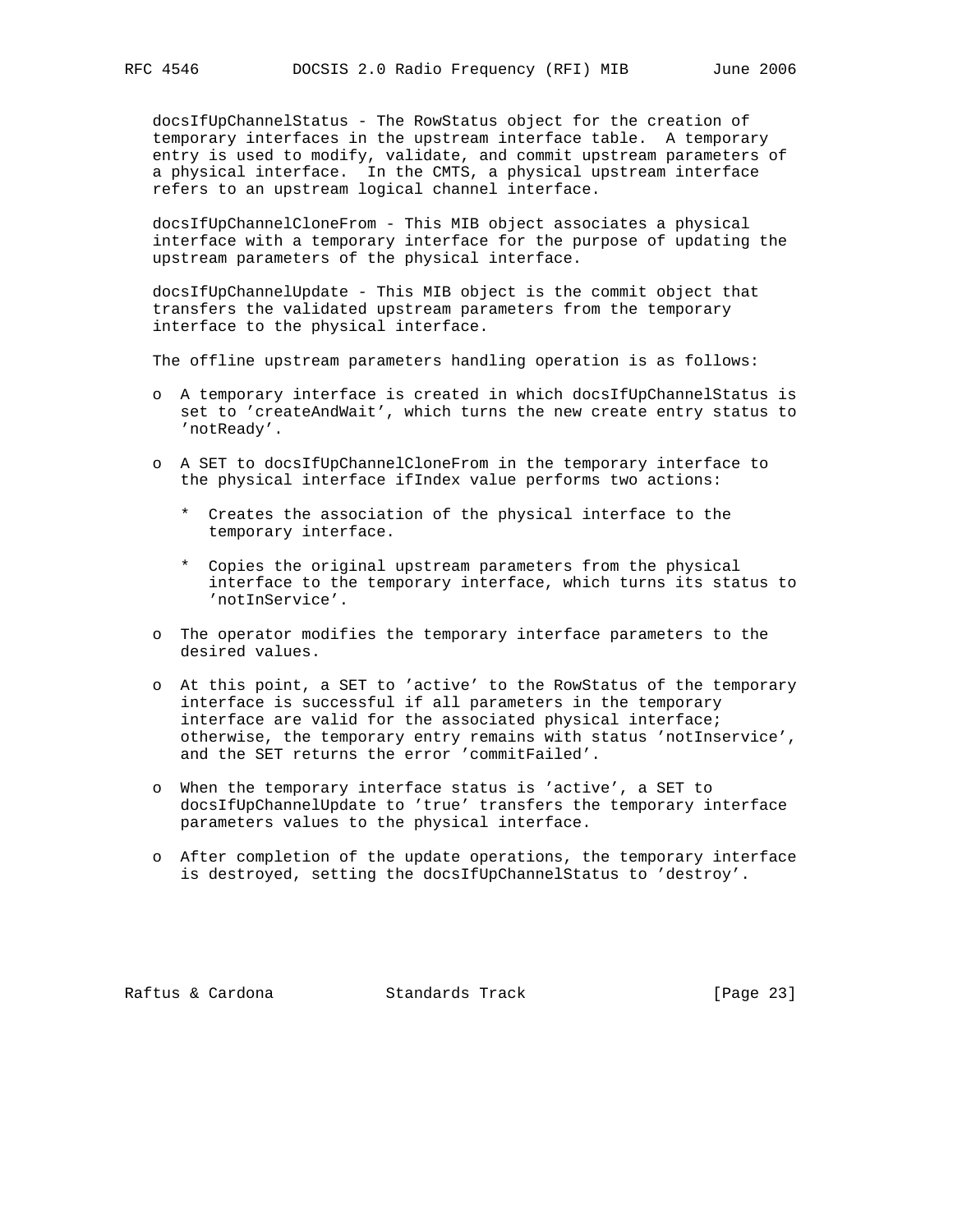3.2.5.3. Relation of docsIfUpChannelStatus and ifMib

 The main purpose of docsIfUpChannelStatus is the creation of temporary interfaces for offline handling of the configuration of physical interfaces; it does not manage the creation or control of physical interfaces. To maintain a consistent operation and status report of interfaces, this object does not manage the administrative and operational status of physical interfaces.

# 4. Definitions

DOCS-IF-MIB DEFINITIONS ::= BEGIN

| IMPORTS                   |                                              |                |
|---------------------------|----------------------------------------------|----------------|
| MODULE-IDENTITY,          |                                              |                |
| OBJECT-TYPE,              |                                              |                |
| Unsigned32,               |                                              |                |
| Integer32,                |                                              |                |
| Counter32,                |                                              |                |
| Counter64,                |                                              |                |
| TimeTicks,                |                                              |                |
| IpAddress,                |                                              |                |
| transmission              |                                              |                |
|                           | FROM SNMPv2-SMI                              | -- [RFC2578]   |
| TEXTUAL-CONVENTION,       |                                              |                |
| MacAddress,               |                                              |                |
| RowStatus,                |                                              |                |
| TruthValue,               |                                              |                |
| TimeInterval,             |                                              |                |
| TimeStamp,                |                                              |                |
| StorageType               |                                              |                |
|                           | FROM SNMPv2-TC                               | $-- [RFC2579]$ |
| OBJECT-GROUP,             |                                              |                |
| MODULE-COMPLIANCE         |                                              |                |
|                           | FROM SNMPv2-CONF                             | -- [RFC2580]   |
|                           | ifIndex, InterfaceIndexOrZero                |                |
|                           | FROM IF-MIB                                  | $-- [RFC2863]$ |
| InetAddressType,          |                                              |                |
| InetAddress               |                                              |                |
|                           | FROM INET-ADDRESS-MIB -- [RFC4001]           |                |
| IANAifType                |                                              |                |
|                           | FROM IANAifType-MIB; -- [IANA]               |                |
|                           |                                              |                |
| docsIfMib MODULE-IDENTITY |                                              |                |
|                           | LAST-UPDATED "200605240000Z" -- May 24, 2006 |                |
|                           | ORGANIZATION "IETF IPCDN Working Group"      |                |
| CONTACT-INFO              |                                              |                |
|                           |                                              |                |
|                           |                                              |                |

Raftus & Cardona Standards Track [Page 24]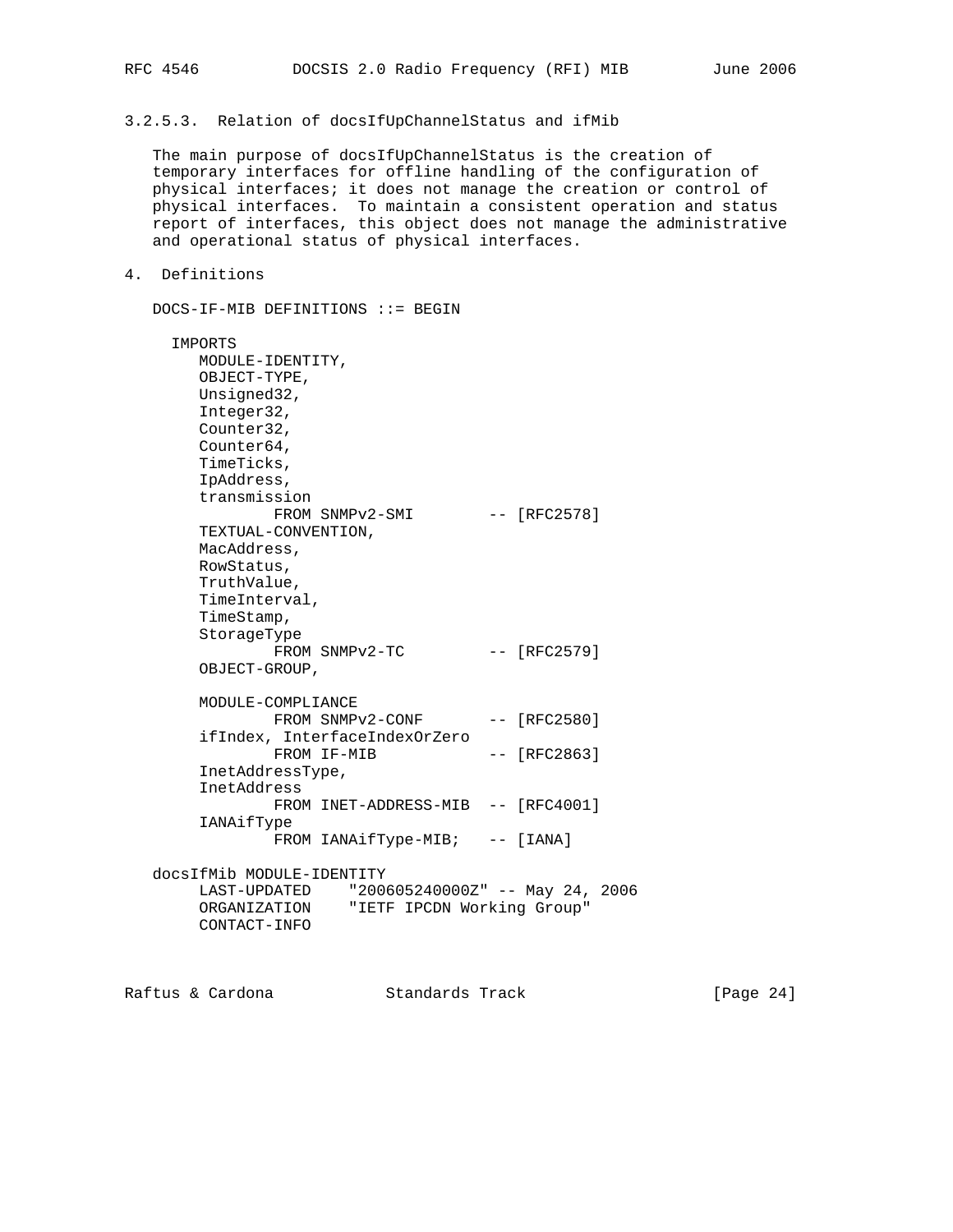David Raftus Postal: ATI Technologies Inc. 340 Terry Fox Drive, Suite 202 Ottawa Ontario Canada Phone: +1 613 592 1052 ext.222 E-mail: david.raftus@ati.com Eduardo Cardona Postal: Cable Television Laboratories, Inc. 858 Coal Creek Circle Louisville, CO 80027-9750 U.S.A. Phone: Tel: +1 303 661 9100 Fax: +1 303 661 9199 E-mail: e.cardona@cablelabs.com;mibs@cablelabs.com IETF IPCDN Working Group General Discussion: ipcdn@ietf.org Subscribe: http://www.ietf.org/mailman/listinfo/ipcdn Archive: ftp://ftp.ietf.org/ietf-mail-archive/ipcdn Co-chairs: Richard Woundy, Richard\_Woundy@cable.comcast.com Jean-Francois Mule, jf.mule@cablelabs.com" DESCRIPTION "This is the MIB Module for DOCSIS 2.0-compliant Radio Frequency (RF) interfaces in Cable Modems and Cable Modem Termination Systems. Copyright (C) The Internet Society (2006). This version of this MIB module is part of RFC 4546; see the RFC itself for full legal notices." REVISION "200605240000Z" DESCRIPTION "Revision of the IETF RF MIB module for DOCSIS 2.0. This version published as RFC 4546. This MIB module revision includes the following among others: Usage of ifType (205) for upstream logical channels. Addition of downstream and upstream utilization counters. Additional statistics per upstream interface. Upstream channel offline configuration mechanism. Added MIB support for new DOCSIS 2.0 modulation attributes. Euro-DOCSIS downstream interleave values. Adjustments to RFC 2670 definitions based on the MIB review guidelines from the IETF

Raftus & Cardona Standards Track [Page 25]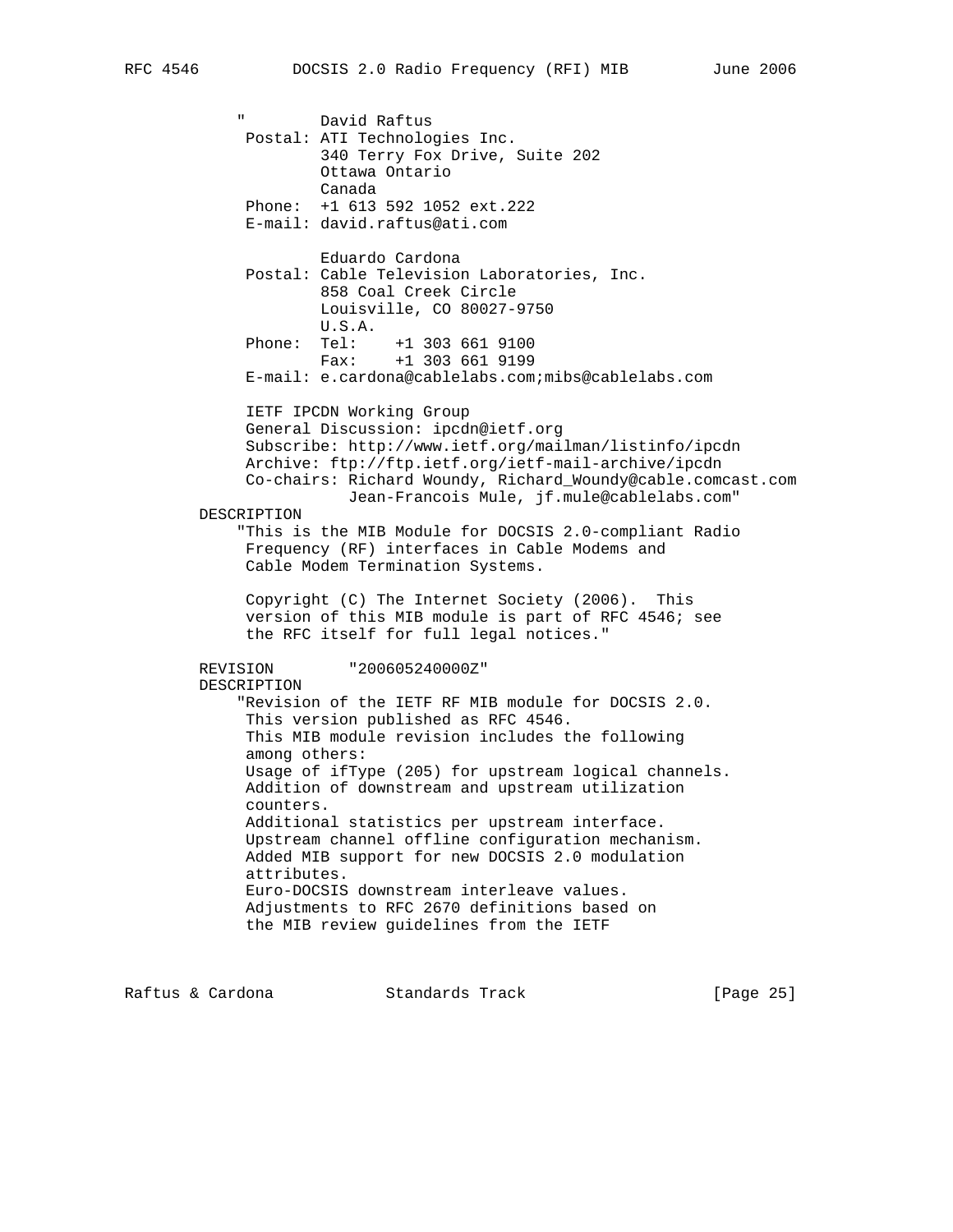```
 Operations and Management Area (OPS)."
```

```
 REVISION "199908190000Z"
      DESCRIPTION
          "Initial version, published as RFC 2670.
           Modified by Mike St. Johns to fix problems identified by
           the first pass of the MIB doctor. Of special note,
           docsIfRangingResp and docsIfCmtsInsertionInterval were
           obsoleted and replaced by other objects with the same
           functionality, but with more appropriate syntax."
     ::= { transmission 127 }
 -- Textual Conventions
 TenthdBmV ::= TEXTUAL-CONVENTION
     DISPLAY-HINT "d-1"
      STATUS current
     DESCRIPTION
          "This data type represents power levels that are normally
           expressed in dBmV. Units are in tenths of a dBmV;
          for example, 5.1 dBmV will be represented as 51."
      SYNTAX Integer32
 TenthdB ::= TEXTUAL-CONVENTION
     DISPLAY-HINT "d-1"
      STATUS current
      DESCRIPTION
          "This data type represents power levels that are normally
          expressed in dB. Units are in tenths of a dB;
           for example, 5.1 dB will be represented as 51."
      SYNTAX Integer32
 DocsisVersion ::= TEXTUAL-CONVENTION
    STATUS current
     DESCRIPTION
         "Indicates the DOCSIS Radio Frequency specification being
         referenced.
          'docsis10' indicates DOCSIS 1.0.
          'docsis11' indicates DOCSIS 1.1.
         'docsis20' indicates DOCSIS 2.0."
     SYNTAX INTEGER {
         docsis10 (1),
         docsis11 (2),
         docsis20 (3)
     }
 DocsisQosVersion ::= TEXTUAL-CONVENTION
```
Raftus & Cardona Standards Track [Page 26]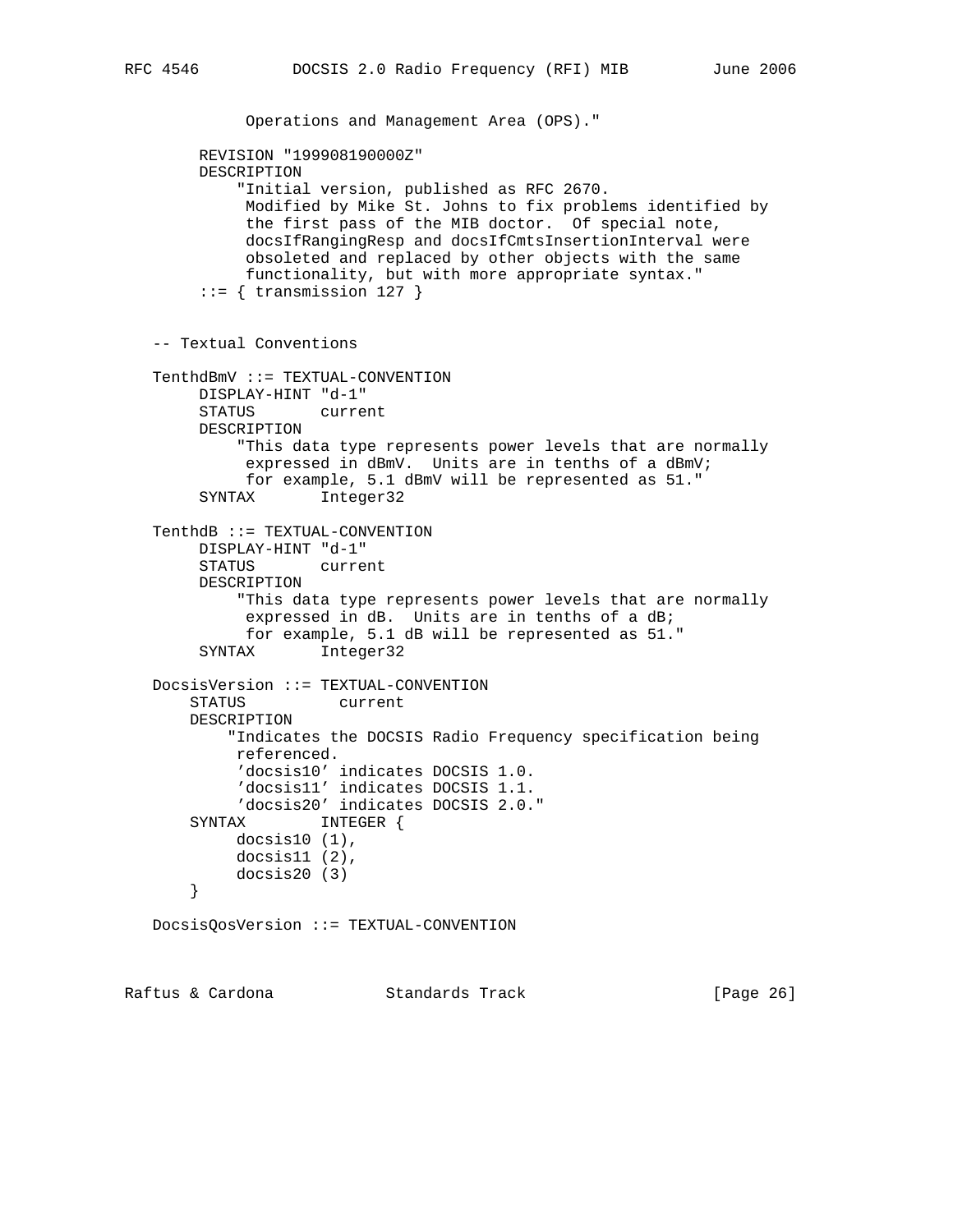STATUS current

```
 DESCRIPTION
            "Indicates the referenced quality-of-service
             level.
             'docsis10 refers to DOCSIS 1.0 Class of
             Service queuing services, and 'docsis11' refers
            to DOCSIS 1.1 Quality of Service."
        SYNTAX INTEGER {
            docsis10 (1),
            docsis11 (2)
        }
    DocsisUpstreamType ::= TEXTUAL-CONVENTION
        STATUS current
        DESCRIPTION
             "Indicates the DOCSIS Upstream Channel Type.
              'unknown' means information not available.
              'tdma' is related to TDMA, Time Division
              Multiple Access; 'atdma' is related to A-TDMA,
              Advanced Time Division Multiple Access,
             'scdma' is related to S-CDMA, Synchronous
              Code Division Multiple Access.
              'tdmaAndAtdma is related to simultaneous support of
             TDMA and A-TDMA modes."
        SYNTAX INTEGER {
            unknown(0),
           tdma(1),
            atdma(2),
            scdma(3),
            tdmaAndAtdma(4)
        }
     DocsEqualizerData ::= TEXTUAL-CONVENTION
          STATUS current
          DESCRIPTION
              "This data type represents the equalizer data
               as measured at the receiver interface.
               The format of the equalizer follows the structure of the
               Transmit Equalization Adjust RNG-RSP TLV of DOCSIS RFI
               v2.0 :
               1 byte Main tap location 1..(n + m)
               1 byte Number of forward taps per symbol
               1 byte Number of forward taps: n
               1 byte Number of reverse taps: m
               Following are the equalizer coefficients:
               First, forward taps coefficients:
               2 bytes F1 (real), 2 bytes F1 (imag)
Raftus & Cardona               Standards Track                   [Page 27]
```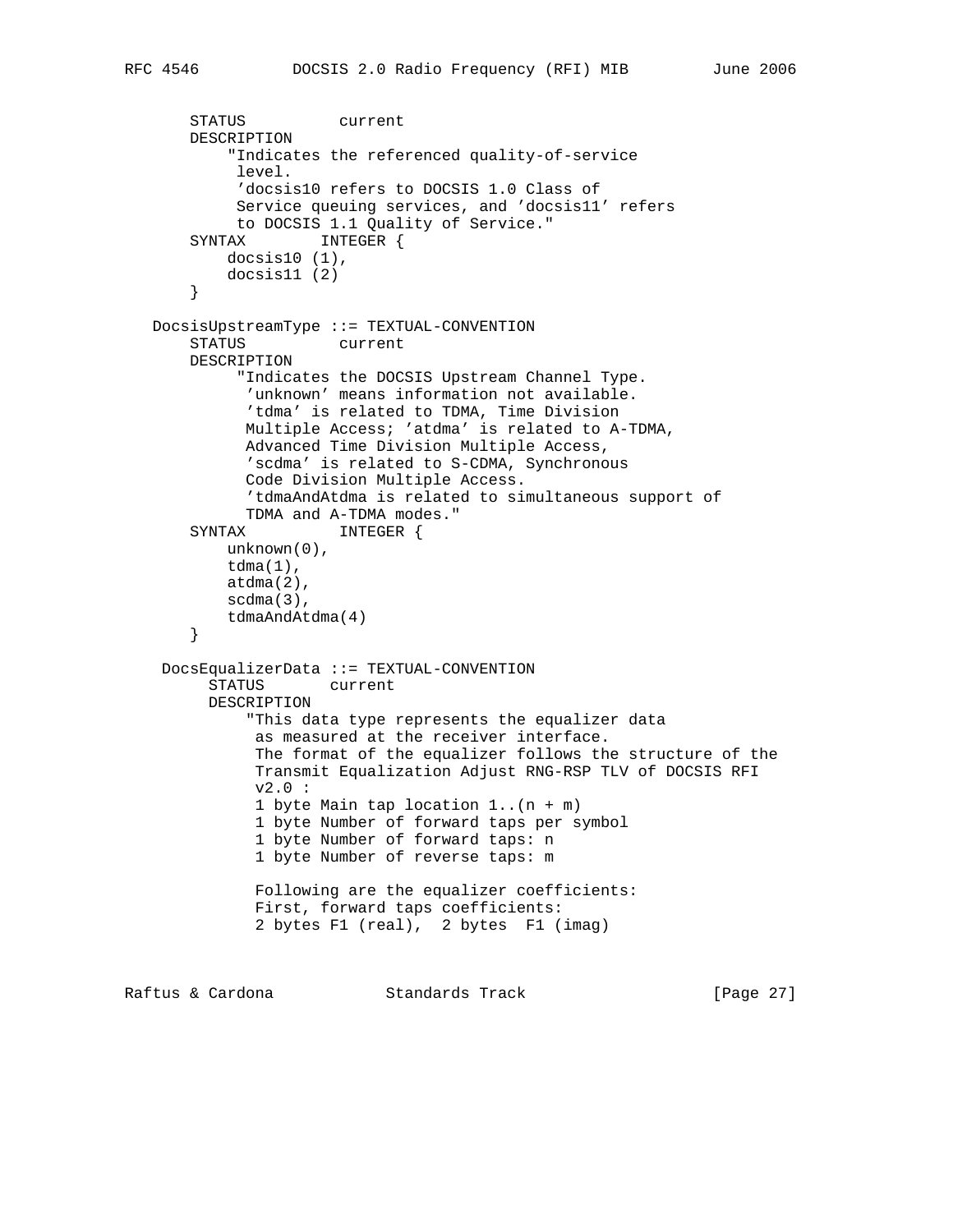... 2 bytes Fn (real), 2 bytes Fn (imag) Then, reverse taps coefficients: 2 bytes D1 (real), 2 bytes D1 (imag) ... 2 bytes Dm (real), 2 bytes Dm (imag) The equalizer coefficients are considered signed 16-bit integers in the range from -32768 (0x8000) to 32767 (0x7FFF). DOCSIS specifications require up to a maximum of 64 equalizer taps  $(n + m)i$  therefore, this object size can get up 260 bytes (4 + 4x64). The minimum object size (other than zero) for a t-spaced tap with a minimum of 8 symbols will be  $36$  (4 +  $4x8$ )." REFERENCE "Data-Over-Cable Service Interface Specifications: Radio Frequency Interface Specification SP-RFIv2.0-I10-051209, Figure 8-23." SYNTAX OCTET STRING(SIZE (0 | 36..260)) docsIfMibObjects OBJECT IDENTIFIER ::= { docsIfMib 1 }  $\mathtt{docsIfBaseObjects}$  OBJECT IDENTIFIER  $::=$   $\{$  docsIfMibObjects 1  $\}$  $docsIfCmObjects$  OBJECT IDENTIFIER ::= {  $docsIfMibObjects$  2 } docsIfCmtsObjects OBJECT IDENTIFIER ::= { docsIfMibObjects 3 }  $-$  -- BASE GROUP  $- -$  -- -- The following table is implemented on both the Cable Modem -- and the Cable Modem Termination System. This table is -- read only for the CM. - docsIfDownstreamChannelTable OBJECT-TYPE SYNTAX SEQUENCE OF DocsIfDownstreamChannelEntry MAX-ACCESS not-accessible STATUS current DESCRIPTION "This table describes the attributes of downstream channels (frequency bands)." REFERENCE

Raftus & Cardona Standards Track [Page 28]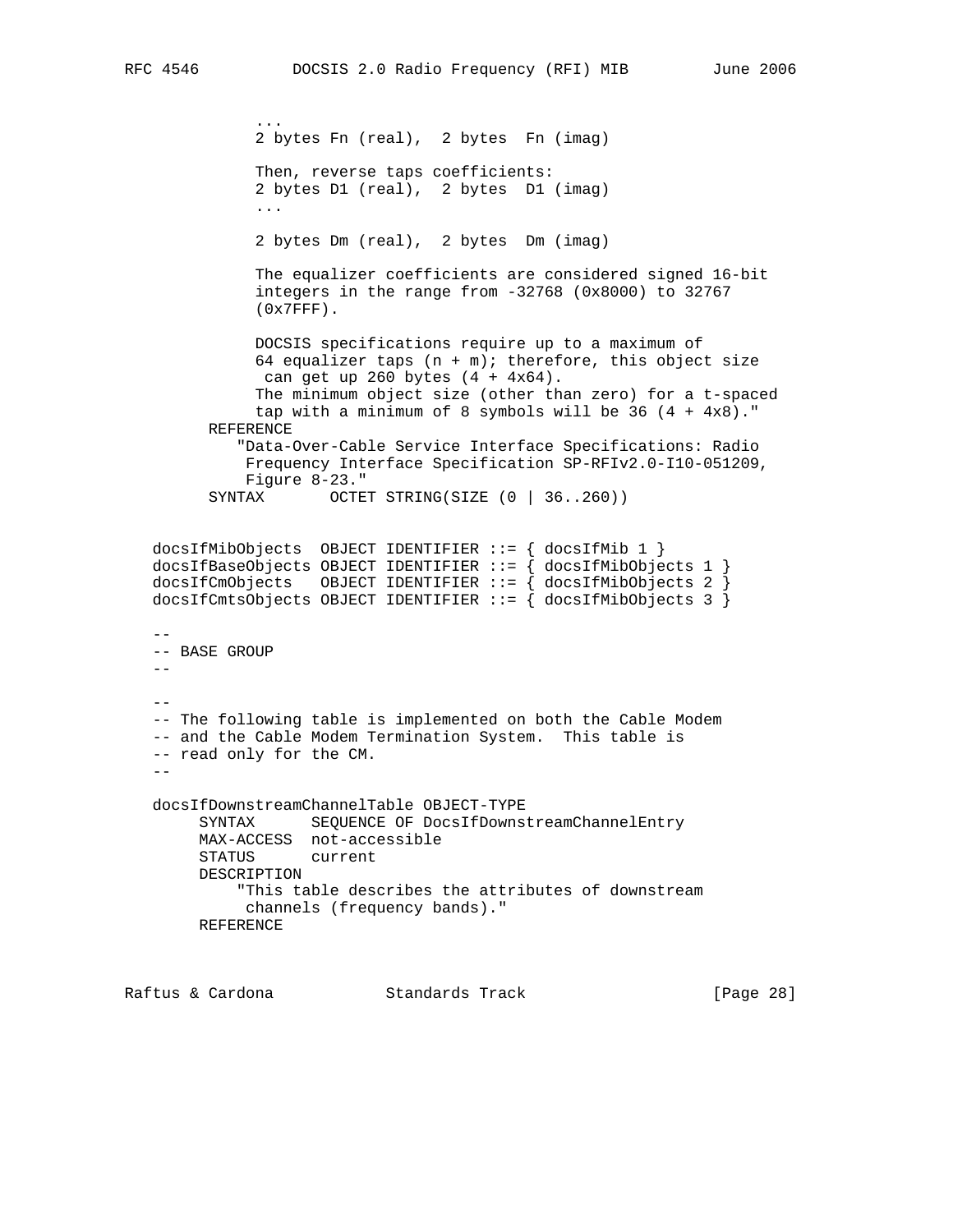```
 "Data-Over-Cable Service Interface Specifications: Radio
            Frequency Interface Specification SP-RFIv2.0-I10-051209,
            Tables 6-16, and 6-17."
        ::= { docsIfBaseObjects 1 }
   docsIfDownstreamChannelEntry OBJECT-TYPE
        SYNTAX DocsIfDownstreamChannelEntry
        MAX-ACCESS not-accessible
        STATUS current
        DESCRIPTION
            "An entry provides a list of attributes for a single
            downstream channel.
            An entry in this table exists for each ifEntry with an
            ifType of docsCableDownstream(128)."
        INDEX { ifIndex }
        ::= { docsIfDownstreamChannelTable 1 }
   DocsIfDownstreamChannelEntry ::= SEQUENCE {
          docsIfDownChannelId Integer32,
 docsIfDownChannelFrequency Integer32,
docsIfDownChannelWidth 1nteger32,
docsIfDownChannelModulation INTEGER,
docsIfDownChannelInterleave INTEGER,
docsIfDownChannelPower TenthdBmV,
docsIfDownChannelAnnex INTEGER,
 docsIfDownChannelStorageType StorageType
        }
   docsIfDownChannelId OBJECT-TYPE
        SYNTAX Integer32 (0..255)
        MAX-ACCESS read-only
        STATUS current
        DESCRIPTION
            "The Cable Modem Termination System identification of the
            downstream channel within this particular MAC interface.
            if the interface is down, the object returns the most
            current value. If the downstream channel ID is unknown,
            this object returns a value of 0."
        ::= { docsIfDownstreamChannelEntry 1 }
   docsIfDownChannelFrequency OBJECT-TYPE
        SYNTAX Integer32 (0..1000000000)
        UNITS "hertz"
        MAX-ACCESS read-write
        STATUS current
        DESCRIPTION
            "The center of the downstream frequency associated with
            this channel. This object will return the current tuner
Raftus & Cardona               Standards Track                     [Page 29]
```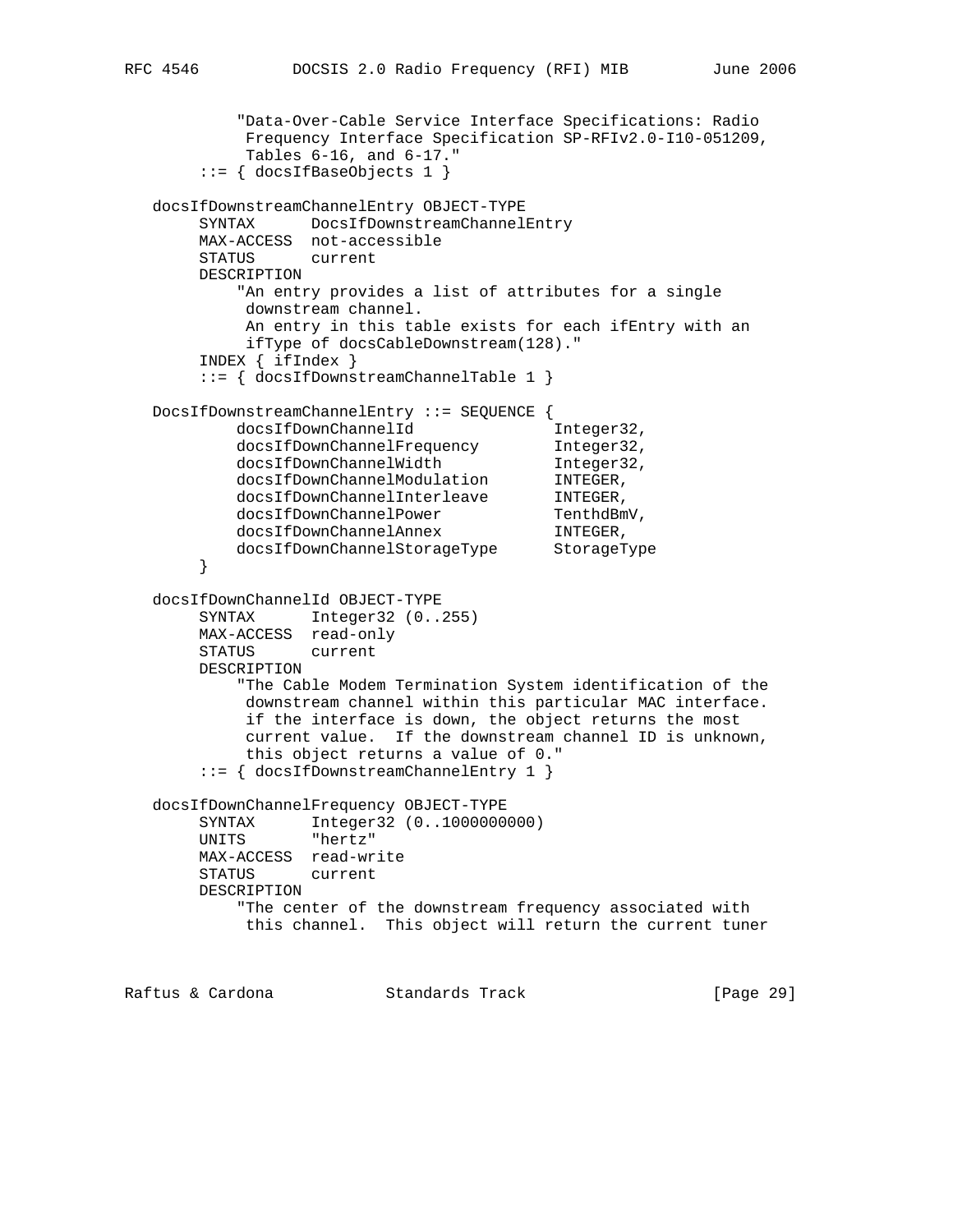```
 frequency. If a CMTS provides IF output, this object
             will return 0, unless this CMTS is in control of the
             final downstream frequency. See the associated
              compliance object for a description of valid frequencies
             that may be written to this object."
        REFERENCE
             "Data-Over-Cable Service Interface Specifications: Radio
             Frequency Interface Specification SP-RFIv2.0-I10-051209,
             Section 6.3.3."
         ::= { docsIfDownstreamChannelEntry 2 }
   docsIfDownChannelWidth OBJECT-TYPE
 SYNTAX Integer32 (0..16000000)
 UNITS "hertz"
       MAX-ACCESS read-write<br>STATUS current
       STATUS
        DESCRIPTION
             "The bandwidth of this downstream channel. Most
             implementations are expected to support a channel width
             of 6 MHz (North America) and/or 8 MHz (Europe). See the
             associated compliance object for a description of the
             valid channel widths for this object."
        REFERENCE
             "Data-Over-Cable Service Interface Specifications: Radio
             Frequency Interface Specification SP-RFIv2.0-I10-051209,
             Table 6-17."
         ::= { docsIfDownstreamChannelEntry 3 }
   docsIfDownChannelModulation OBJECT-TYPE
        SYNTAX INTEGER {
           unknown(1),
            other(2),
            qam64(3),
            qam256(4)
         }
        MAX-ACCESS read-write
        STATUS current
        DESCRIPTION
             "The modulation type associated with this downstream
             channel. If the interface is down, this object either
             returns the configured value (CMTS), the most current
             value (CM), or the value of unknown(1). See the
             associated conformance object for write conditions and
             limitations. See the reference for specifics on the
             modulation profiles implied by qam64 and qam256."
        REFERENCE
             "Data-Over-Cable Service Interface Specifications: Radio
```
Raftus & Cardona Standards Track [Page 30]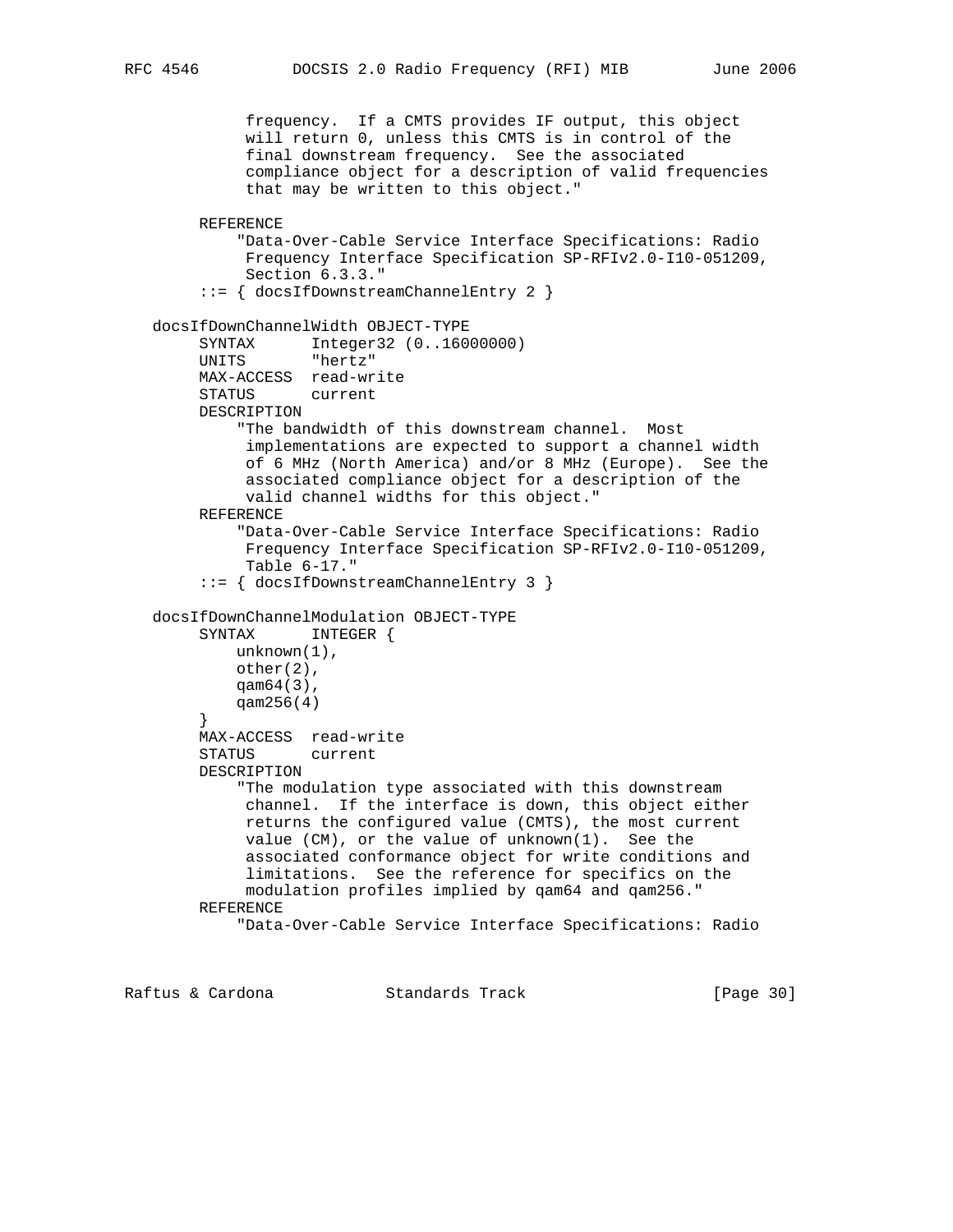```
 Frequency Interface Specification SP-RFIv2.0-I10-051209,
             Table 6-17."
         ::= { docsIfDownstreamChannelEntry 4 }
   docsIfDownChannelInterleave OBJECT-TYPE
        SYNTAX INTEGER {
            unknown(1),
            other(2),
            taps8Increment16(3),
            taps16Increment8(4),
            taps32Increment4(5),
            taps64Increment2(6),
            taps128Increment1(7),
        taps12increment17(8)<br>}
 }
        MAX-ACCESS read-write
        STATUS current
        DESCRIPTION
             "The Forward Error Correction (FEC) interleaving used
             for this downstream channel.
             Values are defined as follows:
             taps8Increment16(3): protection 5.9/4.1 usec,
                                    latency .22/.15 msec
             taps16Increment8(4): protection 12/8.2 usec,
                                    latency .48/.33 msec
             taps32Increment4(5): protection 24/16 usec,
                                     latency .98/.68 msec
             taps64Increment2(6): protection 47/33 usec,
                                     latency 2/1.4 msec
             taps128Increment1(7): protection 95/66 usec,
                                    latency 4/2.8 msec
             taps12increment17(8): protection 18/14 usec,
                                    latency 0.43/0.32 msec
             The value 'taps12increment17' is supported by EuroDOCSIS
            cable systems only, and the others by DOCSIS cable systems.
             If the interface is down, this object either returns
             the configured value (CMTS), the most current value (CM),
             or the value of unknown(1).
            The value of other(2) is returned if the interleave
             is known but not defined in the above list.
             See the associated conformance object for write
             conditions and limitations. See the reference for the FEC
             configuration described by the setting of this object."
        REFERENCE
             "Data-Over-Cable Service Interface Specifications: Radio
             Frequency Interface Specification SP-RFIv2.0-I10-051209,
```
Raftus & Cardona Standards Track [Page 31]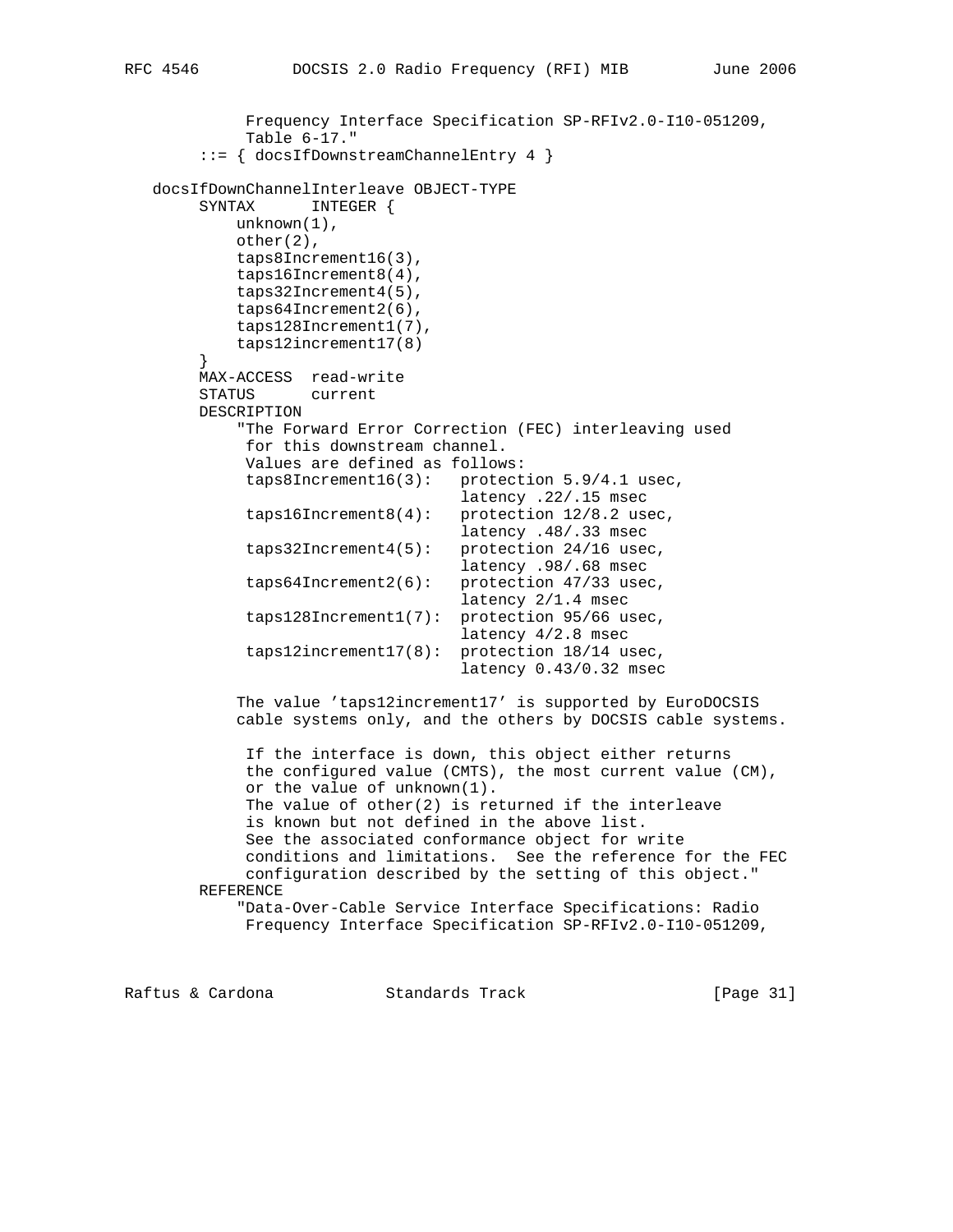```
 Table 6-15."
         ::= { docsIfDownstreamChannelEntry 5 }
   docsIfDownChannelPower OBJECT-TYPE
        SYNTAX TenthdBmV<br>UNITS "dBmV"
       UNITS
        MAX-ACCESS read-write
        STATUS current
        DESCRIPTION
             "At the CMTS, the operational transmit power. At the CM,
             the received power level.
              If the interface is down, this object either returns
              the configured value (CMTS), the most current value (CM)
              or the value of 0. See the associated conformance object
              for write conditions and limitations. See the reference
              for recommended and required power levels."
        REFERENCE
             "Data-Over-Cable Service Interface Specifications: Radio
              Frequency Interface Specification SP-RFIv2.0-I10-051209,
              Tables 6-16, 6-17."
         ::= { docsIfDownstreamChannelEntry 6 }
   docsIfDownChannelAnnex OBJECT-TYPE
        SYNTAX INTEGER {
            unknown(1),
            other(2),
            annexA(3),
            annexB(4),
            annexC(5)
 }
        MAX-ACCESS read-only
        STATUS current
        DESCRIPTION
             "The value of this object indicates the conformance of
             the implementation to important regional cable standards.
              annexA : Annex A from ITU-T J.83 is used.
                       (equivalent to EN 300 429)
              annexB : Annex B from ITU-T J.83 is used.
              annexC : Annex C from ITU-T J.83 is used."
        REFERENCE
             "Data-Over-Cable Service Interface Specifications: Radio
              Frequency Interface Specification SP-RFIv2.0-I10-051209,
              Sections 6.3.1, and H.3.1."
         ::= { docsIfDownstreamChannelEntry 7 }
   docsIfDownChannelStorageType OBJECT-TYPE
        SYNTAX StorageType
        MAX-ACCESS read-only
```
Raftus & Cardona Standards Track [Page 32]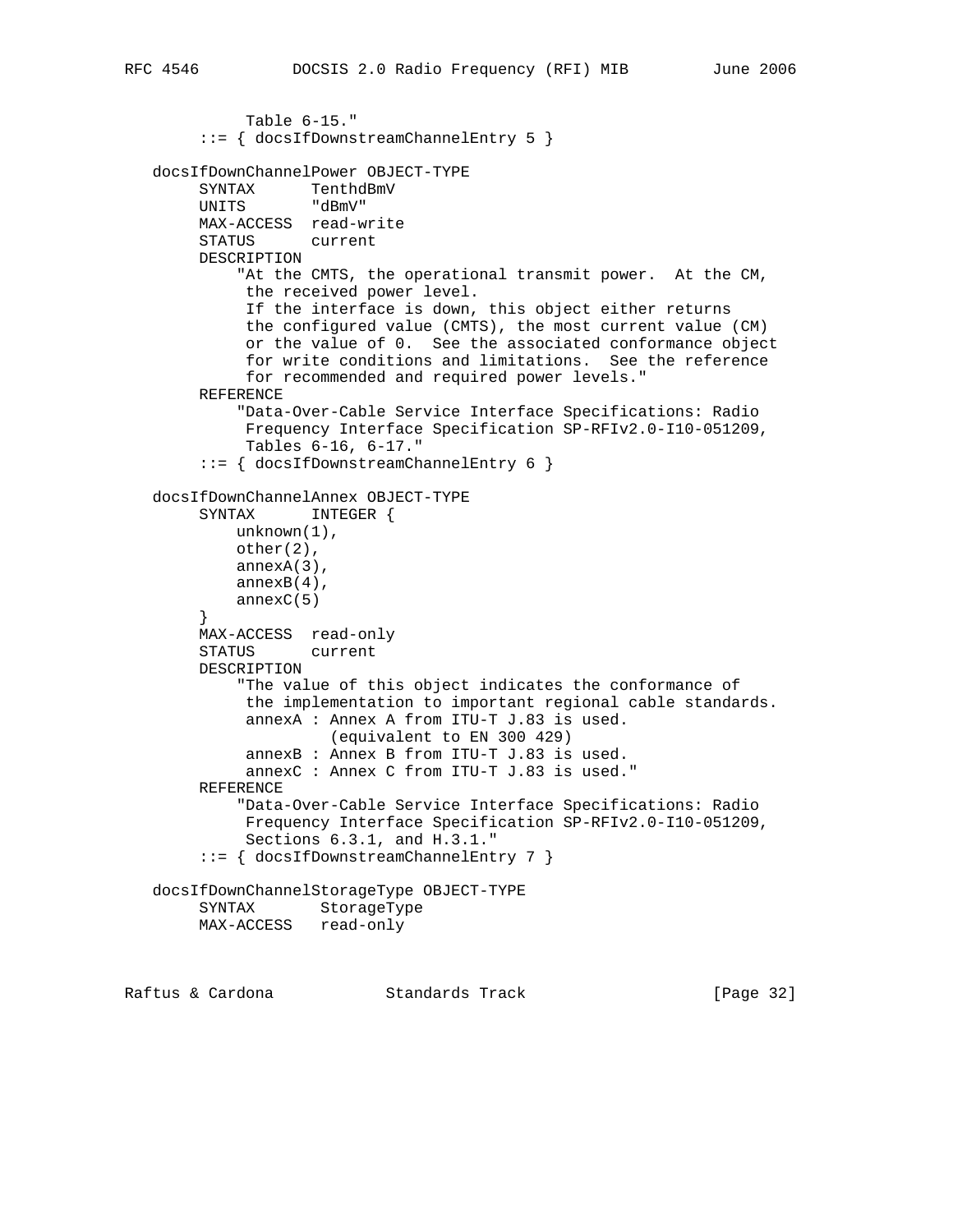```
 STATUS current
        DESCRIPTION
             "The storage type for this conceptual row.
             Entries with this object set to permanent(4)
             do not require write operations for read-write
             objects."
         ::= { docsIfDownstreamChannelEntry 8 }
 --
  -- The following table is implemented on both the CM and the CMTS.
   -- For the CM, only attached channels appear in the table. For the
   -- CM, this table is read-only as well.
  - docsIfUpstreamChannelTable OBJECT-TYPE
         SYNTAX SEQUENCE OF DocsIfUpstreamChannelEntry
        MAX-ACCESS not-accessible
        STATUS current
        DESCRIPTION
            "This table describes the attributes of attached upstream
             channels."
         ::= { docsIfBaseObjects 2 }
   docsIfUpstreamChannelEntry OBJECT-TYPE
         SYNTAX DocsIfUpstreamChannelEntry
        MAX-ACCESS not-accessible
        STATUS current
        DESCRIPTION
             "List of attributes for a single upstream channel. For
             DOCSIS 2.0 CMTSs, an entry in this table exists for
             each ifEntry with an ifType of docsCableUpstreamChannel
             (205).
             For DOCSIS 1.x CM/CMTSs and DOCSIS 2.0 CMs, an entry in
             this table exists for each ifEntry with an ifType of
             docsCableUpstream (129).
             For DOCSIS 2.0 CMTSs, two classes of interfaces can be
             defined for this table:
              o Upstream Physical Interfaces: The traditional DOCSIS
                 1.x CMTS upstream interface ifType 129 and the DOCSIS
                 2.0 ifType 205 that are functional. In other words,
                 interfaces that represent upstream receivers within
                an RF MAC interface.
                Entries of physical interfaces are exposed to the
                management interface with their corresponding
                 ifStack hierarchy and are not administratively
                created by this table.
```
Raftus & Cardona Standards Track [Page 33]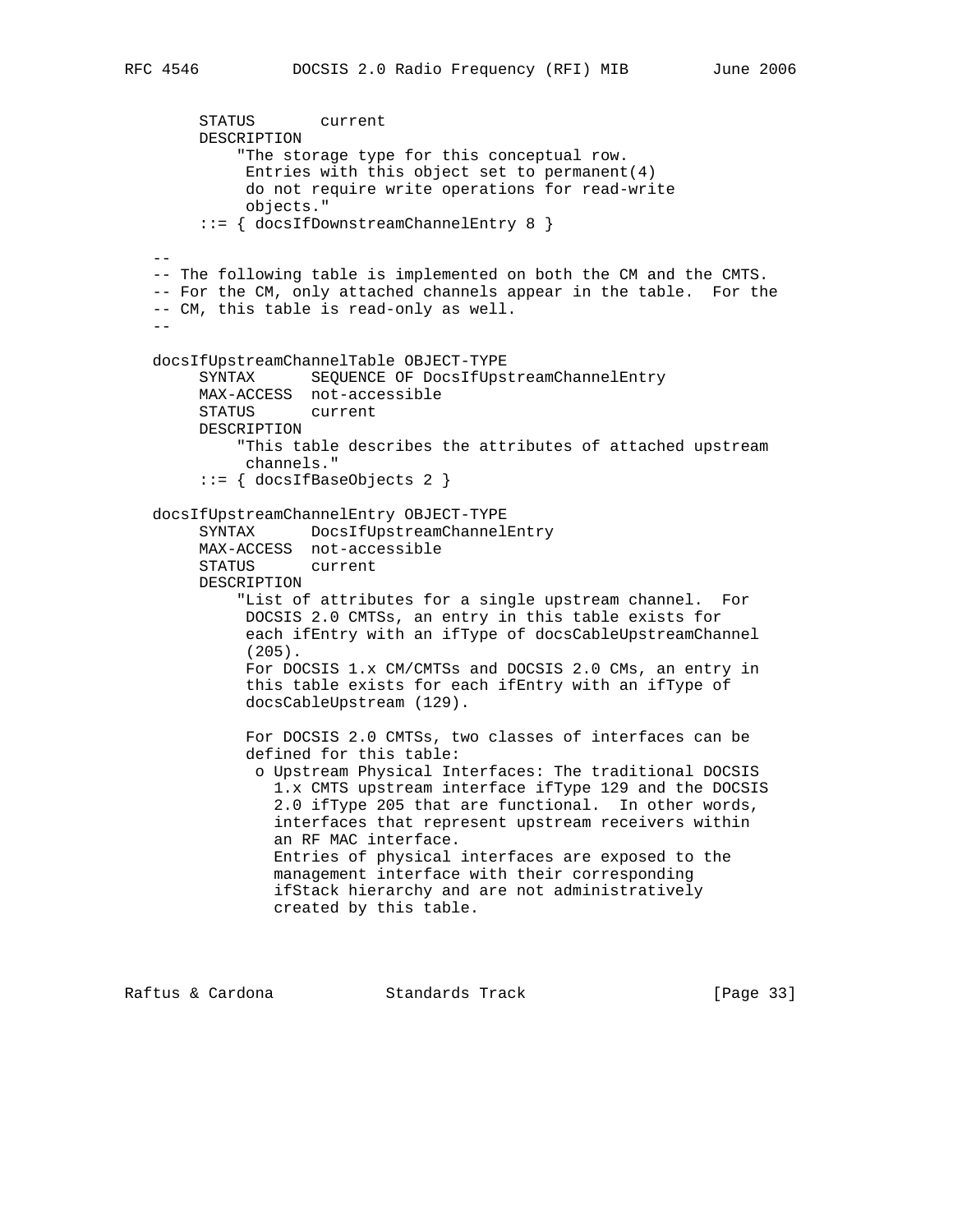o Upstream Temporary Interfaces: A fictitious interface created for the purpose of manipulating physical interface parameters offline, then validating prior to updating the target physical interface. In case of a reinitialization of the managed system, physical interfaces values persist while the temporary interfaces are not recreated. This mechanism helps to minimize service disruptions originating in situations where a group of interface parameter values need to be consistent with each other in SET operations. A temporary buffer (temporary interface) is provided to allow the CMTS to validate the parameters offline." INDEX { ifIndex } ::= { docsIfUpstreamChannelTable 1 } DocsIfUpstreamChannelEntry ::= SEQUENCE { docsIfUpChannelId Integer32, docsIfUpChannelFrequency 1nteger32, docsIfUpChannelWidth Integer32, docsIfUpChannelModulationProfile Unsigned32,<br>docsIfUpChannelSlotSize Unsigned32, docsIfUpChannelSlotSize docsIfUpChannelTxTimingOffset Unsigned32, docsIfUpChannelRangingBackoffStart Integer32, docsIfUpChannelRangingBackoffEnd Integer32, docsIfUpChannelTxBackoffStart Integer32, docsIfUpChannelTxBackoffEnd Integer32, docsIfUpChannelScdmaActiveCodes Unsigned32, docsIfUpChannelScdmaCodesPerSlot Integer32, docsIfUpChannelScdmaFrameSize docsIfUpChannelScdmaHoppingSeed docsIfUpChannelType  $\footnotesize$  DocsisUpstreamType, docsIfUpChannelCloneFrom InterfaceIndexOrZero, docsIfUpChannelUpdate TruthValue<br>docsIfUpChannelStatus RowStatus, docsIfUpChannelStatus RowStatus, docsIfUpChannelPreEqEnable } docsIfUpChannelId OBJECT-TYPE SYNTAX Integer32 (0..255) MAX-ACCESS read-only STATUS current DESCRIPTION "The CMTS identification of the upstream channel." ::= { docsIfUpstreamChannelEntry 1 }

Raftus & Cardona Standards Track [Page 34]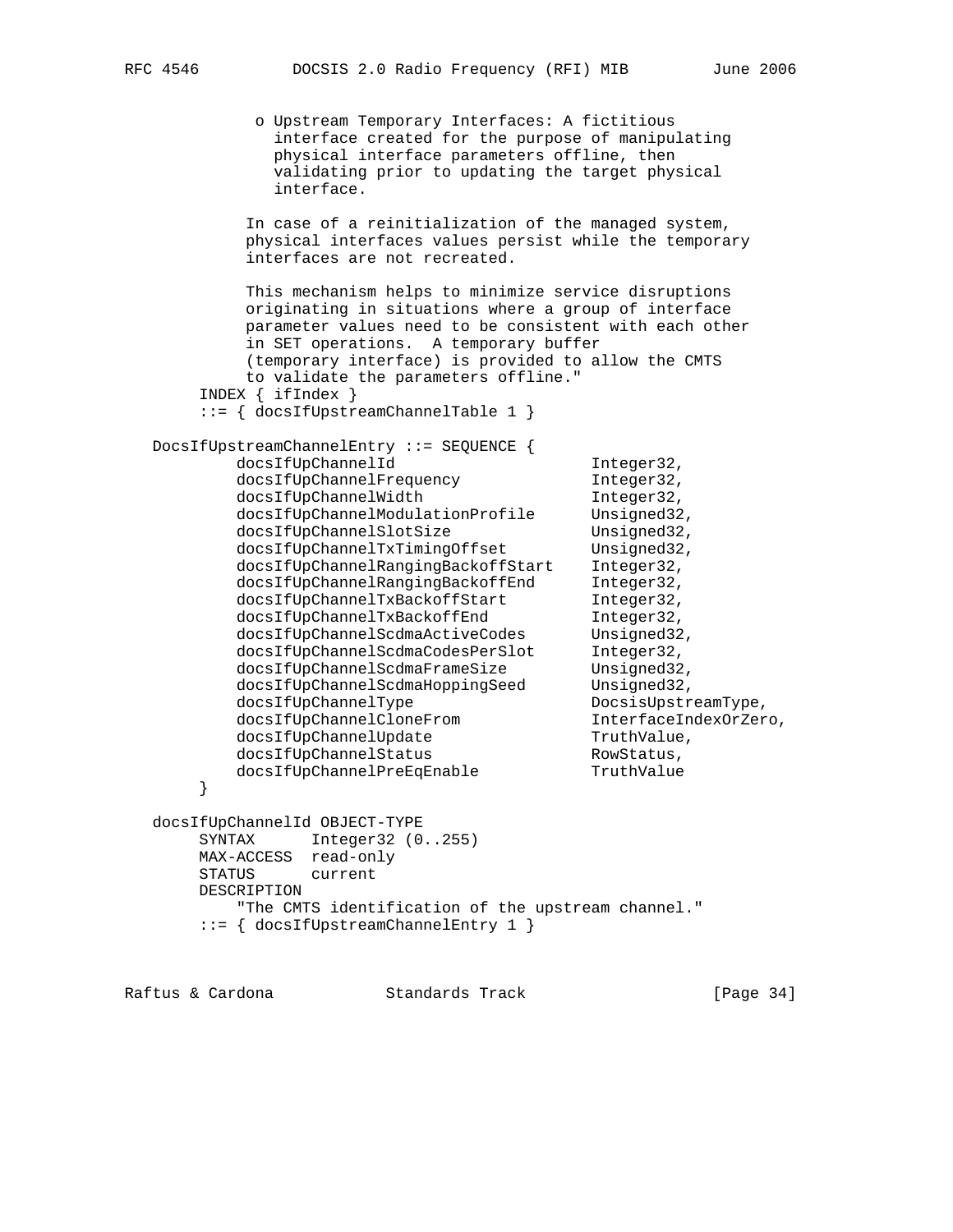```
 docsIfUpChannelFrequency OBJECT-TYPE
      SYNTAX Integer32 (0..1000000000)
     UNITS "hertz"
     MAX-ACCESS read-create
     STATUS current
     DESCRIPTION
          "The center of the frequency band associated with this
          upstream interface. This object returns 0 if the frequency
          is undefined or unknown. Minimum permitted upstream
          frequency is 5,000,000 Hz for current technology. See
          the associated conformance object for write conditions
          and limitations."
     REFERENCE
          "Data-Over-Cable Service Interface Specifications: Radio
          Frequency Interface Specification SP-RFIv2.0-I10-051209,
          Table 4-2."
      ::= { docsIfUpstreamChannelEntry 2 }
 docsIfUpChannelWidth OBJECT-TYPE
      SYNTAX Integer32 (0..64000000)
     UNITS "hertz"
     MAX-ACCESS read-create
     STATUS current
     DESCRIPTION
          "The bandwidth of this upstream interface. This object
          returns 0 if the interface width is undefined or unknown.
          Minimum permitted interface width is currently 200,000 Hz.
          See the associated conformance object for write conditions
          and limitations."
     REFERENCE
          "Data-Over-Cable Service Interface Specifications: Radio
          Frequency Interface Specification SP-RFIv2.0-I10-051209,
          Table 6-5."
      ::= { docsIfUpstreamChannelEntry 3 }
 docsIfUpChannelModulationProfile OBJECT-TYPE
      SYNTAX Unsigned32
     MAX-ACCESS read-create
     STATUS current
     DESCRIPTION
          "An entry identical to the docsIfModIndex in the
          docsIfCmtsModulationTable that describes this channel.
          This channel is further instantiated there by a grouping
          of interval usage codes (IUCs) that, together, fully
          describe the channel modulation. This object returns 0 if
          the docsIfCmtsModulationTable entry does not exist or is
          empty. See the associated conformance object for write
          conditions and limitations.
```
Raftus & Cardona Standards Track [Page 35]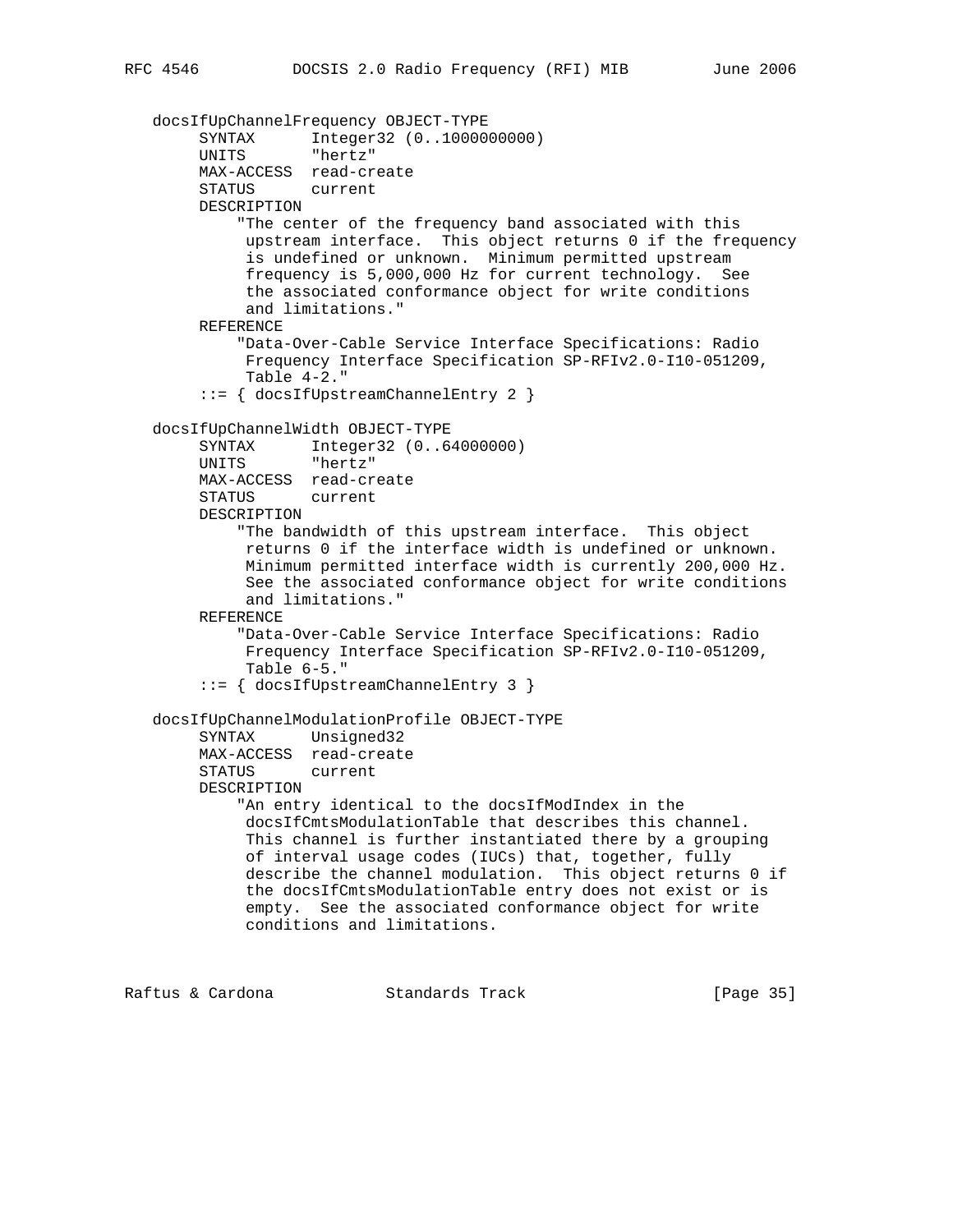```
 Setting this object returns an 'inconsistentValue'
           error if the following conditions are not satisfied:
           1. All the IUC entries in the selected modulation profile
           MUST have the same value of docsIfCmtsModChannelType.
           2. All of the Modulation parameters in the selected
           modulation profile MUST be consistent with the other
           parameters in this docsIfUpstreamChannelEntry."
     REFERENCE
          "Data-Over-Cable Service Interface Specifications: Radio
           Frequency Interface Specification SP-RFIv2.0-I10-051209,
           Table 8-19."
      ::= { docsIfUpstreamChannelEntry 4 }
 docsIfUpChannelSlotSize OBJECT-TYPE
      SYNTAX Unsigned32
     UNITS "ticks"
     MAX-ACCESS read-create
     STATUS current
     DESCRIPTION
          "Applicable to TDMA and ATDMA channel types only.
          The number of 6.25 microsecond ticks in each upstream
           mini-slot. Returns zero if the value is undefined or
           unknown or in case of an SCDMA channel.
           See the associated conformance object for write
           conditions and limitations."
     REFERENCE
          "Data-Over-Cable Service Interface Specifications: Radio
          Frequency Interface Specification SP-RFIv2.0-I10-051209,
          Section 8.1.2.4."
      ::= { docsIfUpstreamChannelEntry 5 }
 docsIfUpChannelTxTimingOffset OBJECT-TYPE
      SYNTAX Unsigned32
     MAX-ACCESS read-only
     STATUS current
     DESCRIPTION
          "At the CM, a measure of the current round trip time
           obtained from the ranging offset (initial ranging offset +
           ranging offset adjustments).
           At the CMTS, the maximum of timing offset, among all the
           CMs that are/were present on the channel, taking into
           account all ( initial + periodic ) timing offset
           corrections that were sent for each of the CMs. Generally,
          these measurements are positive, but if the measurements
           are negative, the value of this object is zero. Used for
          timing of CM upstream transmissions to ensure synchronized
           arrivals at the CMTS.
           Units are one 64th fraction of 6.25 microseconds."
```
Raftus & Cardona Standards Track [Page 36]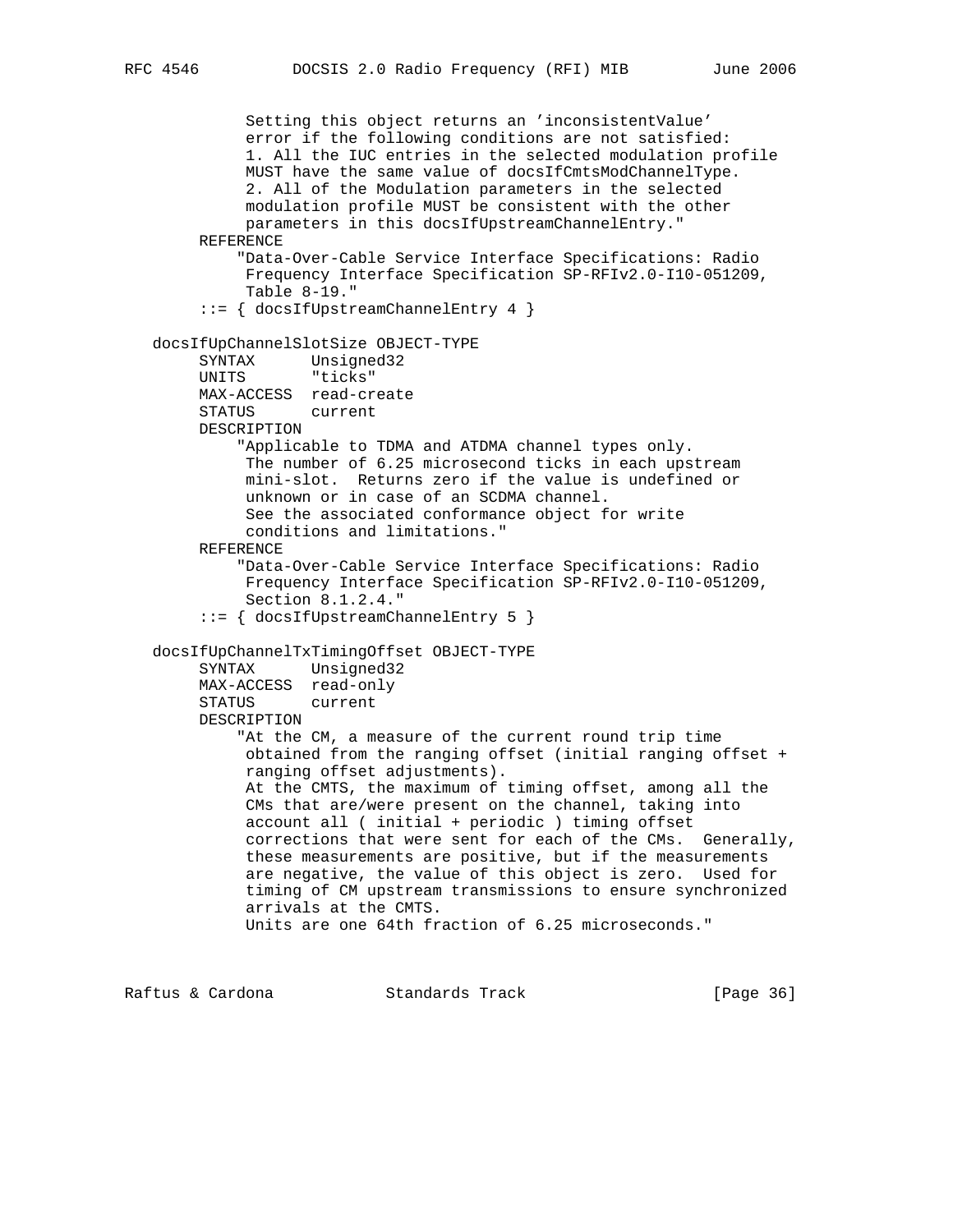```
 REFERENCE
          "Data-Over-Cable Service Interface Specifications: Radio
           Frequency Interface Specification SP-RFIv2.0-I10-051209,
           Section 6.2.19."
      ::= { docsIfUpstreamChannelEntry 6 }
 docsIfUpChannelRangingBackoffStart OBJECT-TYPE
     SYNTAX Integer32 (0..16)
     MAX-ACCESS read-create
     STATUS current
     DESCRIPTION
          "The initial random backoff window to use when retrying
           Ranging Requests. Expressed as a power of 2. A value of
           16 at the CMTS indicates that a proprietary adaptive retry
           mechanism is to be used. See the associated conformance
           object for write conditions and limitations."
     REFERENCE
          "Data-Over-Cable Service Interface Specifications: Radio
           Frequency Interface Specification SP-RFIv2.0-I10-051209,
           Sections 8.3.4, and 9.4."
      ::= { docsIfUpstreamChannelEntry 7 }
 docsIfUpChannelRangingBackoffEnd OBJECT-TYPE
      SYNTAX Integer32 (0..16)
     MAX-ACCESS read-create
     STATUS current
     DESCRIPTION
          "The final random backoff window to use when retrying
           Ranging Requests. Expressed as a power of 2. A value of
           16 at the CMTS indicates that a proprietary adaptive retry
           mechanism is to be used. See the associated conformance
           object for write conditions and limitations."
     REFERENCE
          "Data-Over-Cable Service Interface Specifications: Radio
           Frequency Interface Specification SP-RFIv2.0-I10-051209,
           Section 8.3.4, and 9.4."
      ::= { docsIfUpstreamChannelEntry 8 }
 docsIfUpChannelTxBackoffStart OBJECT-TYPE
      SYNTAX Integer32 (0..16)
     MAX-ACCESS read-create
     STATUS current
     DESCRIPTION
          "The initial random backoff window to use when retrying
          transmissions. Expressed as a power of 2. A value of 16
           at the CMTS indicates that a proprietary adaptive retry
          mechanism is to be used. See the associated conformance
           object for write conditions and limitations."
```

```
Raftus & Cardona               Standards Track                   [Page 37]
```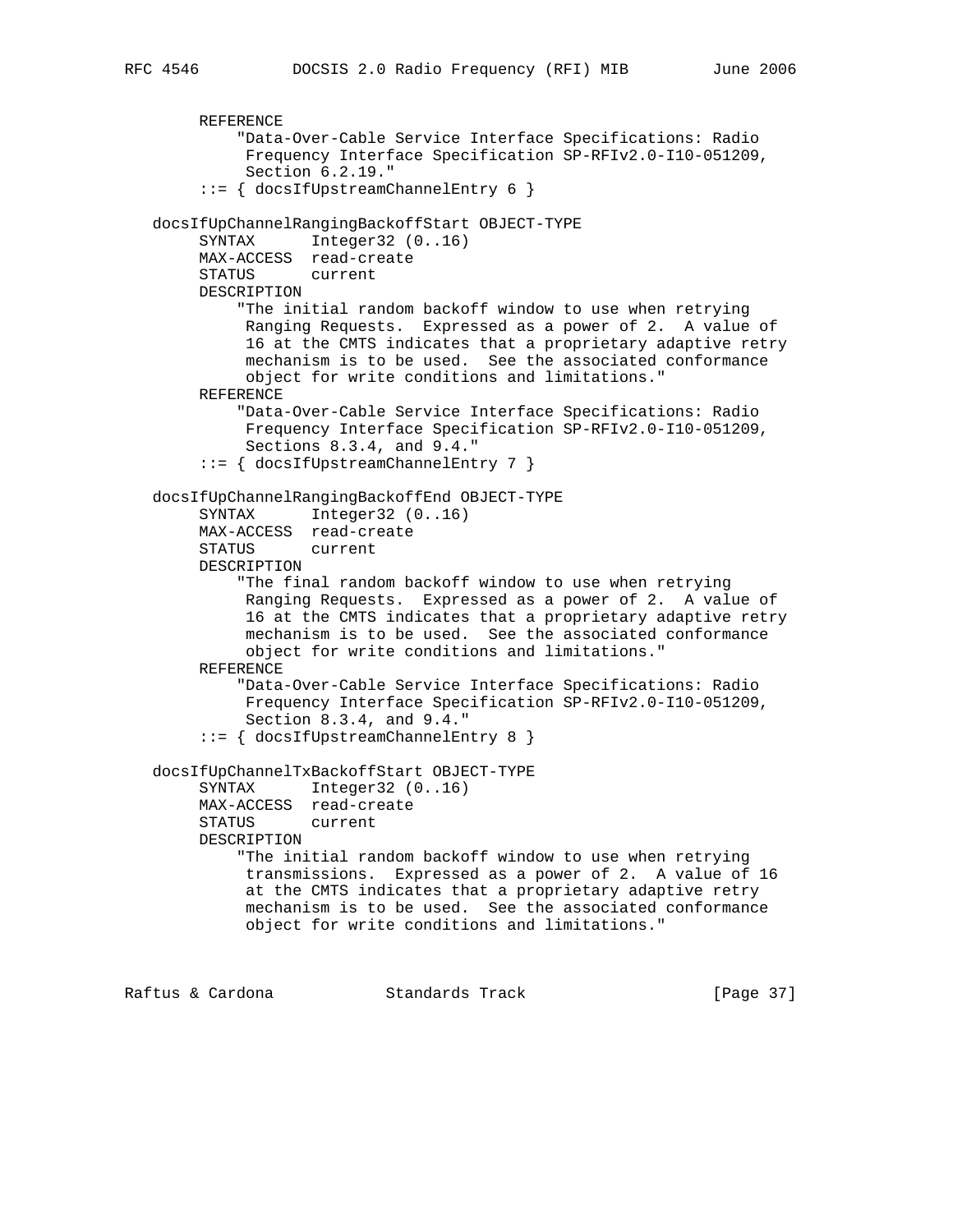```
 REFERENCE
             "Data-Over-Cable Service Interface Specifications: Radio
              Frequency Interface Specification SP-RFIv2.0-I10-051209,
              Section 8.3.4, and 9.4."
         ::= { docsIfUpstreamChannelEntry 9 }
    docsIfUpChannelTxBackoffEnd OBJECT-TYPE
        SYNTAX Integer32 (0..16)
         MAX-ACCESS read-create
         STATUS current
         DESCRIPTION
             "The final random backoff window to use when retrying
             transmissions. Expressed as a power of 2. A value of 16
              at the CMTS indicates that a proprietary adaptive retry
              mechanism is to be used. See the associated conformance
              object for write conditions and limitations."
         REFERENCE
             "Data-Over-Cable Service Interface Specifications: Radio
              Frequency Interface Specification SP-RFIv2.0-I10-051209,
              Section 8.3.4, and 9.4."
         ::= { docsIfUpstreamChannelEntry 10 }
    docsIfUpChannelScdmaActiveCodes OBJECT-TYPE
         SYNTAX Unsigned32 (0|64..66|68..70|72|74..78|80..82|84..88
                                 |90..96|98..100|102|104..106|108
                                 |110..112|114..126|128)
        MAX-ACCESS read-create
         STATUS current
        DESCRIPTION
             "Applicable for SCDMA channel types only.
              Number of active codes. Returns zero for
              Non-SCDMA channel types. Note that legal
              values from 64..128 MUST be non-prime."
         REFERENCE
             "Data-Over-Cable Service Interface Specifications: Radio
             Frequency Interface Specification SP-RFIv2.0-I10-051209,
              Section 6.2.11.2.1."
         ::= { docsIfUpstreamChannelEntry 11 }
    docsIfUpChannelScdmaCodesPerSlot OBJECT-TYPE
        SYNTAX Integer32(0 | 2..32)
         UNITS "codesperMinislots"
        MAX-ACCESS read-create
         STATUS current
         DESCRIPTION
             "Applicable for SCDMA channel types only.
              The number of SCDMA codes per mini-slot.
             Returns zero if the value is undefined or unknown or in
Raftus & Cardona               Standards Track                   [Page 38]
```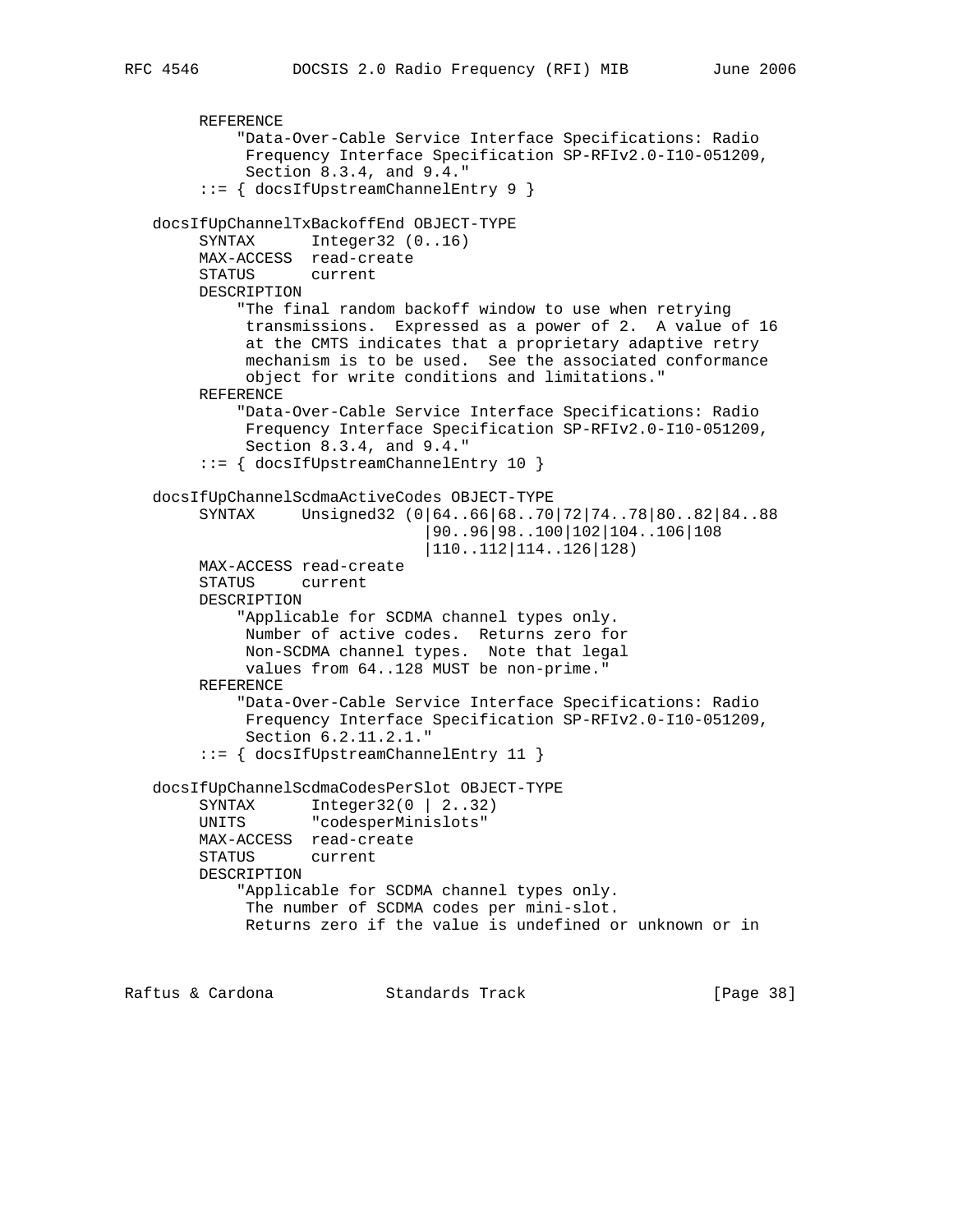```
 case of a TDMA or ATDMA channel."
     REFERENCE
          "Data-Over-Cable Service Interface Specifications: Radio
           Frequency Interface Specification SP-RFIv2.0-I10-051209,
           Section 6.2.11.2.1."
      ::= { docsIfUpstreamChannelEntry 12 }
 docsIfUpChannelScdmaFrameSize OBJECT-TYPE
      SYNTAX Unsigned32 (0..32)
     UNITS "spreadIntervals"
     MAX-ACCESS read-create
     STATUS current
     DESCRIPTION
          "Applicable for SCDMA channel types only.
           SCDMA Frame size in units of spreading intervals.
           This value returns zero for non-SCDMA Profiles."
     REFERENCE
          "Data-Over-Cable Service Interface Specifications: Radio
           Frequency Interface Specification SP-RFIv2.0-I10-051209,
           Section 6.2.12."
      ::= { docsIfUpstreamChannelEntry 13 }
 docsIfUpChannelScdmaHoppingSeed OBJECT-TYPE
      SYNTAX Unsigned32 (0..32767)
     MAX-ACCESS read-create
     STATUS current
     DESCRIPTION
          "Applicable for SCDMA channel types only.
           15-bit seed used for code hopping sequence initialization.
           Returns zero for non-SCDMA channel types.
           Setting this value to a value different than zero for
           non-SCDMA channel types returns the error 'wrongValue'."
     REFERENCE
          "Data-Over-Cable Service Interface Specifications: Radio
           Frequency Interface Specification SP-RFIv2.0-I10-051209,
           Section 6.2.14.1."
      ::= { docsIfUpstreamChannelEntry 14 }
 docsIfUpChannelType OBJECT-TYPE
      SYNTAX DocsisUpstreamType
     MAX-ACCESS read-only
     STATUS current
     DESCRIPTION
          "Reflects the Upstream channel type.
           This object returns the value of docsIfCmtsModChannelType
           for the modulation profile selected in
           docsIfUpChannelModulationProfile for this row."
     REFERENCE
```
Raftus & Cardona Standards Track [Page 39]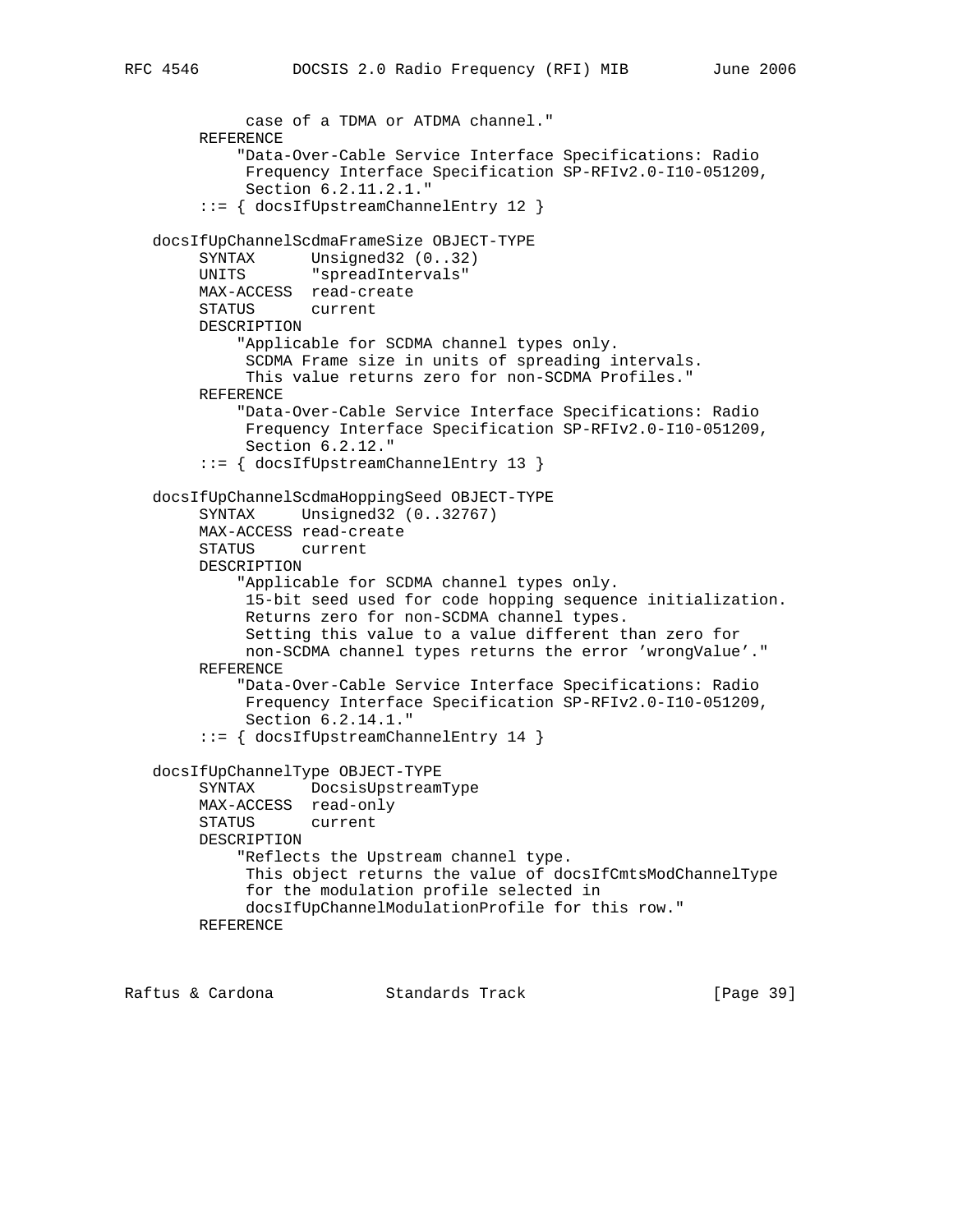```
 "Data-Over-Cable Service Interface Specifications: Radio
           Frequency Interface Specification SP-RFIv2.0-I10-051209,
           Section 6.2.1."
      ::= { docsIfUpstreamChannelEntry 15 }
 docsIfUpChannelCloneFrom OBJECT-TYPE
      SYNTAX InterfaceIndexOrZero
      MAX-ACCESS read-create
      STATUS current
      DESCRIPTION
          "This object contains the ifIndex value of the physical
           interface row entry whose parameters are to be adjusted.
           Upon setting this object to the ifIndex value of a
           physical interface, the following interface objects values
           are copied to this entry:
           docsIfUpChannelFrequency,
           docsIfUpChannelWidth,
           docsIfUpChannelModulationProfile,
           docsIfUpChannelSlotSize,
           docsIfUpChannelRangingBackoffStart,
           docsIfUpChannelRangingBackoffEnd,
           docsIfUpChannelTxBackoffStart,
           docsIfUpChannelTxBackoffEnd,
           docsIfUpChannelScdmaActiveCodes,
           docsIfUpChannelScdmaCodesPerSlot,
           docsIfUpChannelScdmaFrameSize,
           docsIfUpChannelScdmaHoppingSeed,
           docsIfUpChannelType, and
           docsIfUpChannelPreEqEnable
           Setting this object to the value of a non-existent or
           a temporary upstream interface returns the error
           'wrongValue'.
           This object MUST contain a value of zero for physical
           interfaces entries.
           Setting this object in row entries that correspond to
           physical interfaces returns the error 'wrongValue'."
      ::= { docsIfUpstreamChannelEntry 16 }
 docsIfUpChannelUpdate OBJECT-TYPE
      SYNTAX TruthValue
      MAX-ACCESS read-create
      STATUS current
      DESCRIPTION
          "Used to perform the copy of adjusted parameters from the
           temporary interface entry to the physical interface
           indicated by the docsIfUpChannelCloneFrom object. The
           transfer is initiated through an SNMP SET to 'true' of
```
Raftus & Cardona Standards Track [Page 40]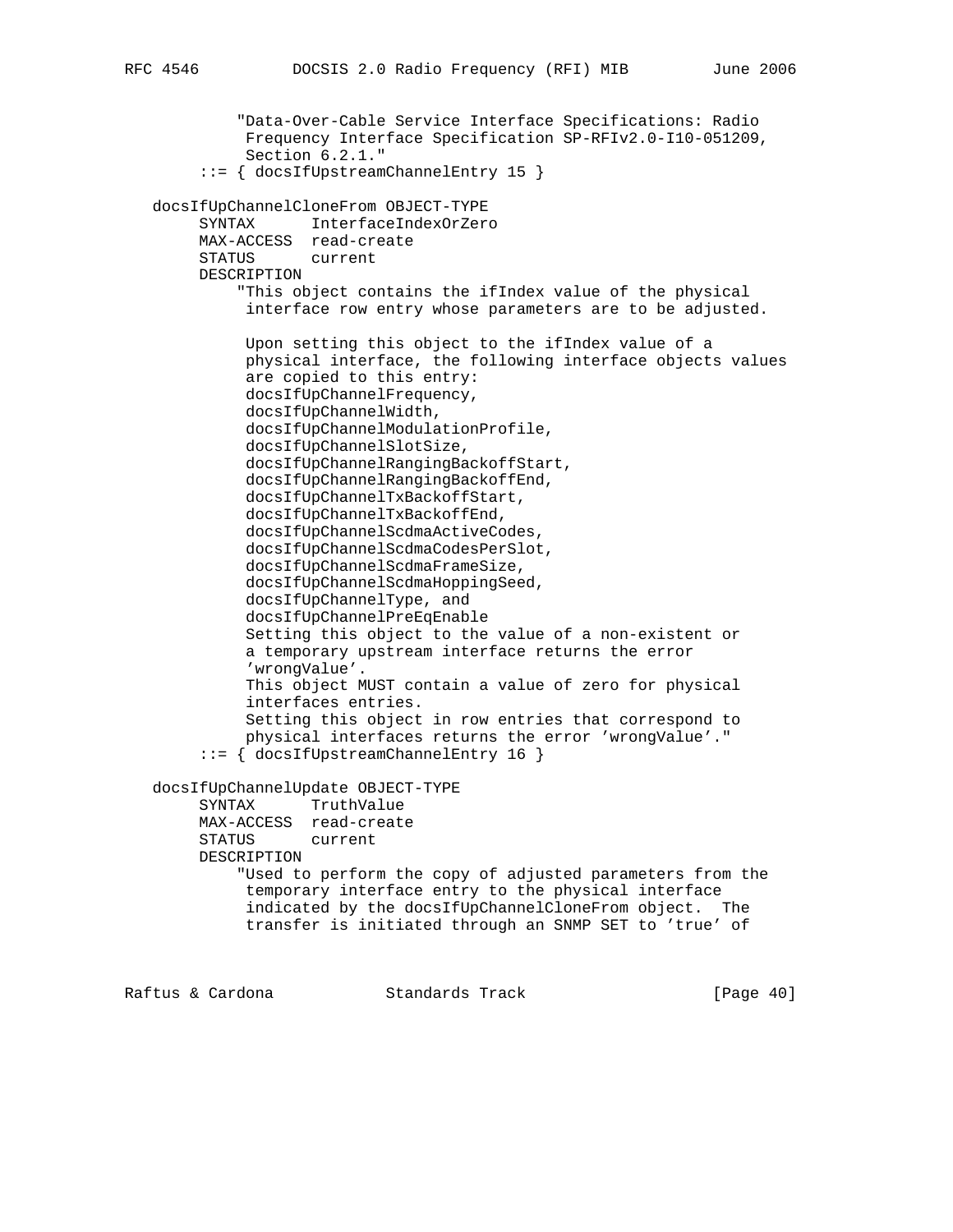```
 this object.
           A SET to 'true' fails and returns error 'commitFailed'
           if docsIfUpChannelStatus value is 'notInService', which
           means that the interface parameters values are not
           compatible with each other or have not been validated yet.
           Reading this object always returns 'false'."
      ::= { docsIfUpstreamChannelEntry 17 }
 docsIfUpChannelStatus OBJECT-TYPE
      SYNTAX RowStatus
      MAX-ACCESS read-create
      STATUS current
      DESCRIPTION
          "This object is only used for the creation of a temporary
           upstream row with the purpose of updating the parameters
           of a physical upstream channel entry.
           The following restrictions apply to this object:
           1. This object is not writable for physical interfaces.
           2. Temporary interface entries are only created by a SET
              of this object to createandWait(5).
           3. ifAdminStatus from the Interface MIB RFC 2863 is used
              to take a physical upstream channel offline, to be
              consistent with DOCSIS 1.x operation, as indicated in
              RFC 2670.
              In addition,
               o ifAdminStatus 'down' is reflected in this object
                 as 'notInService'.
               o ifOperStatus 'down' while ifAdminStatus 'up' is
                 reflected in this object as 'notInservice'.
           4. Temporary created rows MUST be set to 'active' with
              the purpose of validating upstream parameter
              consistency prior to transferring the parameters to the
              physical interface.
           Below is a mandatory procedure for adjusting the values
           of a physical interface:
           1. Create a temporary interface entry through an SNMP SET
              using 'createAndWait'. At this point, the RowStatus
              reports 'notReady'.
              The Manager entity uses an ifIndex value outside the
              operational range of the physical interfaces for the
              creation of a temporary interface.
           2. Set the docsIfUpChannelCloneFrom object to the ifIndex
              value of the physical row to update. Now
              docsIfUpChannelStatus reports 'notInService'.
           3. Change the upstream parameters to the desired values
              in the temporary row.
```
Raftus & Cardona Standards Track [Page 41]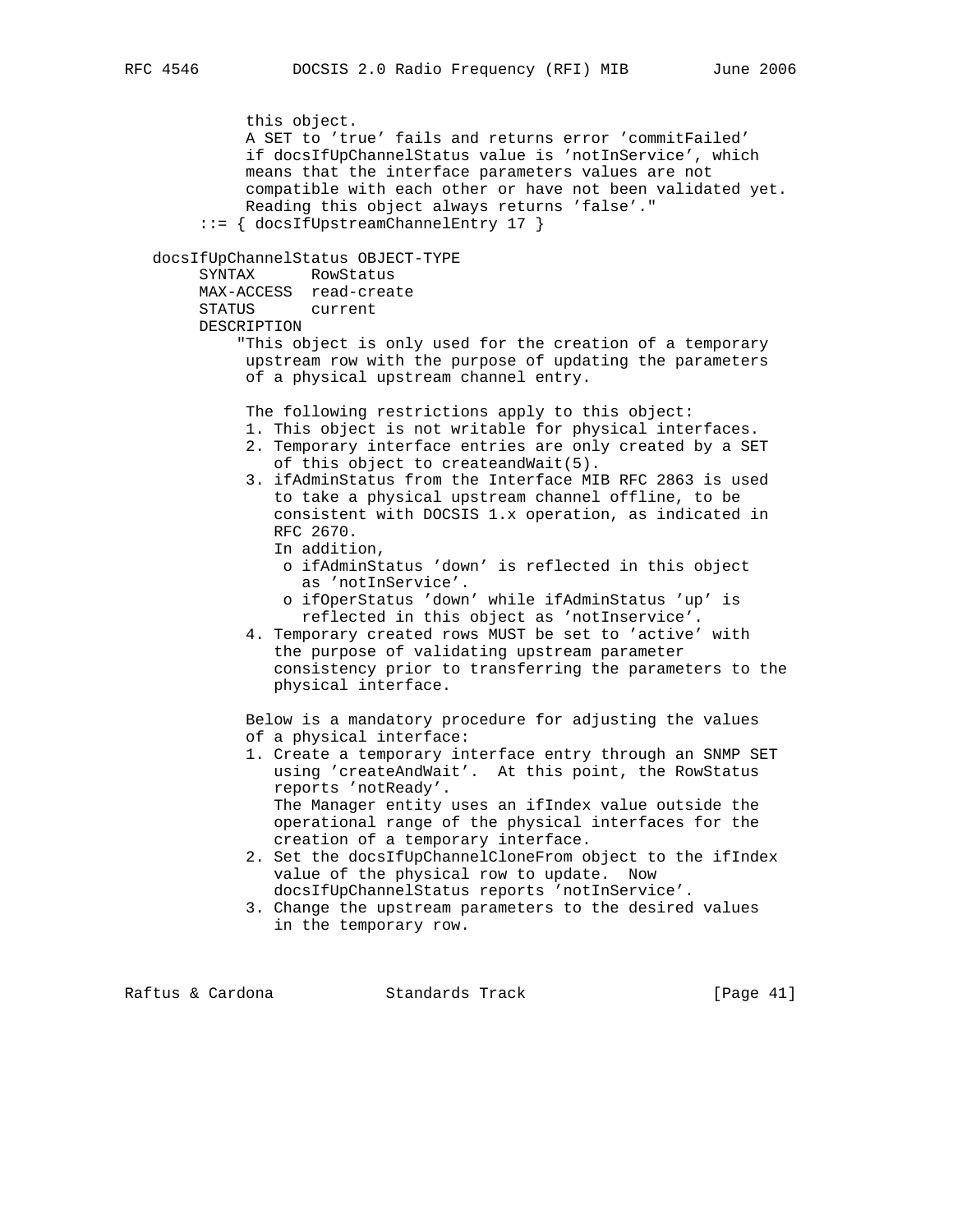4. Validate that all parameters are consistent by setting docsIfUpChannelStatus to 'active'. A failure to set the RowStatus to 'active' returns the error 'commitFailed', which means the parameters are not compatible with the target physical interface. 5. With docsIfUpChannelStatus 'active', transfer the parameters to the target physical interface by setting the object docsIfUpChannelUpdate to 'true'. 6. Delete the temporary row by setting docsIfUpChannelStatus to 'destroy'." ::= { docsIfUpstreamChannelEntry 18 } docsIfUpChannelPreEqEnable OBJECT-TYPE SYNTAX TruthValue MAX-ACCESS read-create STATUS current DESCRIPTION "At the CMTS, this object is used to enable or disable pre-equalization on the upstream channel represented by this table instance. At the CM, this object is read-only and reflects the status of pre-equalization as represented in the RNG-RSP. Pre-equalization is considered enabled at the CM if a RNG-RSP with pre-equalization data has been received at least once since the last mac reinitialization." DEFVAL {false} ::= { docsIfUpstreamChannelEntry 19 } -- The following table describes the attributes of each class of -- service. The entries in this table are referenced from the -- docsIfServiceEntries. They exist as a separate table in order to -- reduce redundant information in docsIfServiceTable.  $-$  -- This table is implemented at both the CM and the CMTS. -- The CM need only maintain entries for the classes of service -- referenced by its docsIfCmServiceTable. - docsIfQosProfileTable OBJECT-TYPE SYNTAX SEQUENCE OF DocsIfQosProfileEntry MAX-ACCESS not-accessible<br>STATUS current STATUS DESCRIPTION "Describes the attributes for each class of service." ::= { docsIfBaseObjects 3 } docsIfQosProfileEntry OBJECT-TYPE SYNTAX DocsIfOosProfileEntry Raftus & Cardona Standards Track [Page 42]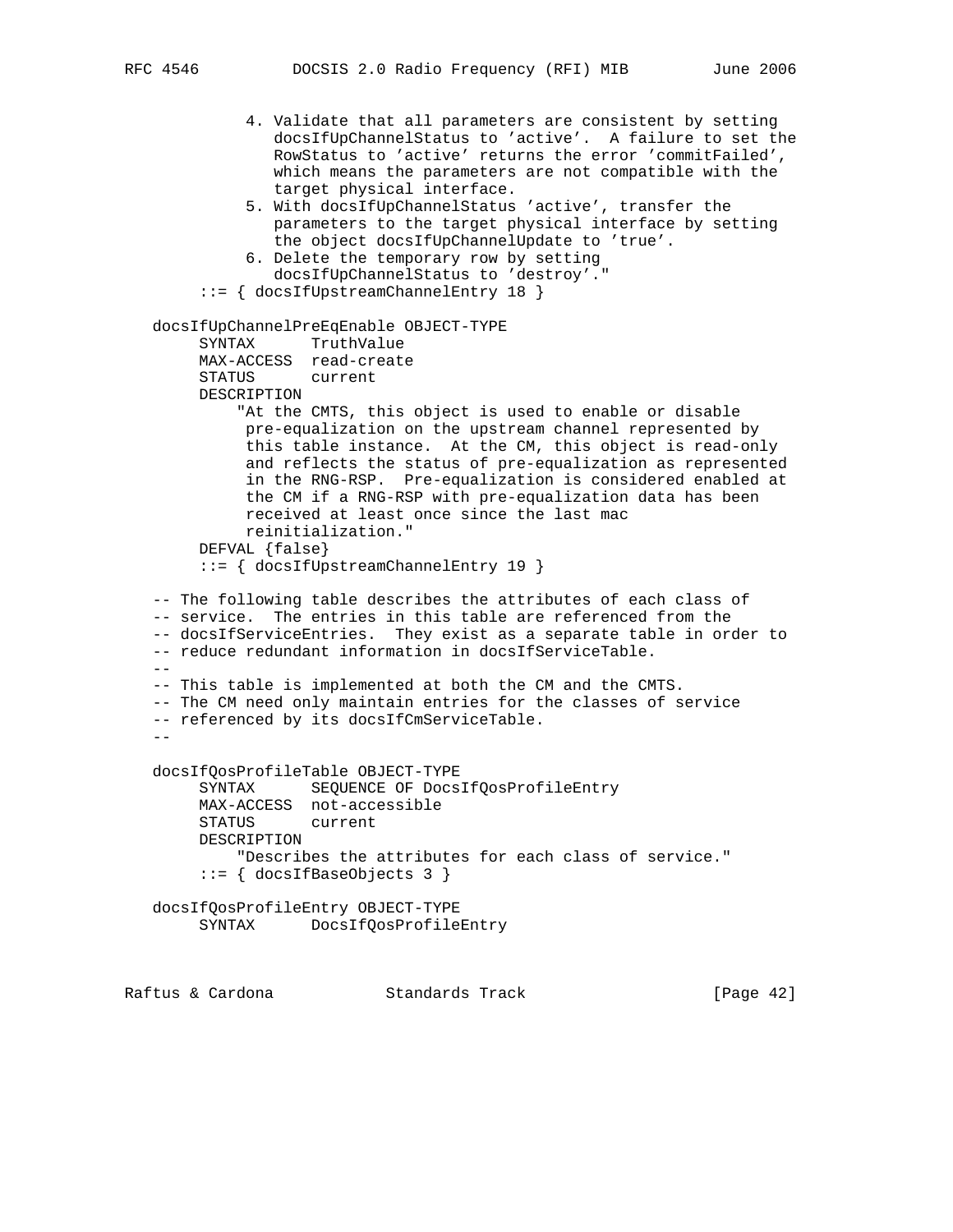```
 MAX-ACCESS not-accessible
        STATUS current
        DESCRIPTION
            "Describes the attributes for a single class of service.
            If implemented as read-create in the Cable Modem
            Termination System, creation of entries in this table is
            controlled by the value of
            docsIfCmtsQosProfilePermissions.
            If implemented as read-only, entries are created based
            on information in REG-REQ MAC messages received from
            cable modems (for Cable Modem Termination System), or
            based on information extracted from the TFTP option file
            (for Cable Modem).
            In the Cable Modem Termination System, read-only entries
            are removed if no longer referenced by
            docsIfCmtsServiceTable.
            An entry in this table MUST not be removed while it is
            referenced by an entry in docsIfCmServiceTable (Cable
            Modem) or docsIfCmtsServiceTable (Cable Modem Termination
            System).
            An entry in this table SHOULD NOT be changeable while
            it is referenced by an entry in docsIfCmtsServiceTable.
            If this table is created automatically, there SHOULD only
            be a single entry for each Class of Service. Multiple
            entries with the same Class of Service parameters are NOT
            RECOMMENDED."
        INDEX { docsIfQosProfIndex }
        ::= { docsIfQosProfileTable 1 }
   DocsIfQosProfileEntry ::= SEQUENCE {
          docsIfQosProfIndex Integer32,
          docsIfQosProfPriority Integer32,
 docsIfQosProfMaxUpBandwidth Integer32,
 docsIfQosProfGuarUpBandwidth Integer32,
 docsIfQosProfMaxDownBandwidth Integer32,
 docsIfQosProfMaxTxBurst Integer32, -- deprecated
 docsIfQosProfBaselinePrivacy TruthValue,
docsIfQosProfStatus RowStatus,
 docsIfQosProfMaxTransmitBurst Integer32,
 docsIfQosProfStorageType StorageType
        }
   docsIfQosProfIndex OBJECT-TYPE
        SYNTAX Integer32 (1..16383)
```

|  | Raftus & Cardona | Standards Track | [Page $43$ ] |  |
|--|------------------|-----------------|--------------|--|
|  |                  |                 |              |  |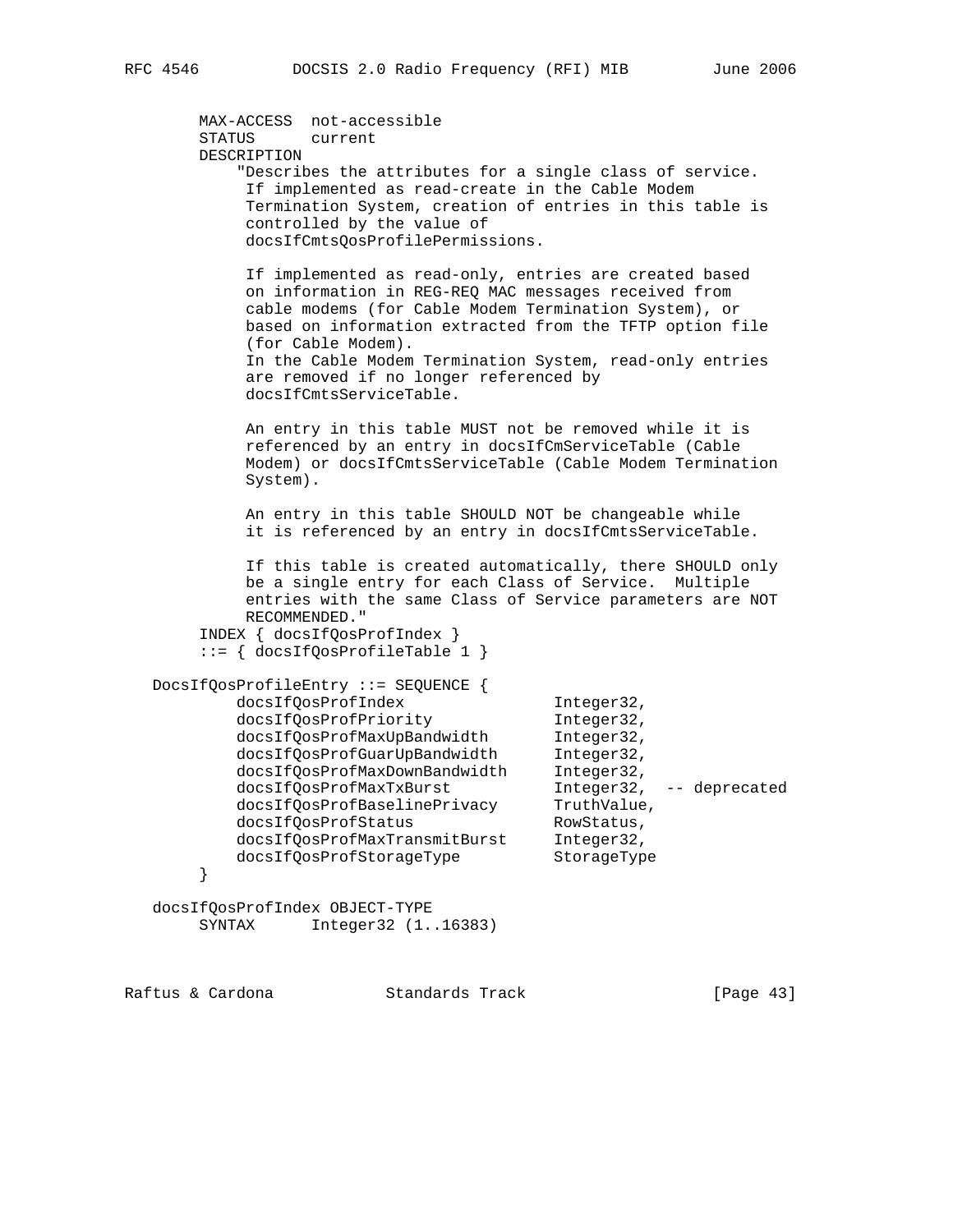```
 MAX-ACCESS not-accessible
     STATUS current
     DESCRIPTION
          "The index value that uniquely identifies an entry
           in the docsIfQosProfileTable."
      ::= { docsIfQosProfileEntry 1 }
 docsIfQosProfPriority OBJECT-TYPE
     SYNTAX Integer32 (0..7)
     MAX-ACCESS read-create
     STATUS current
     DESCRIPTION
          "A relative priority assigned to this service when
           allocating bandwidth. Zero indicates lowest priority
           and seven indicates highest priority.
           Interpretation of priority is device-specific.
          MUST NOT be changed while this row is active."
     REFERENCE
          "Data-Over-Cable Service Interface Specifications: Radio
          Frequency Interface Specification SP-RFIv2.0-I10-051209,
          Annex C.1.1.4."
    DEFVAL { 0 }
      ::= { docsIfQosProfileEntry 2 }
 docsIfQosProfMaxUpBandwidth OBJECT-TYPE
      SYNTAX Integer32 (0..100000000)
     UNITS "bits per second"
     MAX-ACCESS read-create
     STATUS current
     DESCRIPTION
          "The maximum upstream bandwidth, in bits per second,
           allowed for a service with this service class.
           Zero if there is no restriction of upstream bandwidth.
          MUST NOT be changed while this row is active."
     REFERENCE
          "Data-Over-Cable Service Interface Specifications: Radio
           Frequency Interface Specification SP-RFIv2.0-I10-051209,
          Annex C.1.1.4."
    DEFVAL { 0 }
      ::= { docsIfQosProfileEntry 3 }
 docsIfQosProfGuarUpBandwidth OBJECT-TYPE
      SYNTAX Integer32 (0..100000000)
     UNITS "bits per second"
     MAX-ACCESS read-create
     STATUS current
     DESCRIPTION
          "Minimum guaranteed upstream bandwidth, in bits per second,
```
Raftus & Cardona Standards Track [Paqe 44]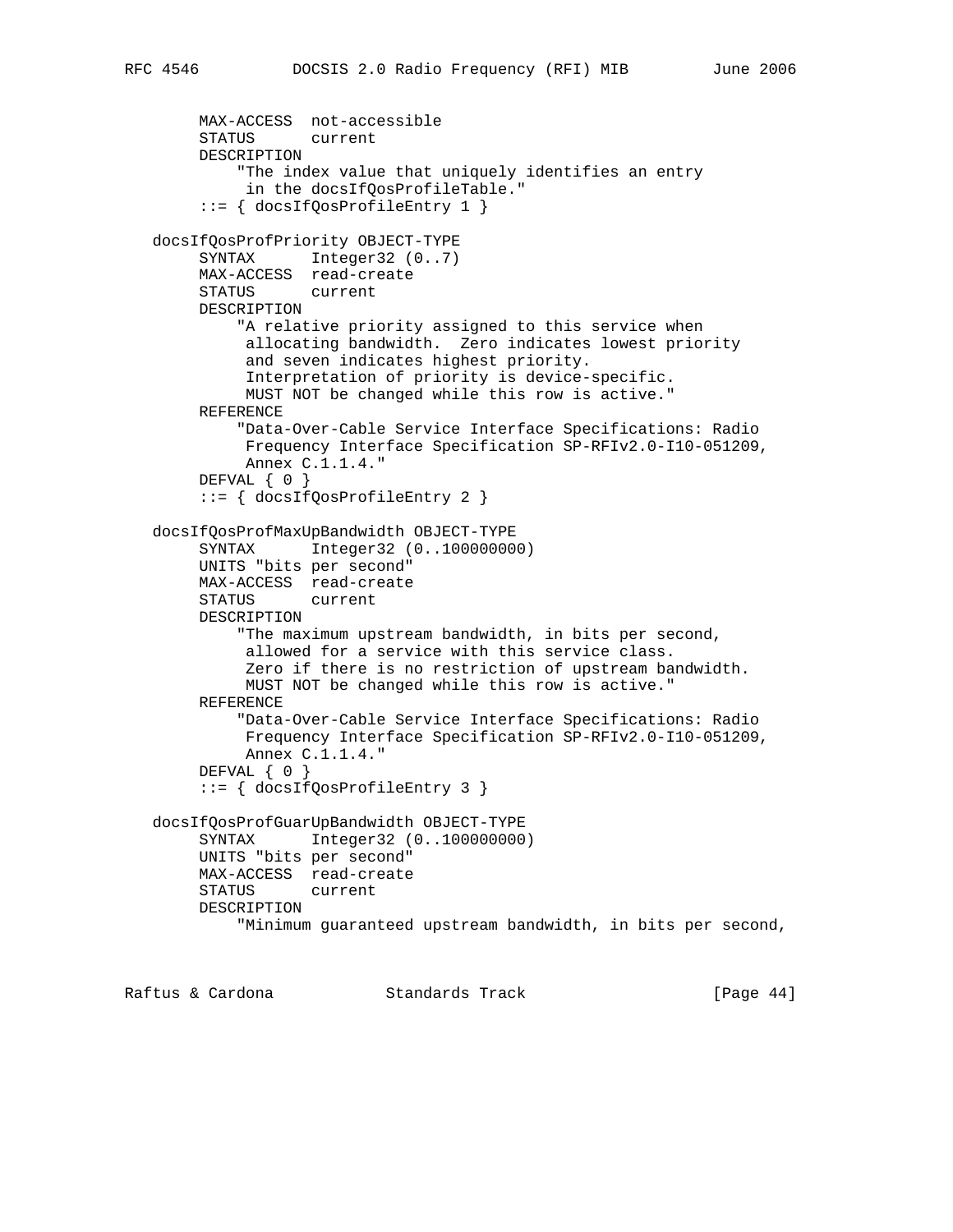```
 allowed for a service with this service class.
           MUST NOT be changed while this row is active."
      REFERENCE
          "Data-Over-Cable Service Interface Specifications: Radio
           Frequency Interface Specification SP-RFIv2.0-I10-051209,
           Annex C.1.1.4."
      DEFVAL { 0 }
     ::= { docsIfQosProfileEntry 4 }
 docsIfQosProfMaxDownBandwidth OBJECT-TYPE
      SYNTAX Integer32 (0..100000000)
      UNITS "bits per second"
     MAX-ACCESS read-create
      STATUS current
     DESCRIPTION
          "The maximum downstream bandwidth, in bits per second,
           allowed for a service with this service class.
           Zero if there is no restriction of downstream bandwidth.
          MUST NOT be changed while this row is active."
      REFERENCE
          "Data-Over-Cable Service Interface Specifications: Radio
           Frequency Interface Specification SP-RFIv2.0-I10-051209,
          Annex C.1.1.4."
     DEFVAL { 0 }
      ::= { docsIfQosProfileEntry 5 }
 docsIfQosProfMaxTxBurst OBJECT-TYPE
      SYNTAX Integer32 (0..255)
      UNITS "mini-slots"
     MAX-ACCESS read-create
      STATUS deprecated
     DESCRIPTION
          "The maximum number of mini-slots that may be requested
          for a single upstream transmission.
          A value of zero means there is no limit.
           MUST NOT be changed while this row is active.
           This object has been deprecated and replaced by
           docsIfQosProfMaxTransmitBurst, to fix a mismatch
           of the units and value range with respect to the DOCSIS
           Maximum Upstream Channel Transmit Burst Configuration
           Setting."
     REFERENCE
          "Data-Over-Cable Service Interface Specifications: Radio
          Frequency Interface Specification SP-RFIv2.0-I10-051209,
          C.1.1.4."
     DEFVAL { 0 }
      ::= { docsIfQosProfileEntry 6 }
```
Raftus & Cardona Standards Track [Page 45]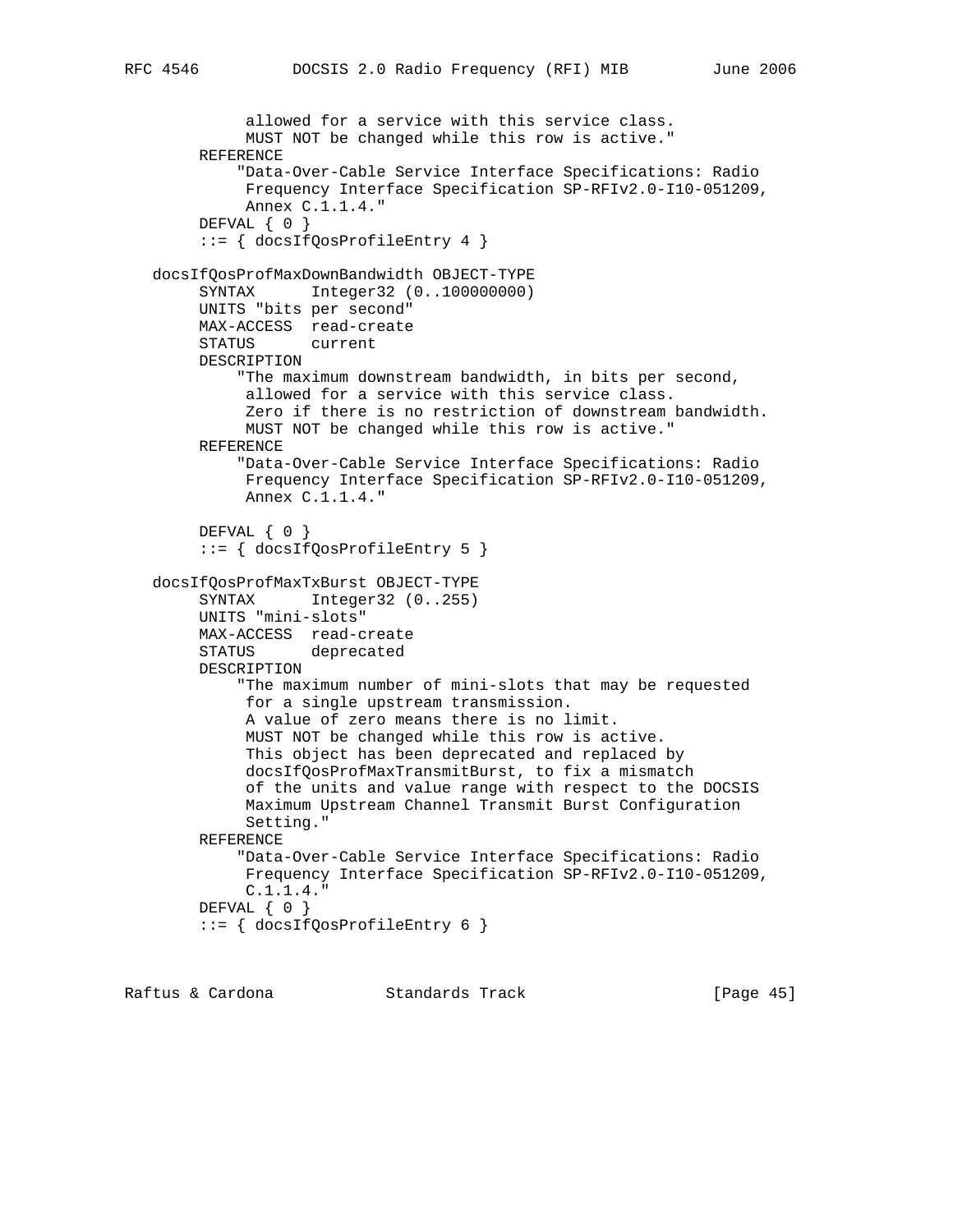```
 docsIfQosProfBaselinePrivacy OBJECT-TYPE
      SYNTAX TruthValue
     MAX-ACCESS read-create
      STATUS current
     DESCRIPTION
          "Indicates whether Baseline Privacy is enabled for this
          service class.
          MUST NOT be changed while this row is active."
     DEFVAL { false }
      ::= { docsIfQosProfileEntry 7 }
 docsIfQosProfStatus OBJECT-TYPE
      SYNTAX RowStatus
     MAX-ACCESS read-create
     STATUS current
     DESCRIPTION
          "This is object is used to create or delete rows in
          this table. This object MUST NOT be changed from active
          while the row is referenced by any entry in either
          docsIfCmServiceTable (on the CM) or
          docsIfCmtsServiceTable (on the CMTS)."
      ::= { docsIfQosProfileEntry 8 }
 docsIfQosProfMaxTransmitBurst OBJECT-TYPE
     SYNTAX Integer32 (0..65535)
     UNITS "bytes"
     MAX-ACCESS read-create
     STATUS current
     DESCRIPTION
          "The maximum number of bytes that may be requested for a
          single upstream transmission. A value of zero means there
          is no limit. Note: This value does not include any
          physical layer overhead.
          MUST NOT be changed while this row is active."
     REFERENCE
          "Data-Over-Cable Service Interface Specifications: Radio
          Frequency Interface Specification SP-RFIv2.0-I10-051209,
          Annex C.1.1.4."
    DEFVAL { 0 }
      ::= { docsIfQosProfileEntry 9 }
 docsIfQosProfStorageType OBJECT-TYPE
     SYNTAX StorageType
     MAX-ACCESS read-only
     STATUS current
     DESCRIPTION
          "The storage type for this conceptual row.
          Entries with this object set to permanent(4)
```
Raftus & Cardona Standards Track [Page 46]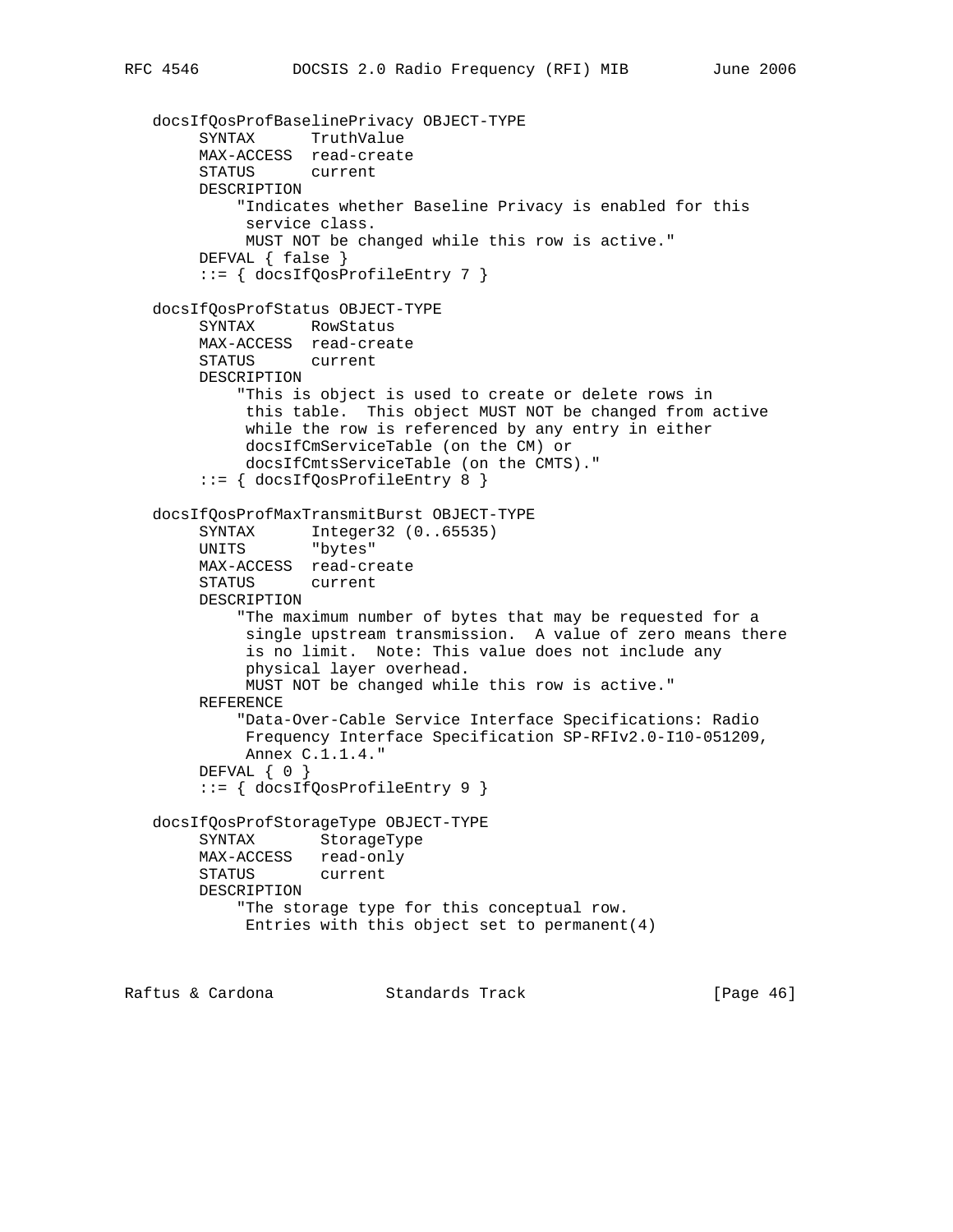```
 do not require write operations for writable
            objects."
        ::= { docsIfQosProfileEntry 10 }
   docsIfSignalQualityTable OBJECT-TYPE
        SYNTAX SEQUENCE OF DocsIfSignalQualityEntry
        MAX-ACCESS not-accessible
        STATUS current
        DESCRIPTION
            "At the CM, describes the PHY signal quality of downstream
            channels. At the CMTS, this object describes the PHY
            signal quality of upstream channels. At the CMTS, this
            table MAY exclude contention intervals."
        ::= { docsIfBaseObjects 4 }
   docsIfSignalQualityEntry OBJECT-TYPE
        SYNTAX DocsIfSignalQualityEntry
        MAX-ACCESS not-accessible
        STATUS current
        DESCRIPTION
            "At the CM, this object describes the PHY characteristics of
            a downstream channel. At the CMTS, it describes the PHY
            signal quality of an upstream channel.
            An entry in this table exists for each ifEntry with an
            ifType of docsCableDownstream(128) for Cable Modems.
            For DOCSIS 1.1 Cable Modem Termination Systems, an entry
            exists for each ifEntry with an ifType of
            docsCableUpstream (129).
            For DOCSIS 2.0 Cable Modem Termination Systems, an entry
            exists for each ifEntry with an ifType of
            docsCableUpstreamChannel (205)."
        INDEX { ifIndex }
        ::= { docsIfSignalQualityTable 1 }
   DocsIfSignalQualityEntry ::= SEQUENCE {
           docsIfSigQIncludesContention TruthValue,
docsIfSigQUnerroreds Counter32,
docsIfSigQCorrecteds Counter32,
 docsIfSigQUncorrectables Counter32,
docsIfSigQSignalNoise TenthdB,
 docsIfSigQMicroreflections Integer32,
 docsIfSigQEqualizationData DocsEqualizerData,
docsIfSigQExtUnerroreds Counter64,
 docsIfSigQExtCorrecteds Counter64,
           docsIfSigQExtUncorrectables Counter64
        }
```
docsIfSigQIncludesContention OBJECT-TYPE

Raftus & Cardona Standards Track [Page 47]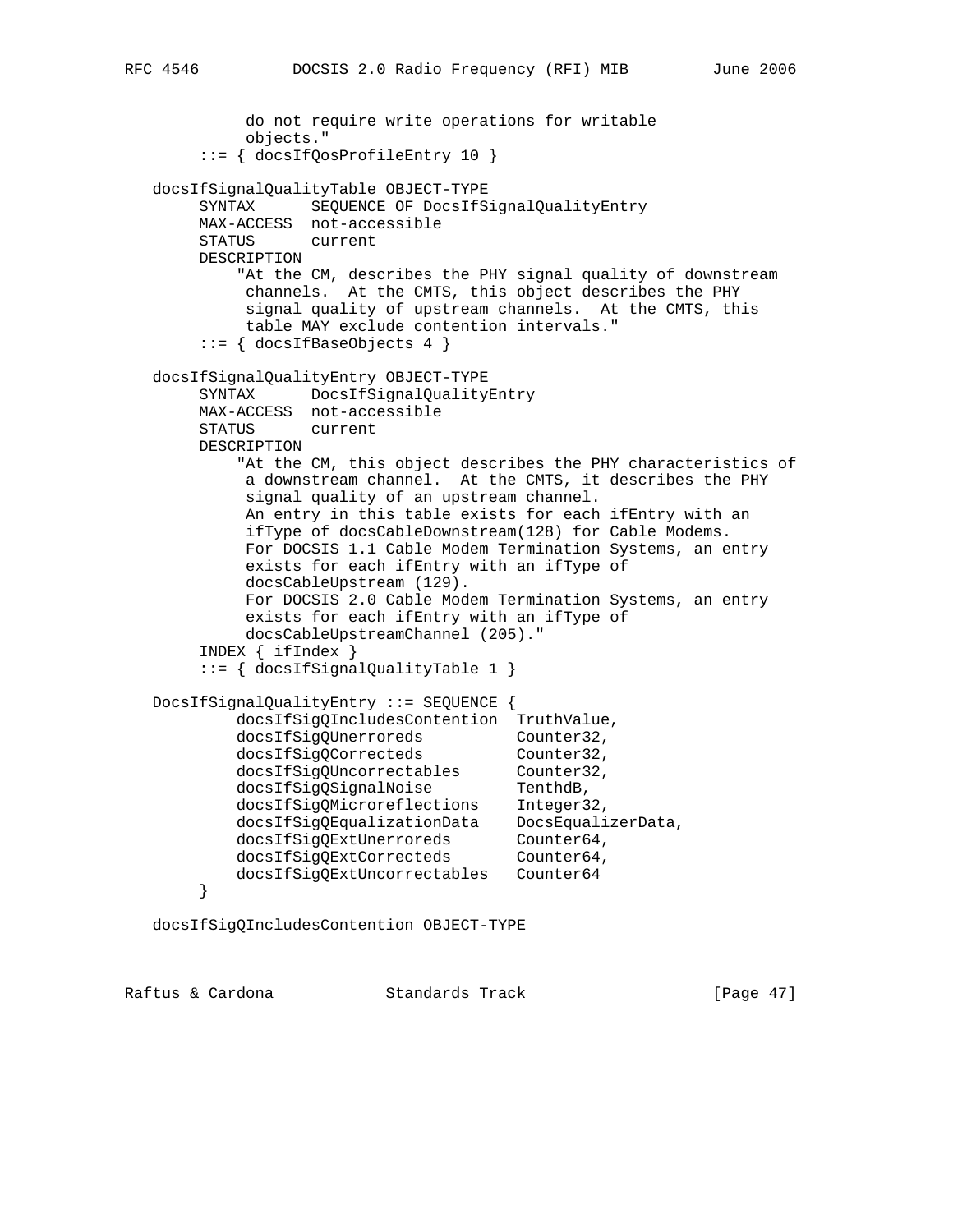```
 SYNTAX TruthValue
        MAX-ACCESS read-only
        STATUS current
        DESCRIPTION
             "true(1) if this CMTS includes contention intervals in
             the counters in this table. Always false(2) for CMs."
        REFERENCE
            "Data-Over-Cable Service Interface Specifications: Radio
             Frequency Interface Specification SP-RFIv2.0-I10-051209,
             Section 9.4.1"
        ::= { docsIfSignalQualityEntry 1 }
   docsIfSigQUnerroreds OBJECT-TYPE
 SYNTAX Counter32
 UNITS "codewords"
        MAX-ACCESS read-only
        STATUS current
        DESCRIPTION
            "Codewords received on this channel without error.
             This includes all codewords, whether or not they
             were part of frames destined for this device.
             Discontinuities in the value of this counter can occur
             at reinitialization of the managed system, and at other
             times as indicated by the value of
             ifCounterDiscontinuityTime for the associated ifIndex."
        REFERENCE
             "Data-Over-Cable Service Interface Specifications: Radio
             Frequency Interface Specification SP-RFIv2.0-I10-051209,
             Sections 6.2.4, and 6.3.6."
         ::= { docsIfSignalQualityEntry 2 }
   docsIfSigQCorrecteds OBJECT-TYPE
        SYNTAX Counter32
        UNITS "codewords"
        MAX-ACCESS read-only
        STATUS current
        DESCRIPTION
            "Codewords received on this channel with correctable
             errors. This includes all codewords, whether or not
             they were part of frames destined for this device.
             Discontinuities in the value of this counter can occur
             at reinitialization of the managed system, and at other
             times as indicated by the value of
             ifCounterDiscontinuityTime for the associated ifIndex."
        REFERENCE
            "Data-Over-Cable Service Interface Specifications: Radio
             Frequency Interface Specification SP-RFIv2.0-I10-051209,
             Sections 6.2.4, and 6.3.6."
```
Raftus & Cardona Standards Track [Page 48]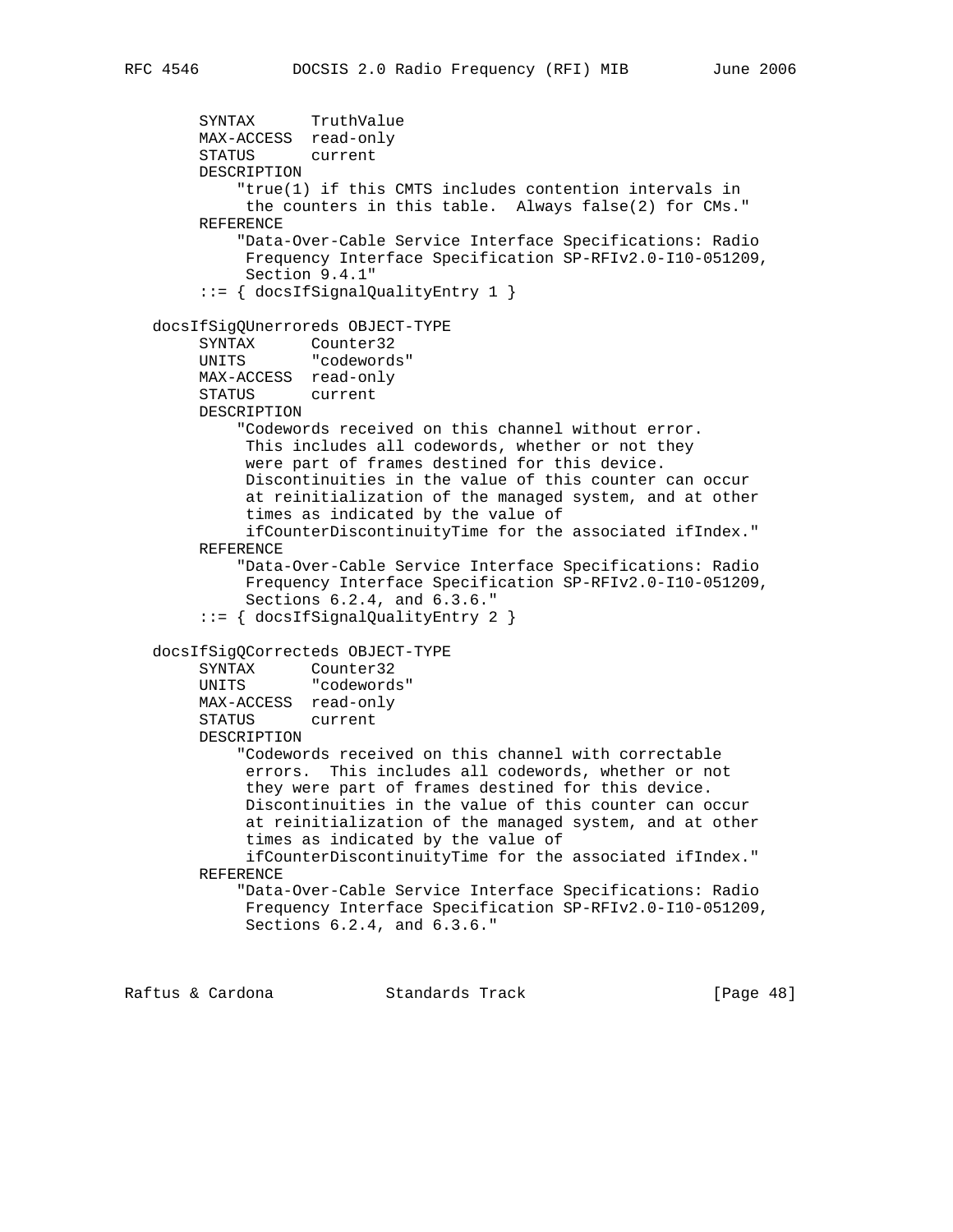::= { docsIfSignalQualityEntry 3 } docsIfSigQUncorrectables OBJECT-TYPE SYNTAX Counter32 UNITS "codewords" MAX-ACCESS read-only STATUS current DESCRIPTION "Codewords received on this channel with uncorrectable errors. This includes all codewords, whether or not they were part of frames destined for this device. Discontinuities in the value of this counter can occur at reinitialization of the managed system, and at other times as indicated by the value of ifCounterDiscontinuityTime for the associated ifIndex." REFERENCE "Data-Over-Cable Service Interface Specifications: Radio Frequency Interface Specification SP-RFIv2.0-I10-051209, Sections 6.2.4, and 6.3.6." ::= { docsIfSignalQualityEntry 4 } docsIfSigQSignalNoise OBJECT-TYPE SYNTAX TenthdB UNITS "TenthdB" MAX-ACCESS read-only STATUS current DESCRIPTION "Signal/Noise ratio as perceived for this channel. At the CM, this object describes the Signal/Noise of the downstream channel. At the CMTS, it describes the average Signal/Noise of the upstream channel." REFERENCE "Data-Over-Cable Service Interface Specifications: Radio Frequency Interface Specification SP-RFIv2.0-I10-051209, Tables 4-1 and 4-2" ::= { docsIfSignalQualityEntry 5 } docsIfSigQMicroreflections OBJECT-TYPE SYNTAX Integer32 (0..255) UNITS "-dBc" MAX-ACCESS read-only STATUS current DESCRIPTION "Microreflections, including in-channel response as perceived on this interface, measured in dBc below the signal level. This object is not assumed to return an absolutely accurate value, but it gives a rough indication

Raftus & Cardona Standards Track [Page 49]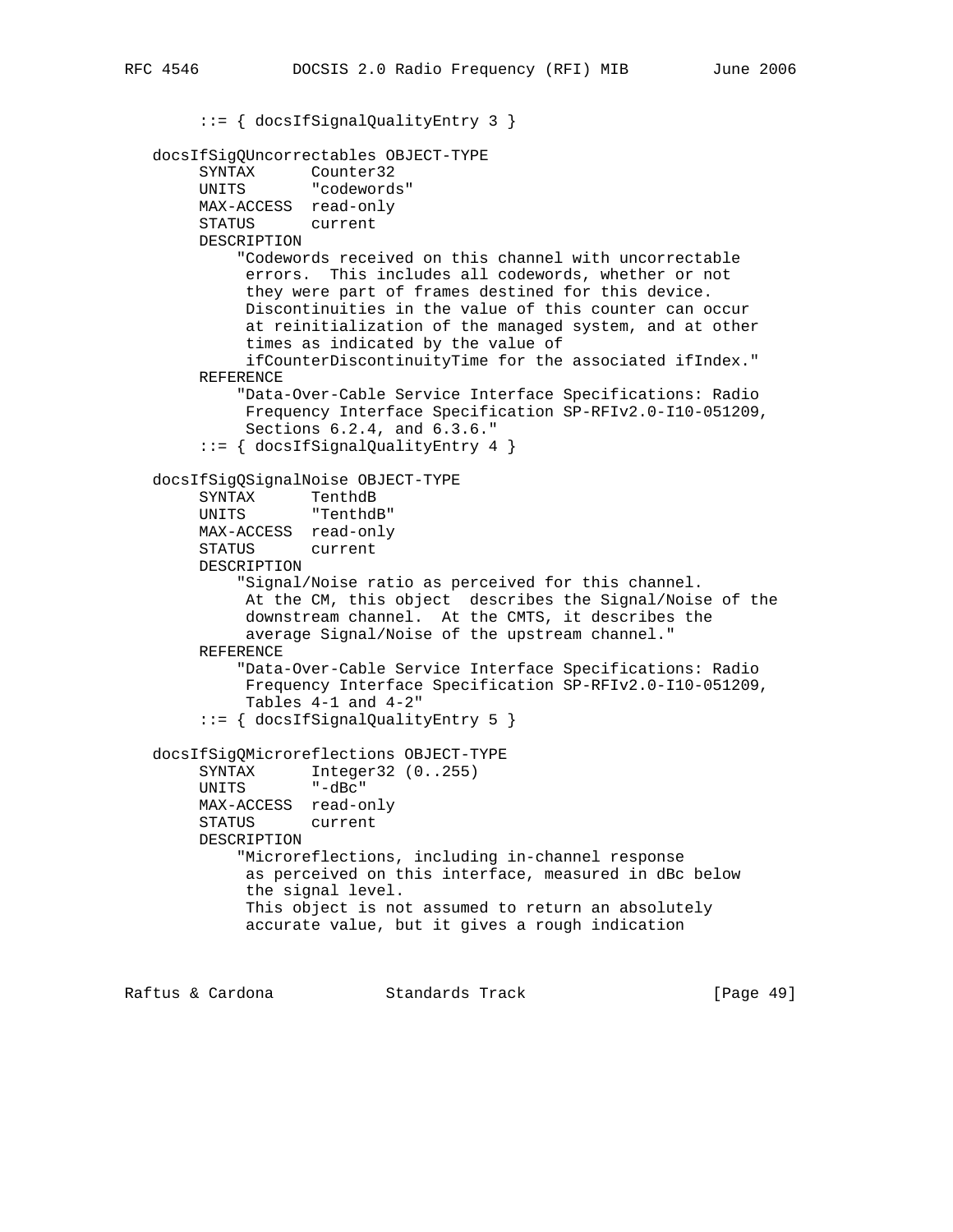```
 of microreflections received on this interface.
           It is up to the implementer to provide information
           as accurately as possible."
     REFERENCE
          "Data-Over-Cable Service Interface Specifications: Radio
           Frequency Interface Specification SP-RFIv2.0-I10-051209,
           Tables 4-1 and 4-2"
      ::= { docsIfSignalQualityEntry 6 }
 docsIfSigQEqualizationData OBJECT-TYPE
         SYNTAX DocsEqualizerData
         MAX-ACCESS read-only
         STATUS current
         DESCRIPTION
             "At the CM, this object returns the equalization data for
              the downstream channel.
              At the CMTS, this object is not applicable and is not
              instantiated. Note that previous CMTS implementations
              may instantiate this object in two ways:
              - An equalization value indicating an equalization
               average for the upstream channel. Those values have
               vendor-dependent interpretations.
              - Return a zero-length OCTET STRING to indicate that
                the value is unknown or if there is no equalization
                data available or defined."
         REFERENCE
             "DOCSIS Radio Frequency Interface Specification,
             Figure 6-23."
         ::= { docsIfSignalQualityEntry 7 }
 docsIfSigQExtUnerroreds OBJECT-TYPE
      SYNTAX Counter64
     UNITS "codewords"
     MAX-ACCESS read-only
     STATUS current
     DESCRIPTION
          "Codewords received on this channel without error.
           This includes all codewords, whether or not they
           were part of frames destined for this device.
          This is the 64-bit version of docsIfSigQUnerroreds.
           Discontinuities in the value of this counter can occur
           at reinitialization of the managed system, and at other
           times as indicated by the value of
           ifCounterDiscontinuityTime for the associated ifIndex."
     REFERENCE
          "Data-Over-Cable Service Interface Specifications: Radio
```
Raftus & Cardona Standards Track [Page 50]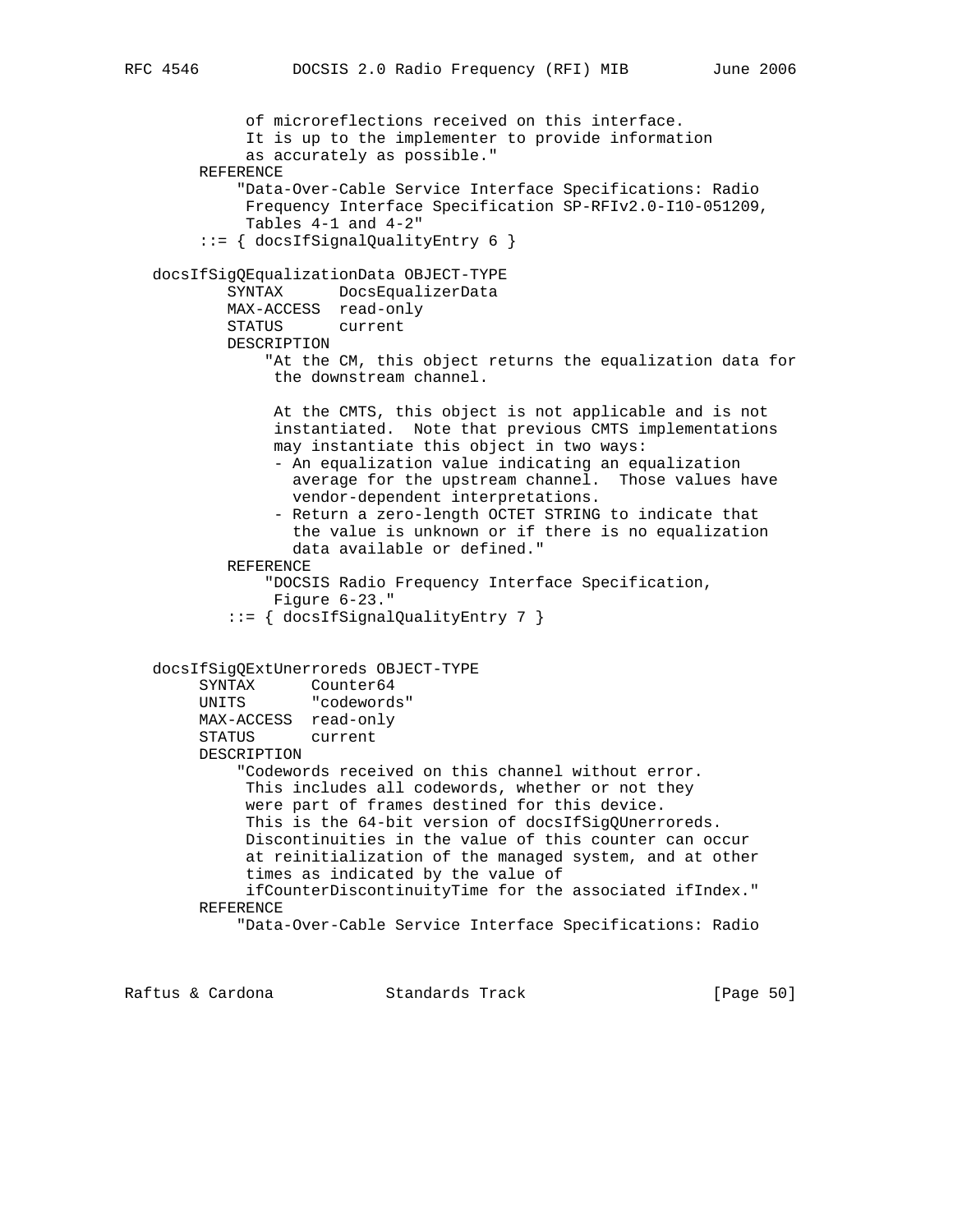```
 Frequency Interface Specification SP-RFIv2.0-I10-051209,
             Sections 6.2.4, and 6.3.6."
        ::= { docsIfSignalQualityEntry 8 }
   docsIfSigQExtCorrecteds OBJECT-TYPE
        SYNTAX Counter64
        UNITS "codewords"
        MAX-ACCESS read-only
        STATUS current
        DESCRIPTION
            "Codewords received on this channel with correctable
             errors. This includes all codewords, whether or not
             they were part of frames destined for this device.
             This is the 64-bit version of docsIfSigQCorrecteds.
             Discontinuities in the value of this counter can occur
             at reinitialization of the managed system, and at other
             times as indicated by the value of
             ifCounterDiscontinuityTime for the associated ifIndex."
        REFERENCE
            "Data-Over-Cable Service Interface Specifications: Radio
             Frequency Interface Specification SP-RFIv2.0-I10-051209,
             Sections 6.2.4, and 6.3.6."
        ::= { docsIfSignalQualityEntry 9 }
   docsIfSigQExtUncorrectables OBJECT-TYPE
SYNTAX Counter64
 UNITS "codewords"
        MAX-ACCESS read-only
        STATUS current
        DESCRIPTION
            "Codewords received on this channel with uncorrectable
             errors. This includes all codewords, whether or not
             they were part of frames destined for this device.
             This is the 64-bit version of docsIfSigQUncorrectables.
             Discontinuities in the value of this counter can occur
             at reinitialization of the managed system, and at other
             times as indicated by the value of
             ifCounterDiscontinuityTime for the associated ifIndex."
        REFERENCE
             "Data-Over-Cable Service Interface Specifications: Radio
             Frequency Interface Specification SP-RFIv2.0-I10-051209,
             Sections 6.2.4, 6.3.6."
        ::= { docsIfSignalQualityEntry 10 }
- -- DOCSIS Version of the device
  -
```
Raftus & Cardona Standards Track [Page 51]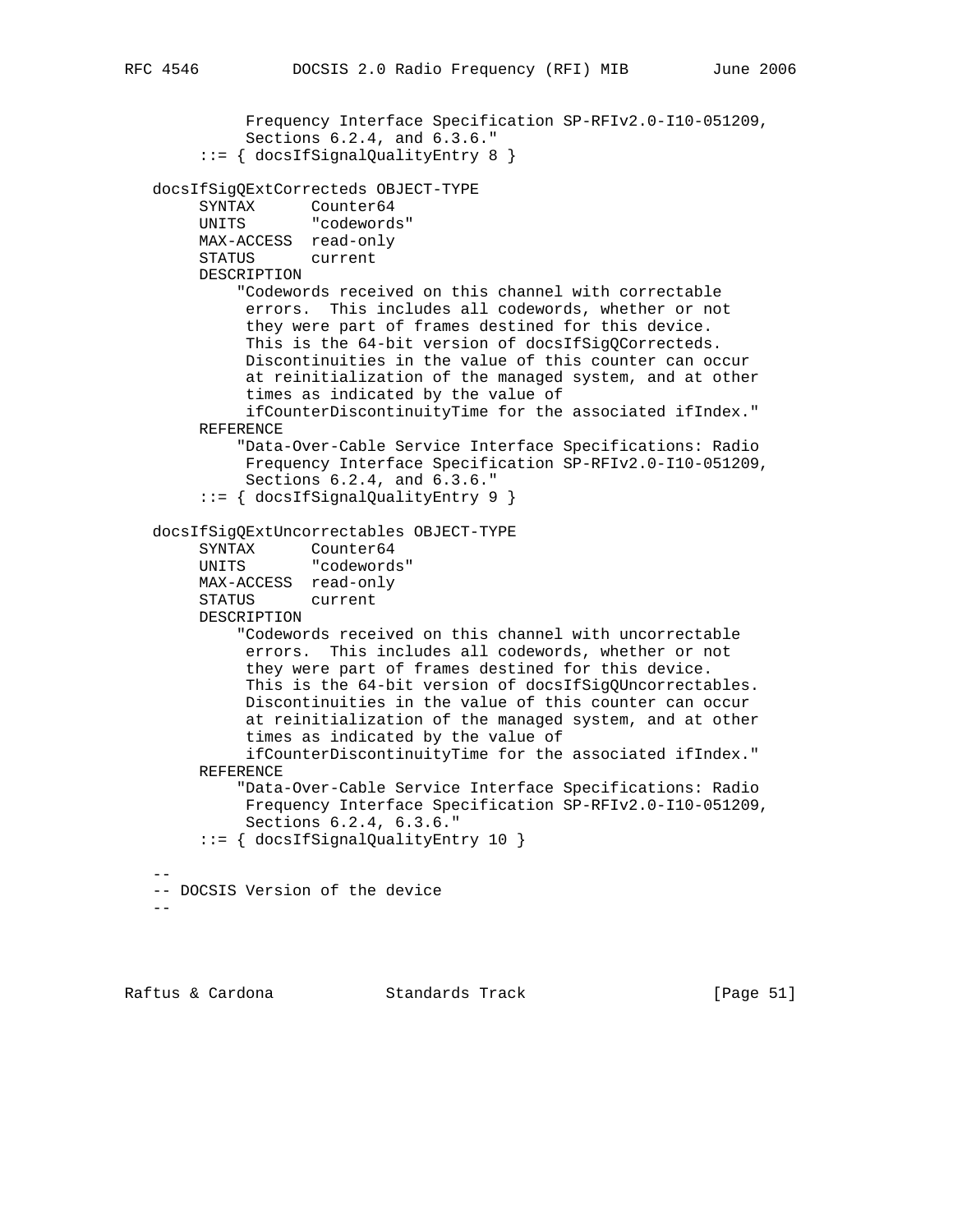```
 docsIfDocsisBaseCapability OBJECT-TYPE
 SYNTAX DocsisVersion
 MAX-ACCESS read-only
          STATUS current
          DESCRIPTION
              "Indication of the DOCSIS capability of the device."
          REFERENCE
              "Data-Over-Cable Service Interface Specifications: Radio
               Frequency Interface Specification SP-RFIv2.0-I10-051209,
               Annex G."
           ::= { docsIfBaseObjects 5 }
 --
   -- CABLE MODEM GROUP
- --
   -- The CM MAC Table
  - - docsIfCmMacTable OBJECT-TYPE
        SYNTAX SEQUENCE OF DocsIfCmMacEntry
        MAX-ACCESS not-accessible
        STATUS current
        DESCRIPTION
            "Describes the attributes of each CM MAC interface,
            extending the information available from ifEntry."
       ::= { docsIfCmObjects 1 }
   docsIfCmMacEntry OBJECT-TYPE
        SYNTAX DocsIfCmMacEntry
        MAX-ACCESS not-accessible
        STATUS current
        DESCRIPTION
            "An entry containing objects describing attributes of
            each MAC entry, extending the information in ifEntry.
            An entry in this table exists for each ifEntry with an
            ifType of docsCableMaclayer(127)."
        INDEX { ifIndex }
       ::= \{ docsIfCmMacTable 1 \} DocsIfCmMacEntry ::= SEQUENCE {
docsIfCmCmtsAddress MacAddress,
docsIfCmCapabilities BITS,
docsIfCmRangingRespTimeout TimeTicks,
docsIfCmRangingTimeout  TimeInterval
         }
```
Raftus & Cardona Standards Track [Page 52]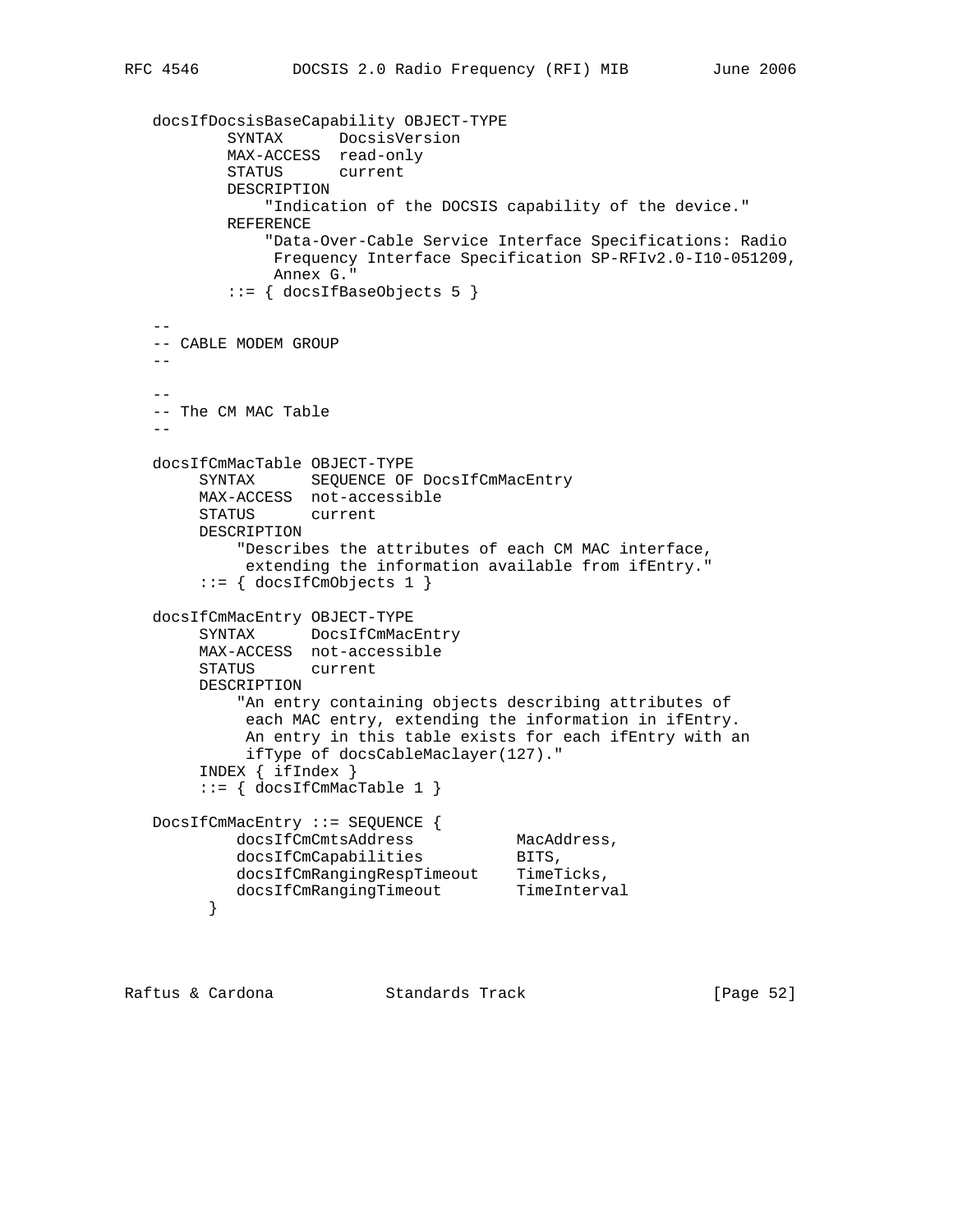```
 docsIfCmCmtsAddress OBJECT-TYPE
      SYNTAX MacAddress
     MAX-ACCESS read-only
      STATUS current
     DESCRIPTION
          "Identifies the CMTS that is believed to control this MAC
           domain. At the CM, this will be the source address from
           SYNC, MAP, and other MAC-layer messages. If the CMTS is
           unknown, returns 00-00-00-00-00-00."
     REFERENCE
          "Data-Over-Cable Service Interface Specifications: Radio
           Frequency Interface Specification SP-RFIv2.0-I10-051209,
           Section 8.2.2."
     ::= \{ docsIfCmMacEntry 1 \} docsIfCmCapabilities OBJECT-TYPE
    SYNTAX BITS {
        atmCells(0),
         concatenation(1)
      }
     MAX-ACCESS read-only
     STATUS current
     DESCRIPTION
          "Identifies the capabilities of the MAC implementation
           at this interface. Note that packet transmission is
           always supported. Therefore, there is no specific bit
           required to explicitly indicate this capability.
           Note that BITS objects are encoded most significant bit
           first. For example, if bit 1 is set, the value of this
           object is the octet string '40'H."
     ::= { docsIfCmMacEntry 2 }
 docsIfCmRangingRespTimeout OBJECT-TYPE
      SYNTAX TimeTicks
     MAX-ACCESS read-write
     STATUS obsolete
     DESCRIPTION
          "Waiting time for a Ranging Response packet.
           This object has been obsoleted and replaced by
           docsIfCmRangingTimeout to correct the typing to
           TimeInterval."
     REFERENCE
          "Data-Over-Cable Service Interface Specifications: Radio
           Frequency Interface Specification SP-RFIv2.0-I10-051209,
           Section 9.1.6."
     DEFVAL { 20 }
     ::= { docsIfCmMacEntry 3 }
```
Raftus & Cardona Standards Track [Page 53]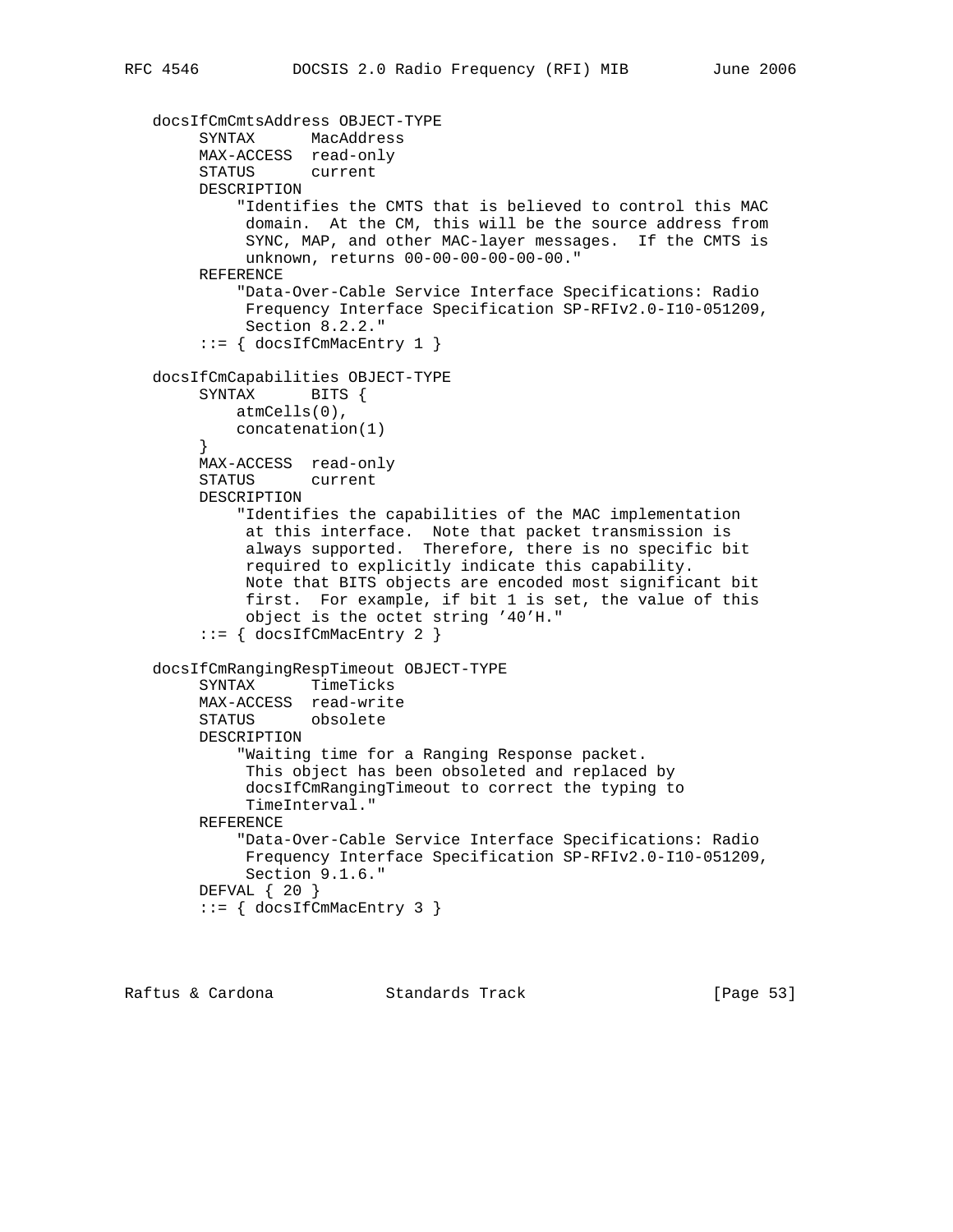```
 docsIfCmRangingTimeout OBJECT-TYPE
 SYNTAX TimeInterval
 UNITS "HundredOfSeconds"
       MAX-ACCESS read-write
        STATUS current
       DESCRIPTION
            "Waiting time for a Ranging Response packet.
            This object MUST NOT persist at reinitialization
            of the managed system."
       REFERENCE
            "Data-Over-Cable Service Interface Specifications: Radio
            Frequency Interface Specification SP-RFIv2.0-I10-051209,
            Section 9.1.6, timer T3."
        DEFVAL { 20 }
       ::= { docsIfCmMacEntry 4 }
 --
   -- CM status table.
   -- This table is implemented only at the CM.
 --
   docsIfCmStatusTable OBJECT-TYPE
        SYNTAX SEQUENCE OF DocsIfCmStatusEntry
       MAX-ACCESS not-accessible
       STATUS current
       DESCRIPTION
            "This table maintains a number of status objects
            and counters for Cable Modems."
       ::= { docsIfCmObjects 2 }
   docsIfCmStatusEntry OBJECT-TYPE
        SYNTAX DocsIfCmStatusEntry
       MAX-ACCESS not-accessible
        STATUS current
       DESCRIPTION
            "A set of status objects and counters for a single MAC
            layer instance in Cable Modem.
            An entry in this table exists for each ifEntry with an
            ifType of docsCableMaclayer(127)."
        INDEX { ifIndex }
        ::= { docsIfCmStatusTable 1 }
  DocsIfCmStatusEntry ::= SEQUENCE {<br>docsIfCmStatusValue
docsIfCmStatusValue INTEGER,
 docsIfCmStatusCode OCTET STRING,
docsIfCmStatusTxPower TenthdBmV,
docsIfCmStatusResets Counter32,
docsIfCmStatusLostSyncs Counter32,
```
Raftus & Cardona Standards Track [Page 54]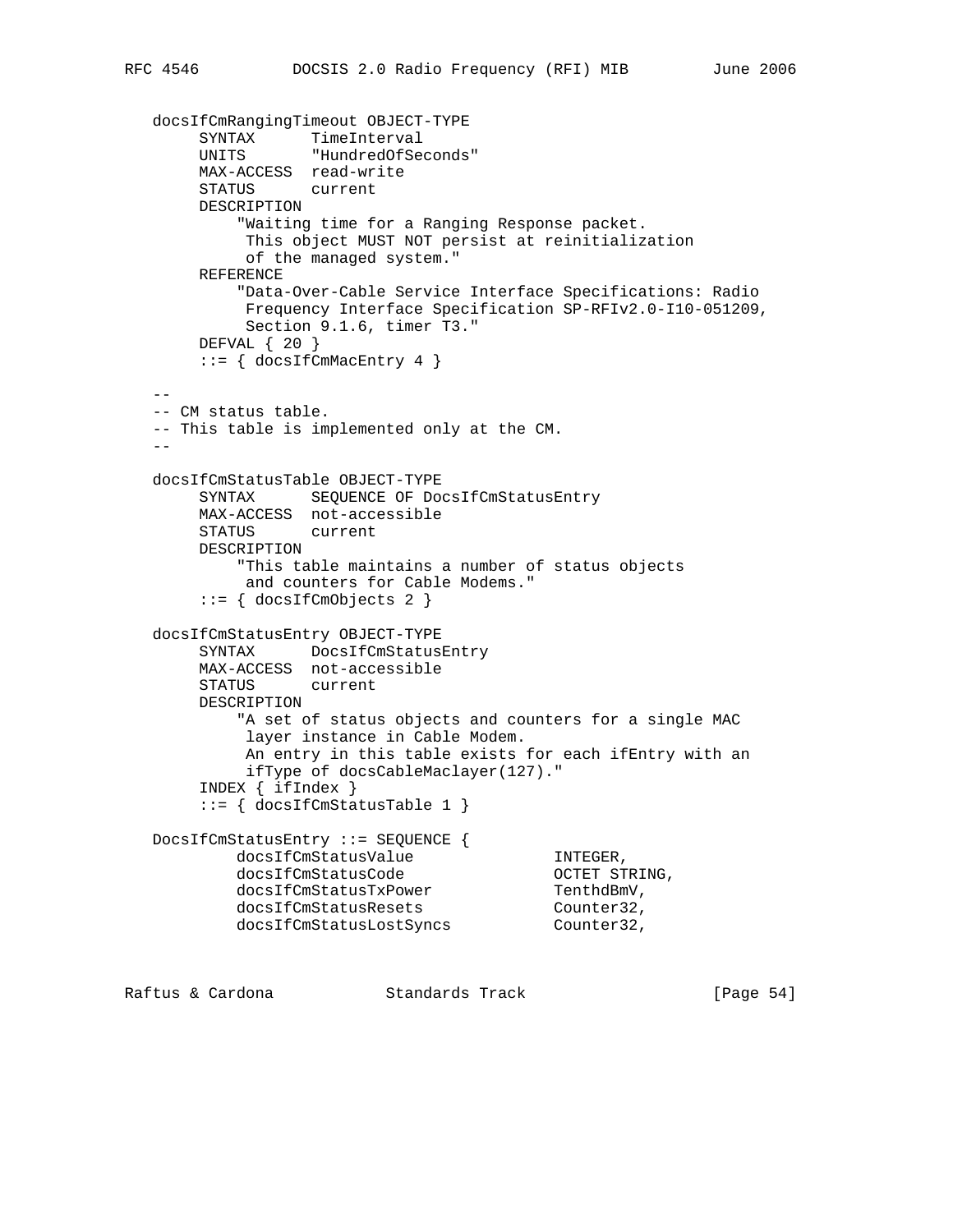```
docsIfCmStatusInvalidMaps Counter32,
docsIfCmStatusInvalidUcds Counter32,
           docsIfCmStatusInvalidRangingResponses Counter32,
          docsIfCmStatusInvalidRegistrationResponses Counter32,<br>docsIfCmStatusT1Timeouts Counter32,
docsIfCmStatusT1Timeouts Counter32,
docsIfCmStatusT2Timeouts Counter32,
docsIfCmStatusT3Timeouts Counter32,
docsIfCmStatusT4Timeouts Counter32,
 docsIfCmStatusRangingAborteds Counter32,
 docsIfCmStatusDocsisOperMode DocsisQosVersion,
 docsIfCmStatusModulationType DocsisUpstreamType,
 docsIfCmStatusEqualizationData DocsEqualizerData,
docsIfCmStatusUCCs Counter32,
docsIfCmStatusUCCFails Counter32
 }
   docsIfCmStatusValue OBJECT-TYPE
       SYNTAX INTEGER {
           other(1),
           notReady(2),
           notSynchronized(3),
           phySynchronized(4),
           usParametersAcquired(5),
           rangingComplete(6),
           ipComplete(7),
           todEstablished(8),
          securityEstablished(9),
           paramTransferComplete(10),
           registrationComplete(11),
           operational(12),
           accessDenied(13)
 }
       MAX-ACCESS read-only
       STATUS current
       DESCRIPTION
           "Current Cable Modem connectivity state, as specified
            in the RF Interface Specification. Interpretations for
            state values 1-12 are clearly outlined in the SP-RFI
            reference given below.
            The state value accessDenied(13) indicates the CMTS has
            sent a Registration Aborted message to the CM. The same
            state is reported as accessDenied(7) by the CMTS object
            docsIfCmtsCmStatusValue."
       REFERENCE
           "Data-Over-Cable Service Interface Specifications: Radio
            Frequency Interface Specification SP-RFIv2.0-I10-051209,
            Section 11.2.
            Data-Over-Cable Service Interface Specifications:
```
Raftus & Cardona Standards Track [Page 55]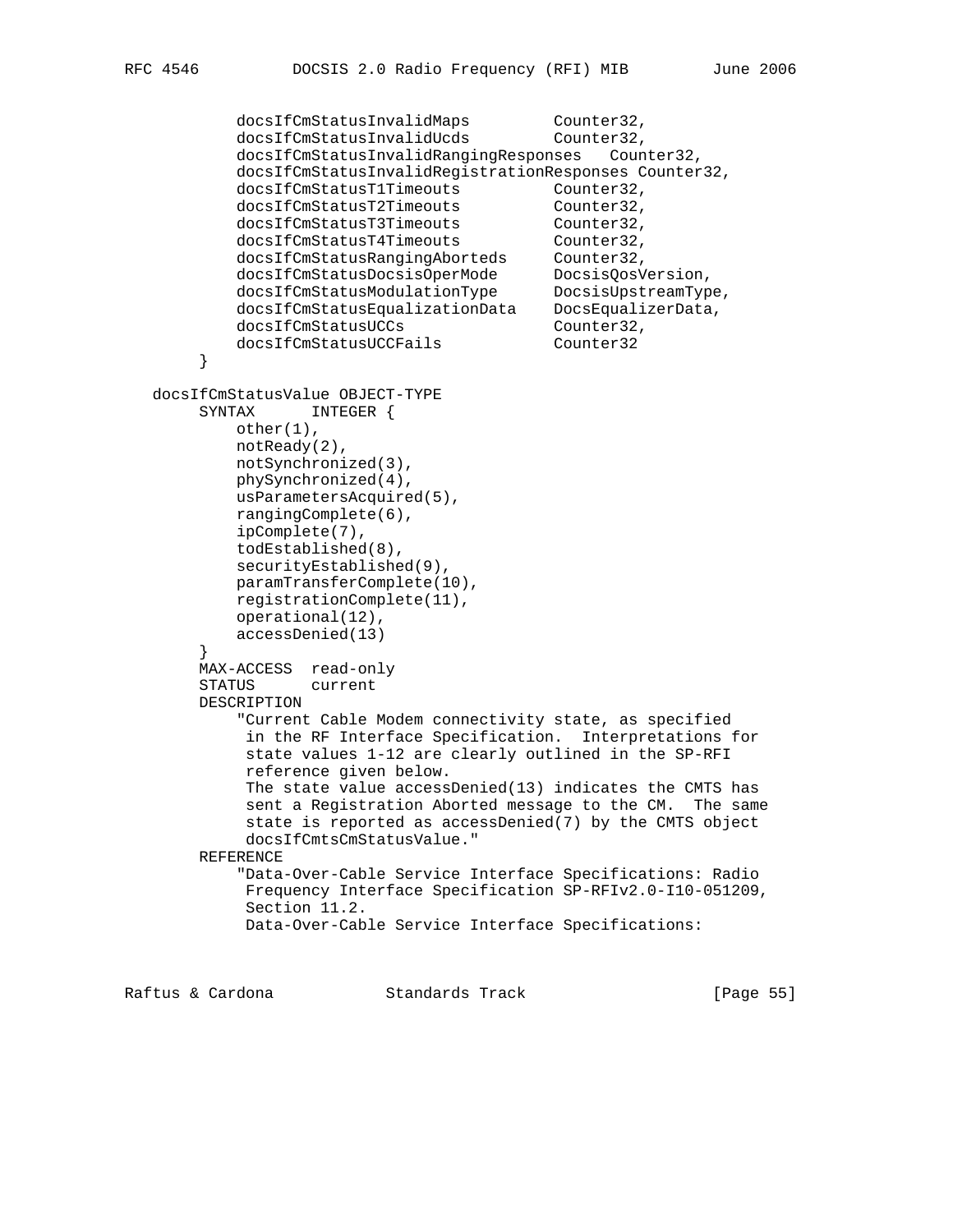```
 Operations Support System Interface Specification
              SP-OSSIv2.0-I09-050812, Section 6.3.4.2."
         ::= { docsIfCmStatusEntry 1 }
    docsIfCmStatusCode OBJECT-TYPE
        SYNTAX OCTET STRING (SIZE( 0 | 5 | 6 ))
        MAX-ACCESS read-only
        STATUS current
        DESCRIPTION
             "Status code for a Cable Modem as defined in the
              OSSI Specification. The status code consists
              of a single character indicating error groups, followed
              by a two- or three-digit number indicating the status
              condition, followed by a decimal.
              An example of a returned value could be 'T101.0'.
              The zero-length OCTET STRING indicates no status code yet
              registered."
        REFERENCE
             "Data-Over-Cable Service Interface Specifications:
              Operations Support System Interface Specification
             SP-OSSIv2.0-I09-050812, Annex D."
         ::= { docsIfCmStatusEntry 2 }
    docsIfCmStatusTxPower OBJECT-TYPE
 SYNTAX TenthdBmV
 UNITS "TenthdBmV"
        MAX-ACCESS read-only
        STATUS current
        DESCRIPTION
             "The operational transmit power for the attached upstream
             channel."
        REFERENCE
             "Data-Over-Cable Service Interface Specifications: Radio
              Frequency Interface Specification SP-RFIv2.0-I10-051209,
              Section 6.2.18."
         ::= { docsIfCmStatusEntry 3 }
    docsIfCmStatusResets OBJECT-TYPE
         SYNTAX Counter32
        UNITS "resets"
       MAX-ACCESS read-only<br>STATUS current
       STATUS
        DESCRIPTION
             "Number of times the CM reset or initialized this
              interface.
             Discontinuities in the value of this counter can occur
             at reinitialization of the managed system, and at other
Raftus & Cardona               Standards Track                   [Page 56]
```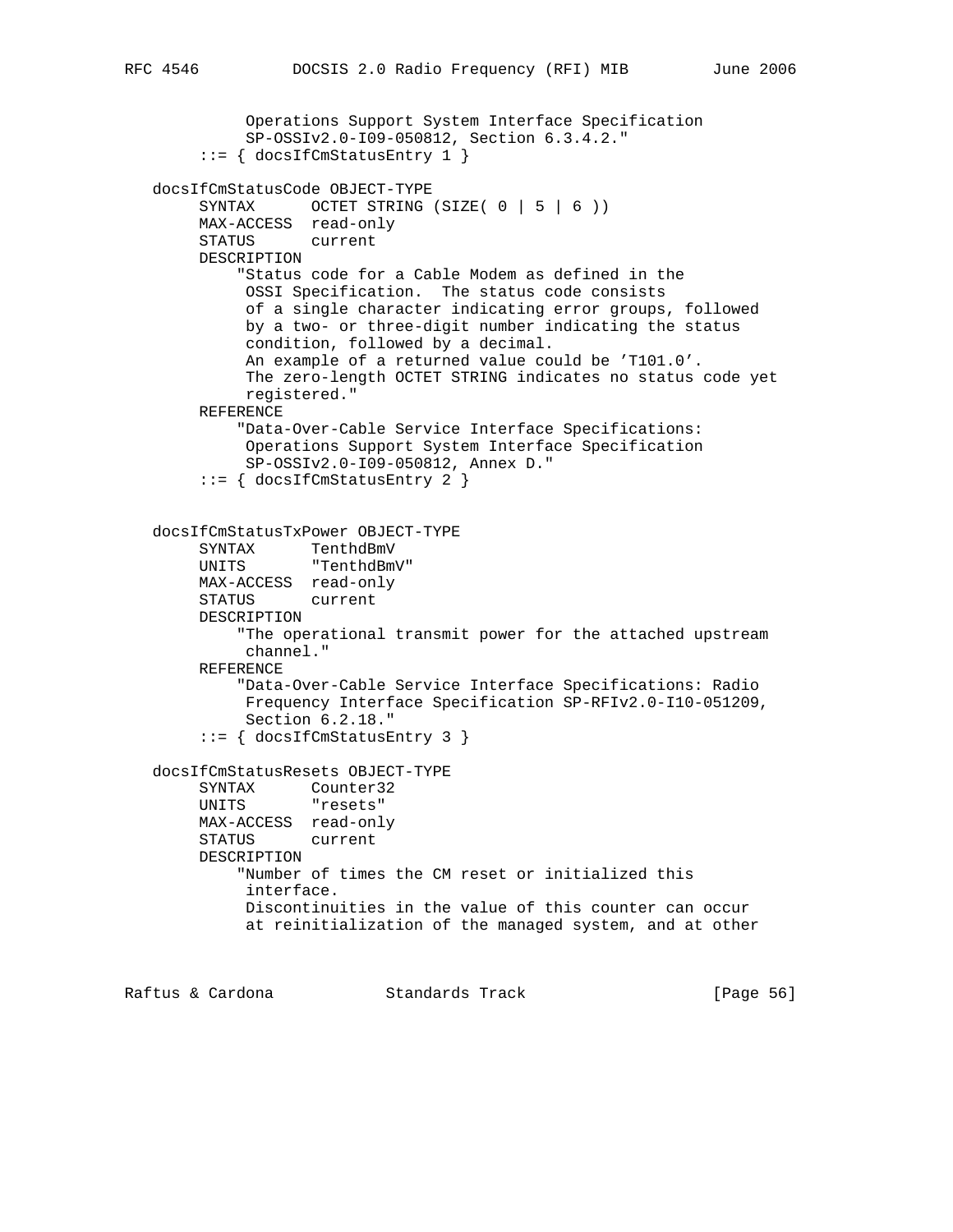```
 times as indicated by the value of
              ifCounterDiscontinuityTime for the associated ifIndex."
         ::= { docsIfCmStatusEntry 4 }
    docsIfCmStatusLostSyncs OBJECT-TYPE
         SYNTAX Counter32
        MAX-ACCESS read-only
        STATUS current
         DESCRIPTION
             "Number of times the CM lost synchronization with
             the downstream channel.
             Discontinuities in the value of this counter can occur
              at reinitialization of the managed system, and at other
              times as indicated by the value of
              ifCounterDiscontinuityTime for the associated ifIndex."
         REFERENCE
             "Data-Over-Cable Service Interface Specifications: Radio
              Frequency Interface Specification SP-RFIv2.0-I10-051209,
              Section 8.3.2."
         ::= { docsIfCmStatusEntry 5 }
    docsIfCmStatusInvalidMaps OBJECT-TYPE
       SYNTAX Counter32<br>UNITS "maps"
       UNITS
        MAX-ACCESS read-only
         STATUS current
        DESCRIPTION
             "Number of times the CM received invalid MAP messages.
              Discontinuities in the value of this counter can occur
              at reinitialization of the managed system, and at other
              times as indicated by the value of
              ifCounterDiscontinuityTime for the associated ifIndex."
        REFERENCE
             "Data-Over-Cable Service Interface Specifications: Radio
              Frequency Interface Specification SP-RFIv2.0-I10-051209,
              Section 8.3.4."
         ::= { docsIfCmStatusEntry 6 }
    docsIfCmStatusInvalidUcds OBJECT-TYPE
         SYNTAX Counter32
         UNITS "messages"
        MAX-ACCESS read-only
         STATUS current
        DESCRIPTION
             "Number of times the CM received invalid UCD messages.
              Discontinuities in the value of this counter can occur
              at reinitialization of the managed system, and at other
              times as indicated by the value of
Raftus & Cardona               Standards Track                     [Page 57]
```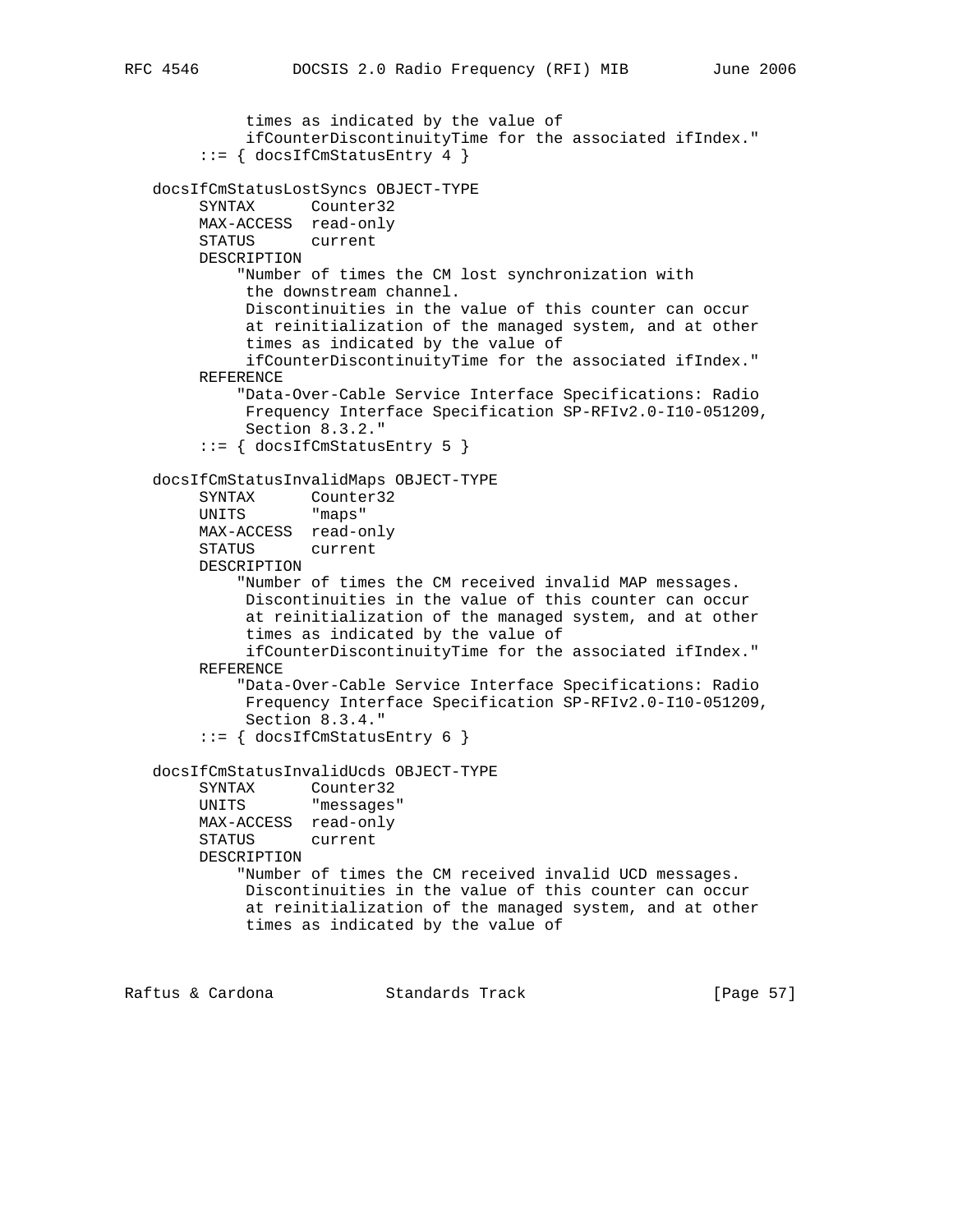```
 ifCounterDiscontinuityTime for the associated ifIndex."
        REFERENCE
             "Data-Over-Cable Service Interface Specifications: Radio
             Frequency Interface Specification SP-RFIv2.0-I10-051209,
             Section 8.3.3."
        ::= { docsIfCmStatusEntry 7 }
   docsIfCmStatusInvalidRangingResponses OBJECT-TYPE
        SYNTAX Counter32
        UNITS "messages"
        MAX-ACCESS read-only
        STATUS current
        DESCRIPTION
            "Number of times the CM received invalid ranging response
             messages.
             Discontinuities in the value of this counter can occur
             at reinitialization of the managed system, and at other
             times as indicated by the value of
             ifCounterDiscontinuityTime for the associated ifIndex."
        REFERENCE
            "Data-Over-Cable Service Interface Specifications: Radio
             Frequency Interface Specification SP-RFIv2.0-I10-051209,
             Section 8.3.6."
        ::= { docsIfCmStatusEntry 8 }
   docsIfCmStatusInvalidRegistrationResponses OBJECT-TYPE
 SYNTAX Counter32
UNITS "messages"
        MAX-ACCESS read-only
        STATUS current
        DESCRIPTION
            "Number of times the CM received invalid registration
             response messages.
             Discontinuities in the value of this counter can occur
             at reinitialization of the managed system, and at other
             times as indicated by the value of
             ifCounterDiscontinuityTime for the associated ifIndex."
        REFERENCE
            "Data-Over-Cable Service Interface Specifications: Radio
             Frequency Interface Specification SP-RFIv2.0-I10-051209,
             Section 8.3.8."
        ::= { docsIfCmStatusEntry 9 }
   docsIfCmStatusT1Timeouts OBJECT-TYPE
        SYNTAX Counter32
        UNITS "timeouts"
        MAX-ACCESS read-only
        STATUS current
```
Raftus & Cardona Standards Track [Page 58]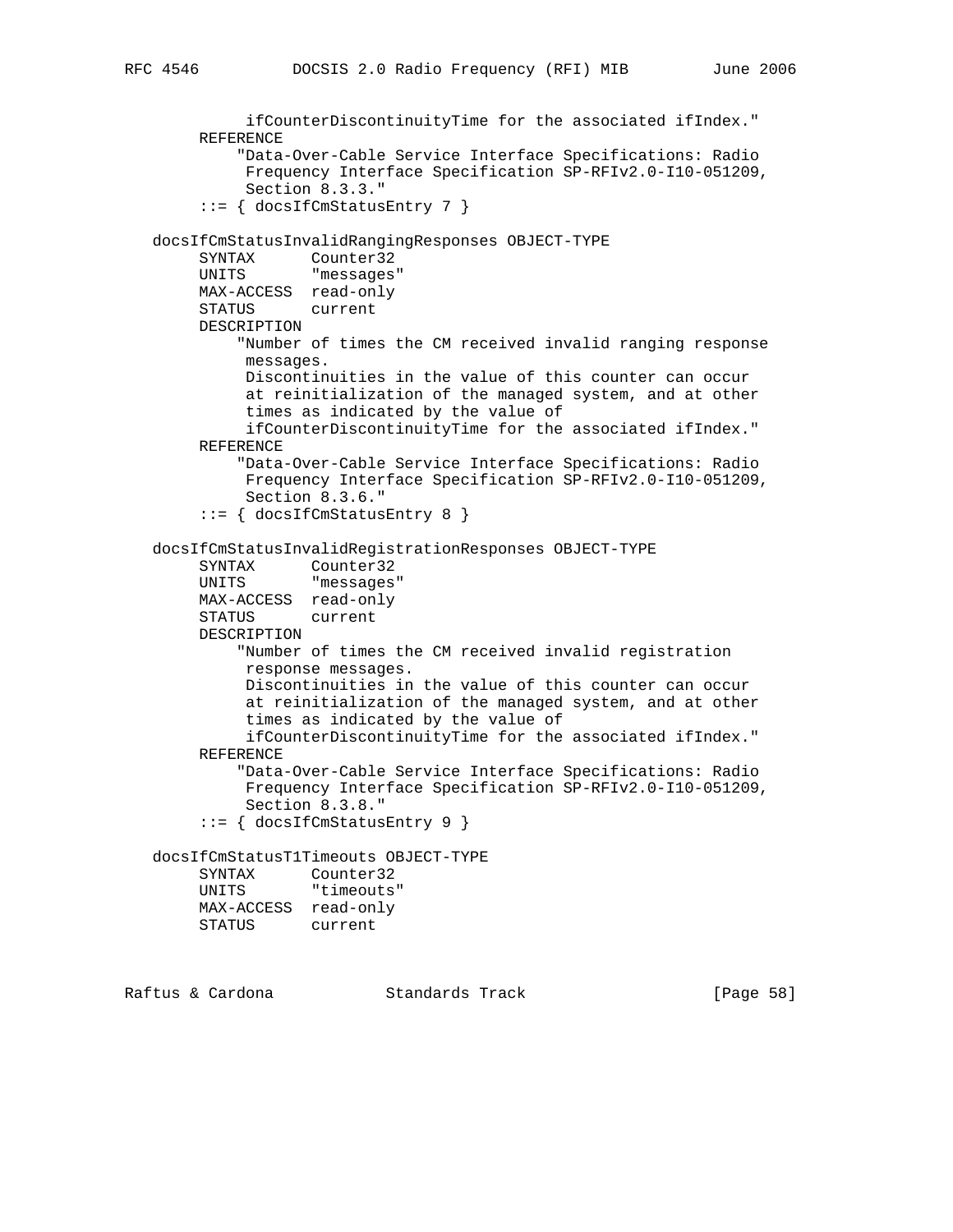```
 DESCRIPTION
             "Number of times counter T1 expired in the CM.
             Discontinuities in the value of this counter can occur
             at reinitialization of the managed system, and at other
             times as indicated by the value of
             ifCounterDiscontinuityTime for the associated ifIndex."
        REFERENCE
             "Data-Over-Cable Service Interface Specifications: Radio
             Frequency Interface Specification SP-RFIv2.0-I10-051209,
             Figure 9-2."
        ::= { docsIfCmStatusEntry 10 }
   docsIfCmStatusT2Timeouts OBJECT-TYPE
 SYNTAX Counter32
 UNITS "timeouts"
        MAX-ACCESS read-only
        STATUS current
        DESCRIPTION
            "Number of times counter T2 expired in the CM.
             Discontinuities in the value of this counter can occur
             at reinitialization of the managed system, and at other
             times as indicated by the value of
             ifCounterDiscontinuityTime for the associated ifIndex."
        REFERENCE
             "Data-Over-Cable Service Interface Specifications: Radio
             Frequency Interface Specification SP-RFIv2.0-I10-051209,
             Figure 9-2."
         ::= { docsIfCmStatusEntry 11 }
   docsIfCmStatusT3Timeouts OBJECT-TYPE
        SYNTAX Counter32
        UNITS "timeouts"
        MAX-ACCESS read-only
        STATUS current
        DESCRIPTION
             "Number of times counter T3 expired in the CM.
             Discontinuities in the value of this counter can occur
             at reinitialization of the managed system, and at other
             times as indicated by the value of
             ifCounterDiscontinuityTime for the associated ifIndex."
        REFERENCE
             "Data-Over-Cable Service Interface Specifications: Radio
             Frequency Interface Specification SP-RFIv2.0-I10-051209,
             Figure 9-2."
        ::= { docsIfCmStatusEntry 12 }
   docsIfCmStatusT4Timeouts OBJECT-TYPE
        SYNTAX Counter32
```
Raftus & Cardona Standards Track [Page 59]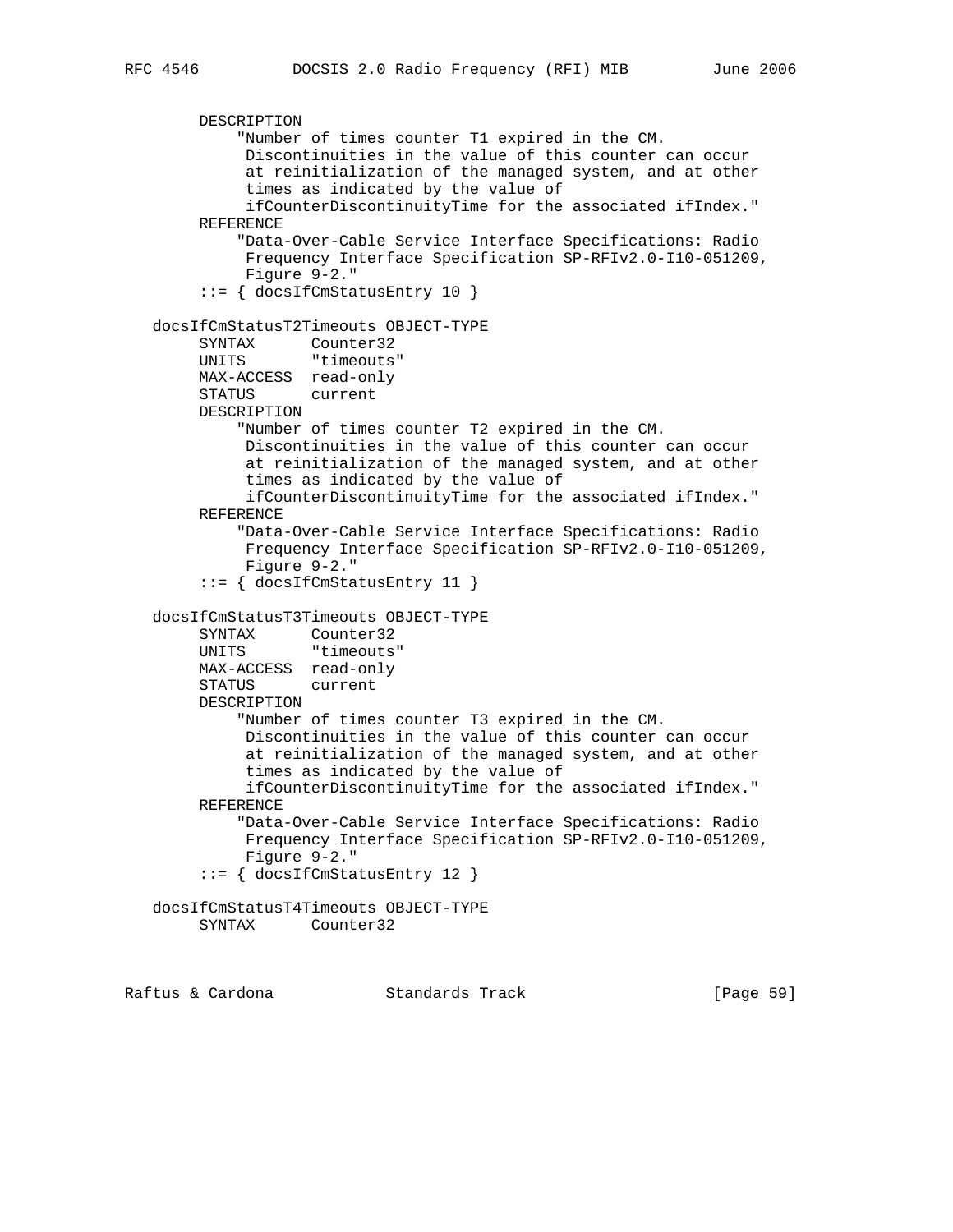```
 UNITS "timeouts"
     MAX-ACCESS read-only
     STATUS current
     DESCRIPTION
          "Number of times counter T4 expired in the CM.
          Discontinuities in the value of this counter can occur
           at reinitialization of the managed system, and at other
           times as indicated by the value of
           ifCounterDiscontinuityTime for the associated ifIndex."
     REFERENCE
          "Data-Over-Cable Service Interface Specifications: Radio
           Frequency Interface Specification SP-RFIv2.0-I10-051209,
           Figure 9-2."
      ::= { docsIfCmStatusEntry 13 }
 docsIfCmStatusRangingAborteds OBJECT-TYPE
     SYNTAX Counter32
    UNITS "attempts"
     MAX-ACCESS read-only
     STATUS current
     DESCRIPTION
          "Number of times the ranging process was aborted
          by the CMTS.
          Discontinuities in the value of this counter can occur
           at reinitialization of the managed system, and at other
           times as indicated by the value of
           ifCounterDiscontinuityTime for the associated ifIndex."
     REFERENCE
          "Data-Over-Cable Service Interface Specifications: Radio
           Frequency Interface Specification SP-RFIv2.0-I10-051209,
           Section 9.3.3."
     ::= { docsIfCmStatusEntry 14 }
 docsIfCmStatusDocsisOperMode OBJECT-TYPE
      SYNTAX DocsisQosVersion
     MAX-ACCESS read-only
     STATUS current
     DESCRIPTION
           "Indication of whether the device has registered using 1.0
            Class of Service or 1.1 Quality of Service.
            An unregistered CM SHOULD indicate 'docsis11' for a
            docsIfDocsisBaseCapability value of DOCSIS 1.1/2.0. An
            unregistered CM SHOULD indicate 'docsis10' for a
            docsIfDocsisBaseCapability value of DOCSIS 1.0."
     REFERENCE
          "Data-Over-Cable Service Interface Specifications: Radio
           Frequency Interface Specification SP-RFIv2.0-I10-051209,
          Annex G."
```
Raftus & Cardona Standards Track [Page 60]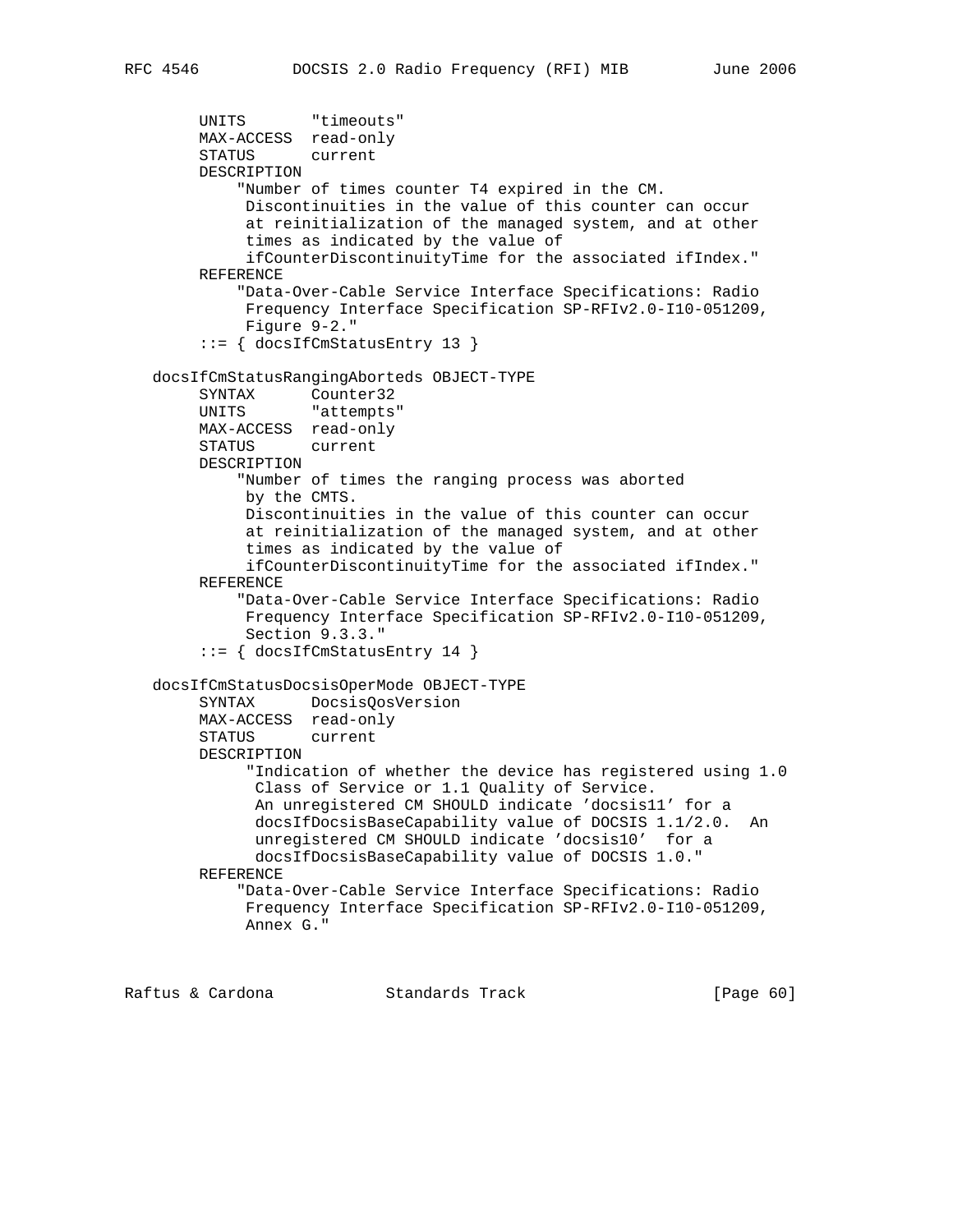::= { docsIfCmStatusEntry 15 } docsIfCmStatusModulationType OBJECT-TYPE SYNTAX DocsisUpstreamType MAX-ACCESS read-only STATUS current DESCRIPTION "Indicates modulation type status currently used by the CM. Since this object specifically identifies PHY mode, the shared upstream channel type is not permitted." REFERENCE "Data-Over-Cable Service Interface Specifications: Radio Frequency Interface Specification SP-RFIv2.0-I10-051209, Section 6.2.1." ::= { docsIfCmStatusEntry 16 } docsIfCmStatusEqualizationData OBJECT-TYPE SYNTAX DocsEqualizerData MAX-ACCESS read-only STATUS current DESCRIPTION "Pre-equalization data for this CM after convolution with data indicated in the RNG-RSP. This data is valid when docsIfUpChannelPreEqEnable is set to true." REFERENCE "Data-Over-Cable Service Interface Specifications: Radio Frequency Interface Specification SP-RFIv2.0-I10-051209, Figure 8-23." ::= { docsIfCmStatusEntry 17 } docsIfCmStatusUCCs OBJECT-TYPE SYNTAX Counter32 UNITS "attempts" MAX-ACCESS read-only STATUS current DESCRIPTION "The number of successful Upstream Channel Change transactions. Discontinuities in the value of this counter can occur at reinitialization of the managed system, and at other times as indicated by the value of ifCounterDiscontinuityTime for the associated ifIndex." ::= { docsIfCmStatusEntry 18 } docsIfCmStatusUCCFails OBJECT-TYPE SYNTAX Counter32<br>
UNITS "attempts" "attempts"

Raftus & Cardona Standards Track [Page 61]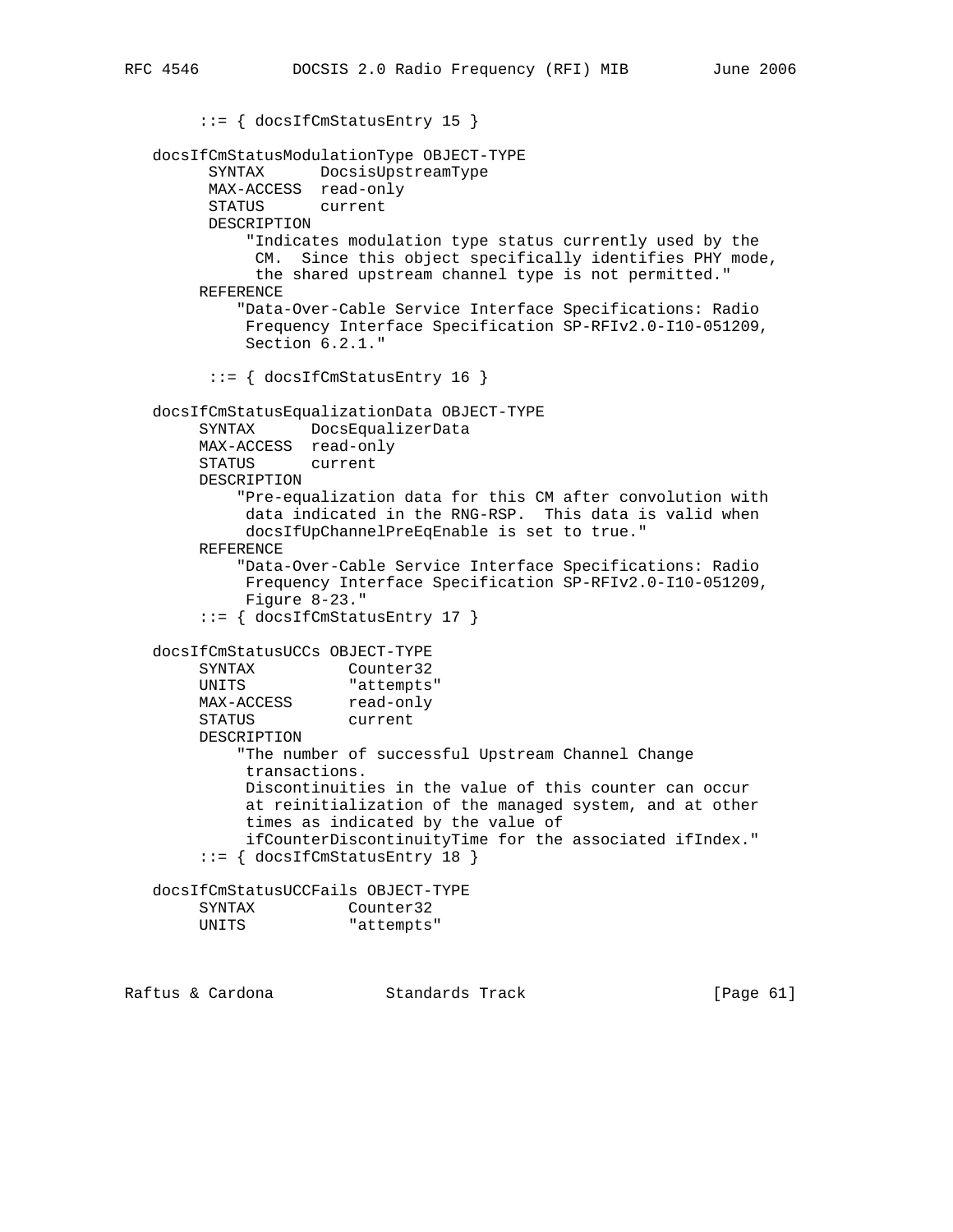```
MAX-ACCESS read-only
       STATUS current
       DESCRIPTION
           "The number of failed Upstream Channel Change
            transactions.
            Discontinuities in the value of this counter can occur
            at reinitialization of the managed system, and at other
            times as indicated by the value of
            ifCounterDiscontinuityTime for the associated ifIndex."
        ::= { docsIfCmStatusEntry 19 }
- -- The Cable Modem Service Table
 --
   docsIfCmServiceTable OBJECT-TYPE
       SYNTAX SEQUENCE OF DocsIfCmServiceEntry
       MAX-ACCESS not-accessible
       STATUS current
       DESCRIPTION
           "Describes the attributes of each upstream service queue
            on a CM."
        ::= { docsIfCmObjects 3 }
   docsIfCmServiceEntry OBJECT-TYPE
        SYNTAX DocsIfCmServiceEntry
       MAX-ACCESS not-accessible
       STATUS current
       DESCRIPTION
           "Describes the attributes of an upstream bandwidth service
            queue.
            An entry in this table exists for each Service ID.
            The primary index is an ifIndex with an ifType of
            docsCableMaclayer(127)."
        INDEX { ifIndex, docsIfCmServiceId }
        ::= { docsIfCmServiceTable 1 }
   DocsIfCmServiceEntry ::= SEQUENCE {
docsIfCmServiceId 1nteger32,
 docsIfCmServiceQosProfile Integer32,
docsIfCmServiceTxSlotsImmed Counter32,
docsIfCmServiceTxSlotsDed Counter32,
docsIfCmServiceTxRetries Counter32,
docsIfCmServiceTxExceededs Counter32,
docsIfCmServiceRqRetries Counter32,
docsIfCmServiceRqExceededs Counter32,
           docsIfCmServiceExtTxSlotsImmed Counter64,
           docsIfCmServiceExtTxSlotsDed Counter64
```
Raftus & Cardona Standards Track [Page 62]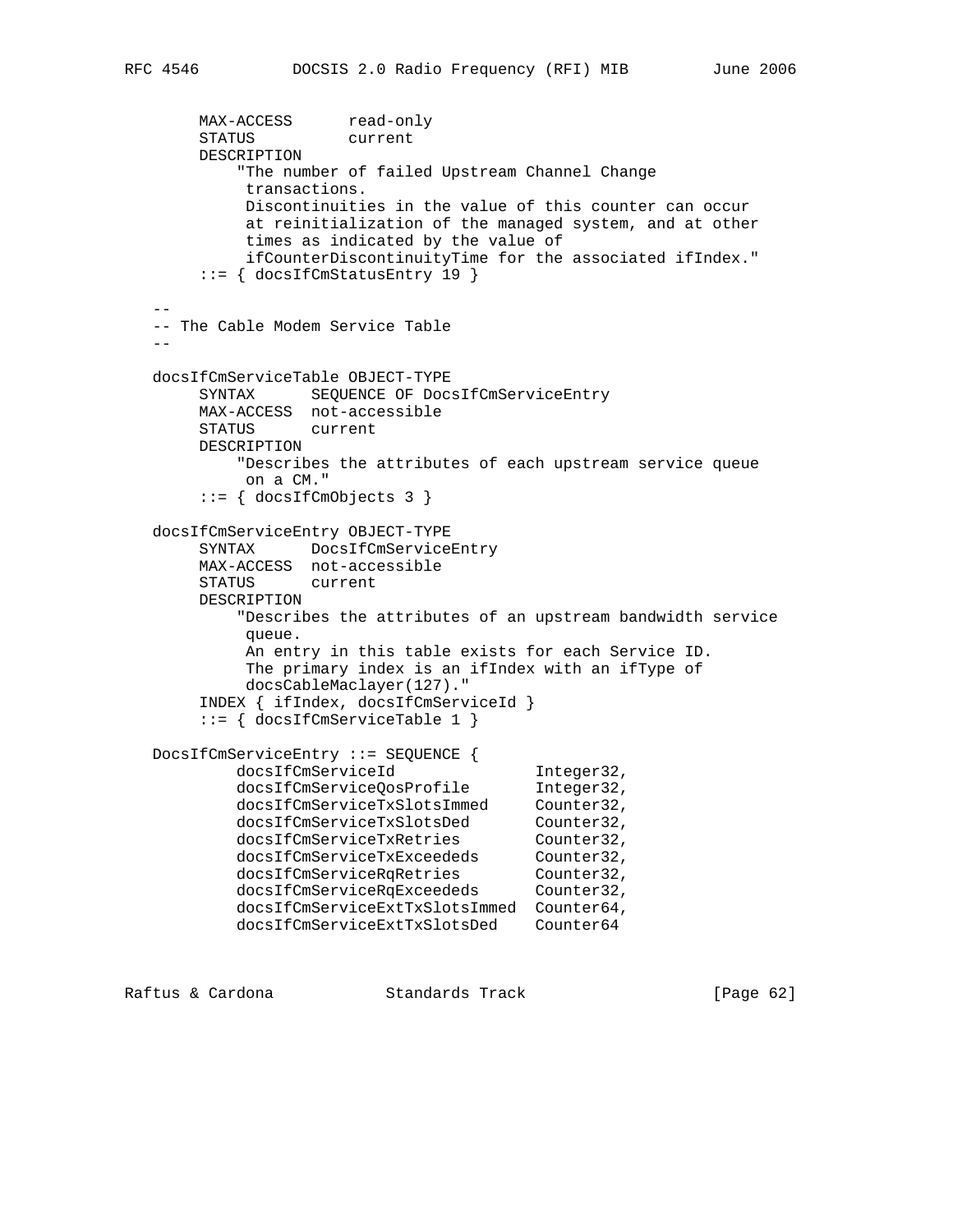```
 }
   docsIfCmServiceId OBJECT-TYPE
         SYNTAX Integer32 (1..16383)
        MAX-ACCESS not-accessible
        STATUS current
        DESCRIPTION
            "Identifies a service queue for upstream bandwidth. The
             attributes of this service queue are shared between the
             CM and the CMTS. The CMTS allocates upstream bandwidth
             to this service queue based on requests from the CM and
             on the class of service associated with this queue."
         ::= { docsIfCmServiceEntry 1 }
   docsIfCmServiceQosProfile OBJECT-TYPE
        SYNTAX Integer32 (0..16383)
       MAX-ACCESS read-only<br>STATUS current
       STATUS
        DESCRIPTION
            "The index in docsIfQosProfileTable describing the quality
             of service attributes associated with this particular
             service. If no associated entry in docsIfQosProfileTable
             exists, this object returns a value of zero."
         ::= { docsIfCmServiceEntry 2 }
   docsIfCmServiceTxSlotsImmed OBJECT-TYPE
 SYNTAX Counter32
 UNITS "mini-slots"
        MAX-ACCESS read-only
        STATUS current
        DESCRIPTION
            "The number of upstream mini-slots that have been used to
             transmit data PDUs in immediate (contention) mode. This
             includes only those PDUs that are presumed to have
             arrived at the head-end (i.e., those that were explicitly
             acknowledged). It does not include retransmission attempts
             or mini-slots used by requests.
             Discontinuities in the value of this counter can occur
             at reinitialization of the managed system, and at other
             times as indicated by the value of
             ifCounterDiscontinuityTime for the associated ifIndex."
        REFERENCE
            "Data-Over-Cable Service Interface Specifications: Radio
             Frequency Interface Specification SP-RFIv2.0-I10-051209,
             Section 9.4."
         ::= { docsIfCmServiceEntry 3 }
   docsIfCmServiceTxSlotsDed OBJECT-TYPE
```
Raftus & Cardona Standards Track [Page 63]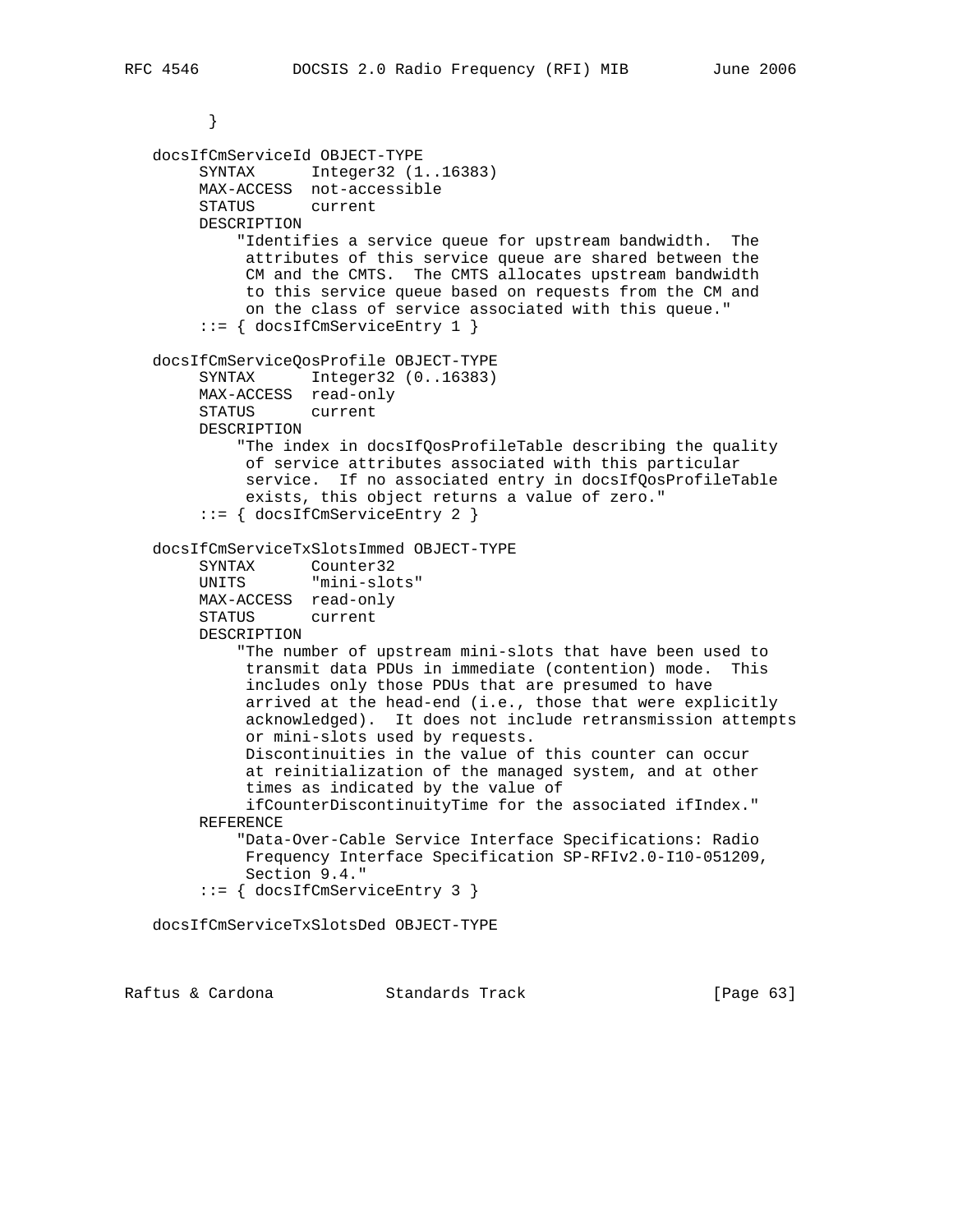```
 SYNTAX Counter32
 UNITS "mini-slots"
        MAX-ACCESS read-only
        STATUS current
        DESCRIPTION
             "The number of upstream mini-slots that have been used to
             transmit data PDUs in dedicated mode (i.e., as a result
             of a unicast Data Grant).
             Discontinuities in the value of this counter can occur
             at reinitialization of the managed system, and at other
             times as indicated by the value of
             ifCounterDiscontinuityTime for the associated ifIndex."
        REFERENCE
            "Data-Over-Cable Service Interface Specifications: Radio
             Frequency Interface Specification SP-RFIv2.0-I10-051209,
             Section 9.4."
        ::= { docsIfCmServiceEntry 4 }
   docsIfCmServiceTxRetries OBJECT-TYPE
        SYNTAX Counter32
        UNITS "attempts"
        MAX-ACCESS read-only
        STATUS current
        DESCRIPTION
            "The number of attempts to transmit data PDUs containing
             requests for acknowledgment that did not result in
             acknowledgment.
             Discontinuities in the value of this counter can occur
             at reinitialization of the managed system, and at other
             times as indicated by the value of
             ifCounterDiscontinuityTime for the associated ifIndex."
        REFERENCE
            "Data-Over-Cable Service Interface Specifications: Radio
             Frequency Interface Specification SP-RFIv2.0-I10-051209,
             Section 9.4."
        ::= { docsIfCmServiceEntry 5 }
   docsIfCmServiceTxExceededs OBJECT-TYPE
 SYNTAX Counter32
UNITS "attempts"
       MAX-ACCESS read-only<br>STATUS current
       STATUS
        DESCRIPTION
            "The number of data PDU transmission failures due to
             excessive retries without acknowledgment.
             Discontinuities in the value of this counter can occur
             at reinitialization of the managed system, and at other
             times as indicated by the value of
```
Raftus & Cardona Standards Track [Page 64]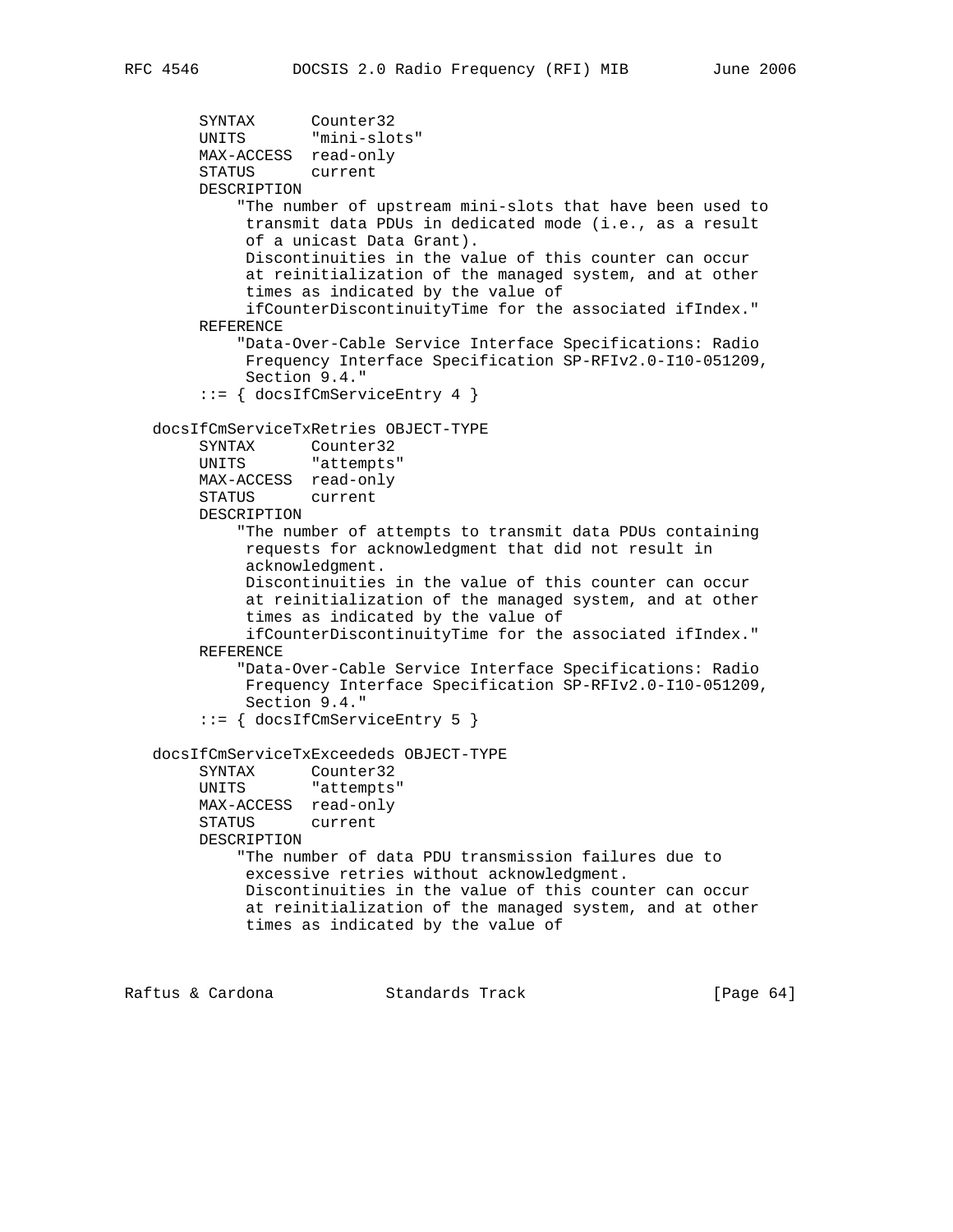```
 ifCounterDiscontinuityTime for the associated ifIndex."
        REFERENCE
             "Data-Over-Cable Service Interface Specifications: Radio
             Frequency Interface Specification SP-RFIv2.0-I10-051209,
             Section 9.4."
        ::= { docsIfCmServiceEntry 6 }
   docsIfCmServiceRqRetries OBJECT-TYPE
        SYNTAX Counter32
       UNITS "attempts"
        MAX-ACCESS read-only
        STATUS current
        DESCRIPTION
            "The number of attempts to transmit bandwidth requests
             that did not result in acknowledgment.
             Discontinuities in the value of this counter can occur
             at reinitialization of the managed system, and at other
             times as indicated by the value of
             ifCounterDiscontinuityTime for the associated ifIndex."
        REFERENCE
            "Data-Over-Cable Service Interface Specifications: Radio
             Frequency Interface Specification SP-RFIv2.0-I10-051209,
             Section 9.4."
        ::= { docsIfCmServiceEntry 7 }
   docsIfCmServiceRqExceededs OBJECT-TYPE
 SYNTAX Counter32
UNITS "attempts"
        MAX-ACCESS read-only
        STATUS current
        DESCRIPTION
            "The number of requests for bandwidth that failed due to
             excessive retries without acknowledgment.
             Discontinuities in the value of this counter can occur
             at reinitialization of the managed system, and at other
             times as indicated by the value of
             ifCounterDiscontinuityTime for the associated ifIndex."
        REFERENCE
            "Data-Over-Cable Service Interface Specifications: Radio
             Frequency Interface Specification SP-RFIv2.0-I10-051209,
             Section 9.4."
        ::= { docsIfCmServiceEntry 8 }
   docsIfCmServiceExtTxSlotsImmed OBJECT-TYPE
        SYNTAX Counter64
        UNITS "mini-slots"
        MAX-ACCESS read-only
        STATUS current
```
Raftus & Cardona Standards Track [Paqe 65]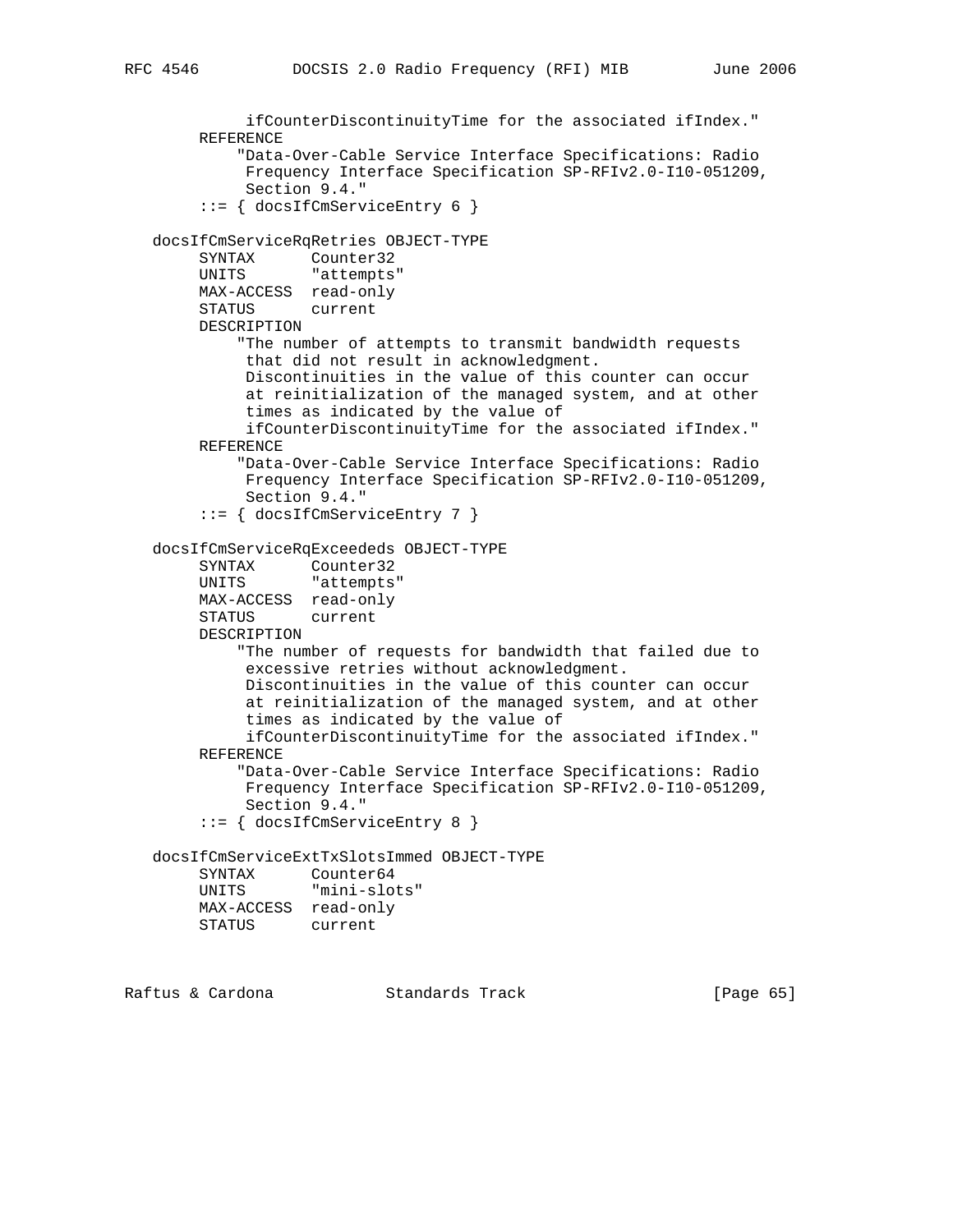```
 DESCRIPTION
             "The number of upstream mini-slots that have been used to
             transmit data PDUs in immediate (contention) mode. This
             includes only those PDUs that are presumed to have
             arrived at the head-end (i.e., those that were explicitly
             acknowledged). It does not include retransmission attempts
             or mini-slots used by requests.
             Discontinuities in the value of this counter can occur
             at reinitialization of the managed system, and at other
             times as indicated by the value of
             ifCounterDiscontinuityTime for the associated ifIndex."
        REFERENCE
             "Data-Over-Cable Service Interface Specifications: Radio
             Frequency Interface Specification SP-RFIv2.0-I10-051209,
             Section 9.4."
         ::= { docsIfCmServiceEntry 9 }
   docsIfCmServiceExtTxSlotsDed OBJECT-TYPE
        SYNTAX Counter64
        UNITS "mini-slots"
        MAX-ACCESS read-only
        STATUS current
        DESCRIPTION
             "The number of upstream mini-slots that have been used to
             transmit data PDUs in dedicated mode (i.e., as a result
             of a unicast Data Grant).
             Discontinuities in the value of this counter can occur
             at reinitialization of the managed system, and at other
             times as indicated by the value of
             ifCounterDiscontinuityTime for the associated ifIndex."
        REFERENCE
            "Data-Over-Cable Service Interface Specifications: Radio
             Frequency Interface Specification SP-RFIv2.0-I10-051209,
             Section 9.4."
         ::= { docsIfCmServiceEntry 10 }
 --
   -- CMTS GROUP
- --
   -- The CMTS MAC Table
 --
   docsIfCmtsMacTable OBJECT-TYPE
        SYNTAX SEQUENCE OF DocsIfCmtsMacEntry
        MAX-ACCESS not-accessible
        STATUS current
```
Raftus & Cardona Standards Track [Page 66]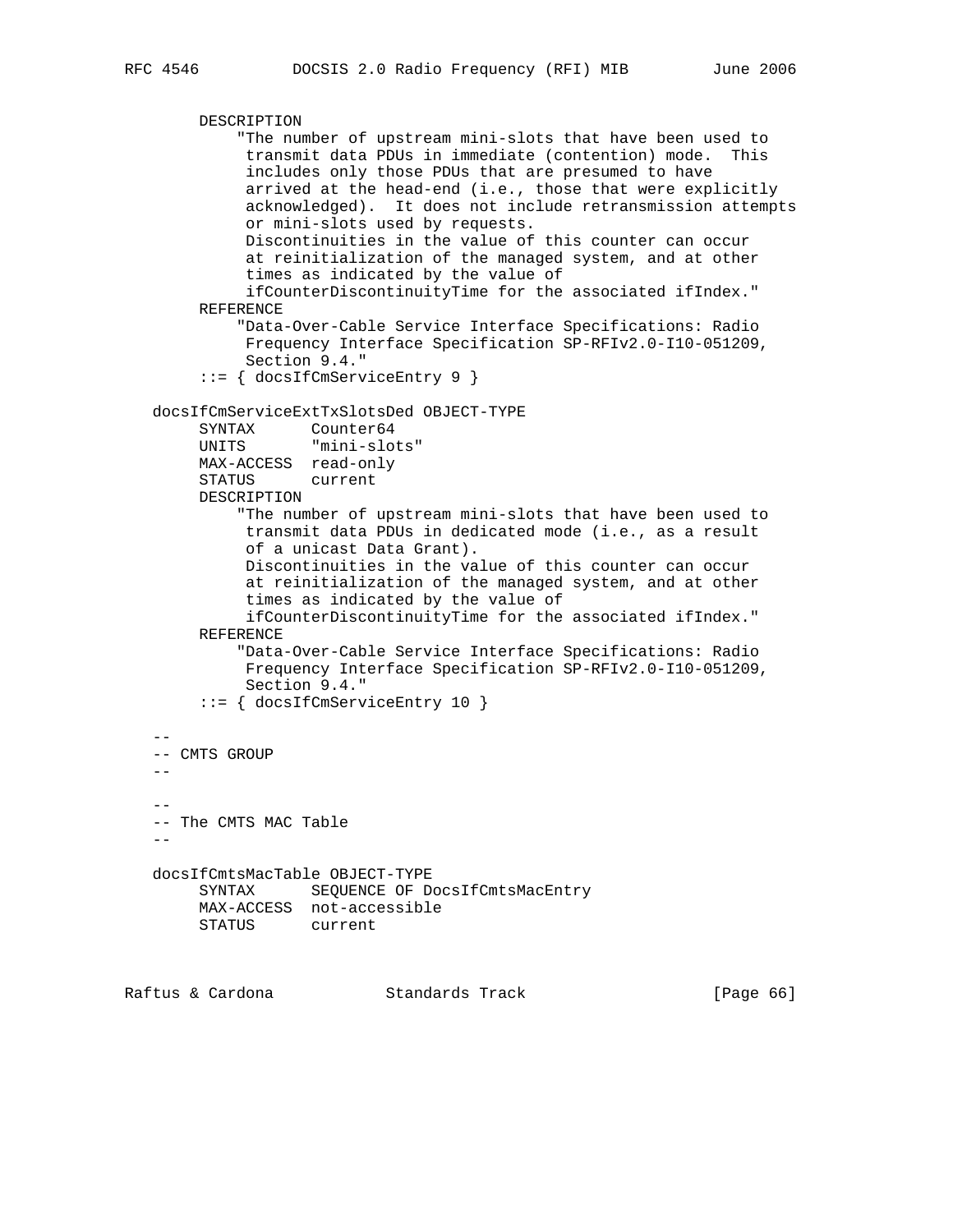```
 DESCRIPTION
           "Describes the attributes of each CMTS MAC interface,
            extending the information available from ifEntry.
            Mandatory for all CMTS devices."
        ::= { docsIfCmtsObjects 1 }
   docsIfCmtsMacEntry OBJECT-TYPE
       SYNTAX DocsIfCmtsMacEntry
       MAX-ACCESS not-accessible
       STATUS current
       DESCRIPTION
           "An entry containing objects describing attributes of each
            MAC entry, extending the information in ifEntry.
            An entry in this table exists for each ifEntry with an
            ifType of docsCableMaclayer(127)."
        INDEX { ifIndex }
       ::= { docsIfCmtsMacTable 1 }
   DocsIfCmtsMacEntry ::= SEQUENCE {
docsIfCmtsCapabilities BITS,
docsIfCmtsSyncInterval 1nteger32,
docsIfCmtsUcdInterval 1nteger32,
 docsIfCmtsMaxServiceIds Integer32,
 docsIfCmtsInsertionInterval TimeTicks, -- Obsolete
 docsIfCmtsInvitedRangingAttempts Integer32,
docsIfCmtsInsertInterval TimeInterval,
 docsIfCmtsMacStorageType StorageType
        }
   docsIfCmtsCapabilities OBJECT-TYPE
       SYNTAX BITS {
          atmCells(0),
          concatenation(1)
        }
       MAX-ACCESS read-only
       STATUS current
       DESCRIPTION
           "Identifies the capabilities of the CMTS MAC
 implementation at this interface. Note that packet
 transmission is always supported. Therefore, there
            is no specific bit required to explicitly indicate
            this capability.
            Note that BITS objects are encoded most significant bit
            first. For example, if bit 1 is set, the value of this
            object is the octet string '40'H."
        ::= { docsIfCmtsMacEntry 1 }
   docsIfCmtsSyncInterval OBJECT-TYPE
```
Raftus & Cardona Standards Track [Page 67]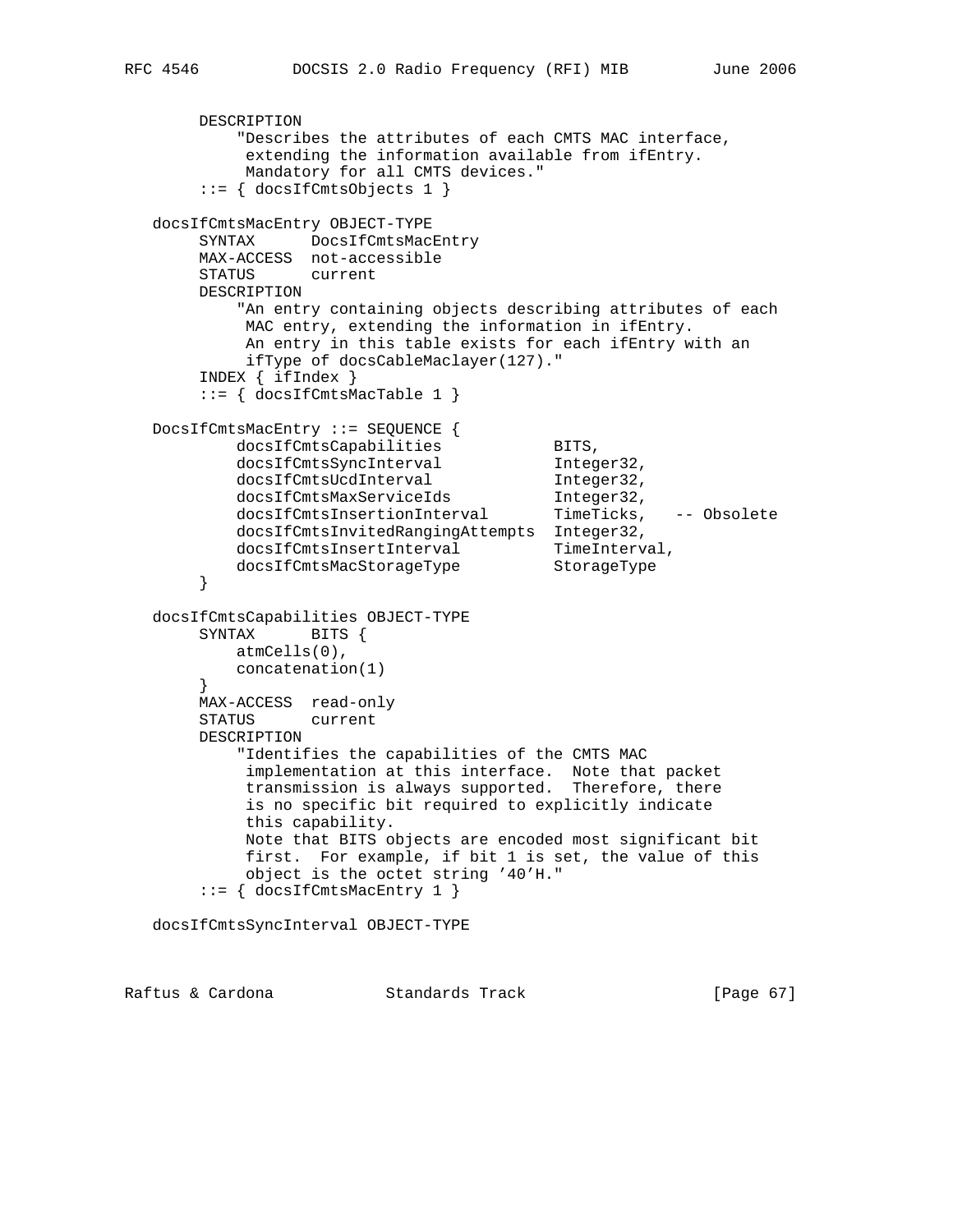```
 SYNTAX Integer32 (1..200)
 UNITS "Milliseconds"
        MAX-ACCESS read-write
         STATUS current
        DESCRIPTION
             "The interval between CMTS transmission of successive SYNC
             messages at this interface."
        REFERENCE
             "Data-Over-Cable Service Interface Specifications: Radio
             Frequency Interface Specification SP-RFIv2.0-I10-051209,
             Section 9.3."
         ::= { docsIfCmtsMacEntry 2 }
    docsIfCmtsUcdInterval OBJECT-TYPE
 SYNTAX Integer32 (1..2000)
 UNITS "Milliseconds"
       MAX-ACCESS read-write<br>STATUS current
       STATUS
        DESCRIPTION
             "The interval between CMTS transmission of successive
             Upstream Channel Descriptor messages for each upstream
             channel at this interface."
        REFERENCE
             "Data-Over-Cable Service Interface Specifications: Radio
             Frequency Interface Specification SP-RFIv2.0-I10-051209,
             Section 9.3"
         ::= { docsIfCmtsMacEntry 3 }
    docsIfCmtsMaxServiceIds OBJECT-TYPE
       SYNTAX Integer32 (1..16383)<br>UNITS "SIDs"
       UNITS
        MAX-ACCESS read-only
        STATUS current
        DESCRIPTION
             "The maximum number of service IDs that may be
             simultaneously active."
         ::= { docsIfCmtsMacEntry 4 }
    docsIfCmtsInsertionInterval OBJECT-TYPE
         SYNTAX TimeTicks
        MAX-ACCESS read-write
        STATUS obsolete
        DESCRIPTION
             "The amount of time to elapse between each broadcast
             initial maintenance grant. Broadcast initial maintenance
             grants are used to allow new cable modems to join the
             network. Zero indicates that a vendor-specific algorithm
             is used instead of a fixed time. The maximum amount of
Raftus & Cardona               Standards Track                   [Page 68]
```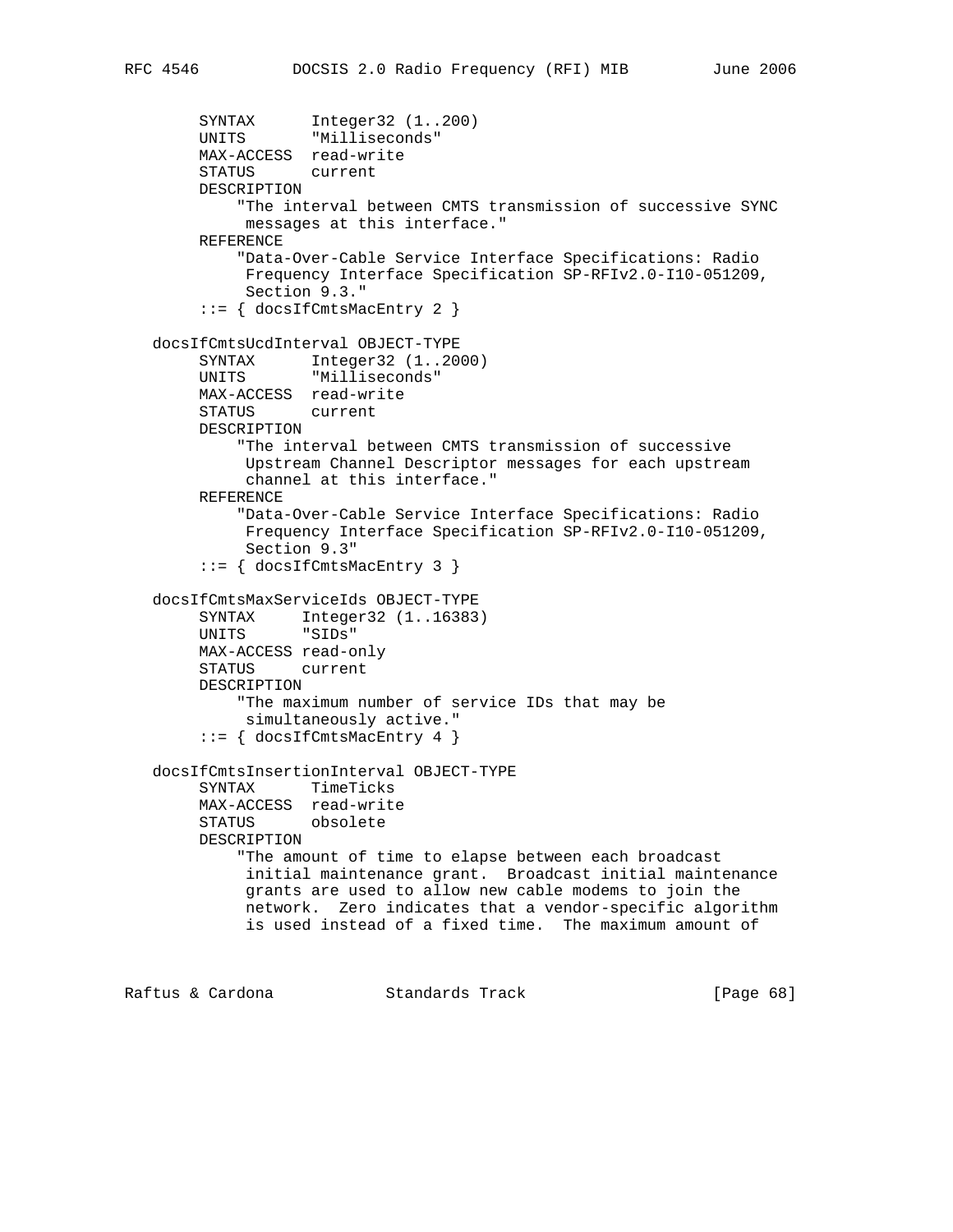```
 time permitted by the specification is 2 seconds.
             This object has been obsoleted and replaced by
             docsIfCmtsInsertInterval to fix a SYNTAX typing problem."
        REFERENCE
             "Data-Over-Cable Service Interface Specifications: Radio
             Frequency Interface Specification SP-RFIv2.0-I10-051209,
             Annex B."
        ::= { docsIfCmtsMacEntry 5 }
  docsIfCmtsInvitedRangingAttempts OBJECT-TYPE<br>SYNTAX Integer32 (0..1024)
                  Integer32 (0..1024)
       UNITS "attempts"
        MAX-ACCESS read-write
        STATUS current
        DESCRIPTION
             "The maximum number of attempts to make on invitations
             for ranging requests. A value of zero means the system
             SHOULD attempt to range forever."
        REFERENCE
             "Data-Over-Cable Service Interface Specifications: Radio
             Frequency Interface Specification SP-RFIv2.0-I10-051209,
             Section 9.3.3 and Annex B."
         ::= { docsIfCmtsMacEntry 6 }
   docsIfCmtsInsertInterval OBJECT-TYPE
 SYNTAX TimeInterval
 UNITS "HundredOfSeconds"
        MAX-ACCESS read-write
        STATUS current
        DESCRIPTION
             "The amount of time to elapse between each broadcast
             initial maintenance grant. Broadcast initial maintenance
             grants are used to allow new cable modems to join the
             network. Zero indicates that a vendor-specific algorithm
             is used instead of a fixed time. The maximum amount of
             time permitted by the specification is 2 seconds."
        REFERENCE
             "Data-Over-Cable Service Interface Specifications: Radio
             Frequency Interface Specification SP-RFIv2.0-I10-051209,
             Annex B."
        ::= { docsIfCmtsMacEntry 7 }
   docsIfCmtsMacStorageType OBJECT-TYPE
        SYNTAX StorageType
        MAX-ACCESS read-only
        STATUS current
        DESCRIPTION
             "The storage type for this conceptual row.
```
Raftus & Cardona Standards Track [Paqe 69]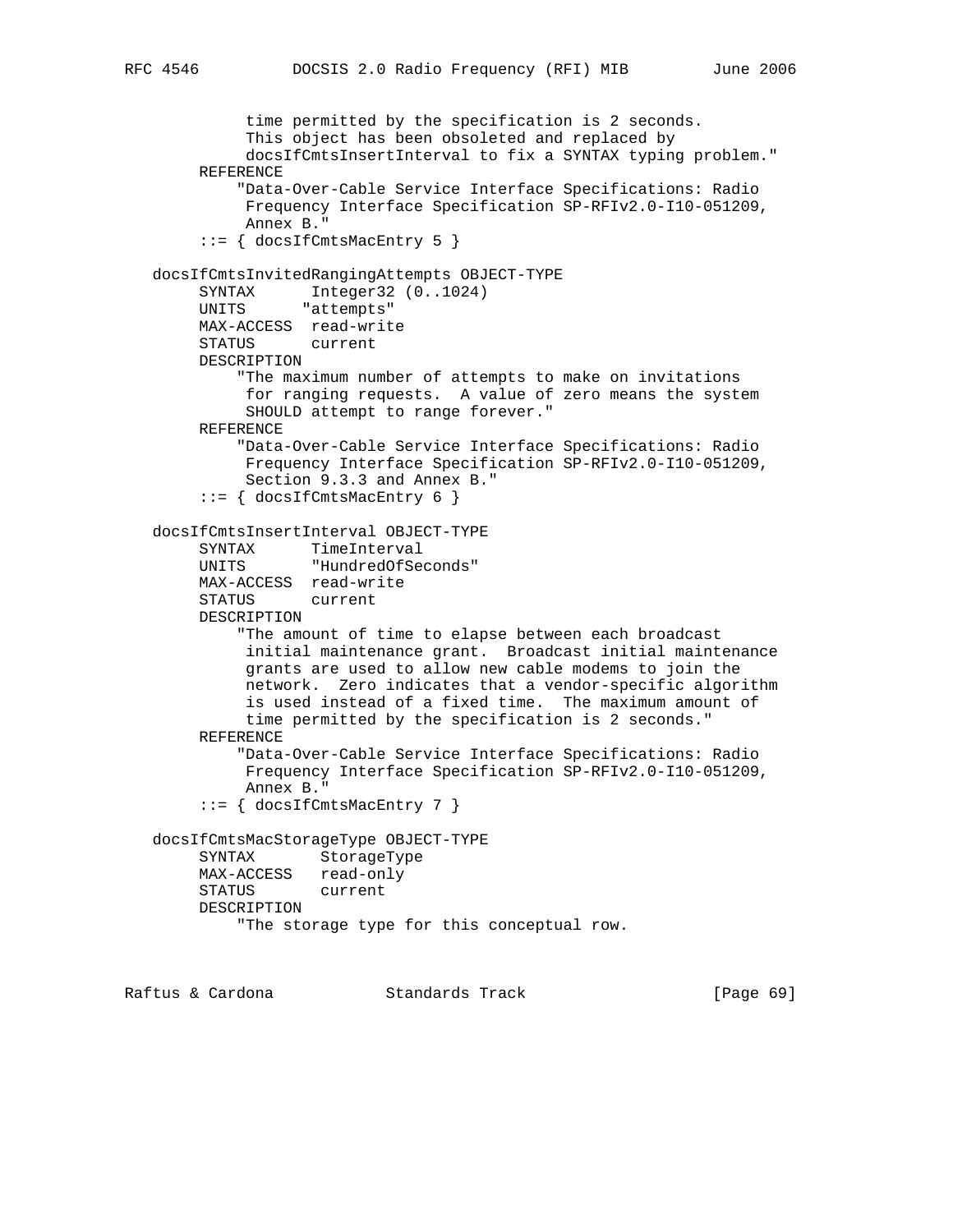```
 Entries with this object set to permanent(4)
            do not require write operations for read-write
            objects."
        ::= { docsIfCmtsMacEntry 8 }
  -- -- CMTS status table.
- docsIfCmtsStatusTable OBJECT-TYPE
        SYNTAX SEQUENCE OF DocsIfCmtsStatusEntry
       MAX-ACCESS not-accessible
        STATUS current
       DESCRIPTION
           "For the MAC layer, this group maintains a number of
            status objects and counters."
        ::= { docsIfCmtsObjects 2 }
   docsIfCmtsStatusEntry OBJECT-TYPE
        SYNTAX DocsIfCmtsStatusEntry
       MAX-ACCESS not-accessible
       STATUS current
       DESCRIPTION
           "Status entry for a single MAC layer.
            An entry in this table exists for each ifEntry with an
            ifType of docsCableMaclayer(127)."
        INDEX { ifIndex }
        ::= { docsIfCmtsStatusTable 1 }
   DocsIfCmtsStatusEntry ::= SEQUENCE {
 docsIfCmtsStatusInvalidRangeReqs Counter32,
docsIfCmtsStatusRangingAborteds Counter32,
 docsIfCmtsStatusInvalidRegReqs Counter32,
 docsIfCmtsStatusFailedRegReqs Counter32,
docsIfCmtsStatusInvalidDataReqs Counter32,
 docsIfCmtsStatusT5Timeouts Counter32
        }
   docsIfCmtsStatusInvalidRangeReqs OBJECT-TYPE
       SYNTAX Counter32
        UNITS "messages"
       MAX-ACCESS read-only
       STATUS current
       DESCRIPTION
           "This object counts invalid RNG-REQ messages received on
            this interface.
            Discontinuities in the value of this counter can occur
```
Raftus & Cardona Standards Track [Page 70]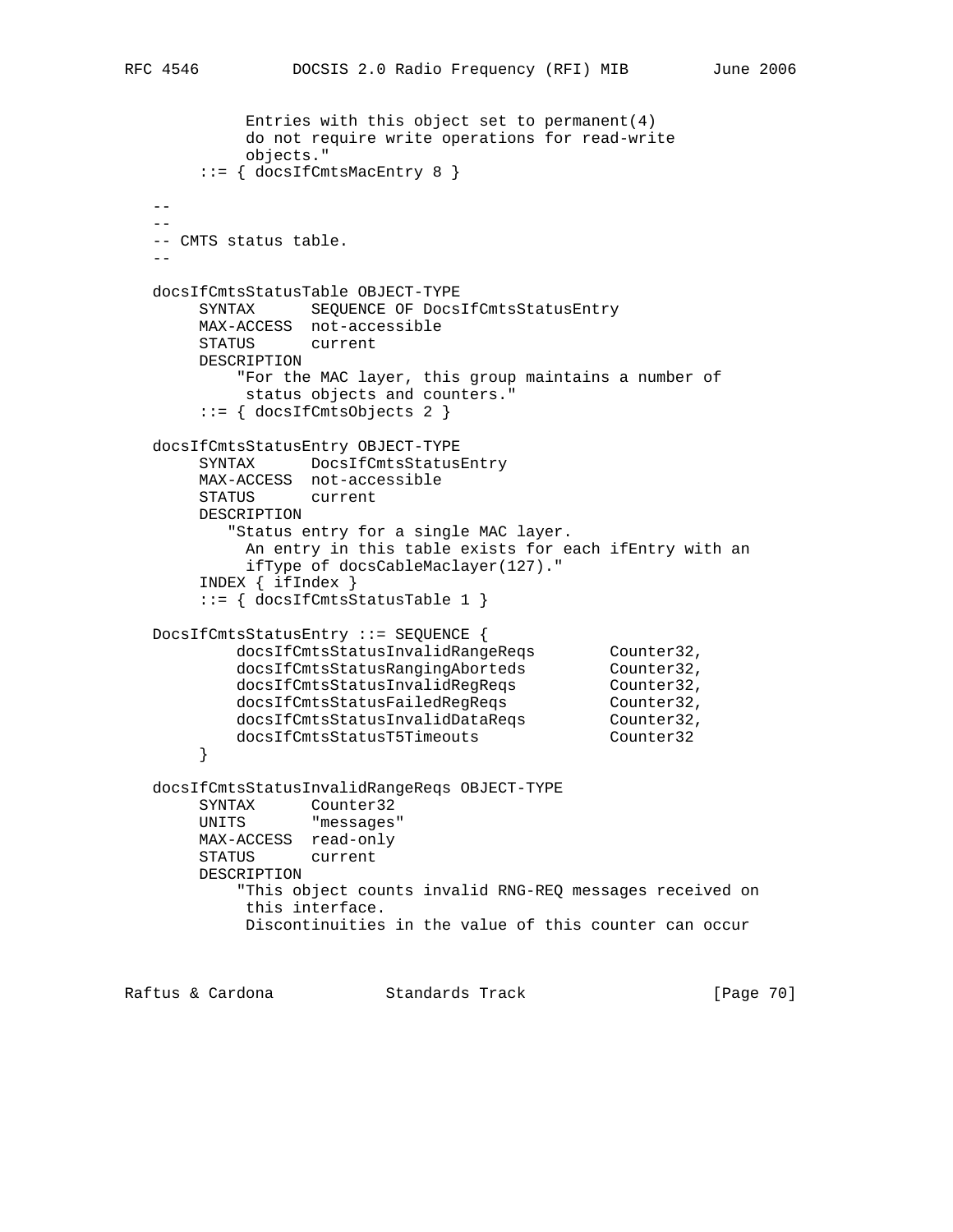```
 at reinitialization of the managed system, and at other
           times as indicated by the value of
           ifCounterDiscontinuityTime for the associated ifIndex."
     REFERENCE
          "Data-Over-Cable Service Interface Specifications: Radio
           Frequency Interface Specification SP-RFIv2.0-I10-051209,
           Section 8.3.5."
     ::= { docsIfCmtsStatusEntry 1 }
 docsIfCmtsStatusRangingAborteds OBJECT-TYPE
      SYNTAX Counter32
     UNITS "attempts"
     MAX-ACCESS read-only
     STATUS current
     DESCRIPTION
          "This object counts ranging attempts that were explicitly
           aborted by the CMTS.
           Discontinuities in the value of this counter can occur
           at reinitialization of the managed system, and at other
           times as indicated by the value of
           ifCounterDiscontinuityTime for the associated ifIndex."
     REFERENCE
          "Data-Over-Cable Service Interface Specifications: Radio
          Frequency Interface Specification SP-RFIv2.0-I10-051209,
           Section 8.3.6."
     ::= { docsIfCmtsStatusEntry 2 }
 docsIfCmtsStatusInvalidRegReqs OBJECT-TYPE
     SYNTAX Counter32
     UNITS "messages"
     MAX-ACCESS read-only
     STATUS current
     DESCRIPTION
          "This object counts invalid REG-REQ messages received on
          this interface; that is, syntax, out of range parameters,
           or erroneous requests.
           Discontinuities in the value of this counter can occur
           at reinitialization of the managed system, and at other
           times as indicated by the value of
           ifCounterDiscontinuityTime for the associated ifIndex."
     REFERENCE
          "Data-Over-Cable Service Interface Specifications: Radio
           Frequency Interface Specification SP-RFIv2.0-I10-051209,
           Section 8.3.7."
      ::= { docsIfCmtsStatusEntry 3 }
 docsIfCmtsStatusFailedRegReqs OBJECT-TYPE
     SYNTAX Counter32
```
Raftus & Cardona Standards Track [Page 71]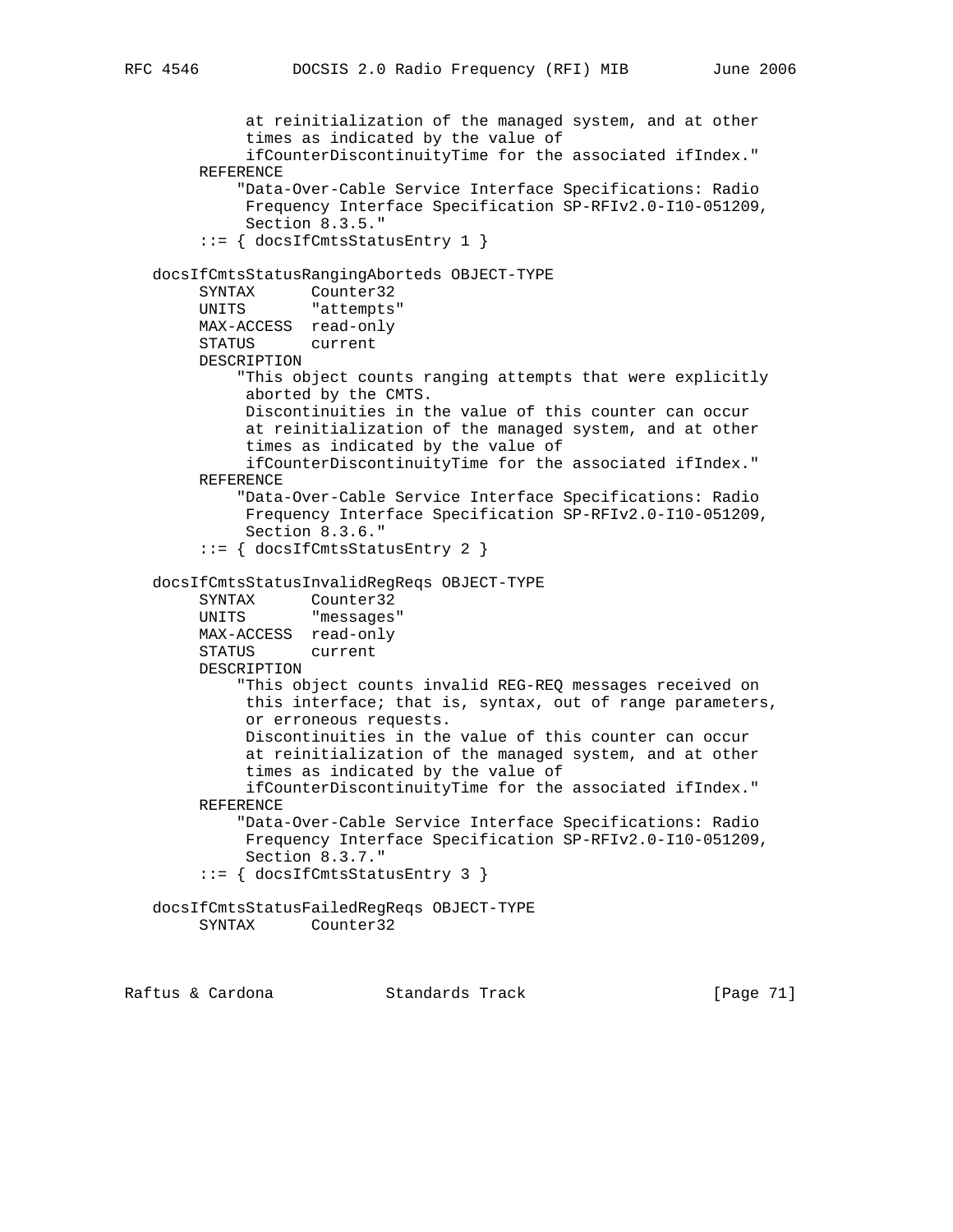```
 UNITS "attempts"
     MAX-ACCESS read-only
     STATUS current
     DESCRIPTION
          "This object counts failed registration attempts. Included
           are docsIfCmtsStatusInvalidRegReqs, authentication, and
           class of service failures.
           Discontinuities in the value of this counter can occur
           at reinitialization of the managed system, and at other
           times as indicated by the value of
           ifCounterDiscontinuityTime for the associated ifIndex."
     REFERENCE
          "Data-Over-Cable Service Interface Specifications: Radio
           Frequency Interface Specification SP-RFIv2.0-I10-051209,
           Section 8.3.7."
      ::= { docsIfCmtsStatusEntry 4 }
 docsIfCmtsStatusInvalidDataReqs OBJECT-TYPE
     SYNTAX Counter32
     UNITS "messages"
     MAX-ACCESS read-only
     STATUS current
     DESCRIPTION
          "This object counts invalid data request messages
           received on this interface.
           Discontinuities in the value of this counter can occur
           at reinitialization of the managed system, and at other
           times as indicated by the value of
           ifCounterDiscontinuityTime for the associated ifIndex."
      ::= { docsIfCmtsStatusEntry 5 }
 docsIfCmtsStatusT5Timeouts OBJECT-TYPE
     SYNTAX Counter32
     UNITS "timeouts"
     MAX-ACCESS read-only
     STATUS current
     DESCRIPTION
          "This object counts the number of times counter T5
           expired on this interface.
           Discontinuities in the value of this counter can occur
           at reinitialization of the managed system, and at other
           times as indicated by the value of
           ifCounterDiscontinuityTime for the associated ifIndex."
     REFERENCE
          "Data-Over-Cable Service Interface Specifications: Radio
           Frequency Interface Specification SP-RFIv2.0-I10-051209,
          Figure 9-2."
      ::= { docsIfCmtsStatusEntry 6 }
```
Raftus & Cardona Standards Track [Page 72]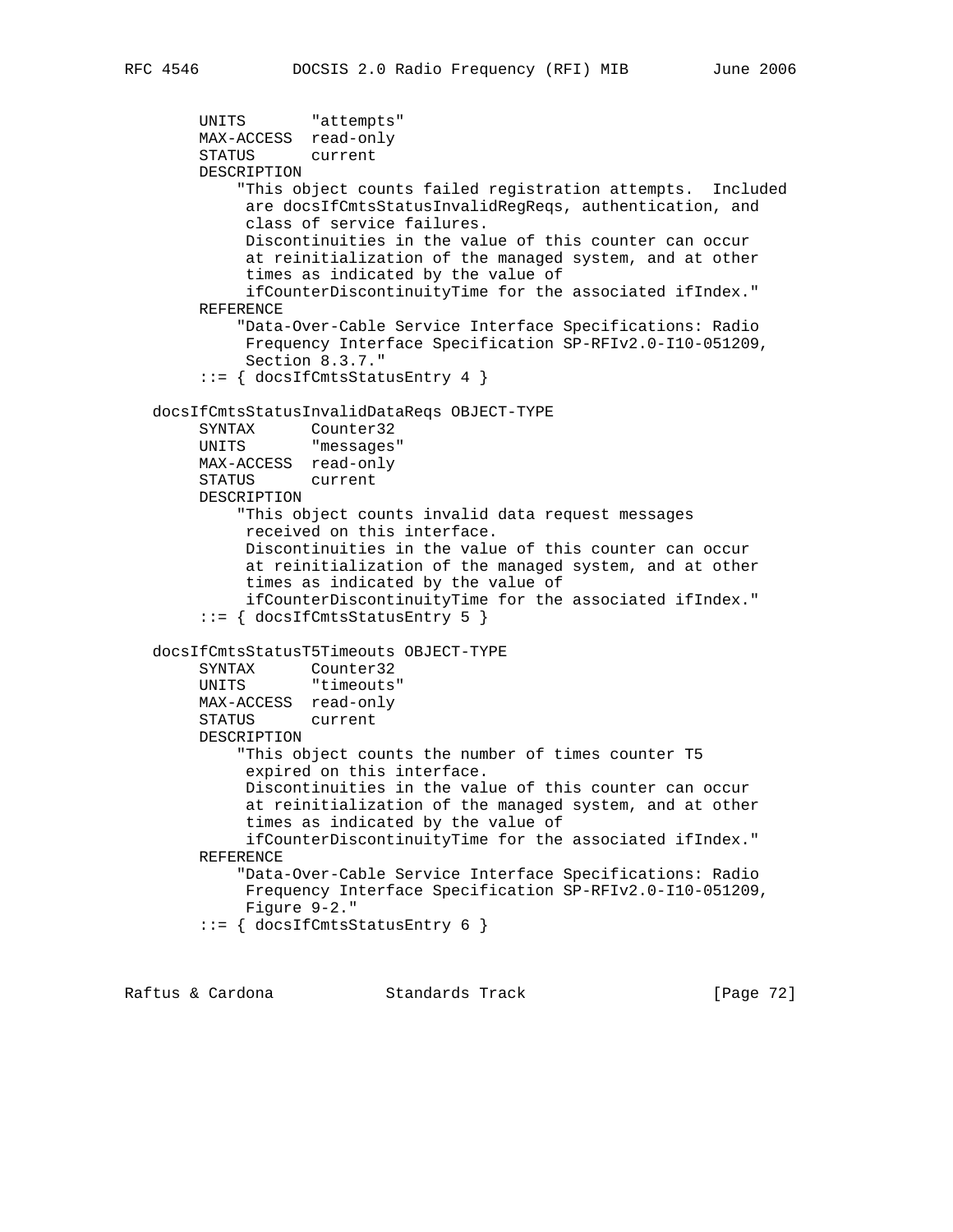```
 --
   -- CM status table (within CMTS).
   -- This table is implemented only at the CMTS.
   -- It contains per-CM status information available in the CMTS.
 --
   docsIfCmtsCmStatusTable OBJECT-TYPE
       SYNTAX SEQUENCE OF DocsIfCmtsCmStatusEntry
       MAX-ACCESS not-accessible
       STATUS current
       DESCRIPTION
          "A set of objects in the CMTS, maintained for each
           cable modem connected to this CMTS."
       ::= { docsIfCmtsObjects 3 }
   docsIfCmtsCmStatusEntry OBJECT-TYPE
       SYNTAX DocsIfCmtsCmStatusEntry
       MAX-ACCESS not-accessible
       STATUS current
       DESCRIPTION
           "Status information for a single cable modem.
           An entry in this table exists for each cable modem
           that is connected to the CMTS implementing this table."
       INDEX { docsIfCmtsCmStatusIndex }
       ::= { docsIfCmtsCmStatusTable 1 }
   DocsIfCmtsCmStatusEntry ::= SEQUENCE {
docsIfCmtsCmStatusIndex 1nteger32,
docsIfCmtsCmStatusMacAddress MacAddress,
 docsIfCmtsCmStatusIpAddress IpAddress, -- deprecated
          docsIfCmtsCmStatusDownChannelIfIndex InterfaceIndexOrZero,
          docsIfCmtsCmStatusUpChannelIfIndex InterfaceIndexOrZero,
docsIfCmtsCmStatusRxPower TenthdBmV,
docsIfCmtsCmStatusTimingOffset Unsigned32,
 docsIfCmtsCmStatusEqualizationData DocsEqualizerData,
 docsIfCmtsCmStatusValue INTEGER,
docsIfCmtsCmStatusUnerroreds Counter32,
docsIfCmtsCmStatusCorrecteds Counter32,
 docsIfCmtsCmStatusUncorrectables Counter32,
docsIfCmtsCmStatusSignalNoise TenthdB,
 docsIfCmtsCmStatusMicroreflections Integer32,
docsIfCmtsCmStatusExtUnerroreds Counter64,
docsIfCmtsCmStatusExtCorrecteds Counter64,
          docsIfCmtsCmStatusExtUncorrectables Counter64,
 docsIfCmtsCmStatusDocsisRegMode DocsisQosVersion,
 docsIfCmtsCmStatusModulationType DocsisUpstreamType,
 docsIfCmtsCmStatusInetAddressType InetAddressType,
 docsIfCmtsCmStatusInetAddress InetAddress,
```
Raftus & Cardona Standards Track [Page 73]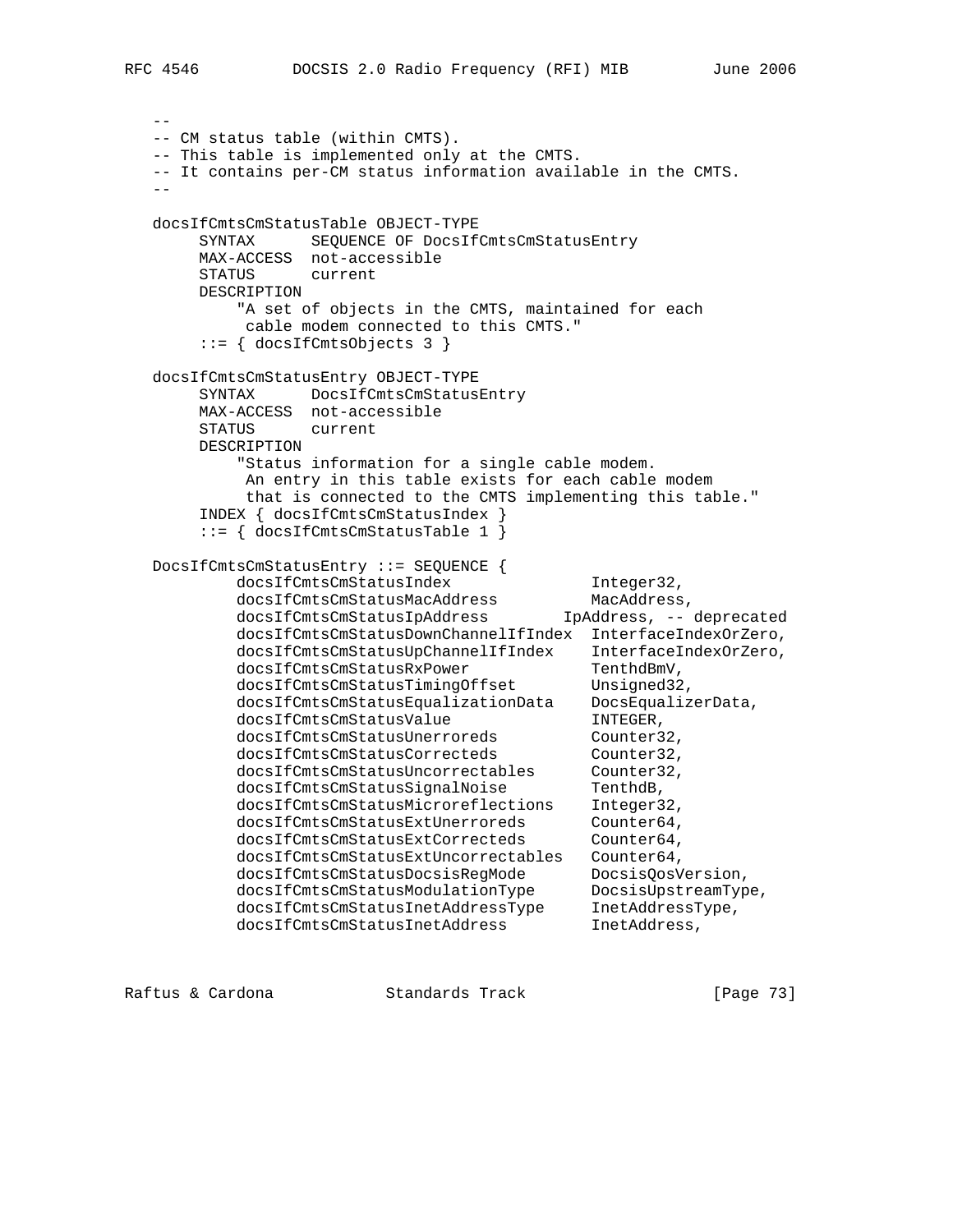```
 docsIfCmtsCmStatusValueLastUpdate TimeStamp,
         docsIfCmtsCmStatusHighResolutionTimingOffset Unsigned32
      }
 docsIfCmtsCmStatusIndex OBJECT-TYPE
      SYNTAX Integer32 (1..2147483647)
     MAX-ACCESS not-accessible
     STATUS current
     DESCRIPTION
          "Index value to uniquely identify an entry in this table.
          For an individual cable modem, this index value SHOULD
          NOT change during CMTS uptime."
      ::= { docsIfCmtsCmStatusEntry 1 }
 docsIfCmtsCmStatusMacAddress OBJECT-TYPE
      SYNTAX MacAddress
     MAX-ACCESS read-only
     STATUS current
     DESCRIPTION
          "MAC address of the cable modem. If the cable modem has
          multiple MAC addresses, this is the MAC address associated
          with the Cable interface."
     REFERENCE
          "Data-Over-Cable Service Interface Specifications: Radio
          Frequency Interface Specification SP-RFIv2.0-I10-051209,
          Section 8.2.2."
      ::= { docsIfCmtsCmStatusEntry 2 }
 docsIfCmtsCmStatusIpAddress OBJECT-TYPE
      SYNTAX IpAddress
     MAX-ACCESS read-only
     STATUS deprecated
     DESCRIPTION
          "IP address of this cable modem. If the cable modem has no
          IP address assigned, or the IP address is unknown, this
          object returns a value of 0.0.0.0. If the cable modem has
          multiple IP addresses, this object returns the IP address
          associated with the Cable interface.
          This object has been deprecated and replaced by
          docsIfCmtsCmStatusInetAddressType and
          docsIfCmtsCmStatusInetAddress, to enable IPv6 addressing
          in the future."
      ::= { docsIfCmtsCmStatusEntry 3 }
 docsIfCmtsCmStatusDownChannelIfIndex OBJECT-TYPE
      SYNTAX InterfaceIndexOrZero
     MAX-ACCESS read-only
     STATUS current
```
Raftus & Cardona Standards Track [Page 74]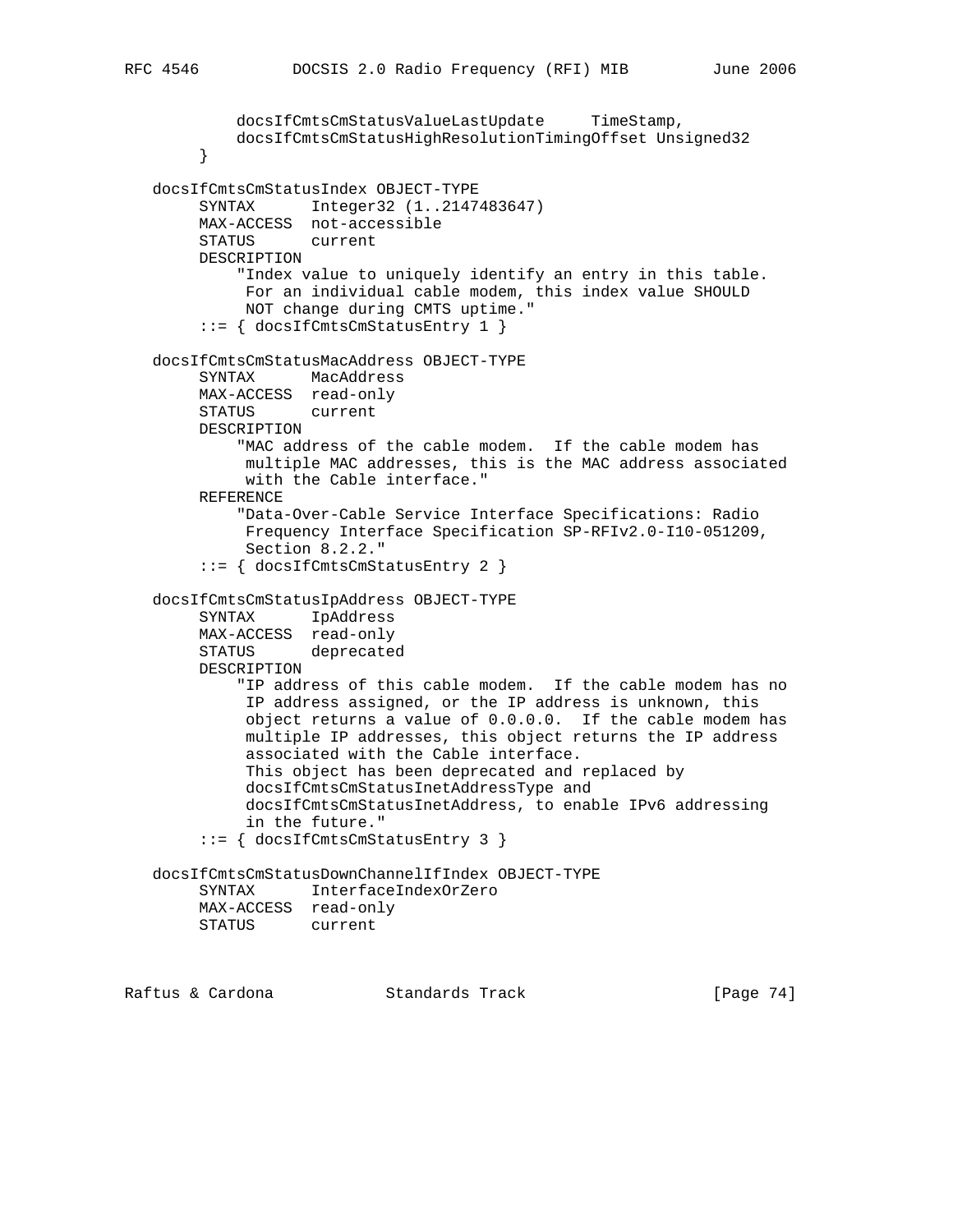```
 DESCRIPTION
          "IfIndex of the downstream channel that this CM is
           connected to. If the downstream channel is unknown, this
           object returns a value of zero."
      ::= { docsIfCmtsCmStatusEntry 4 }
 docsIfCmtsCmStatusUpChannelIfIndex OBJECT-TYPE
     SYNTAX InterfaceIndexOrZero
     MAX-ACCESS read-only
     STATUS current
     DESCRIPTION
         "For DOCSIS 2.0, indicates the ifIndex of the logical
         upstream channel (ifType 205) this CM is connected to.
          For DOCSIS 1.x, indicates the ifIndex of the upstream
           channel (ifType 129) this CM is connected to.
           If the upstream channel is unknown, this object
          returns a value of zero."
      ::= { docsIfCmtsCmStatusEntry 5 }
 docsIfCmtsCmStatusRxPower OBJECT-TYPE
     SYNTAX TenthdBmV
     UNITS "ThenthdBmV"
     MAX-ACCESS read-only
     STATUS current
     DESCRIPTION
          "The receive power as perceived for upstream data from
           this cable modem.
           If the receive power is unknown, this object returns
           a value of zero."
     REFERENCE
          "Data-Over-Cable Service Interface Specifications: Radio
          Frequency Interface Specification SP-RFIv2.0-I10-051209,
          Section 6.2.18."
      ::= { docsIfCmtsCmStatusEntry 6 }
 docsIfCmtsCmStatusTimingOffset OBJECT-TYPE
      SYNTAX Unsigned32 (0..4294967295)
     MAX-ACCESS read-only
     STATUS current
     DESCRIPTION
          "A measure of the current round trip time for this CM.
           Used for timing of CM upstream transmissions to ensure
           synchronized arrivals at the CMTS. Units are in terms
           of (6.25 microseconds/64). Returns zero if the value
           is unknown.
           For channels requiring finer resolution, please refer to
           object docsIfCmtsCmStatusHighResolutionTimingOffset."
     REFERENCE
```
Raftus & Cardona Standards Track [Page 75]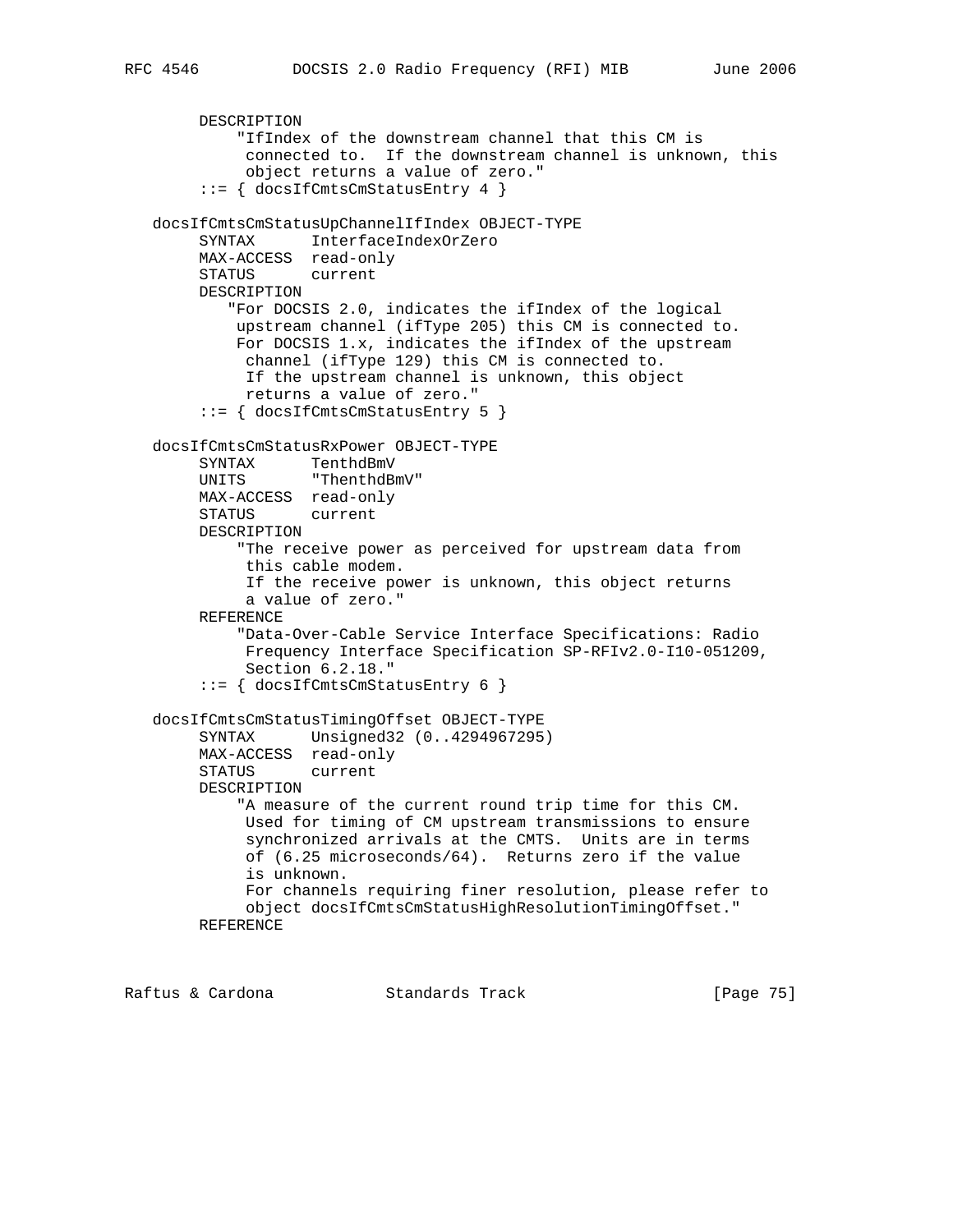```
 "Data-Over-Cable Service Interface Specifications: Radio
              Frequency Interface Specification SP-RFIv2.0-I10-051209,
              Section 6.2.17."
         ::= { docsIfCmtsCmStatusEntry 7 }
   docsIfCmtsCmStatusEqualizationData OBJECT-TYPE
         SYNTAX DocsEqualizerData
        MAX-ACCESS read-only
        STATUS current
        DESCRIPTION
             "Equalization data for this CM, as measured by the CMTS.
             Returns the zero-length OCTET STRING if the value is
              unknown or if there is no equalization data available
              or defined."
        REFERENCE
             "Data-Over-Cable Service Interface Specifications: Radio
              Frequency Interface Specification SP-RFIv2.0-I10-051209,
             Figure 8-23."
         ::= { docsIfCmtsCmStatusEntry 8 }
   docsIfCmtsCmStatusValue OBJECT-TYPE
         SYNTAX INTEGER {
            other(1),
            ranging(2),
            rangingAborted(3),
            rangingComplete(4),
            ipComplete(5),
            registrationComplete(6),
            accessDenied(7),
            operational(8),
            -- value 8 should not be used
            registeredBPIInitializing(9)
 }
        MAX-ACCESS read-only
        STATUS current
        DESCRIPTION
             "Current cable modem connectivity state, as specified
              in the RF Interface Specification. Returned status
              information is the CM status, as assumed by the CMTS,
              and indicates the following events:
              other(1)
                Any state other than below.
              ranging(2)
                 The CMTS has received an Initial Ranging Request
                 message from the CM, and the ranging process is not
                yet complete.
              rangingAborted(3)
                 The CMTS has sent a Ranging Abort message to the CM.
```
Raftus & Cardona Standards Track [Page 76]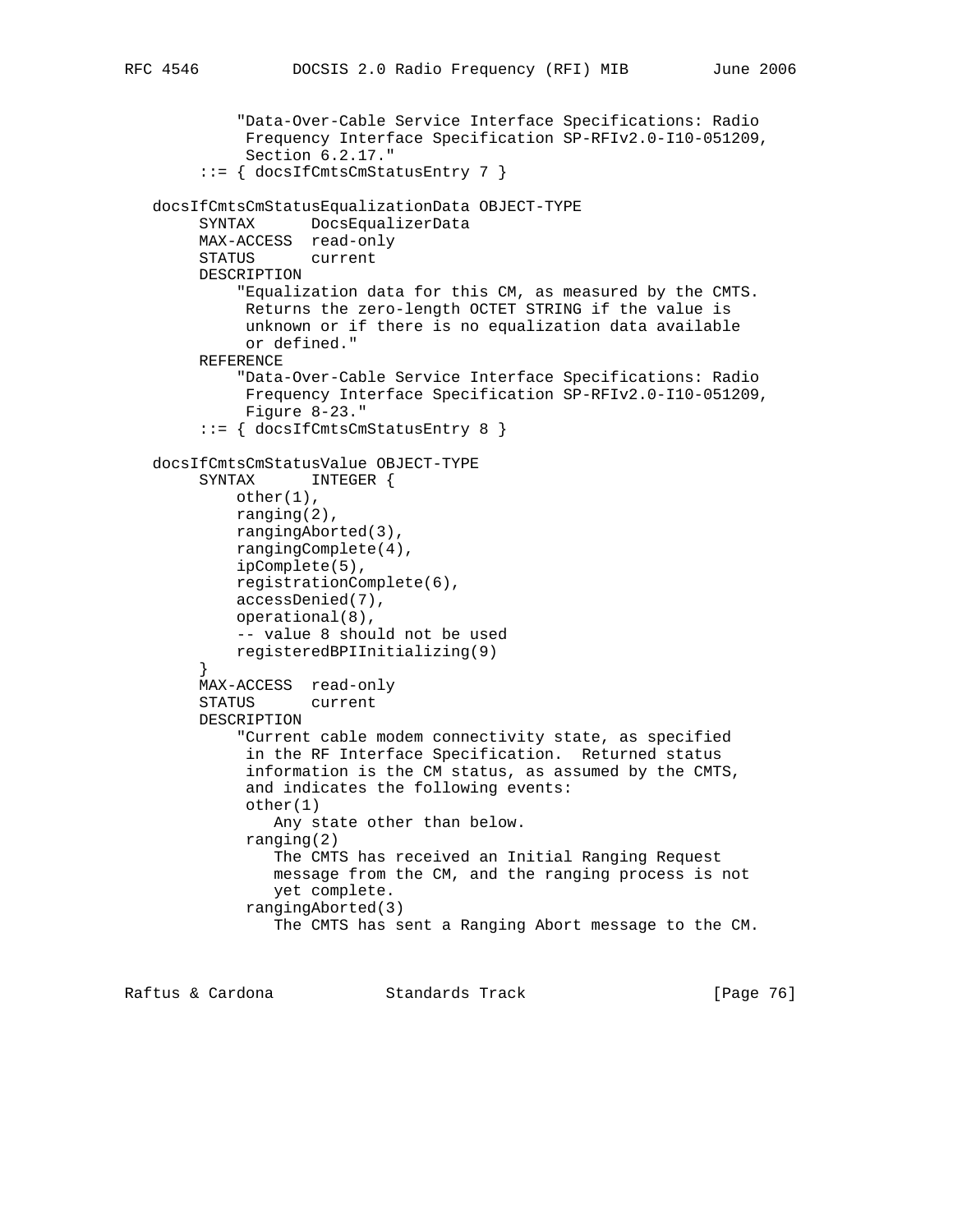```
 rangingComplete(4)
              The CMTS has sent a Ranging Complete message to the CM.
           ipComplete(5)
              The CMTS has received a DHCP reply message and
              forwarded it to the CM.
           registrationComplete(6)
              The CMTS has sent a Registration Response message to
              the CM.
           accessDenied(7)
              The CMTS has sent a Registration Aborted message
              to the CM.
           operational(8)
              Value 8 is considered reserved and should not be defined
              in future revisions of this MIB module to avoid conflict
              with documented implementations that support value 8 to
              indicate operational state after completing the BPI
              initialization process.
           registeredBPIInitializing(9)
              Baseline Privacy (BPI) is enabled and the CMTS is in the
              process of completing BPI initialization. This state
              MAY last for a significant length of time if failures
              occur during the initialization process. After
              completion of BPI initialization, the CMTS will report
              registrationComplete(6).
           The CMTS only needs to report states it is able to
           detect."
      REFERENCE
          "Data-Over-Cable Service Interface Specifications: Radio
           Frequency Interface Specification SP-RFIv2.0-I10-051209,
           Section 11.2."
      ::= { docsIfCmtsCmStatusEntry 9 }
 docsIfCmtsCmStatusUnerroreds OBJECT-TYPE
      SYNTAX Counter32
      UNITS "codewords"
     MAX-ACCESS read-only
      STATUS current
      DESCRIPTION
          "Codewords received without error from this cable modem.
           Discontinuities in the value of this counter can occur
           at reinitialization of the managed system, and at other
           times as indicated by the value of
           ifCounterDiscontinuityTime for the associated ifIndex."
      REFERENCE
          "Data-Over-Cable Service Interface Specifications: Radio
           Frequency Interface Specification SP-RFIv2.0-I10-051209,
           Section 6.2.4."
      ::= { docsIfCmtsCmStatusEntry 10 }
```
Raftus & Cardona Standards Track [Page 77]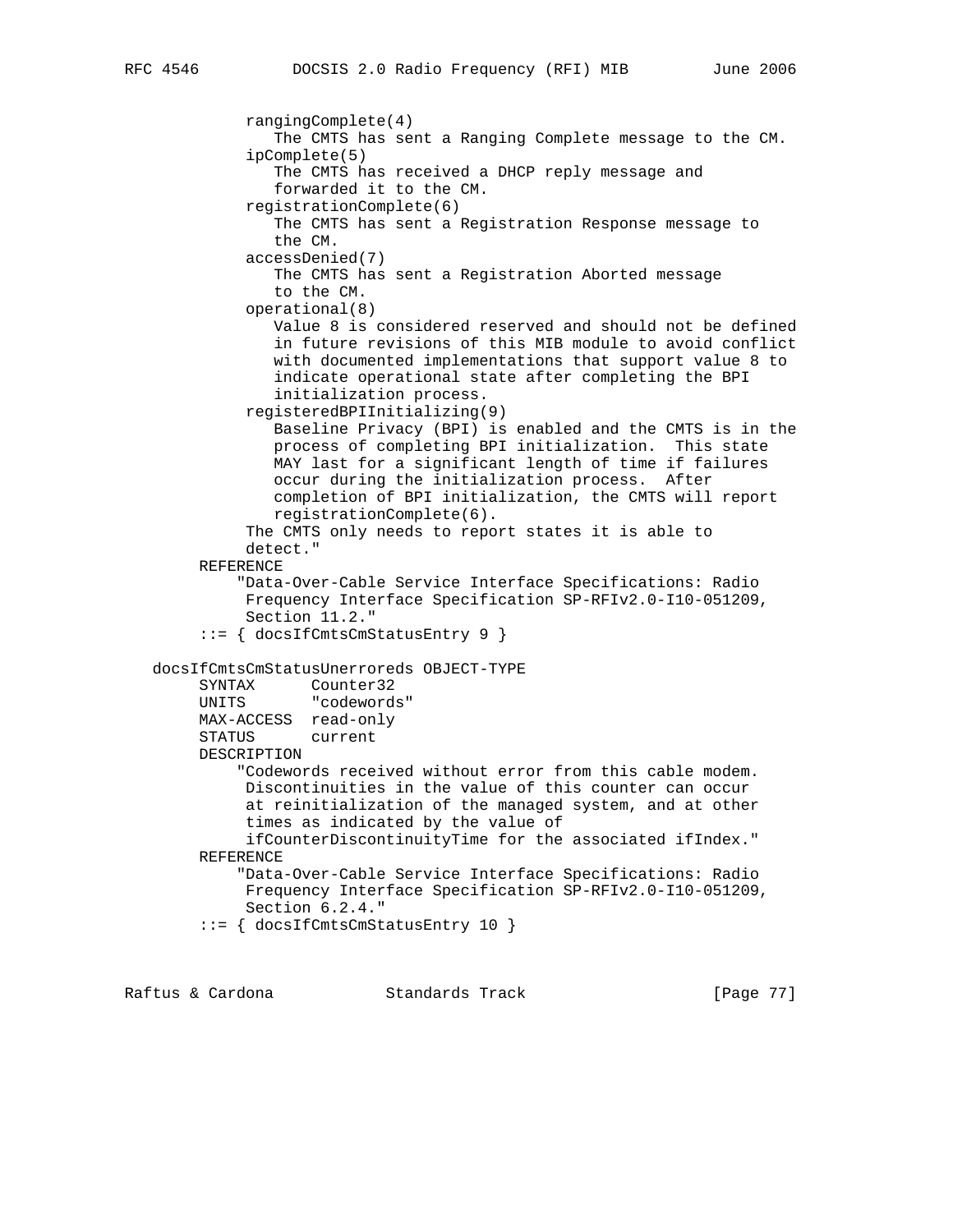```
 docsIfCmtsCmStatusCorrecteds OBJECT-TYPE
 SYNTAX Counter32
 UNITS "codewords"
        MAX-ACCESS read-only
        STATUS current
        DESCRIPTION
            "Codewords received with correctable errors from this
             cable modem.
             Discontinuities in the value of this counter can occur
             at reinitialization of the managed system, and at other
             times as indicated by the value of
             ifCounterDiscontinuityTime for the associated ifIndex."
        REFERENCE
            "Data-Over-Cable Service Interface Specifications: Radio
             Frequency Interface Specification SP-RFIv2.0-I10-051209,
             Section 6.2.4."
        ::= { docsIfCmtsCmStatusEntry 11 }
   docsIfCmtsCmStatusUncorrectables OBJECT-TYPE
        SYNTAX Counter32
        UNITS "codewords"
        MAX-ACCESS read-only
        STATUS current
        DESCRIPTION
            "Codewords received with uncorrectable errors from this
             cable modem.
             Discontinuities in the value of this counter can occur
             at reinitialization of the managed system, and at other
             times as indicated by the value of
             ifCounterDiscontinuityTime for the associated ifIndex."
        REFERENCE
            "Data-Over-Cable Service Interface Specifications: Radio
             Frequency Interface Specification SP-RFIv2.0-I10-051209,
             Section 6.2.4."
        ::= { docsIfCmtsCmStatusEntry 12 }
   docsIfCmtsCmStatusSignalNoise OBJECT-TYPE
        SYNTAX TenthdB
        UNITS "TenthdB"
        MAX-ACCESS read-only
        STATUS current
        DESCRIPTION
            "Signal/Noise ratio as perceived for upstream data from
             this cable modem.
             If the Signal/Noise is unknown, this object returns
             a value of zero."
        REFERENCE
            "Data-Over-Cable Service Interface Specifications: Radio
```
Raftus & Cardona Standards Track [Page 78]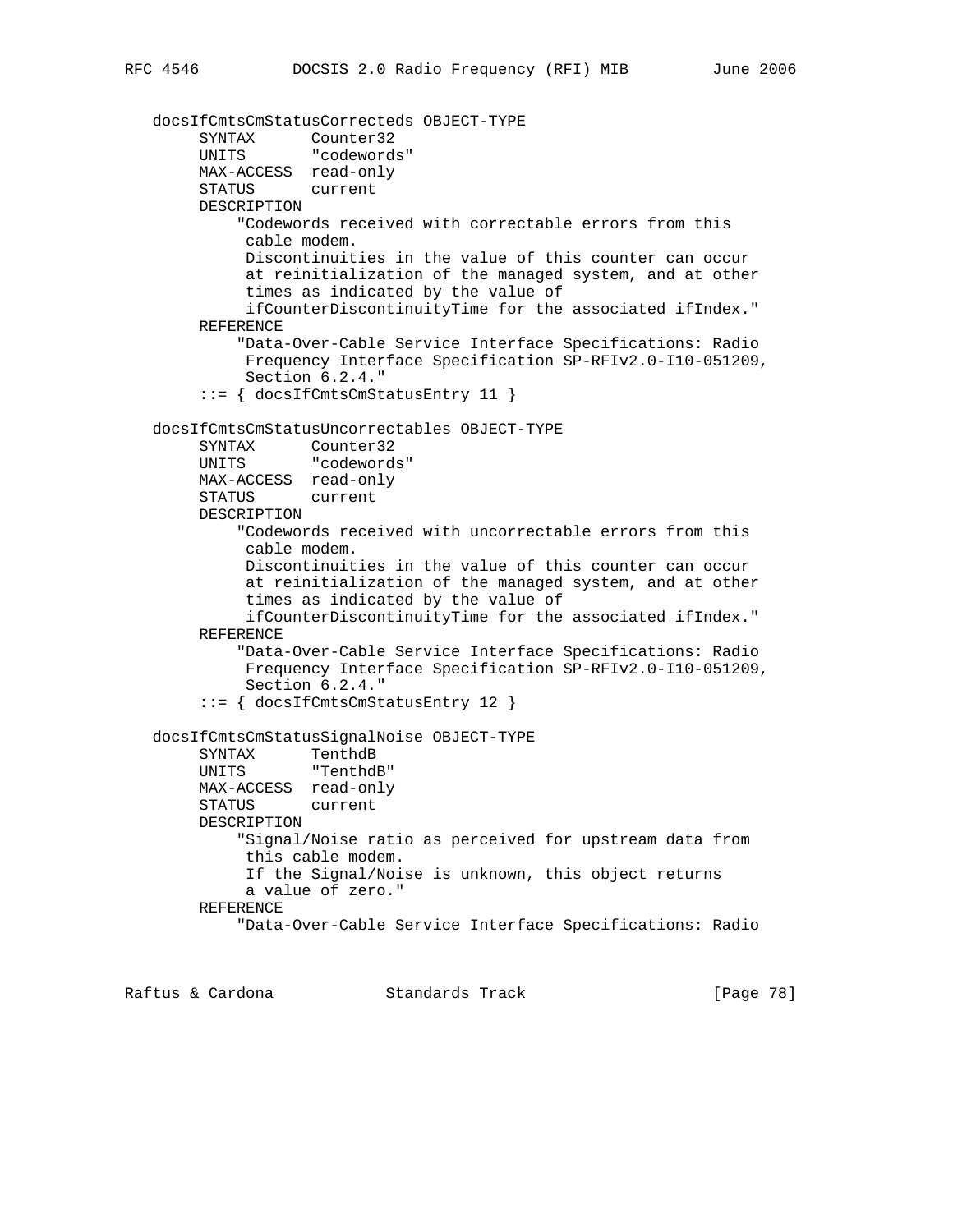```
 Frequency Interface Specification SP-RFIv2.0-I10-051209,
           Tables 4-1 and 4-2."
      ::= { docsIfCmtsCmStatusEntry 13 }
 docsIfCmtsCmStatusMicroreflections OBJECT-TYPE
    SYNTAX Integer32 (0..255)<br>UNITS "-dBc"
    UNITS
     MAX-ACCESS read-only
     STATUS current
     DESCRIPTION
          "Total microreflections, including in-channel response
           as perceived on this interface, measured in dBc below
           the signal level.
           This object is not assumed to return an absolutely
           accurate value, but it gives a rough indication
           of microreflections received on this interface.
           It is up to the implementer to provide information
           as accurately as possible.
          Discontinuities in the value of this counter can occur
           at reinitialization of the managed system, and at other
          times as indicated by the value of
           ifCounterDiscontinuityTime for the associated ifIndex."
     REFERENCE
          "Data-Over-Cable Service Interface Specifications: Radio
           Frequency Interface Specification SP-RFIv2.0-I10-051209,
           Tables 4-1 and 4-2"
      ::= { docsIfCmtsCmStatusEntry 14 }
 docsIfCmtsCmStatusExtUnerroreds OBJECT-TYPE
    SYNTAX Counter64
     UNITS "codewords"
     MAX-ACCESS read-only
     STATUS current
     DESCRIPTION
          "Codewords received without error from this cable modem.
          Discontinuities in the value of this counter can occur
           at reinitialization of the managed system, and at other
           times as indicated by the value of
           ifCounterDiscontinuityTime for the associated ifIndex."
     REFERENCE
          "Data-Over-Cable Service Interface Specifications: Radio
           Frequency Interface Specification SP-RFIv2.0-I10-051209,
           Section 6.2.5."
      ::= { docsIfCmtsCmStatusEntry 15 }
 docsIfCmtsCmStatusExtCorrecteds OBJECT-TYPE
     SYNTAX Counter64
     UNITS "codewords"
```
Raftus & Cardona Standards Track [Page 79]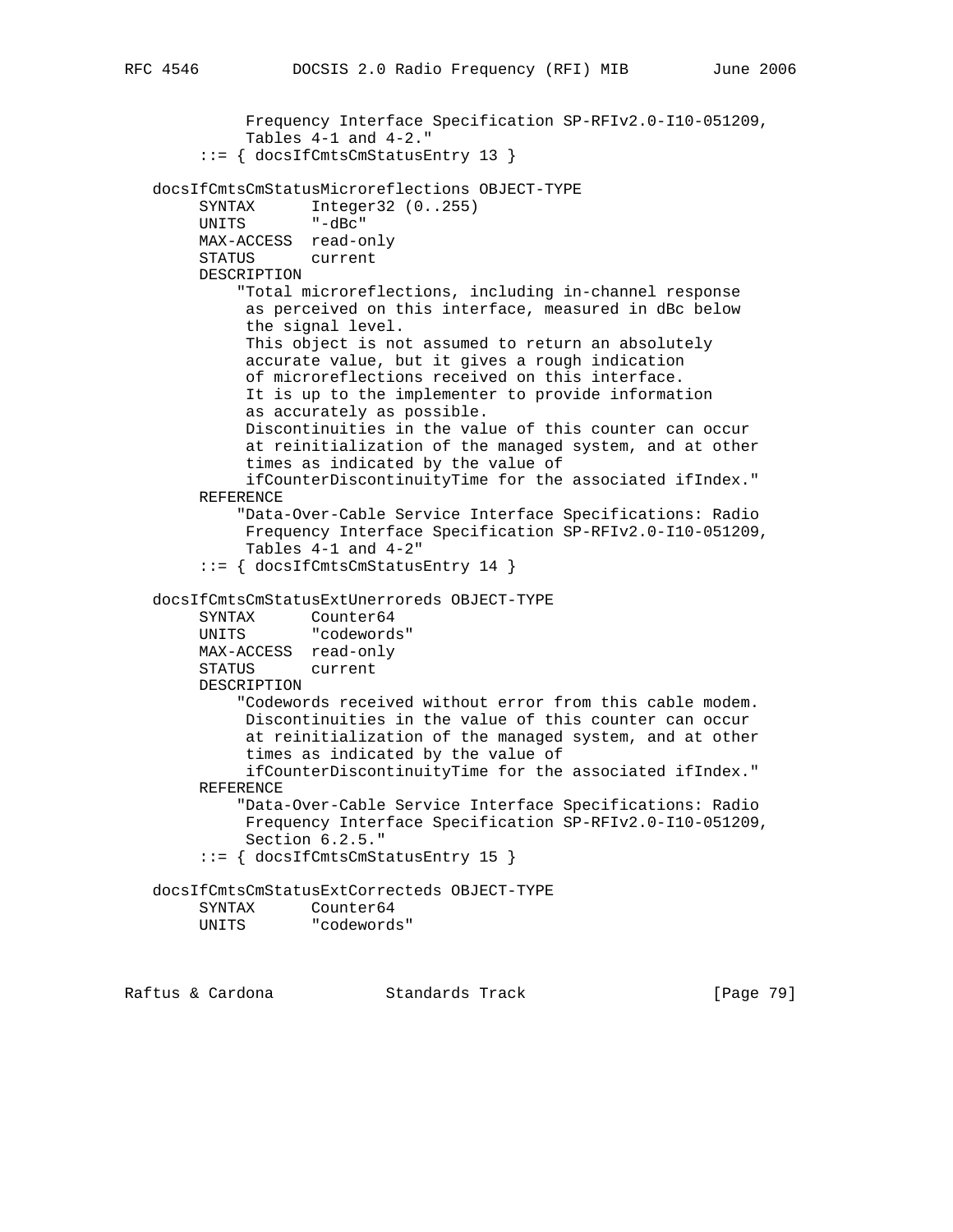```
 MAX-ACCESS read-only
        STATUS current
        DESCRIPTION
             "Codewords received with correctable errors from this
              cable modem.
             Discontinuities in the value of this counter can occur
              at reinitialization of the managed system, and at other
              times as indicated by the value of
              ifCounterDiscontinuityTime for the associated ifIndex."
        REFERENCE
             "Data-Over-Cable Service Interface Specifications: Radio
              Frequency Interface Specification SP-RFIv2.0-I10-051209,
              Section 6.2.5."
         ::= { docsIfCmtsCmStatusEntry 16 }
    docsIfCmtsCmStatusExtUncorrectables OBJECT-TYPE
        SYNTAX Counter64
        UNITS "codewords"
        MAX-ACCESS read-only
        STATUS current
        DESCRIPTION
             "Codewords received with uncorrectable errors from this
              cable modem.
             Discontinuities in the value of this counter can occur
              at reinitialization of the managed system, and at other
              times as indicated by the value of
              ifCounterDiscontinuityTime for the associated ifIndex."
        REFERENCE
             "Data-Over-Cable Service Interface Specifications: Radio
              Frequency Interface Specification SP-RFIv2.0-I10-051209,
              Section 6.2.5."
        ::= \{ docsIfCmtsCmStatusEntry 17 \} docsIfCmtsCmStatusDocsisRegMode OBJECT-TYPE
            SYNTAX DocsisQosVersion
            MAX-ACCESS read-only
            STATUS current
            DESCRIPTION
                "Indication of whether the CM has registered using 1.0
                Class of Service or 1.1 Quality of Service."
        REFERENCE
             "Data-Over-Cable Service Interface Specifications: Radio
              Frequency Interface Specification SP-RFIv2.0-I10-051209,
             Annex G."
         ::= { docsIfCmtsCmStatusEntry 18 }
    docsIfCmtsCmStatusModulationType OBJECT-TYPE
          SYNTAX DocsisUpstreamType
Raftus & Cardona             Standards Track               [Page 80]
```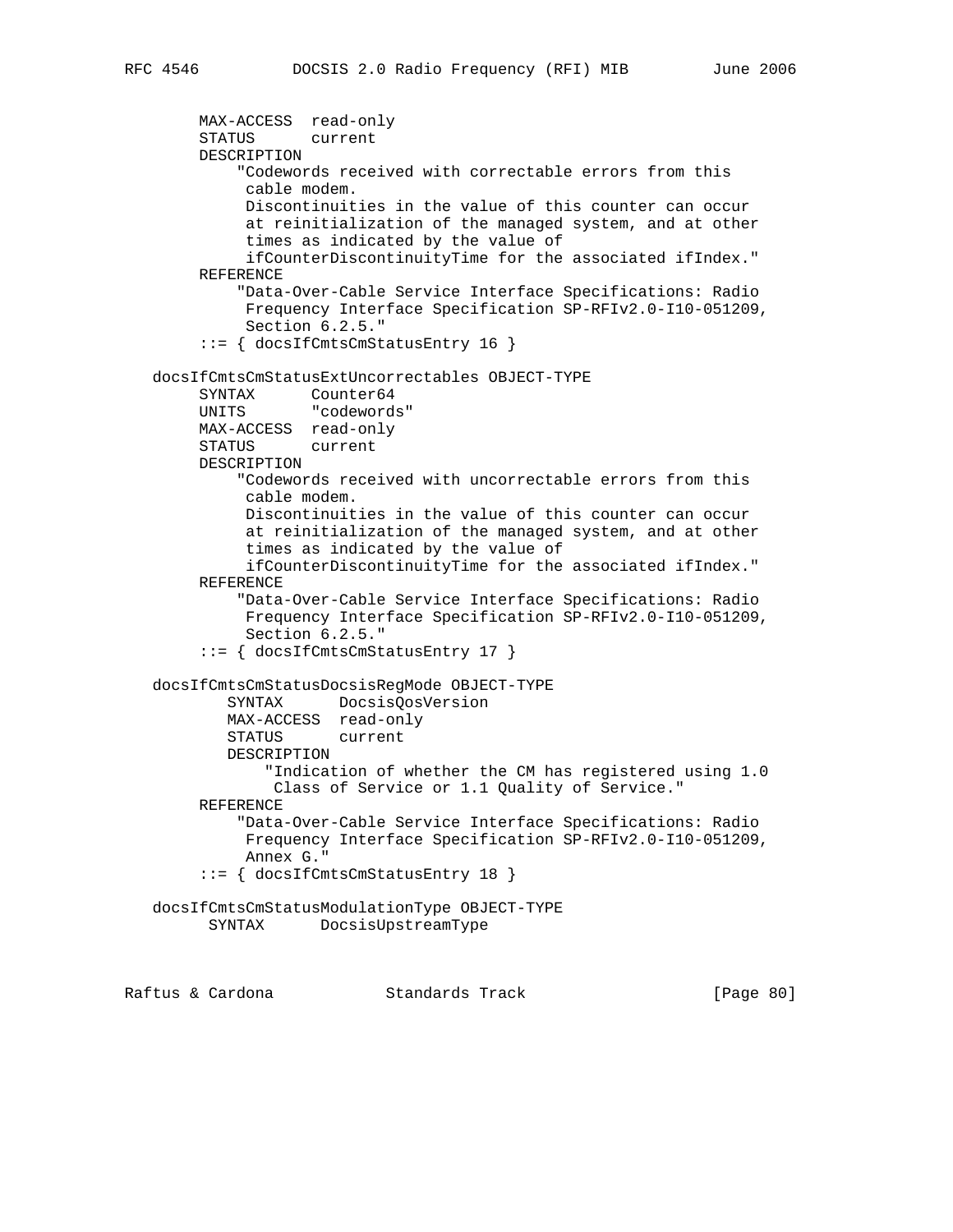```
 MAX-ACCESS read-only
         STATUS current
         DESCRIPTION
              "Indicates modulation type currently used by the CM. Since
              this object specifically identifies PHY mode, the shared
              type is not permitted. If the upstream channel is
              unknown, this object returns a value of zero."
        REFERENCE
            "Data-Over-Cable Service Interface Specifications: Radio
             Frequency Interface Specification SP-RFIv2.0-I10-051209,
             Table 8-19."
         ::= { docsIfCmtsCmStatusEntry 19 }
   docsIfCmtsCmStatusInetAddressType OBJECT-TYPE
           SYNTAX InetAddressType
           MAX-ACCESS read-only
           STATUS current
           DESCRIPTION
               "The type of internet address of
                docsIfCmtsCmStatusInetAddress. If the cable modem
                internet address is unassigned or unknown, then the
                value of this object is unknown(0)."
            ::= { docsIfCmtsCmStatusEntry 20 }
   docsIfCmtsCmStatusInetAddress OBJECT-TYPE
 SYNTAX InetAddress
 MAX-ACCESS read-only
           STATUS current
           DESCRIPTION
                "Internet address of this cable modem. If the Cable
                Modem has no Internet address assigned, or the Internet
                address is unknown, the value of this object is the
                zero-length OCTET STRING. If the cable modem has
                multiple Internet addresses, this object returns the
                Internet address associated with the Cable
                (i.e., RF MAC) interface."
           ::= { docsIfCmtsCmStatusEntry 21 }
   docsIfCmtsCmStatusValueLastUpdate OBJECT-TYPE
           SYNTAX TimeStamp
           MAX-ACCESS read-only
           STATUS current
           DESCRIPTION
               "The value of sysUpTime when docsIfCmtsCmStatusValue
                was last updated."
            ::= { docsIfCmtsCmStatusEntry 22 }
   docsIfCmtsCmStatusHighResolutionTimingOffset OBJECT-TYPE
```
Raftus & Cardona Standards Track [Paqe 81]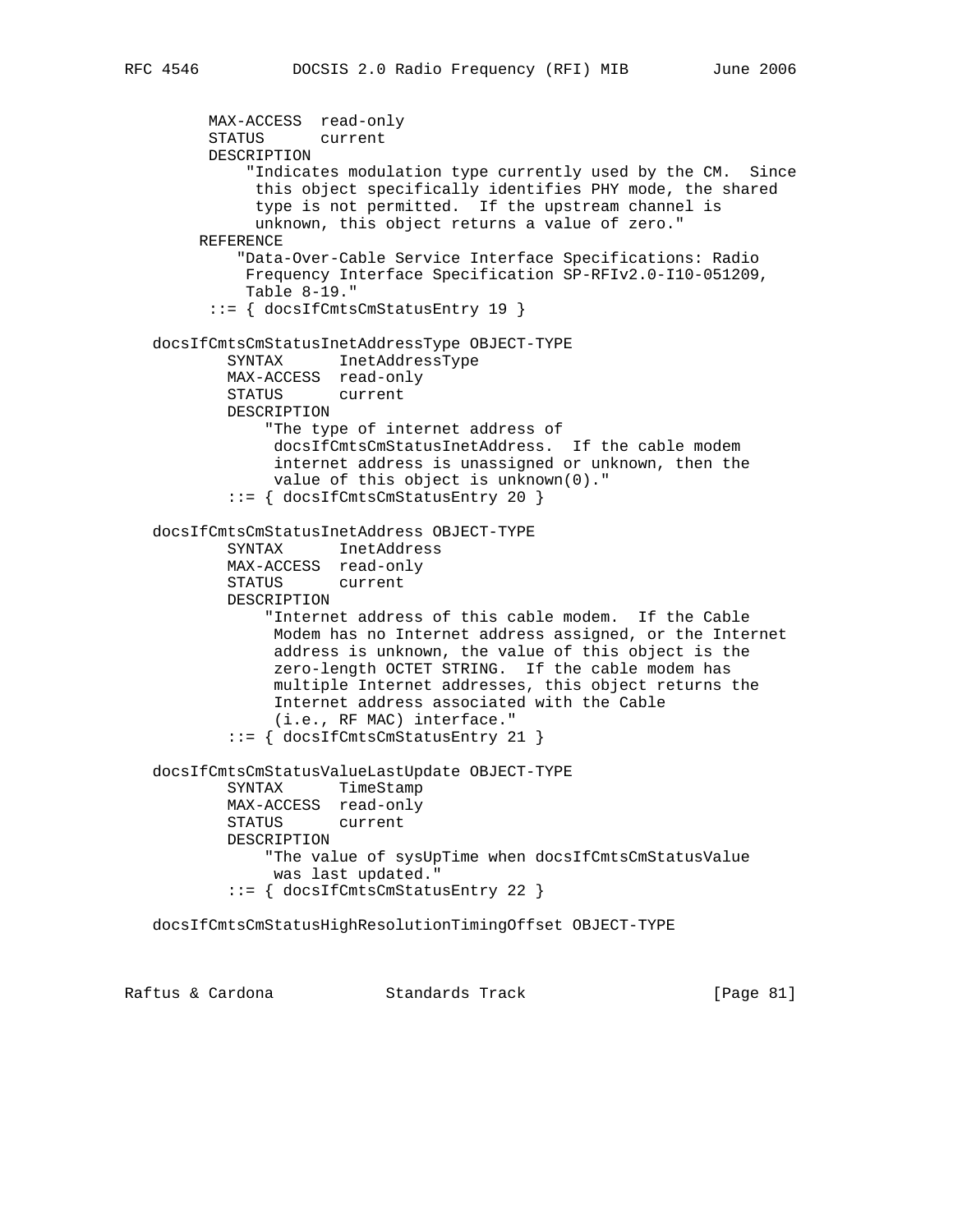```
 SYNTAX Unsigned32 (0..4294967295)
        MAX-ACCESS read-only
        STATUS current
        DESCRIPTION
             "A measure of the current round trip time for this CM.
             Used for timing of CM upstream transmissions to ensure
             synchronized arrivals at the CMTS. Units are in terms
             of (6.25 microseconds/(64*256)). Returns zero if the value
             is unknown.
             This is the high resolution version of object
             docsIfCmtsCmStatusTimingOffset, for channels requiring
             finer resolution."
        REFERENCE
            "Data-Over-Cable Service Interface Specifications: Radio
             Frequency Interface Specification SP-RFIv2.0-I10-051209,
             Section 6.2.17."
         ::= { docsIfCmtsCmStatusEntry 23 }
 --
   -- The CMTS Service Table.
- docsIfCmtsServiceTable OBJECT-TYPE
        SYNTAX SEQUENCE OF DocsIfCmtsServiceEntry
        MAX-ACCESS not-accessible
        STATUS current
        DESCRIPTION
             "Describes the attributes of upstream service queues
             in a Cable Modem Termination System."
         ::= { docsIfCmtsObjects 4 }
   docsIfCmtsServiceEntry OBJECT-TYPE
        SYNTAX DocsIfCmtsServiceEntry
        MAX-ACCESS not-accessible
        STATUS current
        DESCRIPTION
            "Describes the attributes of a single upstream bandwidth
             service queue.
             Entries in this table exist for each ifEntry with an
             ifType of docsCableMaclayer(127), and for each service
             queue (Service ID) within this MAC layer.
             Entries in this table are created with the creation of
             individual Service IDs by the MAC layer and removed
             when a Service ID is removed."
         INDEX { ifIndex, docsIfCmtsServiceId }
         ::= { docsIfCmtsServiceTable 1 }
   DocsIfCmtsServiceEntry ::= SEQUENCE {
```
Raftus & Cardona Standards Track [Page 82]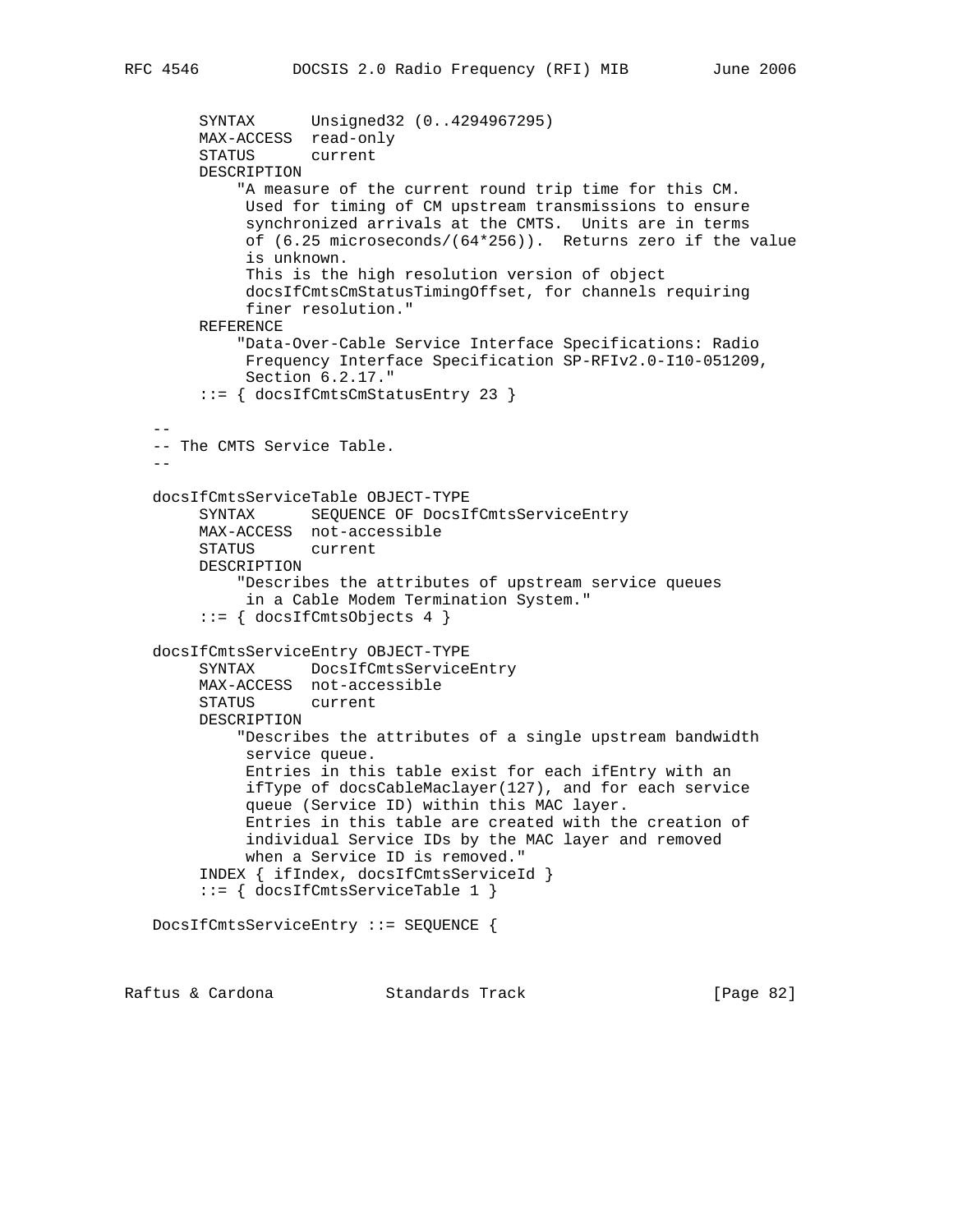```
docsIfCmtsServiceId Integer32,
 docsIfCmtsServiceCmStatusIndex Integer32, -- deprecated
docsIfCmtsServiceAdminStatus INTEGER,
 docsIfCmtsServiceQosProfile Integer32,
docsIfCmtsServiceCreateTime TimeStamp,
docsIfCmtsServiceInOctets Counter32,
docsIfCmtsServiceInPackets Counter32,
           docsIfCmtsServiceNewCmStatusIndex Integer32
        }
   docsIfCmtsServiceId OBJECT-TYPE
        SYNTAX Integer32 (1..16383)
        MAX-ACCESS not-accessible
        STATUS current
        DESCRIPTION
            "Identifies a service queue for upstream bandwidth. The
            attributes of this service queue are shared between the
            Cable Modem and the Cable Modem Termination System.
            The CMTS allocates upstream bandwidth to this service
            queue based on requests from the CM and on the class of
            service associated with this queue."
        ::= { docsIfCmtsServiceEntry 1 }
   docsIfCmtsServiceCmStatusIndex OBJECT-TYPE
        SYNTAX Integer32 (0..65535)
        MAX-ACCESS read-only
        STATUS deprecated
        DESCRIPTION
            "Pointer to an entry in docsIfCmtsCmStatusTable identifying
            the cable modem using this Service Queue. If multiple
            cable modems are using this Service Queue, the value of
            this object is zero.
            This object has been deprecated and replaced by
            docsIfCmtsServiceNewCmStatusIndex, to fix a mismatch
            of the value range with respect to docsIfCmtsCmStatusIndex
             (1..2147483647)."
        ::= { docsIfCmtsServiceEntry 2 }
   docsIfCmtsServiceAdminStatus OBJECT-TYPE
        SYNTAX INTEGER {
           enabled(1),
            disabled(2),
            destroyed(3) }
        MAX-ACCESS read-write
        STATUS current
        DESCRIPTION
            "Allows a service class for a particular modem to be
            suppressed, (re-)enabled, or deleted altogether."
```
Raftus & Cardona Standards Track [Page 83]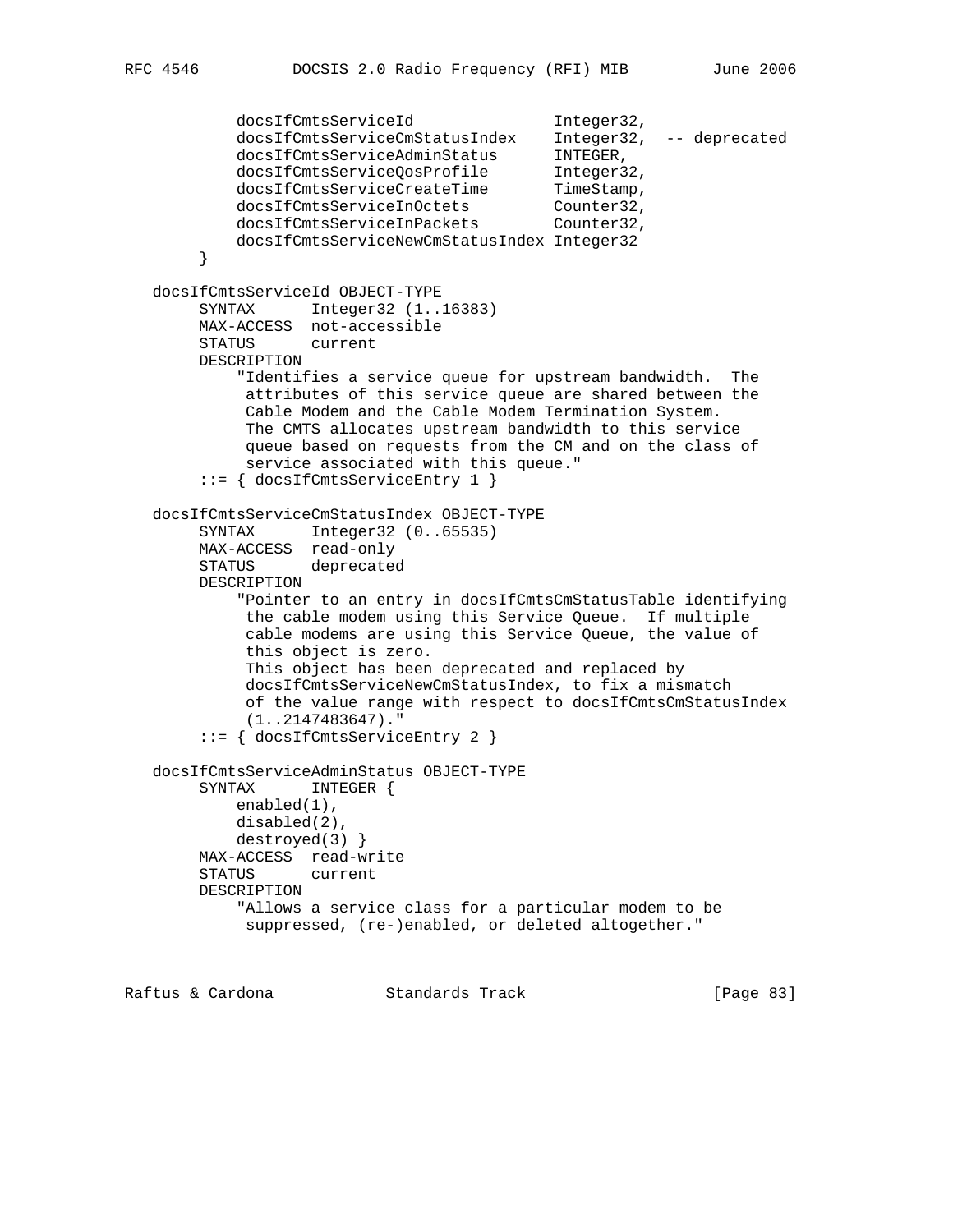```
 ::= { docsIfCmtsServiceEntry 3 }
   docsIfCmtsServiceQosProfile OBJECT-TYPE
        SYNTAX Integer32 (0..16383)
        MAX-ACCESS read-only
        STATUS current
        DESCRIPTION
            "The index in docsIfQosProfileTable describing the quality
             of service attributes associated with this particular
             service. If no associated docsIfQosProfileTable entry
             exists, this object returns a value of zero."
        ::= { docsIfCmtsServiceEntry 4 }
   docsIfCmtsServiceCreateTime OBJECT-TYPE
        SYNTAX TimeStamp
       MAX-ACCESS read-only<br>STATUS current
       STATUS
        DESCRIPTION
            "The value of sysUpTime when this entry was created."
        ::= { docsIfCmtsServiceEntry 5 }
   docsIfCmtsServiceInOctets OBJECT-TYPE
        SYNTAX Counter32
        UNITS "Bytes"
        MAX-ACCESS read-only
        STATUS current
        DESCRIPTION
             "The cumulative number of Packet Data octets received
             on this Service ID. The count does not include the
             size of the Cable MAC header.
             Discontinuities in the value of this counter can occur
             at reinitialization of the managed system, and at other
             times as indicated by the value of
             ifCounterDiscontinuityTime for the associated ifIndex."
        ::= { docsIfCmtsServiceEntry 6 }
   docsIfCmtsServiceInPackets OBJECT-TYPE
 SYNTAX Counter32
 UNITS "packets"
        MAX-ACCESS read-only
        STATUS current
        DESCRIPTION
            "The cumulative number of Packet Data packets received
             on this Service ID.
             Discontinuities in the value of this counter can occur
             at reinitialization of the managed system, and at other
             times as indicated by the value of
             ifCounterDiscontinuityTime for the associated ifIndex."
```
Raftus & Cardona Standards Track [Paqe 84]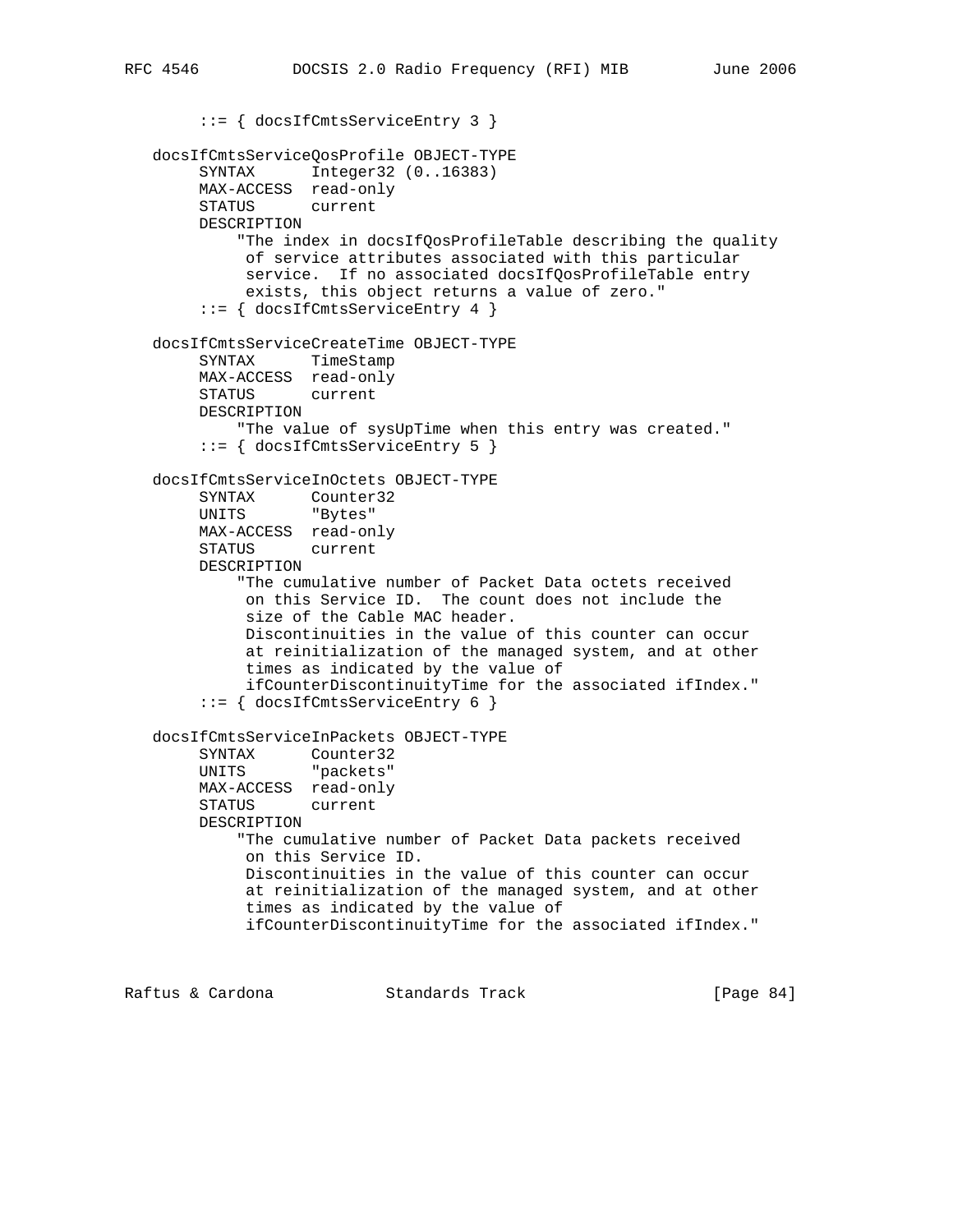```
 ::= { docsIfCmtsServiceEntry 7 }
    docsIfCmtsServiceNewCmStatusIndex OBJECT-TYPE
         SYNTAX Integer32 (0..2147483647)
        MAX-ACCESS read-only
        STATUS current
        DESCRIPTION
             "Pointer (via docsIfCmtsCmStatusIndex) to an entry in
             docsIfCmtsCmStatusTable identifying the cable modem
              using this Service Queue. If multiple cable modems are
              using this Service Queue, the value of this object is
              zero."
         ::= { docsIfCmtsServiceEntry 8 }
- -- The following table provides upstream channel modulation profiles.
    -- Entries in this table can be
    -- re-used by one or more upstream channels. An upstream channel
    -- will have a modulation profile for each value of
    -- docsIfModIntervalUsageCode.
   - - docsIfCmtsModulationTable OBJECT-TYPE
         SYNTAX SEQUENCE OF DocsIfCmtsModulationEntry
        MAX-ACCESS not-accessible
        STATUS current
        DESCRIPTION
             "Describes a modulation profile associated with one or more
             upstream channels."
         ::= { docsIfCmtsObjects 5 }
    docsIfCmtsModulationEntry OBJECT-TYPE
         SYNTAX DocsIfCmtsModulationEntry
        MAX-ACCESS not-accessible
        STATUS current
        DESCRIPTION
             "Describes a modulation profile for an Interval Usage Code
              for one or more upstream channels.
              Entries in this table are created by the operator.
              Initial default entries MAY be created at system
              initialization time, which could report a value of
             'permanent' or 'readOnly' for docsIfCmtsModStorageType.
              A CMTS MAY reject the creation of additional Interval
              Usage Codes for a modulation profile being defined at
              Initialization time.
             No individual objects have to be specified in order
              to create an entry in this table.
Raftus & Cardona               Standards Track                 [Page 85]
```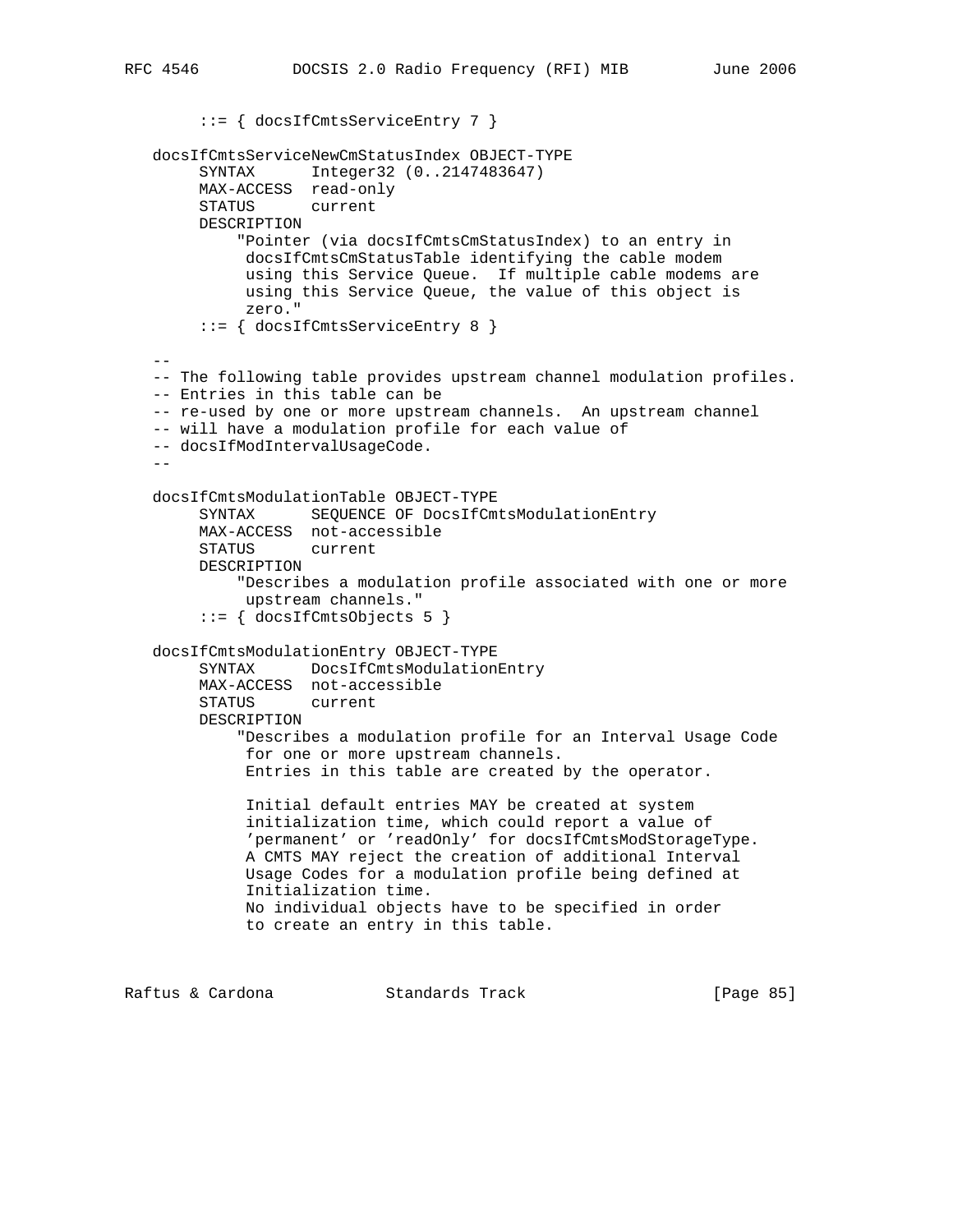Note that some objects do not have DEFVAL clauses but do have calculated defaults and need not be specified during row creation." INDEX { docsIfCmtsModIndex, docsIfCmtsModIntervalUsageCode} ::= { docsIfCmtsModulationTable 1 } DocsIfCmtsModulationEntry ::= SEQUENCE { docsIfCmtsModIndex 1nteger32, docsIfCmtsModIntervalUsageCode INTEGER, docsIfCmtsModControl RowStatus, docsIfCmtsModType  $I$  in the INTEGER, docsIfCmtsModPreambleLen 1nteger32, docsIfCmtsModDifferentialEncoding TruthValue, docsIfCmtsModFECErrorCorrection Integer32, docsIfCmtsModFECCodewordLength Integer32, docsIfCmtsModScramblerSeed Integer32, docsIfCmtsModMaxBurstSize Integer32, docsIfCmtsModGuardTimeSize Unsigned32, docsIfCmtsModLastCodewordShortened TruthValue, docsIfCmtsModScrambler TruthValue, docsIfCmtsModByteInterleaverDepth Unsigned32, docsIfCmtsModByteInterleaverBlockSize Unsigned32, docsIfCmtsModPreambleType INTEGER, docsIfCmtsModTcmErrorCorrectionOn TruthValue, docsIfCmtsModScdmaInterleaverStepSize Unsigned32, docsIfCmtsModScdmaSpreaderEnable TruthValue, docsIfCmtsModScdmaSubframeCodes Unsigned32, docsIfCmtsModChannelType DocsisUpstreamType, docsIfCmtsModStorageType  $\xi$  StorageType } docsIfCmtsModIndex OBJECT-TYPE SYNTAX Integer32 (1..2147483647) MAX-ACCESS not-accessible STATUS current DESCRIPTION "An index into the Channel Modulation table representing a group of Interval Usage Codes, all associated with the same channel." ::= { docsIfCmtsModulationEntry 1 } docsIfCmtsModIntervalUsageCode OBJECT-TYPE SYNTAX INTEGER { request(1), requestData(2), initialRanging(3), periodicRanging(4), shortData(5),

Raftus & Cardona Standards Track [Page 86]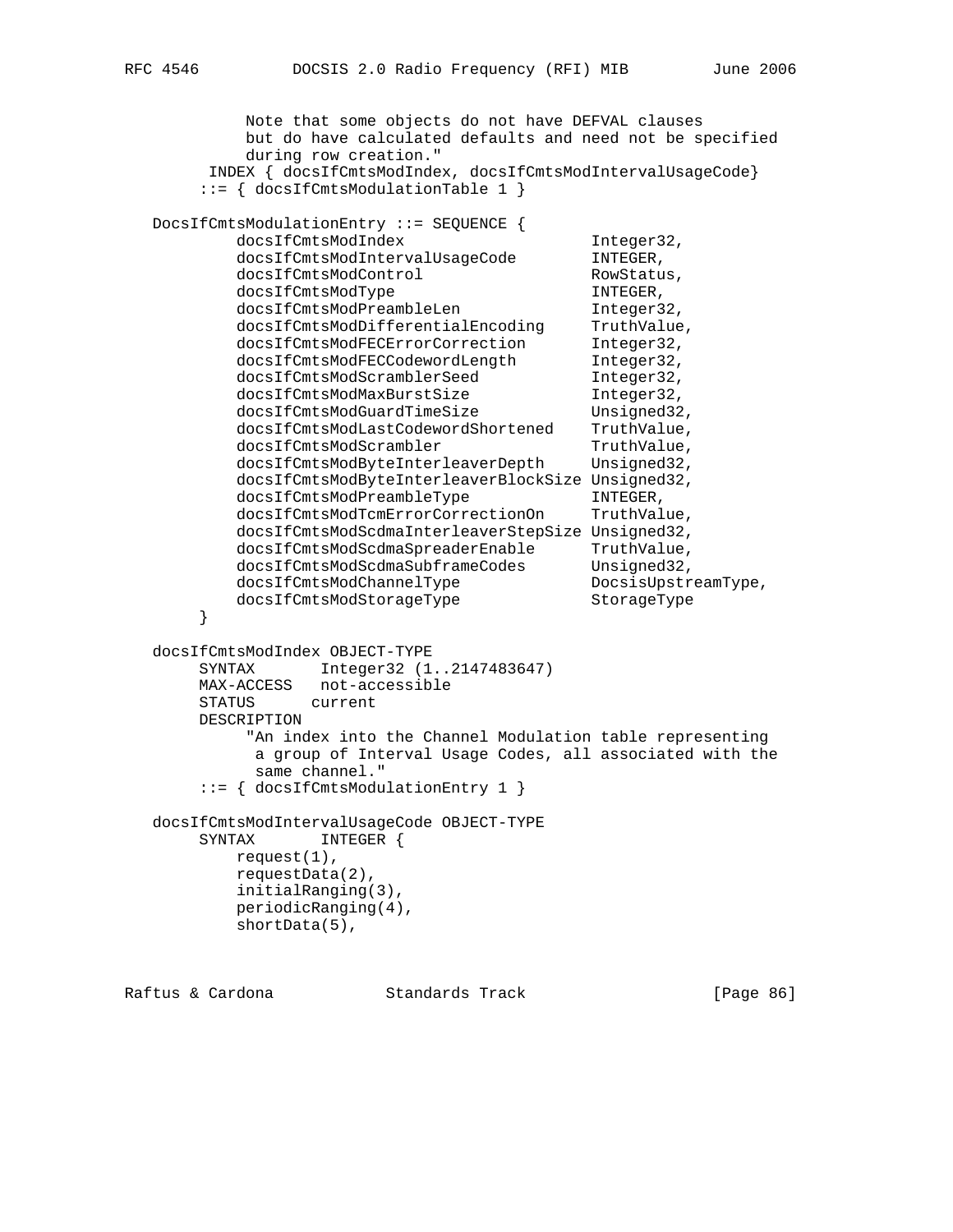```
 longData(6),
             advPhyShortData(9),
             advPhyLongData(10),
            ugs(11)
 }
        MAX-ACCESS not-accessible
        STATUS current
        DESCRIPTION
             "An index into the Channel Modulation table that, when
              grouped with other Interval Usage Codes, fully
              instantiates all modulation sets for a given upstream
             channel."
        REFERENCE
             "Data-Over-Cable Service Interface Specifications: Radio
              Frequency Interface Specification SP-RFIv2.0-I10-051209,
              Table 8-20."
         ::= { docsIfCmtsModulationEntry 2 }
   docsIfCmtsModControl OBJECT-TYPE
        SYNTAX RowStatus
        MAX-ACCESS read-create
        STATUS current
        DESCRIPTION
             "Controls and reflects the status of rows in this table.
              There is no restriction on the changing of values in this
              table while their associated rows are active, with the
              exception of:
              1. If a modulation profile is being referenced by one
                 or more upstream channels, an attempt to set the value
                 of docsIfCmtsModChannelType returns an
                 'inconsistentValue' error.
              2. If a modulation profile is being referenced by one
                 or more upstream channels, an attempt to set
                 docsIfCmtsModControl to destroy(6) or notInService(2)
                returns an 'inconsistentValue' error."
         ::= { docsIfCmtsModulationEntry 3 }
   docsIfCmtsModType OBJECT-TYPE
        SYNTAX INTEGER {
            other(1),
            qpsk(2),
             qam16(3),
             qam8(4),
             qam32(5),
             qam64(6),
             qam128(7)
```
Raftus & Cardona Standards Track [Page 87]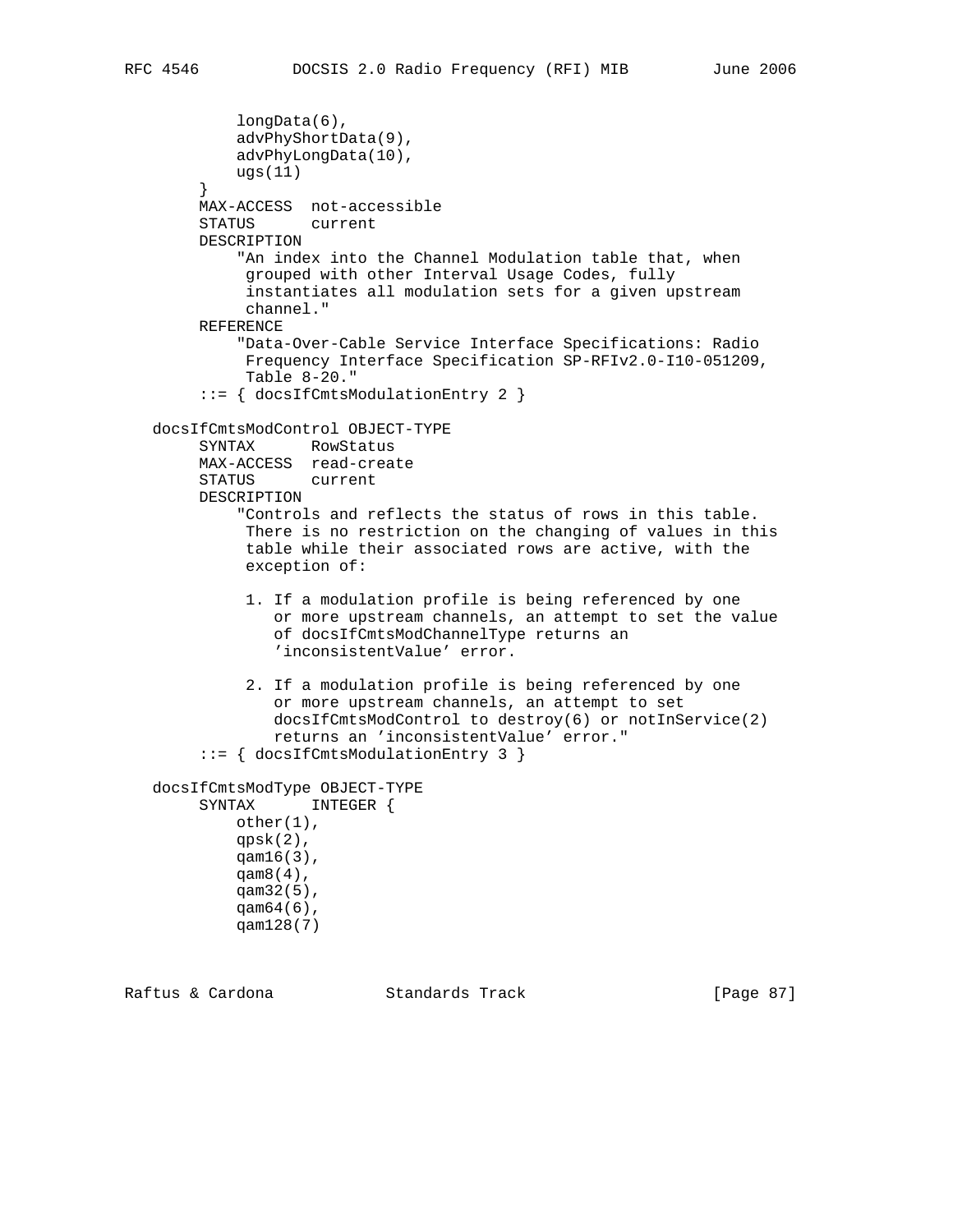```
 }
        MAX-ACCESS read-create
        STATUS current
        DESCRIPTION
             "The modulation type used on this channel. Returns
              other(1) if the modulation type is not
              qpsk, qam16, qam8, qam32, qam64, or qam128.
              Type qam128 is used for SCDMA channels only.
              See the reference for the modulation profiles
              implied by different modulation types."
        REFERENCE
             "Data-Over-Cable Service Interface Specifications: Radio
              Frequency Interface Specification SP-RFIv2.0-I10-051209,
              Tables 6-7, and 8-19."
        DEFVAL { qpsk }
         ::= { docsIfCmtsModulationEntry 4 }
    docsIfCmtsModPreambleLen OBJECT-TYPE
        SYNTAX Integer32 (0..1536)
        UNITS "bits"
        MAX-ACCESS read-create
        STATUS current
        DESCRIPTION
             "The preamble length for this modulation profile in bits.
             Default value is the minimum needed by the implementation
              at the CMTS for the given modulation profile."
        REFERENCE
             "Data-Over-Cable Service Interface Specifications: Radio
              Frequency Interface Specification SP-RFIv2.0-I10-051209,
              Tables 6-7, and 8-19."
         ::= { docsIfCmtsModulationEntry 5 }
    docsIfCmtsModDifferentialEncoding OBJECT-TYPE
         SYNTAX TruthValue
        MAX-ACCESS read-create
        STATUS current
        DESCRIPTION
             "Specifies whether or not differential encoding is used
              on this channel."
        REFERENCE
             "Data-Over-Cable Service Interface Specifications: Radio
              Frequency Interface Specification SP-RFIv2.0-I10-051209,
              Tables 6-7, and 8-19."
        DEFVAL { false }
         ::= { docsIfCmtsModulationEntry 6 }
    docsIfCmtsModFECErrorCorrection OBJECT-TYPE
       SYNTAX Integer32 (0..16)
Raftus & Cardona               Standards Track                   [Page 88]
```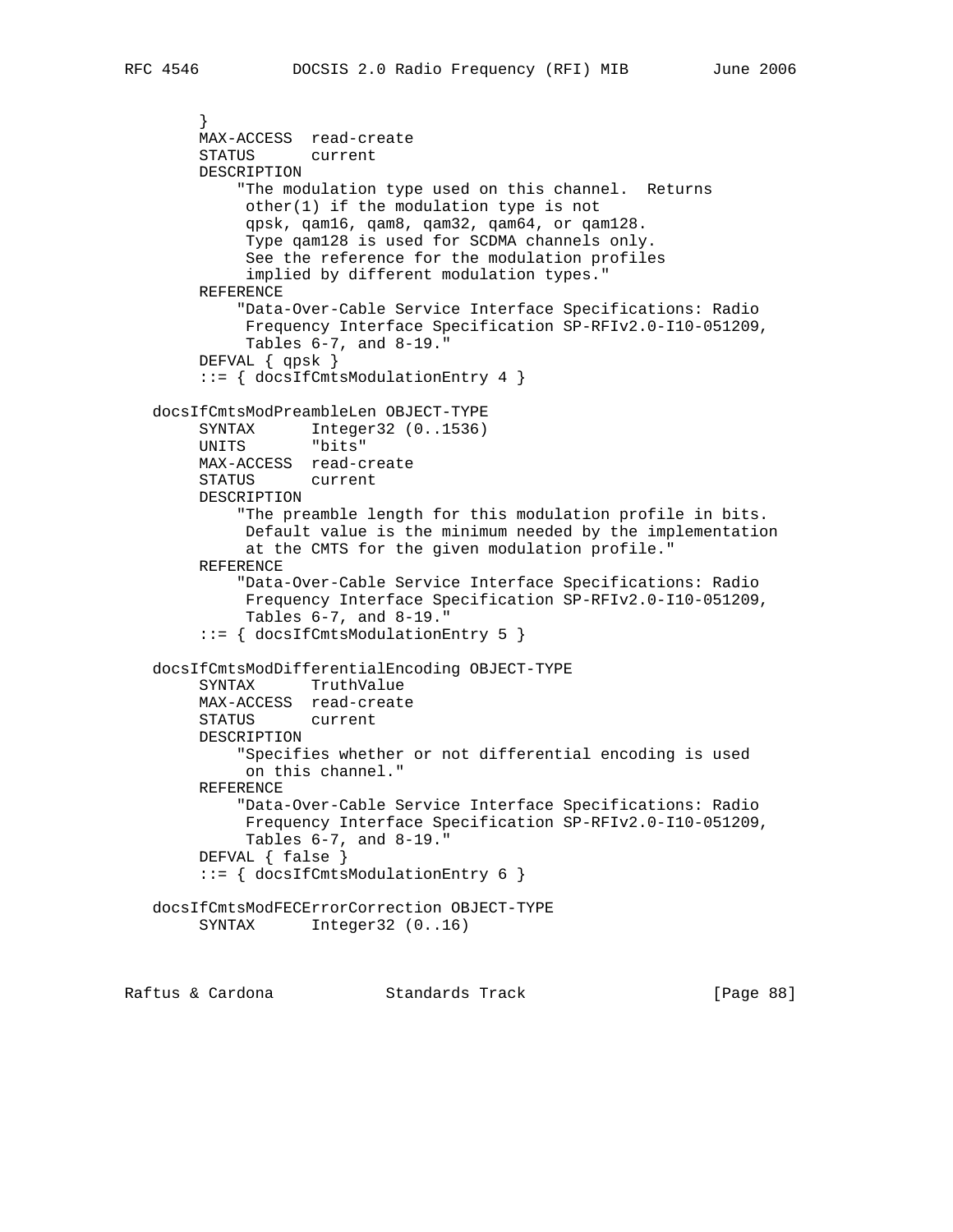```
 UNITS "Bytes"
     MAX-ACCESS read-create
     STATUS current
     DESCRIPTION
          "The number of correctable errored bytes (t) used in
          forward error correction code. The value of 0 indicates
          that no correction is employed. The number of check bytes
          appended will be twice this value."
     REFERENCE
          "Data-Over-Cable Service Interface Specifications: Radio
          Frequency Interface Specification SP-RFIv2.0-I10-051209,
          Tables 6-7, and 8-19."
    DEFVAL { 0 }
      ::= { docsIfCmtsModulationEntry 7 }
 docsIfCmtsModFECCodewordLength OBJECT-TYPE
    SYNTAX Integer32 (1..255)
     UNITS "Bytes"
     MAX-ACCESS read-create
     STATUS current
     DESCRIPTION
          "The number of data bytes (k) in the forward error
          correction codeword.
          This object is not used if docsIfCmtsModFECErrorCorrection
          is zero."
     REFERENCE
          "Data-Over-Cable Service Interface Specifications: Radio
          Frequency Interface Specification SP-RFIv2.0-I10-051209,
          Tables 6-7, and 8-19."
     DEFVAL { 32 }
      ::= { docsIfCmtsModulationEntry 8 }
 docsIfCmtsModScramblerSeed OBJECT-TYPE
      SYNTAX Integer32 (0..32767)
     MAX-ACCESS read-create
     STATUS current
     DESCRIPTION
         "The 15-bit seed value for the scrambler polynomial."
     REFERENCE
          "Data-Over-Cable Service Interface Specifications: Radio
          Frequency Interface Specification SP-RFIv2.0-I10-051209,
          Table 8-19."
    DEFVAL { 0 }
      ::= { docsIfCmtsModulationEntry 9 }
 docsIfCmtsModMaxBurstSize OBJECT-TYPE
    SYNTAX Integer32 (0..255)
     UNITS "mini-slots"
```
Raftus & Cardona Standards Track [Paqe 89]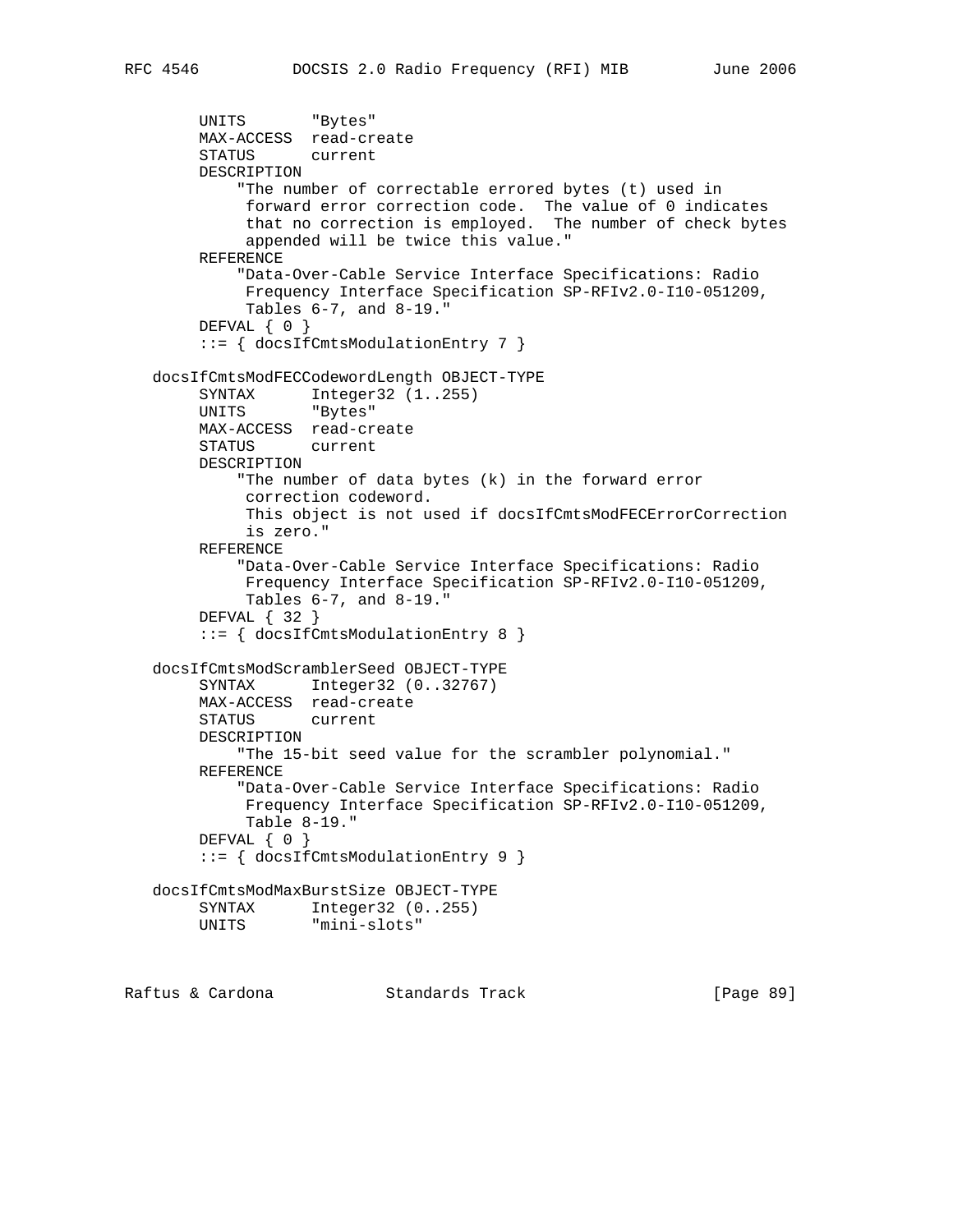```
 MAX-ACCESS read-create
      STATUS current
     DESCRIPTION
          "The maximum number of mini-slots that can be transmitted
           during this channel's burst time. Returns zero if the
           burst length is bounded by the allocation MAP rather than
           by this profile.
           Default value is 0, except for shortData, where it is 8."
     REFERENCE
          "Data-Over-Cable Service Interface Specifications: Radio
          Frequency Interface Specification SP-RFIv2.0-I10-051209,
          Table 8-19."
      ::= { docsIfCmtsModulationEntry 10 }
 docsIfCmtsModGuardTimeSize OBJECT-TYPE
     SYNTAX Unsigned32
     UNITS "Symbol-times"
    MAX-ACCESS read-only<br>STATUS current
    STATUS
     DESCRIPTION
          "The number of symbol-times that MUST follow the end of
           this channel's burst. Default value is the minimum time
          needed by the implementation for this modulation profile."
     REFERENCE
          "Data-Over-Cable Service Interface Specifications: Radio
           Frequency Interface Specification SP-RFIv2.0-I10-051209,
           Tables 6-7, and 8-19."
      ::= { docsIfCmtsModulationEntry 11 }
 docsIfCmtsModLastCodewordShortened OBJECT-TYPE
      SYNTAX TruthValue
     MAX-ACCESS read-create
     STATUS current
     DESCRIPTION
          "Indicates whether the last FEC codeword is truncated."
     REFERENCE
          "Data-Over-Cable Service Interface Specifications: Radio
           Frequency Interface Specification SP-RFIv2.0-I10-051209,
           Tables 6-7, and 8-19."
      DEFVAL { true }
      ::= { docsIfCmtsModulationEntry 12 }
 docsIfCmtsModScrambler OBJECT-TYPE
     SYNTAX TruthValue
     MAX-ACCESS read-create
     STATUS current
     DESCRIPTION
          "Indicates whether the scrambler is employed."
```
Raftus & Cardona Standards Track [Paqe 90]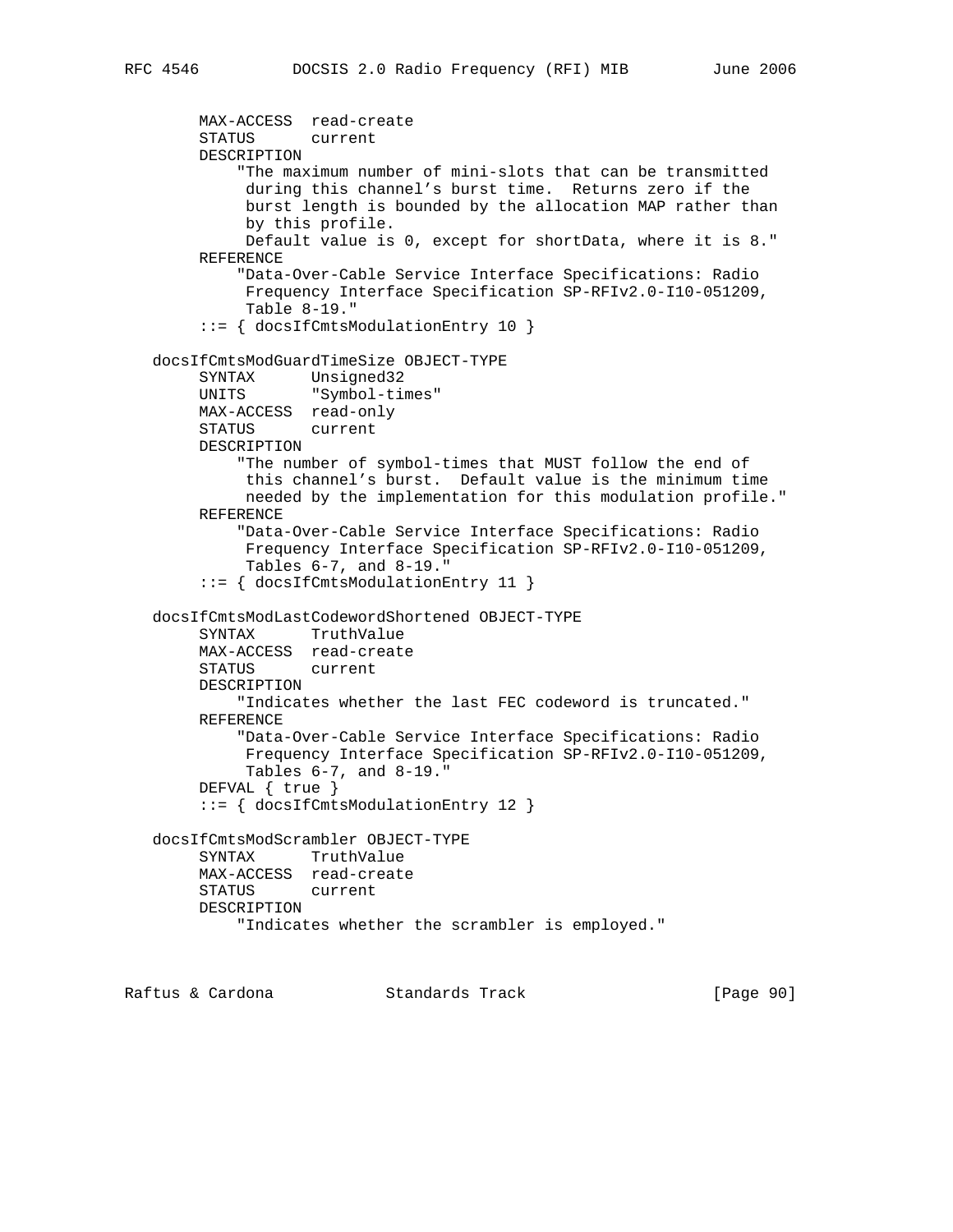```
 REFERENCE
          "Data-Over-Cable Service Interface Specifications: Radio
           Frequency Interface Specification SP-RFIv2.0-I10-051209,
           Tables 6-7, and 8-19."
     DEFVAL { false }
      ::= { docsIfCmtsModulationEntry 13 }
 docsIfCmtsModByteInterleaverDepth OBJECT-TYPE
      SYNTAX Unsigned32
     MAX-ACCESS read-create
     STATUS current
     DESCRIPTION
          "ATDMA Byte Interleaver Depth (Ir). This object returns 1
           for non-ATDMA profiles."
     REFERENCE
          "Data-Over-Cable Service Interface Specifications: Radio
           Frequency Interface Specification SP-RFIv2.0-I10-051209,
           Tables 6-7, and 8-19."
    DEFVAL { 1 }
      ::= { docsIfCmtsModulationEntry 14 }
 docsIfCmtsModByteInterleaverBlockSize OBJECT-TYPE
     SYNTAX Unsigned32
     MAX-ACCESS read-create
     STATUS current
     DESCRIPTION
          "ATDMA Byte Interleaver Block size (Br). This object
           returns zero for non-ATDMA profiles "
     REFERENCE
          "Data-Over-Cable Service Interface Specifications: Radio
           Frequency Interface Specification SP-RFIv2.0-I10-051209,
           Tables 6-7, and 8-19."
     DEFVAL { 18 }
      ::= { docsIfCmtsModulationEntry 15 }
 docsIfCmtsModPreambleType OBJECT-TYPE
     SYNTAX INTEGER {
         unknown(0),
        qpsk0(1),
         qpsk1(2)
      }
     MAX-ACCESS read-create
     STATUS current
     DESCRIPTION
          "Preamble type for DOCSIS 2.0 bursts. The value
           'unknown(0)' represents a row entry consisting only of
          DOCSIS 1.x bursts"
     REFERENCE
```
Raftus & Cardona Standards Track [Page 91]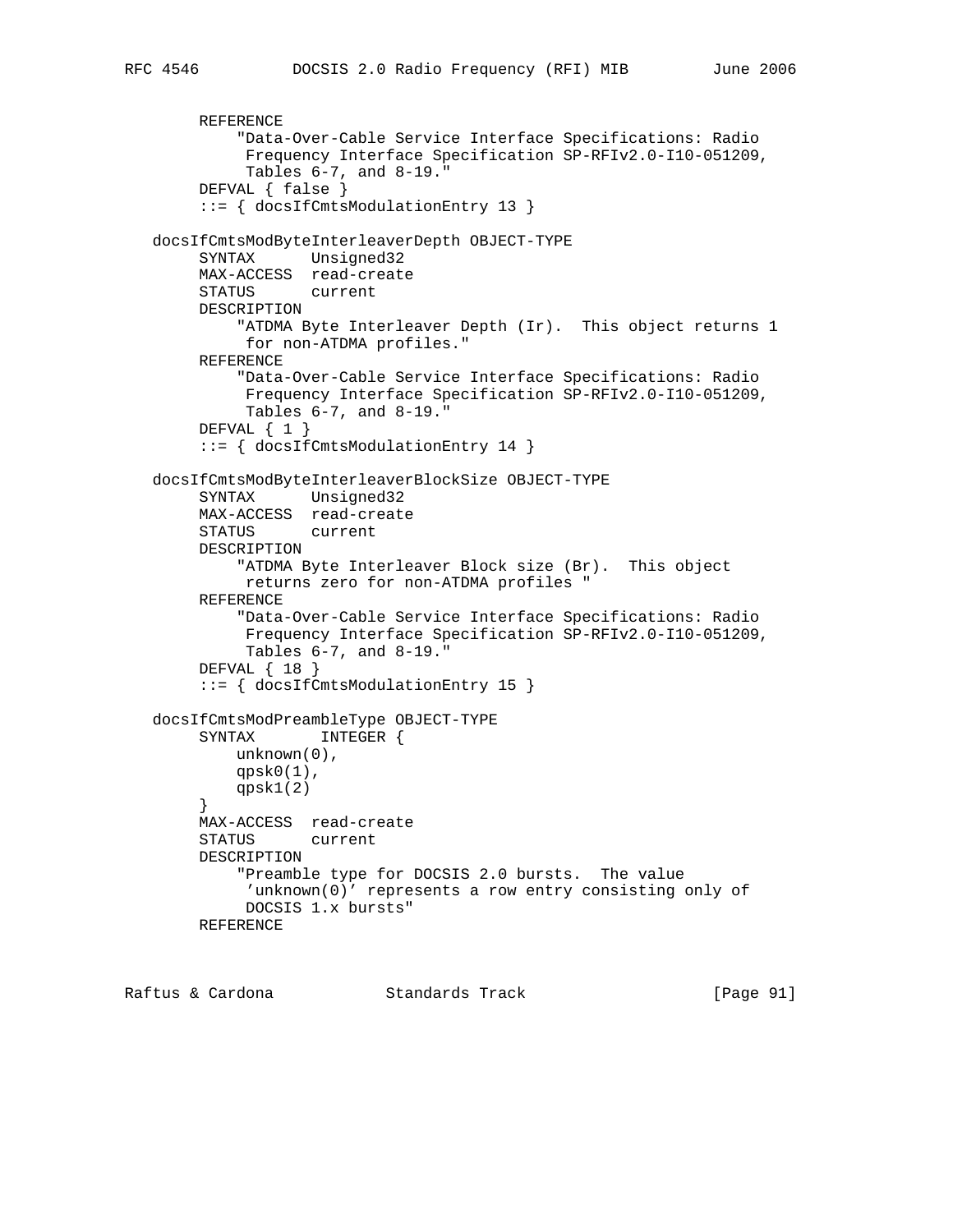```
 "Data-Over-Cable Service Interface Specifications: Radio
           Frequency Interface Specification SP-RFIv2.0-I10-051209,
           Tables 6-7, and 8-19."
      DEFVAL { qpsk0 }
      ::= { docsIfCmtsModulationEntry 16 }
 docsIfCmtsModTcmErrorCorrectionOn OBJECT-TYPE
     SYNTAX TruthValue
     MAX-ACCESS read-create
     STATUS current
     DESCRIPTION
          "Trellis Code Modulation (TCM) On/Off. This value returns
          false for non-S-CDMA profiles."
     REFERENCE
          "Data-Over-Cable Service Interface Specifications: Radio
           Frequency Interface Specification SP-RFIv2.0-I10-051209,
          Tables 6-7, and 8-19."
     DEFVAL { false }
      ::= { docsIfCmtsModulationEntry 17 }
 docsIfCmtsModScdmaInterleaverStepSize OBJECT-TYPE
     SYNTAX Unsigned32 (0 | 1..32)
     MAX-ACCESS read-create
     STATUS current
     DESCRIPTION
          " S-CDMA Interleaver step size. This value returns zero
           for non-S-CDMA profiles."
     REFERENCE
          "Data-Over-Cable Service Interface Specifications: Radio
           Frequency Interface Specification SP-RFIv2.0-I10-051209,
           Tables 6-7, and 8-19."
    DEFVAL \{ 1 \} ::= { docsIfCmtsModulationEntry 18 }
 docsIfCmtsModScdmaSpreaderEnable OBJECT-TYPE
     SYNTAX TruthValue
     MAX-ACCESS read-create
     STATUS current
     DESCRIPTION
          " S-CDMA spreader. This value returns false for non-S-CDMA
           profiles. Default value for IUC 3 and 4 is OFF; for
            all other IUCs it is ON."
     REFERENCE
          "Data-Over-Cable Service Interface Specifications: Radio
          Frequency Interface Specification SP-RFIv2.0-I10-051209,
           Tables 6-7, and 8-19."
      ::= { docsIfCmtsModulationEntry 19 }
```
Raftus & Cardona Standards Track [Page 92]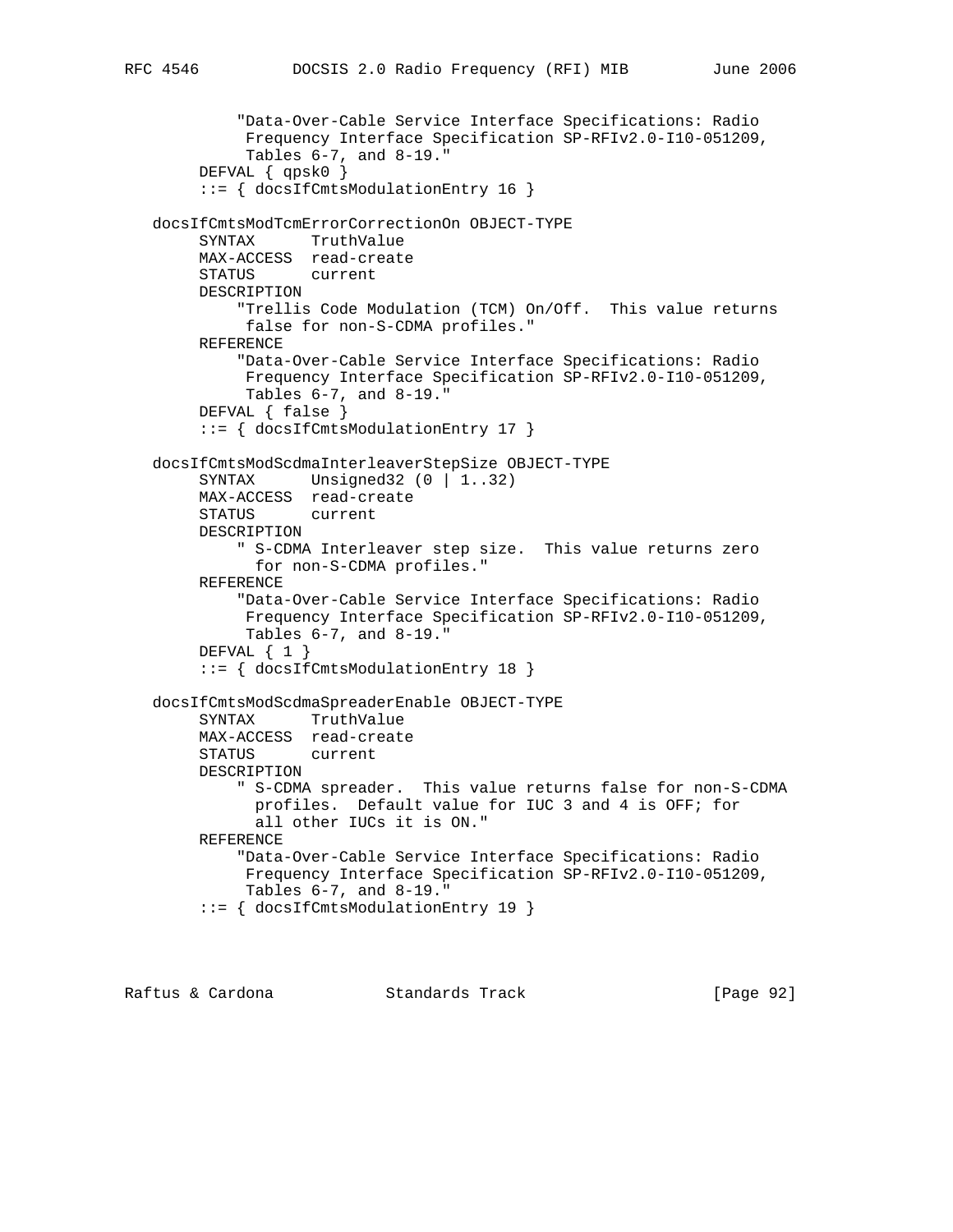```
 docsIfCmtsModScdmaSubframeCodes OBJECT-TYPE
 SYNTAX Unsigned32 (0 | 1..128)
 MAX-ACCESS read-create
        STATUS current
        DESCRIPTION
             " S-CDMA sub-frame size. This value returns zero
              for non-S-CDMA profiles."
        REFERENCE
            "Data-Over-Cable Service Interface Specifications: Radio
             Frequency Interface Specification SP-RFIv2.0-I10-051209,
             Table 6-7, and 8-19."
        DEFVAL { 1 }
        ::= { docsIfCmtsModulationEntry 20 }
   docsIfCmtsModChannelType OBJECT-TYPE
        SYNTAX DocsisUpstreamType
        MAX-ACCESS read-create
       STATUS
        DESCRIPTION
            "Describes the modulation channel type for this modulation
             entry.
             All the active entries in a modulation profile (that is all
             active entries that share a common docsIfCmtsModIndex)
             MUST have the same value of docsIfCmtsModChannelType."
        REFERENCE
            "Data-Over-Cable Service Interface Specifications: Radio
             Frequency Interface Specification SP-RFIv2.0-I10-051209,
             Table 8-19."
        DEFVAL { tdma }
        ::= { docsIfCmtsModulationEntry 21 }
   docsIfCmtsModStorageType OBJECT-TYPE
        SYNTAX StorageType
        MAX-ACCESS read-only
        STATUS current
        DESCRIPTION
            "The storage type for this conceptual row.
             Entries with this object set to permanent(4)
             do not require write operations for read-write
             objects."
       DEFVAL { nonVolatile }
    ::= { docsIfCmtsModulationEntry 22 }
   docsIfCmtsQosProfilePermissions OBJECT-TYPE
       SYNTAX BITS {
            createByManagement(0),
            updateByManagement(1),
            createByModems(2)
```
Raftus & Cardona Standards Track [Page 93]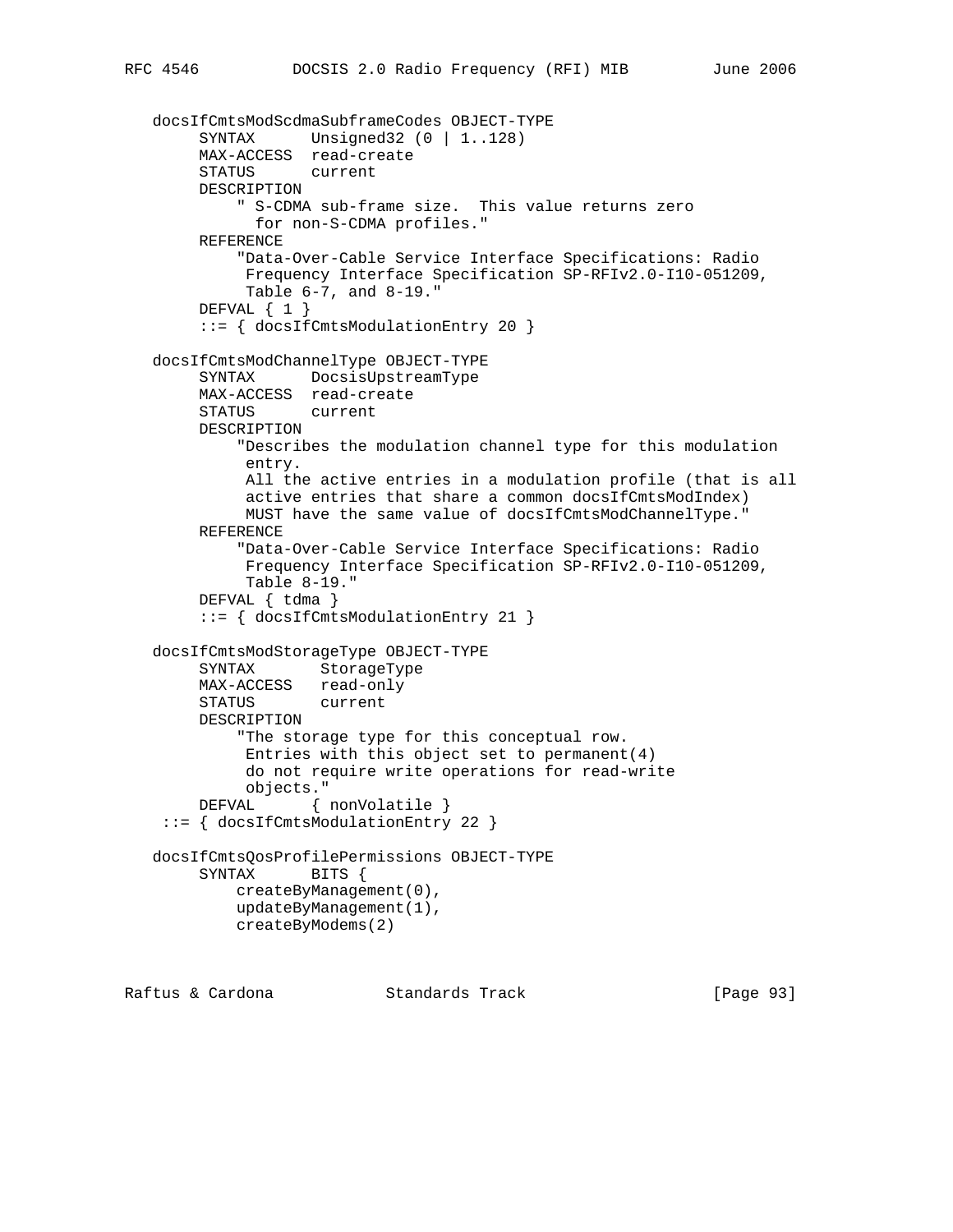```
 }
        MAX-ACCESS read-write
        STATUS current
        DESCRIPTION
             "This object specifies permitted methods of creating
             entries in docsIfQosProfileTable.
             createByManagement(0) is set if entries can be created
             using SNMP. updateByManagement(1) is set if updating
             entries using SNMP is permitted. createByModems(2)
             is set if entries can be created based on information
             in REG-REQ MAC messages received from cable modems.
             Information in this object is only applicable if
             docsIfQosProfileTable is implemented as read-create.
             Otherwise, this object is implemented as read-only
             and returns createByModems(2).
             Either createByManagement(0) or updateByManagement(1)
             MUST be set when writing to this object.
             Note that BITS objects are encoded most significant bit
             first. For example, if bit 2 is set, the value of this
             object is the octet string '20'H."
         ::= { docsIfCmtsObjects 6 }
   docsIfCmtsMacToCmTable OBJECT-TYPE
        SYNTAX SEQUENCE OF DocsIfCmtsMacToCmEntry
        MAX-ACCESS not-accessible
        STATUS current
        DESCRIPTION
             "This is a table to provide a quick access index into the
             docsIfCmtsCmStatusTable. There is exactly one row in this
             table for each row in the docsIfCmtsCmStatusTable. In
             general, the management station SHOULD use this table only
             to get a pointer into the docsIfCmtsCmStatusTable (which
             corresponds to the CM's RF interface MAC address) and
             SHOULD not iterate (e.g., GetNext through) this table."
         ::= { docsIfCmtsObjects 7 }
   docsIfCmtsMacToCmEntry OBJECT-TYPE
        SYNTAX DocsIfCmtsMacToCmEntry
        MAX-ACCESS not-accessible
        STATUS current
        DESCRIPTION
             "A row in the docsIfCmtsMacToCmTable.
             An entry in this table exists for each cable modem
             that is connected to the CMTS implementing this table."
         INDEX { docsIfCmtsCmMac }
         ::= {docsIfCmtsMacToCmTable 1 }
   DocsIfCmtsMacToCmEntry ::= SEQUENCE {
```
Raftus & Cardona Standards Track [Page 94]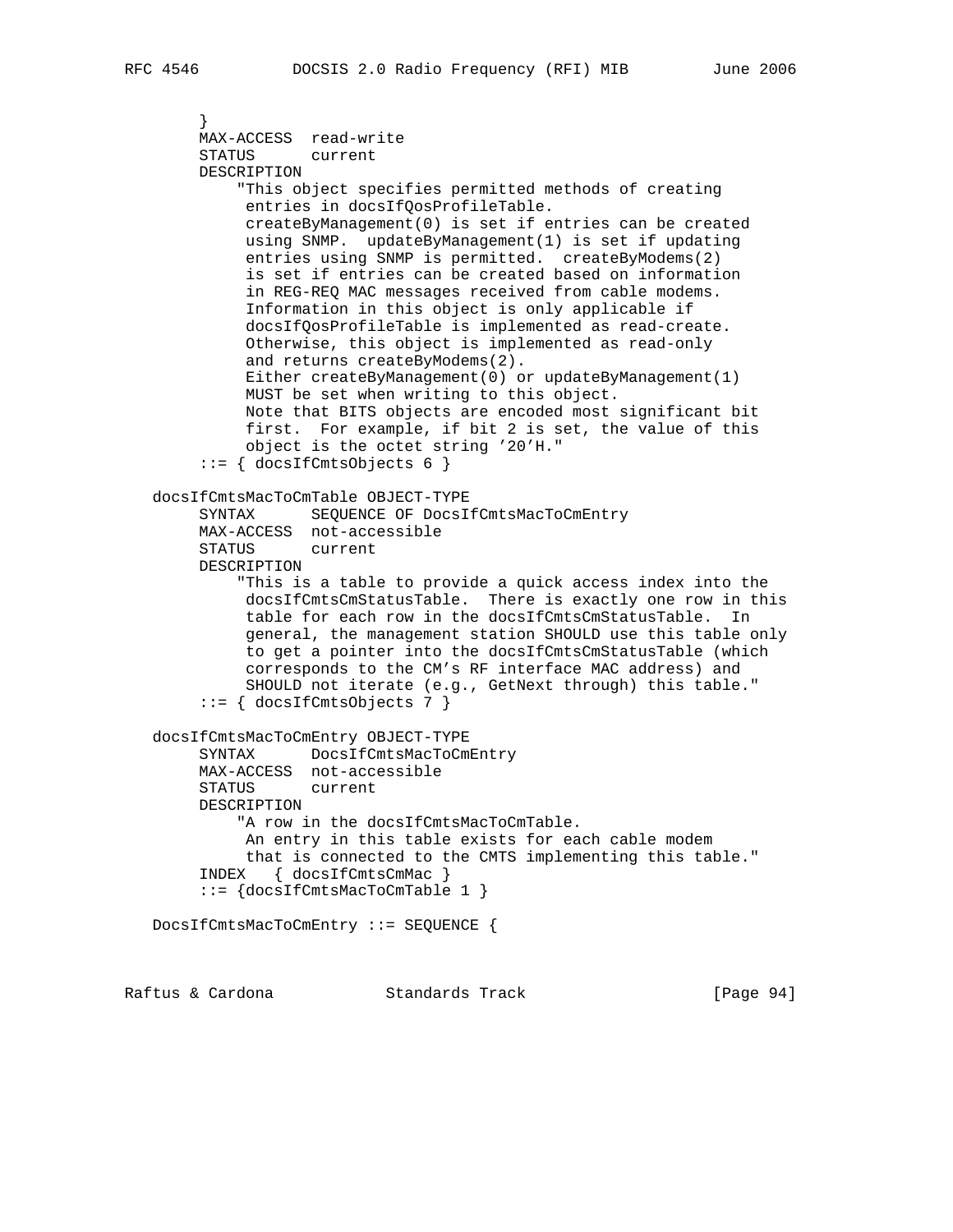```
docsIfCmtsCmMac MacAddress,
 docsIfCmtsCmPtr Integer32
        }
   docsIfCmtsCmMac OBJECT-TYPE
        SYNTAX MacAddress
        MAX-ACCESS not-accessible
        STATUS current
        DESCRIPTION
            "The RF side MAC address for the referenced CM (e.g., the
             interface on the CM that has docsCableMacLayer(127) as
             its ifType)."
        ::= { docsIfCmtsMacToCmEntry 1 }
   docsIfCmtsCmPtr OBJECT-TYPE
        SYNTAX Integer32 (1..2147483647)
        MAX-ACCESS read-only
        STATUS current
        DESCRIPTION
            "An row index into docsIfCmtsCmStatusTable. When queried
             with the correct instance value (e.g., a CM's MAC address),
             returns the index in docsIfCmtsCmStatusTable that
             represents that CM."
        ::= { docsIfCmtsMacToCmEntry 2 }
   -- The following independent object and associated table provide
   -- operators with a mechanism to evaluate the load/utilization of
   -- both upstream and downstream physical channels. This information
   -- may be used for capacity planning and incident analysis and may
   -- be particularly helpful in provisioning of high value QOS.
  - -- Utilization is expressed as an index representing the calculated
   -- percentage utilization of the upstream or downstream channel in
   -- the most recent sampling interval (i.e., utilization interval).
   -- Refer to the DESCRIPTION field of the
   -- docsIfCmtsChannelUtUtilization object for definitions and
   -- calculation details.
   docsIfCmtsChannelUtilizationInterval OBJECT-TYPE
        SYNTAX Integer32 (0..86400)
        UNITS "seconds"
        MAX-ACCESS read-write
        STATUS current
        DESCRIPTION
            "The time interval in seconds over which the channel
             utilization index is calculated. All upstream/downstream
             channels use the same
             docsIfCmtsChannelUtilizationInterval.
```
Raftus & Cardona Standards Track [Page 95]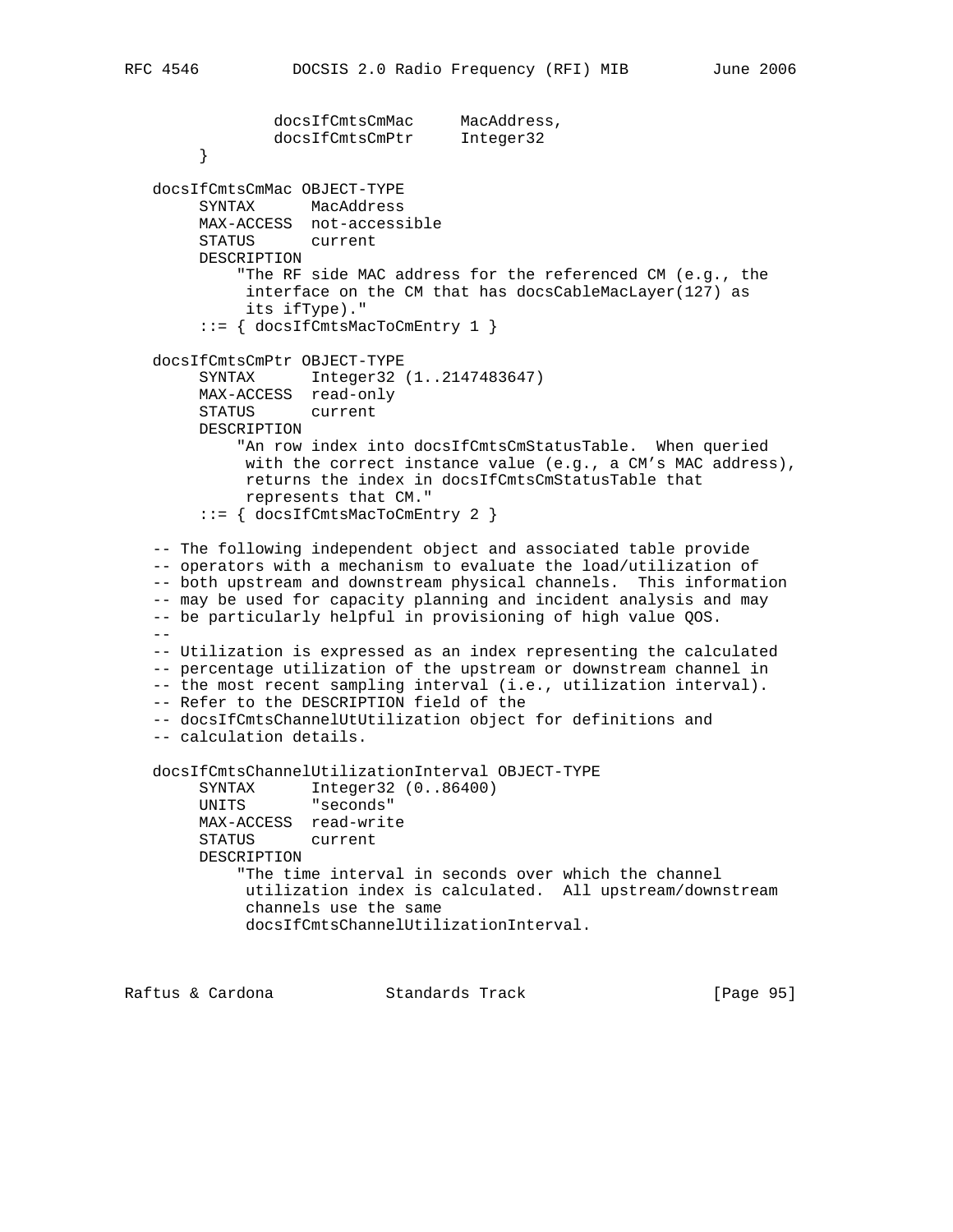```
 Setting a value of zero disables utilization reporting.
           A channel utilization index is calculated over a fixed
           window applying to the most recent
           docsIfCmtsChannelUtilizationInterval. It would therefore
           be prudent to use a relatively short
           docsIfCmtsChannelUtilizationInterval.
           It is a vendor decision whether to reset the timer when
           docsIfCmtsChannelUtilizationInterval is changed during a
           utilization sampling period."
      ::= { docsIfCmtsObjects 8 }
 docsIfCmtsChannelUtilizationTable OBJECT-TYPE
      SYNTAX SEQUENCE OF DocsIfCmtsChannelUtilizationEntry
      MAX-ACCESS not-accessible
      STATUS current
      DESCRIPTION
          "Reports utilization statistics for attached upstream and
          downstream physical channels."
      ::= { docsIfCmtsObjects 9 }
 docsIfCmtsChannelUtilizationEntry OBJECT-TYPE
      SYNTAX DocsIfCmtsChannelUtilizationEntry
     MAX-ACCESS not-accessible
     STATUS current
     DESCRIPTION
          "Utilization statistics for a single upstream or downstream
           physical channel. An entry exists in this table for each
           ifEntry with an ifType equal to
           docsCableDownstream (128)
           or docsCableUpstream (129)."
      INDEX { ifIndex, docsIfCmtsChannelUtIfType,
           docsIfCmtsChannelUtId }
      ::= { docsIfCmtsChannelUtilizationTable 1 }
 DocsIfCmtsChannelUtilizationEntry ::= SEQUENCE {
         docsIfCmtsChannelUtIfType IANAifType,
        docsIfCmtsChannelUtId Integer32,
         docsIfCmtsChannelUtUtilization Integer32
      }
 docsIfCmtsChannelUtIfType OBJECT-TYPE
      SYNTAX IANAifType
     MAX-ACCESS not-accessible
      STATUS current
      DESCRIPTION
          "The secondary index into this table. Indicates the IANA
           interface type associated with this physical channel.
           Only docsCableDownstream (128) and
```
Raftus & Cardona Standards Track [Page 96]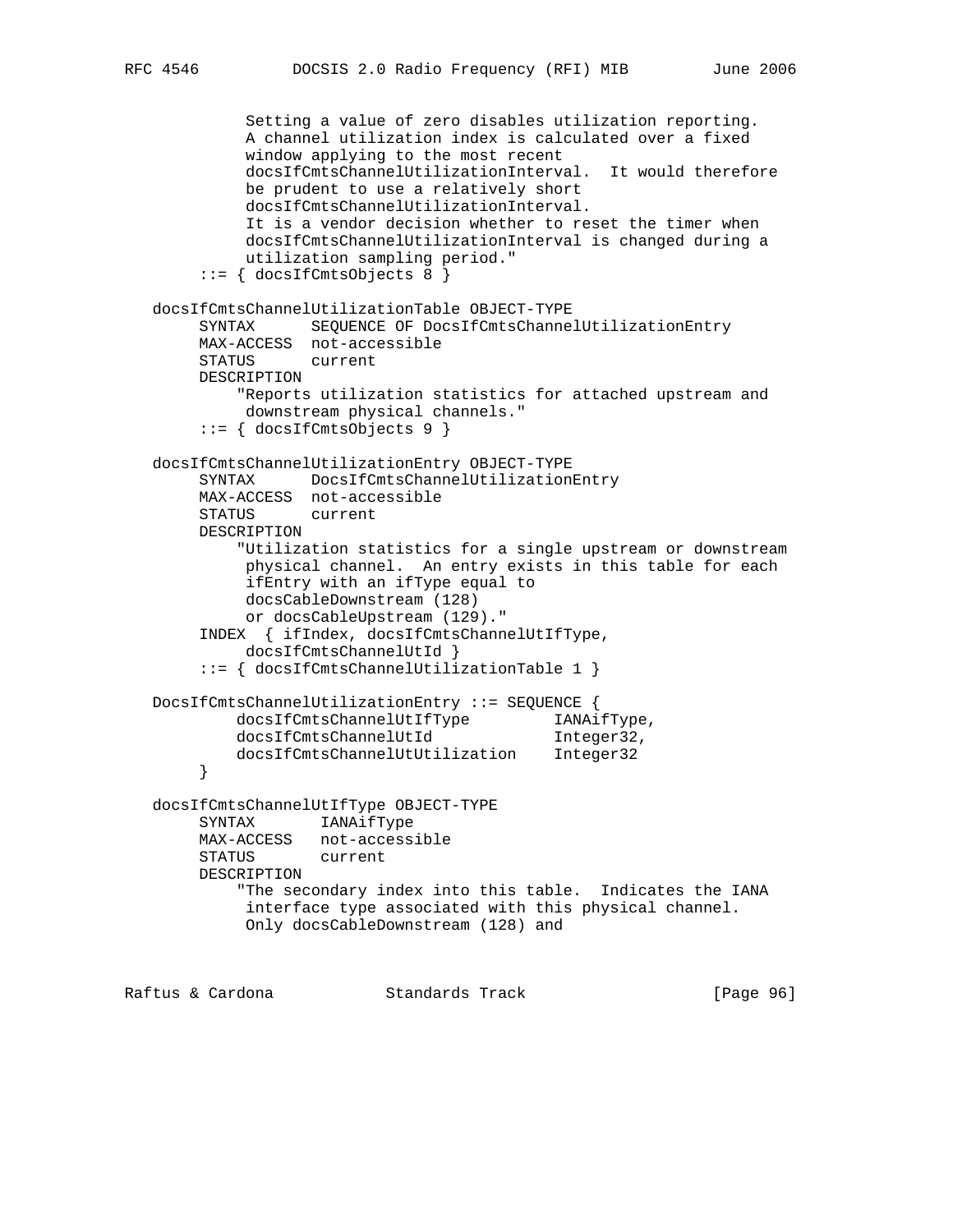docsCableUpstream (129) are valid." ::= { docsIfCmtsChannelUtilizationEntry 1 } docsIfCmtsChannelUtId OBJECT-TYPE

```
 SYNTAX Integer32 (0..255)
 MAX-ACCESS not-accessible
        STATUS current
       DESCRIPTION
            "The tertiary index into this table. Indicates the CMTS
             identifier for this physical channel."
        ::= { docsIfCmtsChannelUtilizationEntry 2 }
   docsIfCmtsChannelUtUtilization OBJECT-TYPE
 SYNTAX Integer32 (0..100)
 UNITS "percent"
      MAX-ACCESS read-only<br>STATUS current
       STATUS
        DESCRIPTION
```
 "The calculated and truncated utilization index for this physical upstream or downstream channel, accurate as of the most recent docsIfCmtsChannelUtilizationInterval.

Upstream Channel Utilization Index:

 The upstream channel utilization index is expressed as a percentage of mini-slots utilized on the physical channel, regardless of burst type. For an Initial Maintenance region, the mini-slots for the complete region are considered utilized if the CMTS received an upstream burst within the region from any CM on the physical channel. For contention REQ and REQ/DATA regions, the mini-slots for a transmission opportunity within the region are considered utilized if the CMTS received an upstream burst within the opportunity from any CM on the physical channel. For all other regions, utilized mini-slots are those in which the CMTS granted bandwidth to any unicast SID on the physical channel.

 For an upstream interface that has multiple logical upstream channels enabled, the utilization index is a weighted sum of utilization indices for the logical channels. The weight for each utilization index is the percentage of upstream mini-slots allocated for the corresponding logical channel. Example: If 75% of bandwidth is allocated to the first logical channel and 25% to the second, and the utilization indices for each are 60 and 40, respectively, the

Raftus & Cardona Standards Track [Page 97]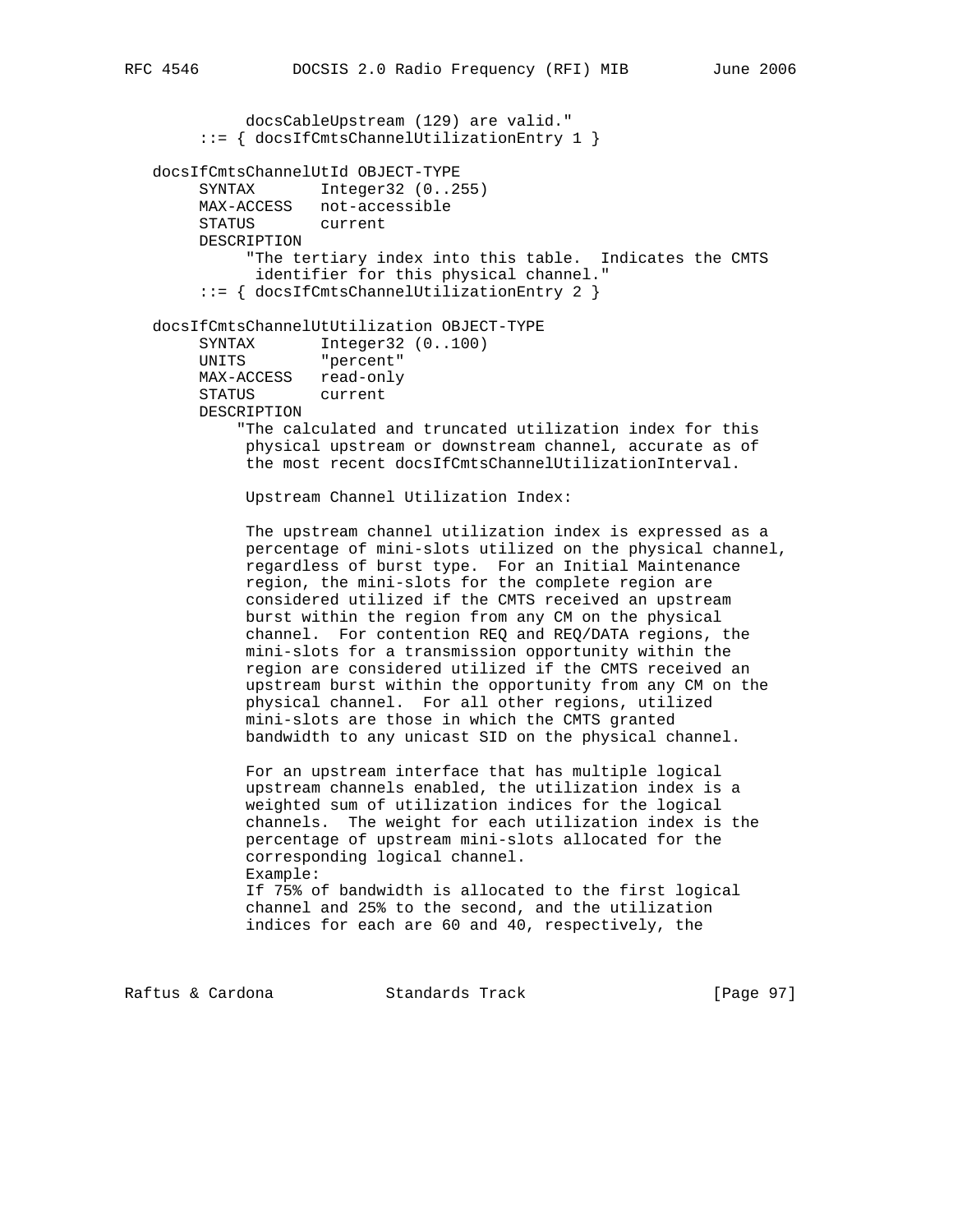utilization index for the upstream physical channel is  $(60 * 0.75) + (40 * 0.25) = 55$ . This figure applies to the most recent utilization interval. Downstream Channel Utilization Index: The downstream channel utilization index is a percentage expressing the ratio between bytes used to transmit data versus the total number of bytes transmitted in the raw bandwidth of the MPEG channel. As with the upstream utilization index, the calculated value represents the most recent utilization interval. Formula: Downstream utilization index = (100 \* (data bytes / raw bytes)) Definitions:<br>Data bytes: Number of bytes transmitted as data in the docsIfCmtsChannelUtilizationInterval. Identical to docsIfCmtsDownChannelCtrUsed Bytes measured over the utilization interval. Raw bandwidth: Total number of bytes available for transmitting data, not including bytes used for headers and other overhead. Raw bytes: (raw bandwidth \* docsIfCmtsChannelUtilizationInterval). Identical to docsIfCmtsDownChannelCtrTotal Bytes measured over the utilization interval." ::= { docsIfCmtsChannelUtilizationEntry 3 } -- The following table provides operators with input data -- appropriate for calculating downstream channel utilization. -- Operators may use the docsIfCmtsChannelUtilizationTable or -- perform their own polling of the -- docsIfCmtsDownChannelCounterTable objects to characterize -- their downstream channel usage. The 32-bit counter objects are -- included to provide backward compatibility with SNMPv1 managers, -- which cannot access 64-bit counter objects. docsIfCmtsDownChannelCounterTable OBJECT-TYPE SYNTAX SEQUENCE OF DocsIfCmtsDownChannelCounterEntry MAX-ACCESS not-accessible STATUS current DESCRIPTION "This table is implemented at the CMTS to collect downstream channel statistics for utilization

Raftus & Cardona Standards Track [Page 98]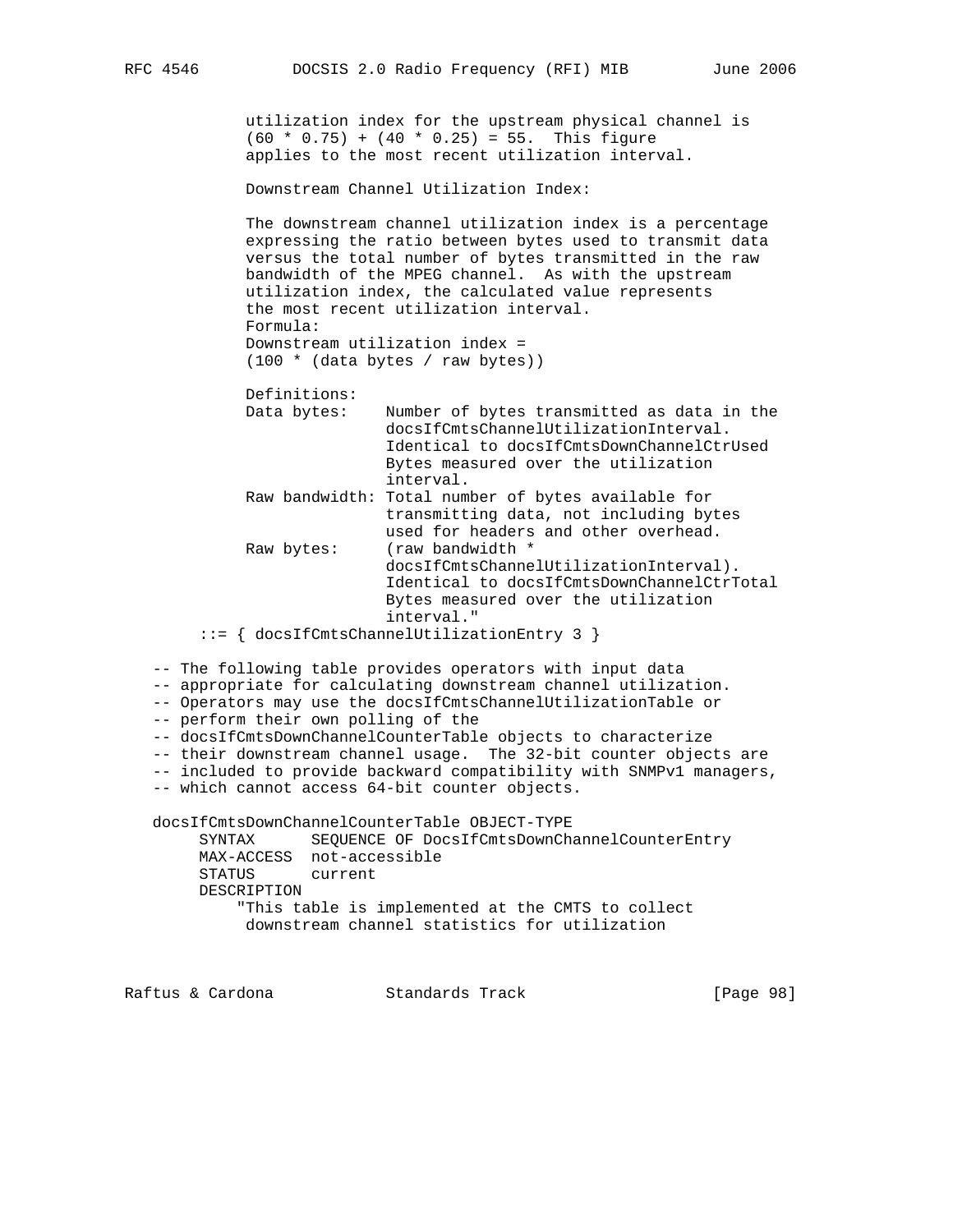```
 calculations."
        ::= { docsIfCmtsObjects 10 }
   docsIfCmtsDownChannelCounterEntry OBJECT-TYPE
        SYNTAX DocsIfCmtsDownChannelCounterEntry
        MAX-ACCESS not-accessible
        STATUS current
        DESCRIPTION
             "An entry provides a list of traffic counters for a single
             downstream channel.
             An entry in this table exists for each ifEntry with an
             ifType of docsCableDownstream(128)."
        INDEX { ifIndex }
        ::= { docsIfCmtsDownChannelCounterTable 1 }
   DocsIfCmtsDownChannelCounterEntry ::= SEQUENCE {
           docsIfCmtsDownChnlCtrId
 docsIfCmtsDownChnlCtrTotalBytes Counter32,
docsIfCmtsDownChnlCtrUsedBytes Counter32,
            docsIfCmtsDownChnlCtrExtTotalBytes Counter64,
            docsIfCmtsDownChnlCtrExtUsedBytes Counter64
        }
   docsIfCmtsDownChnlCtrId OBJECT-TYPE
        SYNTAX Integer32 (0..255)
        MAX-ACCESS read-only
        STATUS current
        DESCRIPTION
             "The Cable Modem Termination System identification
             of the downstream channel within this particular MAC
             interface. If the interface is down, the object returns
             the most current value. If the downstream channel ID is
             unknown, this object returns a value of 0."
        ::= { docsIfCmtsDownChannelCounterEntry 1 }
   docsIfCmtsDownChnlCtrTotalBytes OBJECT-TYPE
        SYNTAX Counter32
        UNITS "Bytes"
       MAX-ACCESS read-only<br>STATUS current
                  current
        DESCRIPTION
            "At the CMTS, the total number of bytes in the Payload
             portion of MPEG Packets (i.e., not including MPEG header
             or pointer_field) transported by this downstream channel.
             This is the 32-bit version of
             docsIfCmtsDownChnlCtrExtTotalBytes, included to provide
             back compatibility with SNMPv1 managers.
             Discontinuities in the value of this counter can occur
```
Raftus & Cardona Standards Track [Paqe 99]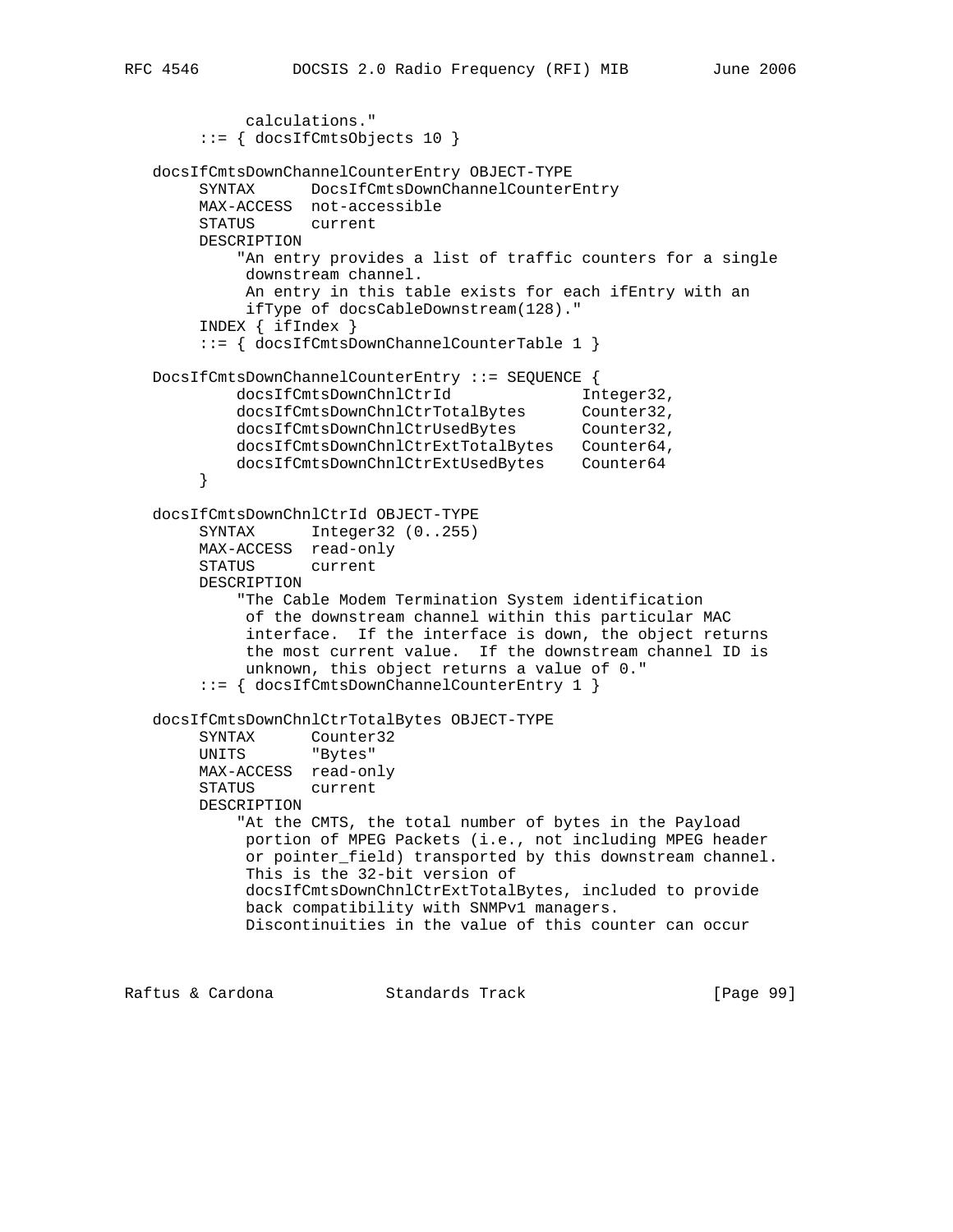```
 at reinitialization of the managed system, and at other
             times as indicated by the value of
             ifCounterDiscontinuityTime for the associated ifIndex."
         ::= { docsIfCmtsDownChannelCounterEntry 2 }
   docsIfCmtsDownChnlCtrUsedBytes OBJECT-TYPE
       SYNTAX Counter32
        UNITS "Bytes"
        MAX-ACCESS read-only
        STATUS current
        DESCRIPTION
            "At the CMTS, the total number of DOCSIS data bytes
             transported by this downstream channel.
             The number of data bytes is defined as the total number
             of bytes transported in DOCSIS payloads minus the number
             of stuff bytes transported in DOCSIS payloads.
             This is the 32-bit version of
             docsIfCmtsDownChnlCtrExtUsedBytes, included to provide
             back compatibility with SNMPv1 managers.
             Discontinuities in the value of this counter can occur
             at reinitialization of the managed system, and at other
             times as indicated by the value of
             ifCounterDiscontinuityTime for the associated ifIndex."
        ::= { docsIfCmtsDownChannelCounterEntry 3 }
   docsIfCmtsDownChnlCtrExtTotalBytes OBJECT-TYPE
SYNTAX Counter64
 UNITS "Bytes"
        MAX-ACCESS read-only
        STATUS current
        DESCRIPTION
            "At the CMTS, the total number of bytes in the Payload
             portion of MPEG Packets (i.e., not including MPEG header
            or pointer field) transported by this downstream
             channel.
             This is the 64-bit version of
             docsIfCmtsDownChnlCtrTotalBytes and will not be
             accessible to SNMPv1 managers.
             Discontinuities in the value of this counter can occur
             at reinitialization of the managed system, and at other
             times as indicated by the value of
             ifCounterDiscontinuityTime for the associated ifIndex."
        ::= { docsIfCmtsDownChannelCounterEntry 4 }
   docsIfCmtsDownChnlCtrExtUsedBytes OBJECT-TYPE
        SYNTAX Counter64
        UNITS "Bytes"
        MAX-ACCESS read-only
```
Raftus & Cardona Standards Track [Page 100]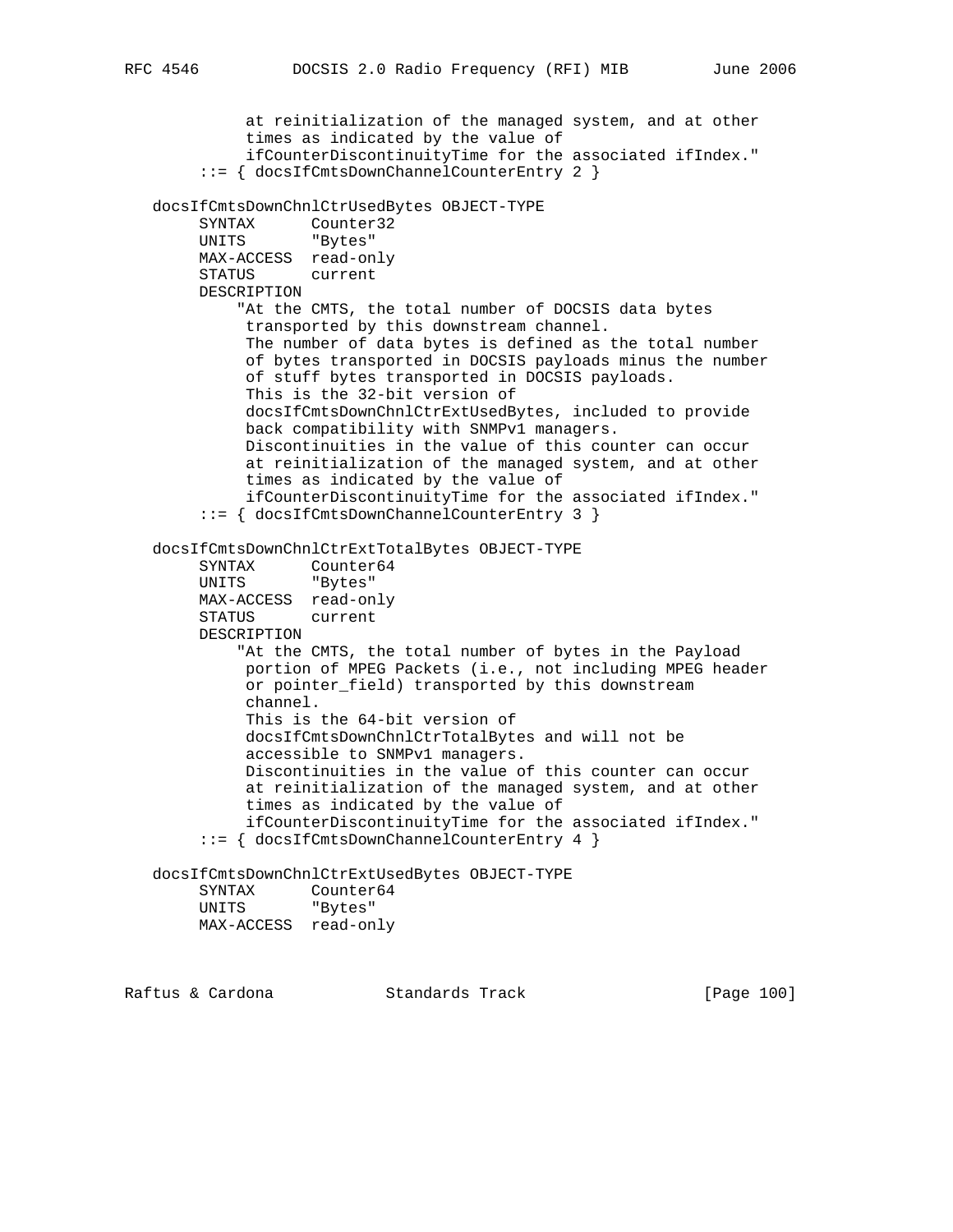```
 STATUS current
      DESCRIPTION
          "At the CMTS, the total number of DOCSIS data bytes
           transported by this downstream channel. The number
           of data bytes is defined as the total number of bytes
           transported in DOCSIS payloads minus the number of
           stuff bytes transported in DOCSIS payloads.
           This is the 64-bit version of
           docsIfCmtsDownChnlCtrUsedBytes and will not be accessible
           to SNMPv1 managers.
           Discontinuities in the value of this counter can occur
           at reinitialization of the managed system, and at other
           times as indicated by the value of
           ifCounterDiscontinuityTime for the associated ifIndex."
      ::= { docsIfCmtsDownChannelCounterEntry 5 }
 -- The following table provides operators with input data appropriate
 -- for calculating upstream channel utilization, and for determining
 -- the traffic characteristics of upstream channels. Operators may
 -- use the docsIfCmtsChannelUtilizationTable or perform their own
 -- polling of the docsIfCmtsUpChannelCounterTable objects for
 -- utilization determination.
 -- The first four 32 and 64 objects in this table are mandatory.
 -- Vendors may choose to implement the remaining optional objects to
 -- provide operators with finer characterization of upstream channel
 -- traffic patterns. The 32-bit counter objects are included to
 -- provide backward compatibility with SNMPv1 managers, which cannot
 -- access 64-bit counter objects.
 docsIfCmtsUpChannelCounterTable OBJECT-TYPE
      SYNTAX SEQUENCE OF DocsIfCmtsUpChannelCounterEntry
     MAX-ACCESS not-accessible
     STATUS current
      DESCRIPTION
          "This table is implemented at the CMTS to provide upstream
           channel statistics appropriate for channel utilization
           calculations."
      ::= { docsIfCmtsObjects 11 }
 docsIfCmtsUpChannelCounterEntry OBJECT-TYPE
      SYNTAX DocsIfCmtsUpChannelCounterEntry
      MAX-ACCESS not-accessible
      STATUS current
      DESCRIPTION
          "List of traffic statistics for a single upstream channel.
           For DOCSIS 2.0 CMTSs, an entry in this table
           exists for each ifEntry with an ifType of
           docsCableUpstreamChannel (205).
```
Raftus & Cardona Standards Track [Page 101]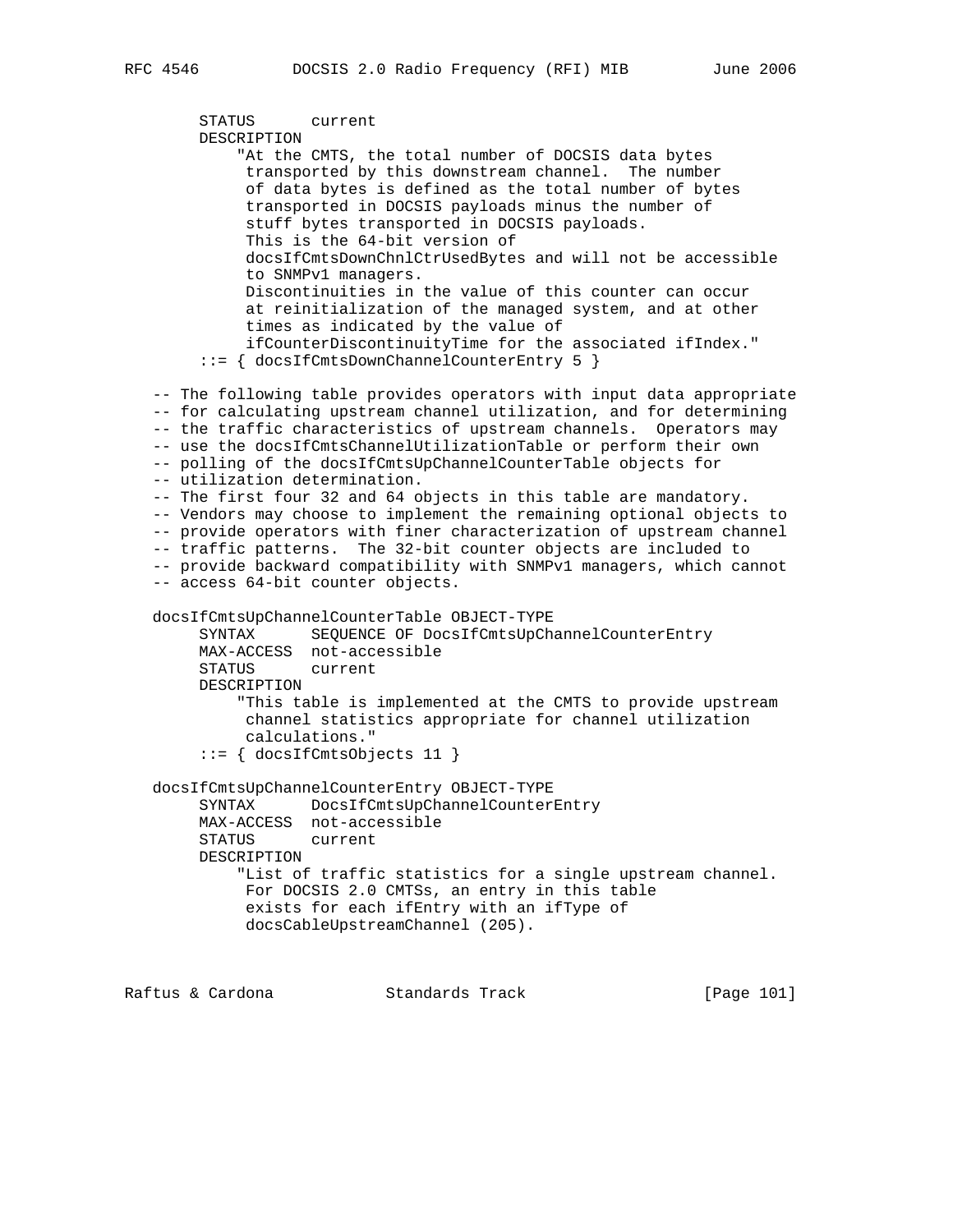| For DOCSIS 1.x CMTSs, an entry in this table<br>exists for each ifEntry with an ifType of<br>docsCableUpstream (129)."<br>$INDEX { if Index }$                                                                                                                                                                                                                                                                                                                                                                                                                                                                                                                                                                                                                                                                                                                                                                                                                                                                                                                                                                                                                                                                                                                                                                                                                      |                                                                                                                                                                                                                                                                                                                                                                                                                   |
|---------------------------------------------------------------------------------------------------------------------------------------------------------------------------------------------------------------------------------------------------------------------------------------------------------------------------------------------------------------------------------------------------------------------------------------------------------------------------------------------------------------------------------------------------------------------------------------------------------------------------------------------------------------------------------------------------------------------------------------------------------------------------------------------------------------------------------------------------------------------------------------------------------------------------------------------------------------------------------------------------------------------------------------------------------------------------------------------------------------------------------------------------------------------------------------------------------------------------------------------------------------------------------------------------------------------------------------------------------------------|-------------------------------------------------------------------------------------------------------------------------------------------------------------------------------------------------------------------------------------------------------------------------------------------------------------------------------------------------------------------------------------------------------------------|
| $::= \{$ docsIfCmtsUpChannelCounterTable 1 $\}$                                                                                                                                                                                                                                                                                                                                                                                                                                                                                                                                                                                                                                                                                                                                                                                                                                                                                                                                                                                                                                                                                                                                                                                                                                                                                                                     |                                                                                                                                                                                                                                                                                                                                                                                                                   |
| DocsIfCmtsUpChannelCounterEntry ::= SEQUENCE {<br>docsIfCmtsUpChnlCtrId<br>docsIfCmtsUpChnlCtrTotalMslots<br>docsIfCmtsUpChnlCtrUcastGrantedMslots<br>docsIfCmtsUpChnlCtrTotalCntnMslots<br>docsIfCmtsUpChnlCtrUsedCntnMslots<br>docsIfCmtsUpChnlCtrExtTotalMslots<br>docsIfCmtsUpChnlCtrExtUcastGrantedMslots<br>docsIfCmtsUpChnlCtrExtTotalCntnMslots<br>docsIfCmtsUpChnlCtrExtUsedCntnMslots<br>docsIfCmtsUpChnlCtrCollCntnMslots<br>docsIfCmtsUpChnlCtrTotalCntnReqMslots<br>docsIfCmtsUpChnlCtrUsedCntnReqMslots<br>docsIfCmtsUpChnlCtrCollCntnReqMslots<br>docsIfCmtsUpChnlCtrTotalCntnReqDataMslots<br>docsIfCmtsUpChnlCtrUsedCntnReqDataMslots<br>docsIfCmtsUpChnlCtrCollCntnReqDataMslots<br>docsIfCmtsUpChnlCtrTotalCntnInitMaintMslots<br>docsIfCmtsUpChnlCtrUsedCntnInitMaintMslots<br>docsIfCmtsUpChnlCtrCollCntnInitMaintMslots<br>docsIfCmtsUpChnlCtrExtCollCntnMslots<br>docsIfCmtsUpChnlCtrExtTotalCntnReqMslots<br>docsIfCmtsUpChnlCtrExtUsedCntnReqMslots<br>docsIfCmtsUpChnlCtrExtCollCntnReqMslots<br>docsIfCmtsUpChnlCtrExtTotalCntnReqDataMslots<br>docsIfCmtsUpChnlCtrExtUsedCntnReqDataMslots<br>docsIfCmtsUpChnlCtrExtCollCntnReqDataMslots<br>docsIfCmtsUpChnlCtrExtTotalCntnInitMaintMslots<br>docsIfCmtsUpChnlCtrExtUsedCntnInitMaintMslots<br>docsIfCmtsUpChnlCtrExtCollCntnInitMaintMslots<br>}<br>docsIfCmtsUpChnlCtrId OBJECT-TYPE | Integer32,<br>Counter32,<br>Counter32,<br>Counter32,<br>Counter32,<br>Counter64,<br>Counter64,<br>Counter64,<br>Counter64,<br>Counter32,<br>Counter32,<br>Counter32,<br>Counter32,<br>Counter32,<br>Counter32,<br>Counter32,<br>Counter32,<br>Counter32,<br>Counter32,<br>Counter64,<br>Counter64,<br>Counter64,<br>Counter64,<br>Counter64,<br>Counter64,<br>Counter64,<br>Counter64,<br>Counter64,<br>Counter64 |
| Integer32 (0255)<br>SYNTAX<br>MAX-ACCESS read-only<br>STATUS<br>current                                                                                                                                                                                                                                                                                                                                                                                                                                                                                                                                                                                                                                                                                                                                                                                                                                                                                                                                                                                                                                                                                                                                                                                                                                                                                             |                                                                                                                                                                                                                                                                                                                                                                                                                   |
| DESCRIPTION<br>"The CMTS identification of the upstream channel."<br>$::= \{$ docsIfCmtsUpChannelCounterEntry 1 $\}$                                                                                                                                                                                                                                                                                                                                                                                                                                                                                                                                                                                                                                                                                                                                                                                                                                                                                                                                                                                                                                                                                                                                                                                                                                                |                                                                                                                                                                                                                                                                                                                                                                                                                   |
| docsIfCmtsUpChnlCtrTotalMslots OBJECT-TYPE<br>Counter32<br>SYNTAX                                                                                                                                                                                                                                                                                                                                                                                                                                                                                                                                                                                                                                                                                                                                                                                                                                                                                                                                                                                                                                                                                                                                                                                                                                                                                                   |                                                                                                                                                                                                                                                                                                                                                                                                                   |
|                                                                                                                                                                                                                                                                                                                                                                                                                                                                                                                                                                                                                                                                                                                                                                                                                                                                                                                                                                                                                                                                                                                                                                                                                                                                                                                                                                     |                                                                                                                                                                                                                                                                                                                                                                                                                   |

Raftus & Cardona Standards Track [Page 102]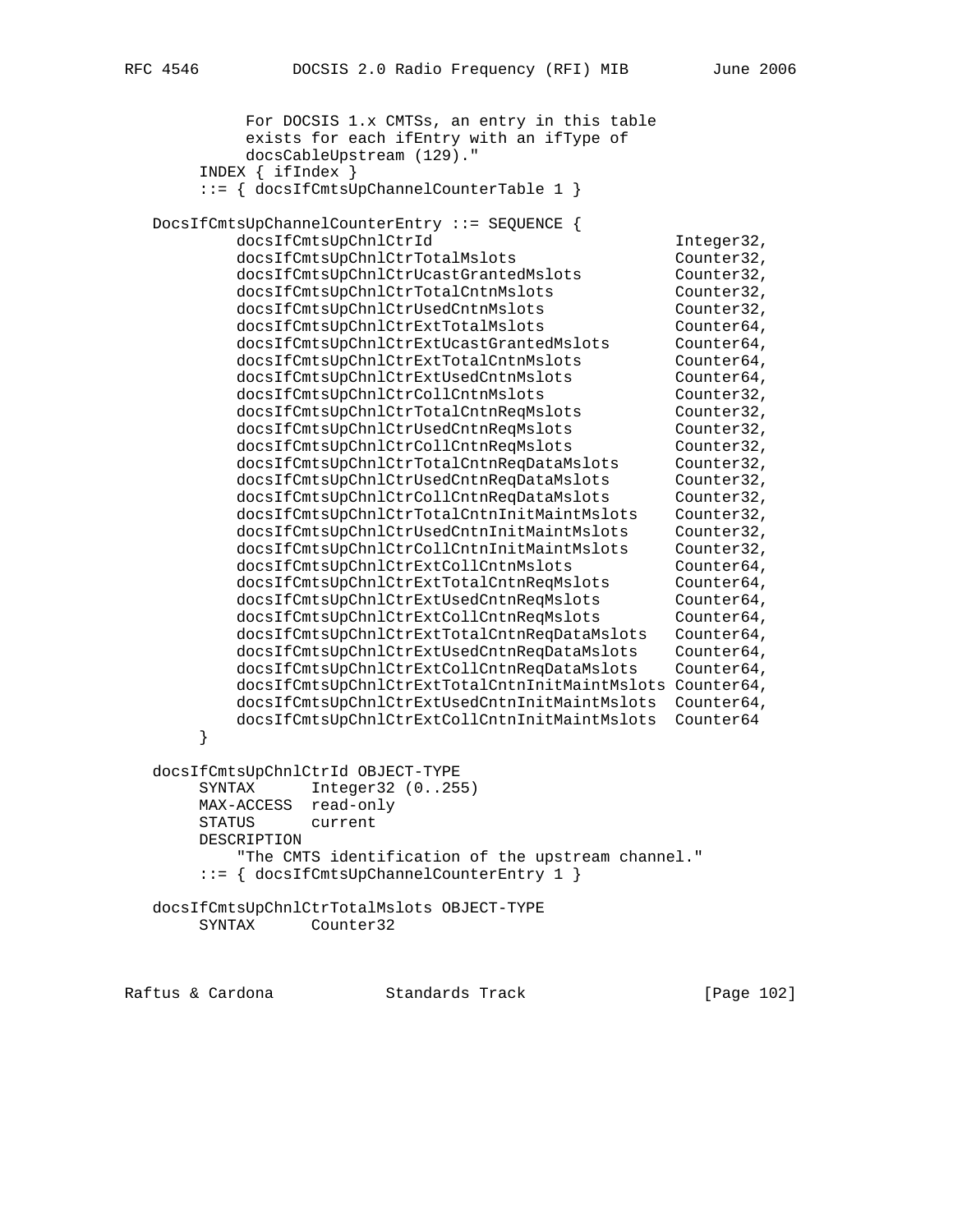```
 UNITS "mini-slots"
     MAX-ACCESS read-only
     STATUS current
     DESCRIPTION
          "Current count, from CMTS initialization, of all mini-slots
          defined for this upstream logical channel. This count
          includes all IUCs and SIDs, even those allocated to the
          NULL SID for a 2.0 logical channel that is inactive. This
          is the 32-bit version of docsIfCmtsUpChnlCtrExtTotalMslots
          and is included for back compatibility with SNMPv1
          managers. Support for this object is mandatory.
          Discontinuities in the value of this counter can occur
          at reinitialization of the managed system, and at other
          times as indicated by the value of
          ifCounterDiscontinuityTime for the associated ifIndex."
      ::= { docsIfCmtsUpChannelCounterEntry 2 }
 docsIfCmtsUpChnlCtrUcastGrantedMslots OBJECT-TYPE
     SYNTAX Counter32
     UNITS "mini-slots"
     MAX-ACCESS read-only
     STATUS current
     DESCRIPTION
          "Current count, from CMTS initialization, of unicast
          granted mini-slots on the upstream logical channel,
          regardless of burst type. Unicast granted mini-slots are
          those in which the CMTS assigned bandwidth to any unicast
          SID on the logical channel. However, this object does not
          include minis-lots for reserved IUCs, or grants to SIDs
          designated as meaning 'no CM'. This is the 32-bit version
          of docsIfCmtsUpChnlCtrExtUcastGrantedMslots, and is
          included for back compatibility with SNMPv1 managers.
          Support for this object is mandatory.
          Discontinuities in the value of this counter can occur
          at reinitialization of the managed system, and at other
          times as indicated by the value of
          ifCounterDiscontinuityTime for the associated ifIndex."
      ::= { docsIfCmtsUpChannelCounterEntry 3 }
 docsIfCmtsUpChnlCtrTotalCntnMslots OBJECT-TYPE
      SYNTAX Counter32
     UNITS "mini-slots"
     MAX-ACCESS read-only
     STATUS current
     DESCRIPTION
          "Current count, from CMTS initialization, of contention
          mini-slots defined for this upstream logical channel. This
          count includes all mini-slots assigned to a broadcast or
```
Raftus & Cardona Standards Track [Page 103]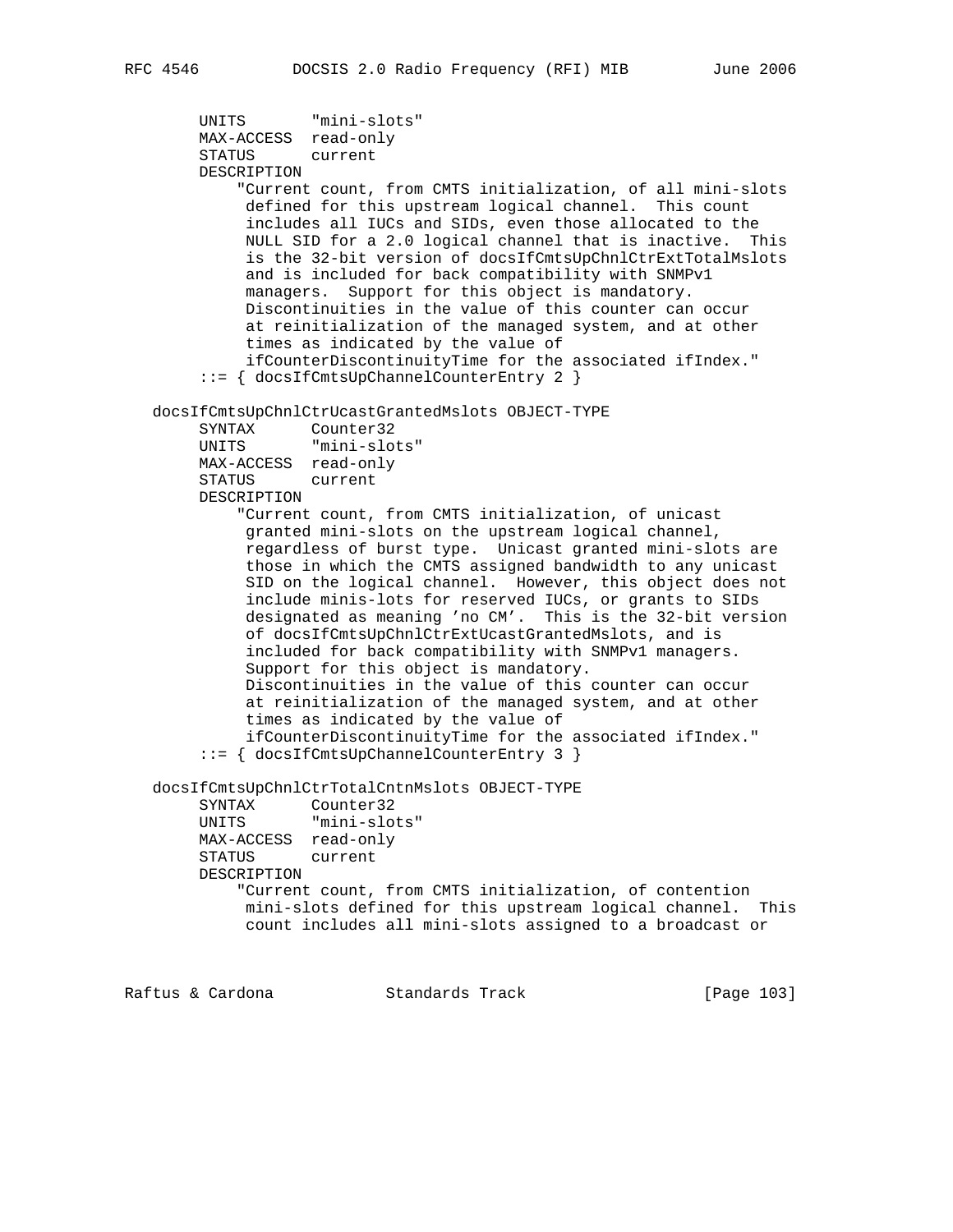multicast SID on the logical channel. This is the 32-bit version of docsIfCmtsUpChnlCtrExtTotalCntnMslots, and is included for back compatibility with SNMPv1 managers. Support for this object is mandatory. Discontinuities in the value of this counter can occur at reinitialization of the managed system, and at other times as indicated by the value of ifCounterDiscontinuityTime for the associated ifIndex." ::= { docsIfCmtsUpChannelCounterEntry 4 } docsIfCmtsUpChnlCtrUsedCntnMslots OBJECT-TYPE SYNTAX Counter32 UNITS "mini-slots" MAX-ACCESS read-only STATUS current DESCRIPTION "Current count, from CMTS initialization, of contention mini-slots utilized on the upstream logical channel. For contention regions, utilized mini-slots are those in which the CMTS correctly received an upstream burst from any CM on the upstream logical channel. This is the 32-bit version of docsIfCmtsUpChnlCtrExtUsedCntnMslots and is included for back compatibility with SNMPv1 managers. Support for this object is mandatory. Discontinuities in the value of this counter can occur at reinitialization of the managed system, and at other times as indicated by the value of ifCounterDiscontinuityTime for the associated ifIndex." ::= { docsIfCmtsUpChannelCounterEntry 5 } docsIfCmtsUpChnlCtrExtTotalMslots OBJECT-TYPE SYNTAX Counter64 UNITS "mini-slots" MAX-ACCESS read-only STATUS current DESCRIPTION "Current count, from CMTS initialization, of all mini-slots defined for this upstream logical channel. This count includes all IUCs and SIDs, even those allocated to the NULL SID for a 2.0 logical channel that is inactive. This is the 64-bit version of docsIfCmtsUpChnlCtrTotalMslots and will not be accessible to SNMPv1 managers. Support for this object is mandatory. Discontinuities in the value of this counter can occur at reinitialization of the managed system, and at other times as indicated by the value of ifCounterDiscontinuityTime for the associated ifIndex." ::= { docsIfCmtsUpChannelCounterEntry 6 }

Raftus & Cardona Standards Track [Page 104]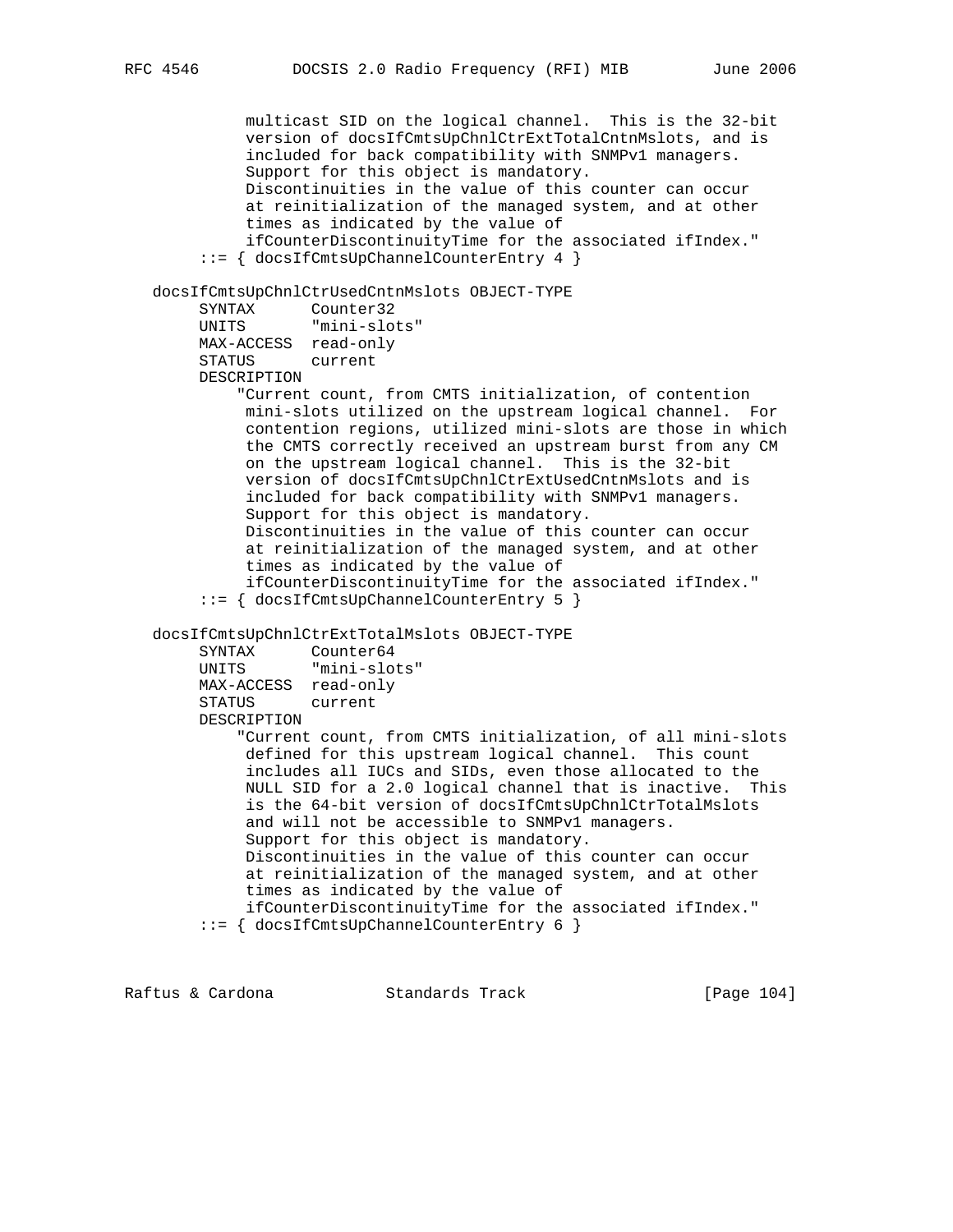docsIfCmtsUpChnlCtrExtUcastGrantedMslots OBJECT-TYPE SYNTAX Counter64 UNITS "mini-slots" MAX-ACCESS read-only STATUS current DESCRIPTION "Current count, from CMTS initialization, of unicast granted mini-slots on the upstream logical channel, regardless of burst type. Unicast granted mini-slots are those in which the CMTS assigned bandwidth to any unicast SID on the logical channel. However, this object does not include mini-slots for reserved IUCs, or grants to SIDs designated as meaning 'no CM'. This is the 64-bit version of docsIfCmtsUpChnlCtrUcastGrantedMslots and will not be accessible to SNMPv1 managers. Support for this object is mandatory. Discontinuities in the value of this counter can occur at reinitialization of the managed system, and at other times as indicated by the value of ifCounterDiscontinuityTime for the associated ifIndex." ::= { docsIfCmtsUpChannelCounterEntry 7 } docsIfCmtsUpChnlCtrExtTotalCntnMslots OBJECT-TYPE SYNTAX Counter64 UNITS "mini-slots" MAX-ACCESS read-only STATUS current DESCRIPTION "Current count, from CMTS initialization, of contention mini-slots defined for this upstream logical channel. This count includes all mini-slots assigned to a broadcast or multicast SID on the logical channel. This is the 64-bit version of docsIfCmtsUpChnlCtrTotalCntnMslots and will not be accessible to SNMPv1 managers. Support for this object is mandatory. Discontinuities in the value of this counter can occur at reinitialization of the managed system, and at other times as indicated by the value of ifCounterDiscontinuityTime for the associated ifIndex." ::= { docsIfCmtsUpChannelCounterEntry 8 } docsIfCmtsUpChnlCtrExtUsedCntnMslots OBJECT-TYPE SYNTAX Counter64 UNITS "mini-slots" MAX-ACCESS read-only STATUS current DESCRIPTION "Current count, from CMTS initialization, of contention Raftus & Cardona Standards Track [Page 105]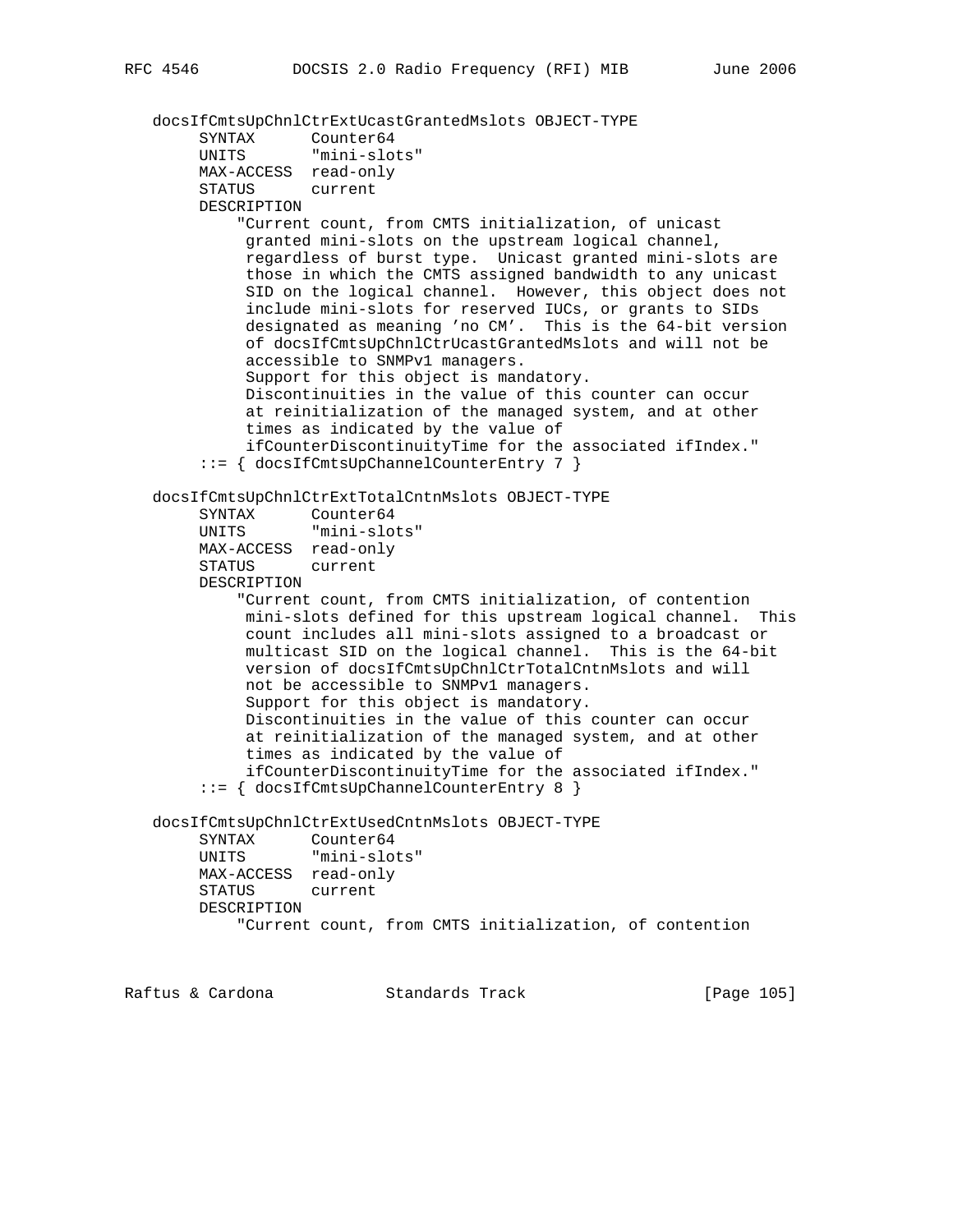mini-slots utilized on the upstream logical channel. For contention regions, utilized mini-slots are those in which the CMTS correctly received an upstream burst from any CM on the upstream logical channel. This is the 64-bit version of docsIfCmtsUpChnlCtrUsedCntnMslots and will not be accessible to SNMPv1 managers. Support for this object is mandatory. Discontinuities in the value of this counter can occur at reinitialization of the managed system, and at other times as indicated by the value of ifCounterDiscontinuityTime for the associated ifIndex." ::= { docsIfCmtsUpChannelCounterEntry 9 } docsIfCmtsUpChnlCtrCollCntnMslots OBJECT-TYPE SYNTAX Counter32 UNITS "mini-slots" MAX-ACCESS read-only STATUS current DESCRIPTION "Current count, from CMTS initialization, of contention mini-slots subjected to collisions on the upstream logical channel. For contention regions, these are the mini-slots applicable to bursts that the CMTS detected but could not correctly receive. This is the 32-bit version of docsIfCmtsUpChnlCtrExtCollCntnMslots and is included for back compatibility with SNMPv1 managers. Discontinuities in the value of this counter can occur at reinitialization of the managed system, and at other times as indicated by the value of ifCounterDiscontinuityTime for the associated ifIndex." ::= { docsIfCmtsUpChannelCounterEntry 10 } docsIfCmtsUpChnlCtrTotalCntnReqMslots OBJECT-TYPE SYNTAX Counter32 UNITS "mini-slots" MAX-ACCESS read-only STATUS current DESCRIPTION "Current count, from CMTS initialization, of contention request mini-slots defined for this upstream logical channel. This count includes all mini-slots for IUC1 assigned to a broadcast or multicast SID on the logical channel. This is the 32-bit version of docsIfCmtsUpChnlCtrExtTotalCntnReqMslots and is included for back compatibility with SNMPv1 managers. Discontinuities in the value of this counter can occur at reinitialization of the managed system, and at other times as indicated by the value of

Raftus & Cardona Standards Track [Page 106]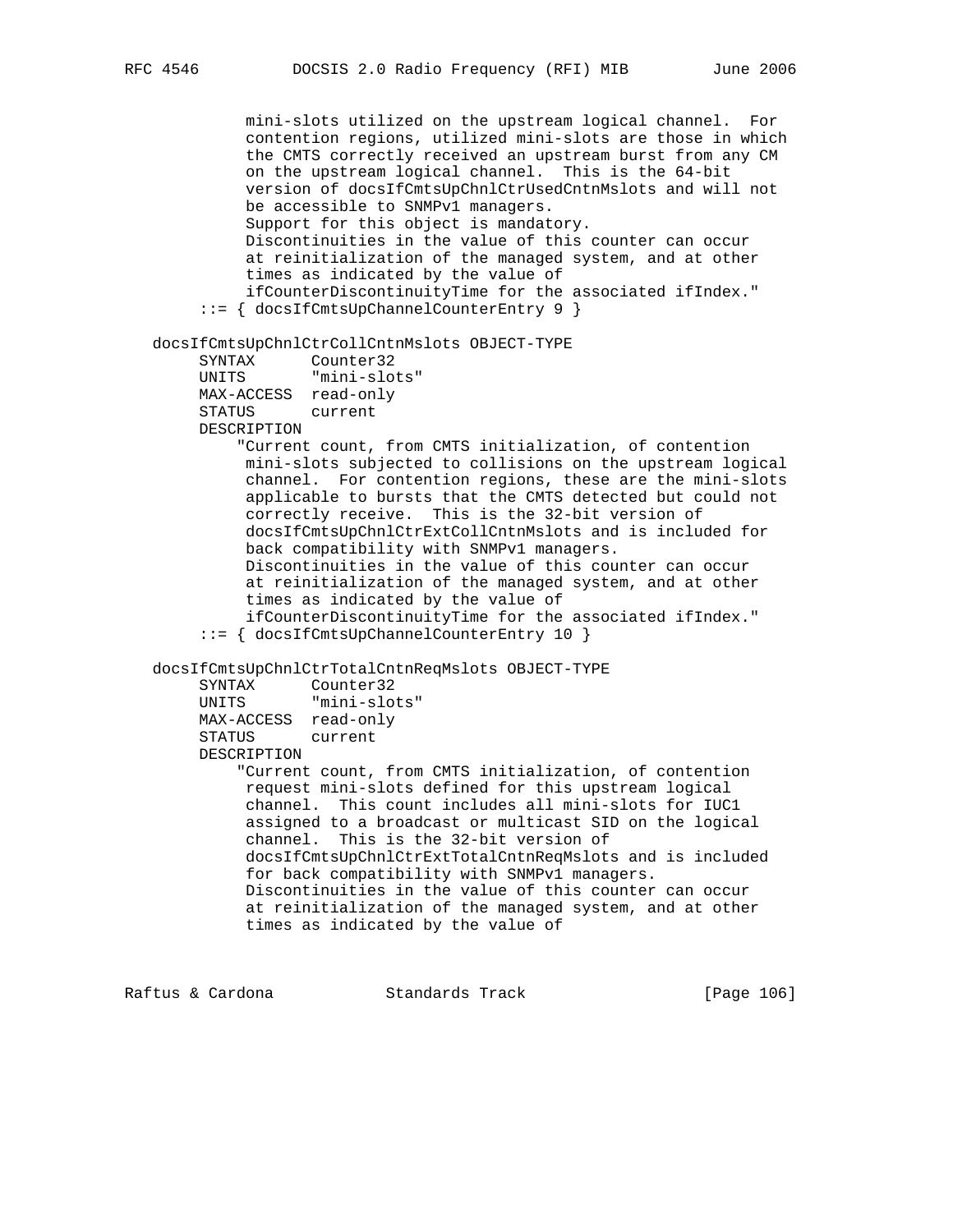```
 ifCounterDiscontinuityTime for the associated ifIndex."
         ::= { docsIfCmtsUpChannelCounterEntry 11 }
   docsIfCmtsUpChnlCtrUsedCntnReqMslots OBJECT-TYPE
 SYNTAX Counter32
 UNITS "mini-slots"
        MAX-ACCESS read-only
        STATUS current
        DESCRIPTION
             "Current count, from CMTS initialization, of contention
             request mini-slots utilized on this upstream logical
             channel. This count includes all contention mini-slots for
             IUC1 applicable to bursts that the CMTS correctly
             received. This is the 32-bit version of
             docsIfCmtsUpChnlCtrExtUsedCntnReqMslots and is included
             for back compatibility with SNMPv1 managers.
             Discontinuities in the value of this counter can occur
             at reinitialization of the managed system, and at other
             times as indicated by the value of
             ifCounterDiscontinuityTime for the associated ifIndex."
         ::= { docsIfCmtsUpChannelCounterEntry 12 }
   docsIfCmtsUpChnlCtrCollCntnReqMslots OBJECT-TYPE
        SYNTAX Counter32
        UNITS "mini-slots"
        MAX-ACCESS read-only
        STATUS current
        DESCRIPTION
             "Current count, from CMTS initialization, of contention
             request mini-slots subjected to collisions on this upstream
             logical channel. This includes all contention mini-slots
             for IUC1 applicable to bursts that the CMTS detected but
             could not correctly receive. This is the 32-bit version of
             docsIfCmtsUpChnlCtrExtCollCntnReqMslots and is included
             for back compatibility with SNMPv1 managers.
             Discontinuities in the value of this counter can occur
             at reinitialization of the managed system, and at other
             times as indicated by the value of
             ifCounterDiscontinuityTime for the associated ifIndex."
         ::= { docsIfCmtsUpChannelCounterEntry 13 }
   docsIfCmtsUpChnlCtrTotalCntnReqDataMslots OBJECT-TYPE
        SYNTAX Counter32
        UNITS "mini-slots"
        MAX-ACCESS read-only
        STATUS current
        DESCRIPTION
             "Current count, from CMTS initialization, of contention
Raftus & Cardona               Standards Track                 [Page 107]
```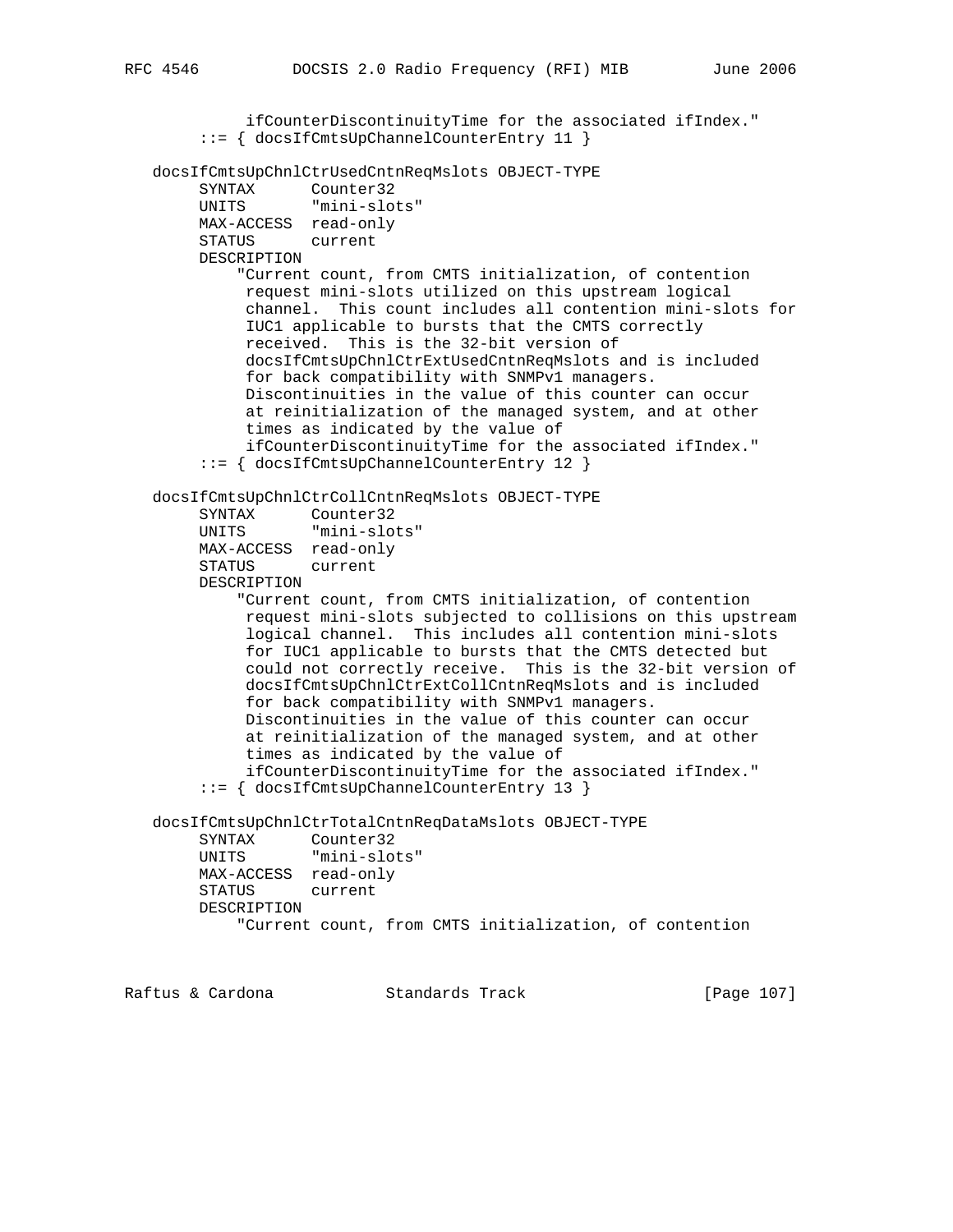request data mini-slots defined for this upstream logical channel. This count includes all mini-slots for IUC2 assigned to a broadcast or multicast SID on the logical channel. This is the 32-bit version of docsIfCmtsUpChnlCtrExtTotalCntnReqDataMslots and is included for back compatibility with SNMPv1 managers. Discontinuities in the value of this counter can occur at reinitialization of the managed system, and at other times as indicated by the value of ifCounterDiscontinuityTime for the associated ifIndex." ::= { docsIfCmtsUpChannelCounterEntry 14 } docsIfCmtsUpChnlCtrUsedCntnReqDataMslots OBJECT-TYPE SYNTAX Counter32 UNITS "mini-slots" MAX-ACCESS read-only STATUS current DESCRIPTION "Current count, from CMTS initialization, of contention request data mini-slots utilized on this upstream logical channel. This includes all contention mini-slots for IUC2 applicable to bursts that the CMTS correctly received. This is the 32-bit version of docsIfCmtsUpChnlCtrExtUsedCntnReqDataMslots and is included for back compatibility with SNMPv1 managers. Discontinuities in the value of this counter can occur at reinitialization of the managed system, and at other times as indicated by the value of ifCounterDiscontinuityTime for the associated ifIndex." ::= { docsIfCmtsUpChannelCounterEntry 15 } docsIfCmtsUpChnlCtrCollCntnReqDataMslots OBJECT-TYPE SYNTAX Counter32 UNITS "mini-slots" MAX-ACCESS read-only STATUS current DESCRIPTION "Current count, from CMTS initialization, of contention request data mini-slots subjected to collisions on this upstream logical channel. This includes all contention mini-slots for IUC2 applicable to bursts that the CMTS detected, but could not correctly receive. This is the 32-bit version of docsIfCmtsUpChnlCtrExtCollCntnReqDataMslots and is included for back compatibility with SNMPv1 managers. Discontinuities in the value of this counter can occur at reinitialization of the managed system, and at other times as indicated by the value of

Raftus & Cardona Standards Track [Page 108]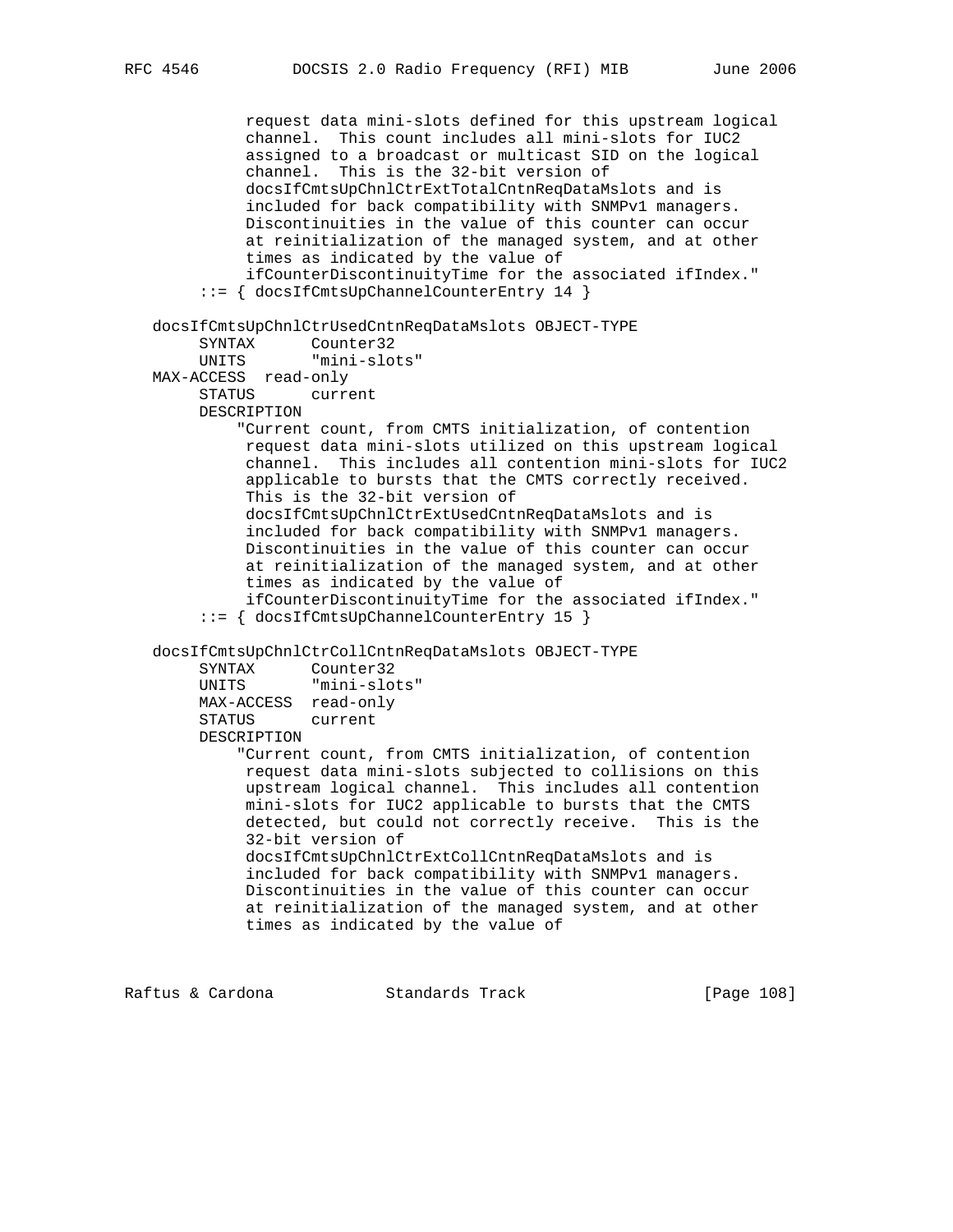```
 ifCounterDiscontinuityTime for the associated ifIndex."
        ::= { docsIfCmtsUpChannelCounterEntry 16 }
   docsIfCmtsUpChnlCtrTotalCntnInitMaintMslots OBJECT-TYPE
 SYNTAX Counter32
 UNITS "mini-slots"
        MAX-ACCESS read-only
        STATUS current
        DESCRIPTION
            "Current count, from CMTS initialization, of contention
             initial maintenance mini-slots defined for this upstream
             logical channel. This includes all mini-slots for IUC3
             assigned to a broadcast or multicast SID on the logical
             channel. This is the 32-bit version of
             docsIfCmtsUpChnlCtrExtTotalCntnInitMaintMslots
             and is included for back compatibility with SNMPv1
             managers.
             Discontinuities in the value of this counter can occur
             at reinitialization of the managed system, and at other
             times as indicated by the value of
             ifCounterDiscontinuityTime for the associated ifIndex."
        ::= { docsIfCmtsUpChannelCounterEntry 17 }
   docsIfCmtsUpChnlCtrUsedCntnInitMaintMslots OBJECT-TYPE
        SYNTAX Counter32
        MAX-ACCESS read-only
        STATUS current
        DESCRIPTION
             "Current count, from CMTS initialization, of contention
             initial maintenance mini-slots utilized on this upstream
             logical channel. This includes all contention mini-slots
             for IUC3 applicable to bursts that the CMTS correctly
             received. This is the 32-bit version of
             docsIfCmtsUpChnlCtrExtUsedCntnInitMaintMslots
             and is included for back compatibility with SNMPv1
             managers.
             Discontinuities in the value of this counter can occur
             at reinitialization of the managed system, and at other
             times as indicated by the value of
             ifCounterDiscontinuityTime for the associated ifIndex."
        ::= { docsIfCmtsUpChannelCounterEntry 18 }
   docsIfCmtsUpChnlCtrCollCntnInitMaintMslots OBJECT-TYPE
        SYNTAX Counter32
        UNITS "mini-slots"
        MAX-ACCESS read-only
        STATUS current
        DESCRIPTION
```
Raftus & Cardona Standards Track [Page 109]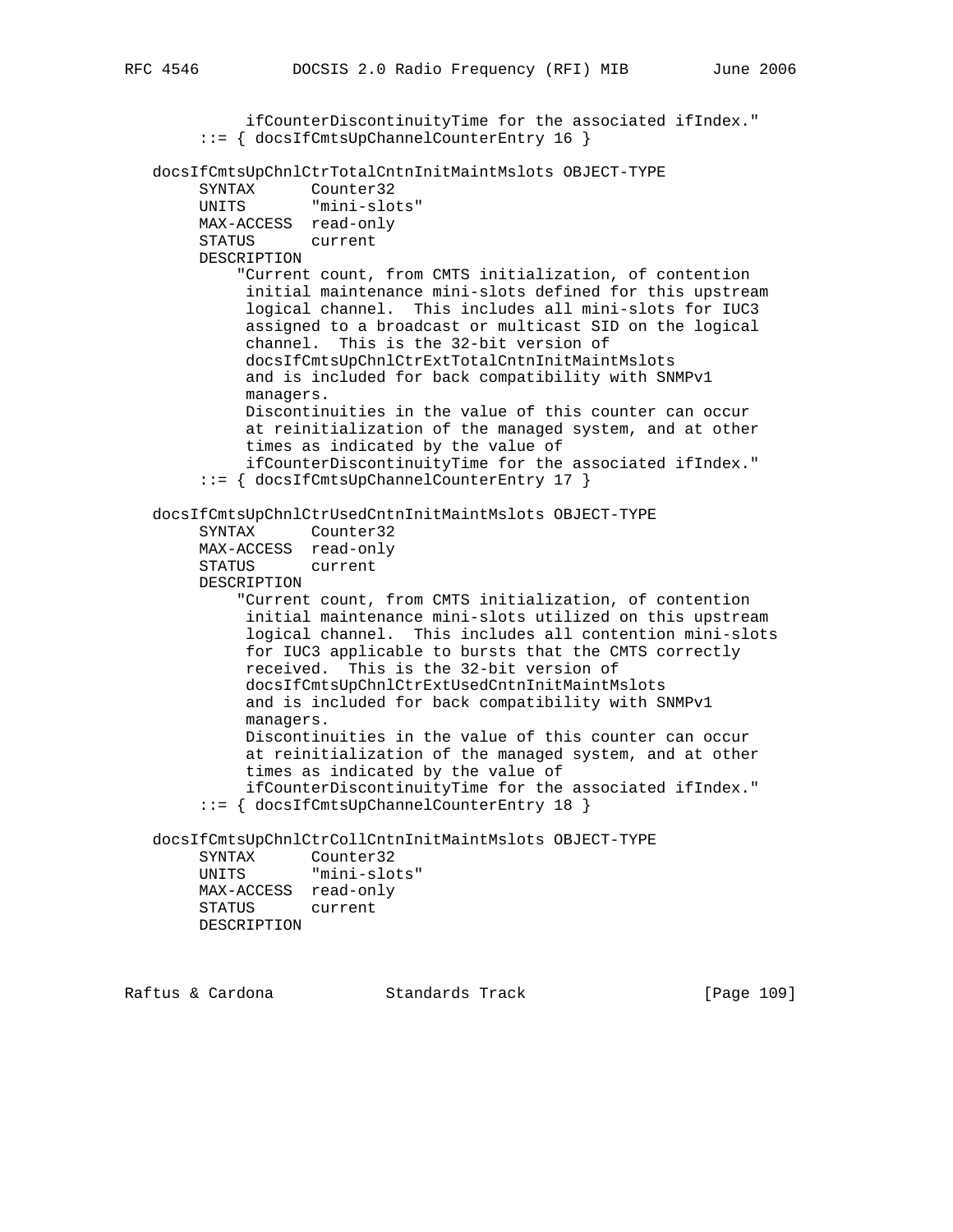"Current count, from CMTS initialization, of contention initial maintenance mini-slots subjected to collisions on this upstream logical channel. This includes all contention mini-slots for IUC3 applicable to bursts that the CMTS detected, but could not correctly receive. This is the 32-bit version of docsIfCmtsUpChnlCtrExtCollCntnInitMaintMslots and is included for back compatibility with SNMPv1 managers. Discontinuities in the value of this counter can occur at reinitialization of the managed system, and at other times as indicated by the value of ifCounterDiscontinuityTime for the associated ifIndex." ::= { docsIfCmtsUpChannelCounterEntry 19 } docsIfCmtsUpChnlCtrExtCollCntnMslots OBJECT-TYPE SYNTAX Counter64 UNITS "mini-slots" MAX-ACCESS read-only STATUS current DESCRIPTION "Current count, from CMTS initialization, of collision contention mini-slots on the upstream logical channel. For contention regions, these are the mini-slots applicable to bursts that the CMTS detected, but could not correctly receive. This is the 64-bit version of docsIfCmtsUpChnlCtrCollCntnMslots and will not be accessible to SNMPv1 managers. Discontinuities in the value of this counter can occur at reinitialization of the managed system, and at other times as indicated by the value of ifCounterDiscontinuityTime for the associated ifIndex." ::= { docsIfCmtsUpChannelCounterEntry 20 } docsIfCmtsUpChnlCtrExtTotalCntnReqMslots OBJECT-TYPE SYNTAX Counter64 UNITS "mini-slots" MAX-ACCESS read-only STATUS current DESCRIPTION "Current count, from CMTS initialization, of contention request mini-slots defined for this upstream logical channel. This count includes all mini-slots for IUC1 assigned to a broadcast or multicast SID on the logical channel. This is the 64-bit version of docsIfCmtsUpChnlCtrTotalCntnReqMslots and will not be accessible to SNMPv1 managers. Discontinuities in the value of this counter can occur

Raftus & Cardona Standards Track [Page 110]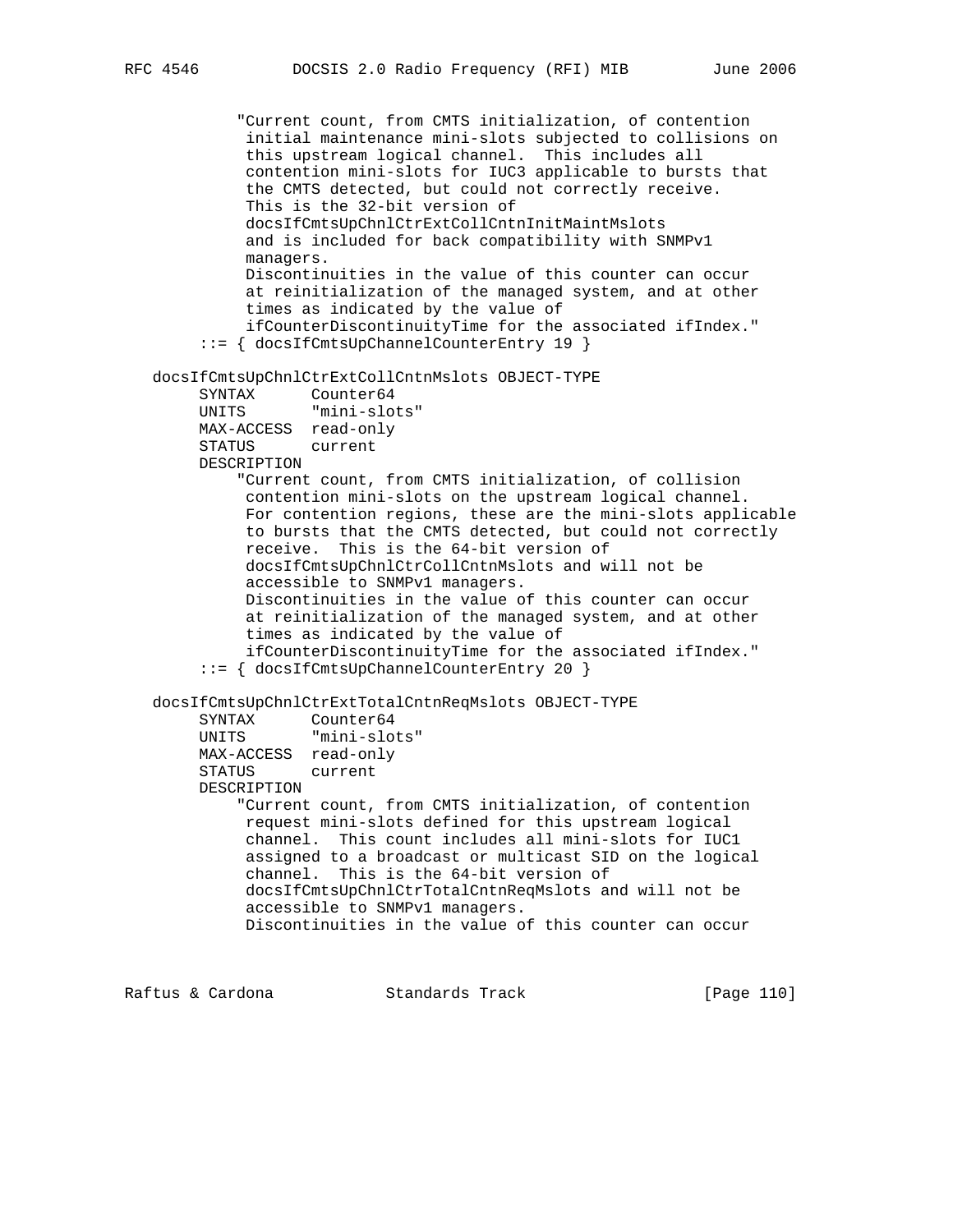```
 at reinitialization of the managed system, and at other
             times as indicated by the value of
             ifCounterDiscontinuityTime for the associated ifIndex."
         ::= { docsIfCmtsUpChannelCounterEntry 21 }
   docsIfCmtsUpChnlCtrExtUsedCntnReqMslots OBJECT-TYPE
       SYNTAX Counter64
        UNITS "mini-slots"
        MAX-ACCESS read-only
        STATUS current
        DESCRIPTION
            "Current count, from CMTS initialization, of contention
             request mini-slots utilized on this upstream logical
             channel. This count includes all contention mini-slots for
             IUC1 applicable to bursts that the CMTS correctly
             received. This is the 64-bit version of
             docsIfCmtsUpChnlCtrUsedCntnReqMslots and will not be
             accessible to SNMPv1 managers.
             Discontinuities in the value of this counter can occur
             at reinitialization of the managed system, and at other
             times as indicated by the value of
             ifCounterDiscontinuityTime for the associated ifIndex."
        ::= { docsIfCmtsUpChannelCounterEntry 22 }
   docsIfCmtsUpChnlCtrExtCollCntnReqMslots OBJECT-TYPE
SYNTAX Counter64
 UNITS "mini-slots"
        MAX-ACCESS read-only
        STATUS current
        DESCRIPTION
            "Current count, from CMTS initialization, of contention
             request mini-slots subjected to collisions on this upstream
             logical channel. This includes all contention mini-slots
             for IUC1 applicable to bursts that the CMTS detected,
             but could not correctly receive. This is the 64-bit
             version of docsIfCmtsUpChnlCtrCollCntnReqMslots and will
             not be accessible to SNMPv1 managers.
             Discontinuities in the value of this counter can occur
             at reinitialization of the managed system, and at other
             times as indicated by the value of
             ifCounterDiscontinuityTime for the associated ifIndex."
        ::= { docsIfCmtsUpChannelCounterEntry 23 }
   docsIfCmtsUpChnlCtrExtTotalCntnReqDataMslots OBJECT-TYPE
        SYNTAX Counter64
        UNITS "mini-slots"
        MAX-ACCESS read-only
        STATUS current
```
Raftus & Cardona Standards Track [Page 111]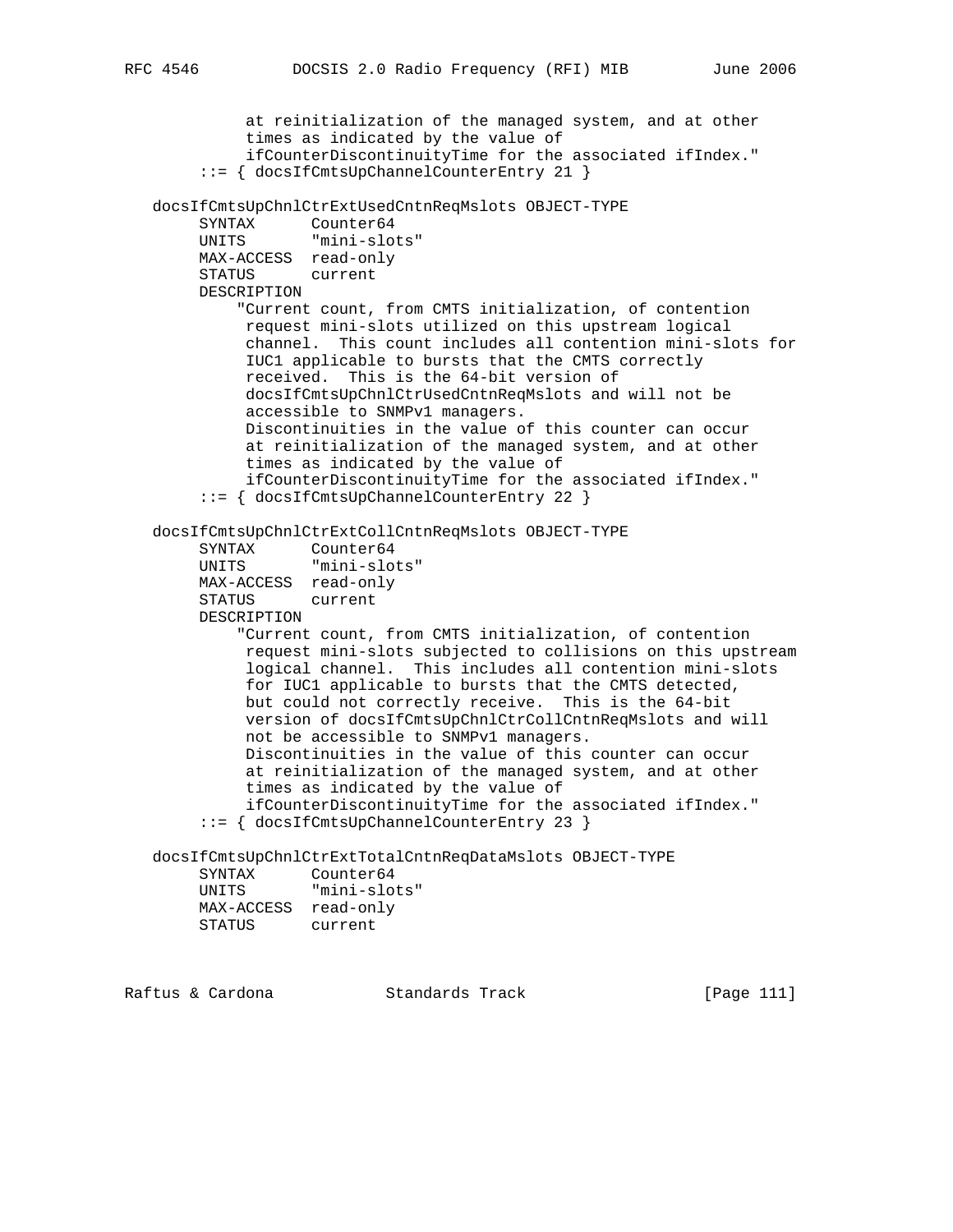```
 DESCRIPTION
             "Current count, from CMTS initialization, of contention
             request data mini-slots defined for this upstream logical
             channel. This count includes all mini-slots for IUC2
             assigned to a broadcast or multicast SID on the logical
             channel. This is the 64-bit version of
             docsIfCmtsUpChnlCtrTotalCntnReqDataMslots and will not be
             accessible to SNMPv1 managers.
             Discontinuities in the value of this counter can occur
             at reinitialization of the managed system, and at other
             times as indicated by the value of
             ifCounterDiscontinuityTime for the associated ifIndex."
        ::= { docsIfCmtsUpChannelCounterEntry 24 }
   docsIfCmtsUpChnlCtrExtUsedCntnReqDataMslots OBJECT-TYPE
SYNTAX Counter64
 UNITS "mini-slots"
        MAX-ACCESS read-only
        STATUS current
        DESCRIPTION
            "Current count, from CMTS initialization, of contention
             request data mini-slots utilized on this upstream logical
             channel. This includes all contention mini-slots for IUC2
             applicable to bursts that the CMTS correctly received.
             This is the 64-bit version of
             docsIfCmtsUpChnlCtrUsedCntnReqDataMslots and will not be
             accessible to SNMPv1 managers.
             Discontinuities in the value of this counter can occur
             at reinitialization of the managed system, and at other
             times as indicated by the value of
             ifCounterDiscontinuityTime for the associated ifIndex."
        ::= { docsIfCmtsUpChannelCounterEntry 25 }
   docsIfCmtsUpChnlCtrExtCollCntnReqDataMslots OBJECT-TYPE
SYNTAX Counter64
 UNITS "mini-slots"
        MAX-ACCESS read-only
        STATUS current
        DESCRIPTION
            "Current count, from CMTS initialization, of contention
             request data mini-slots subjected to collisions on this
             upstream logical channel. This includes all contention
             mini-slots for IUC2 applicable to bursts that the CMTS
             detected, but could not correctly receive. This is the
             64-bit version of
             docsIfCmtsUpChnlCtrCollCntnReqDataMslots
             and will not be accessible to SNMPv1 managers.
             Discontinuities in the value of this counter can occur
```
Raftus & Cardona Standards Track [Page 112]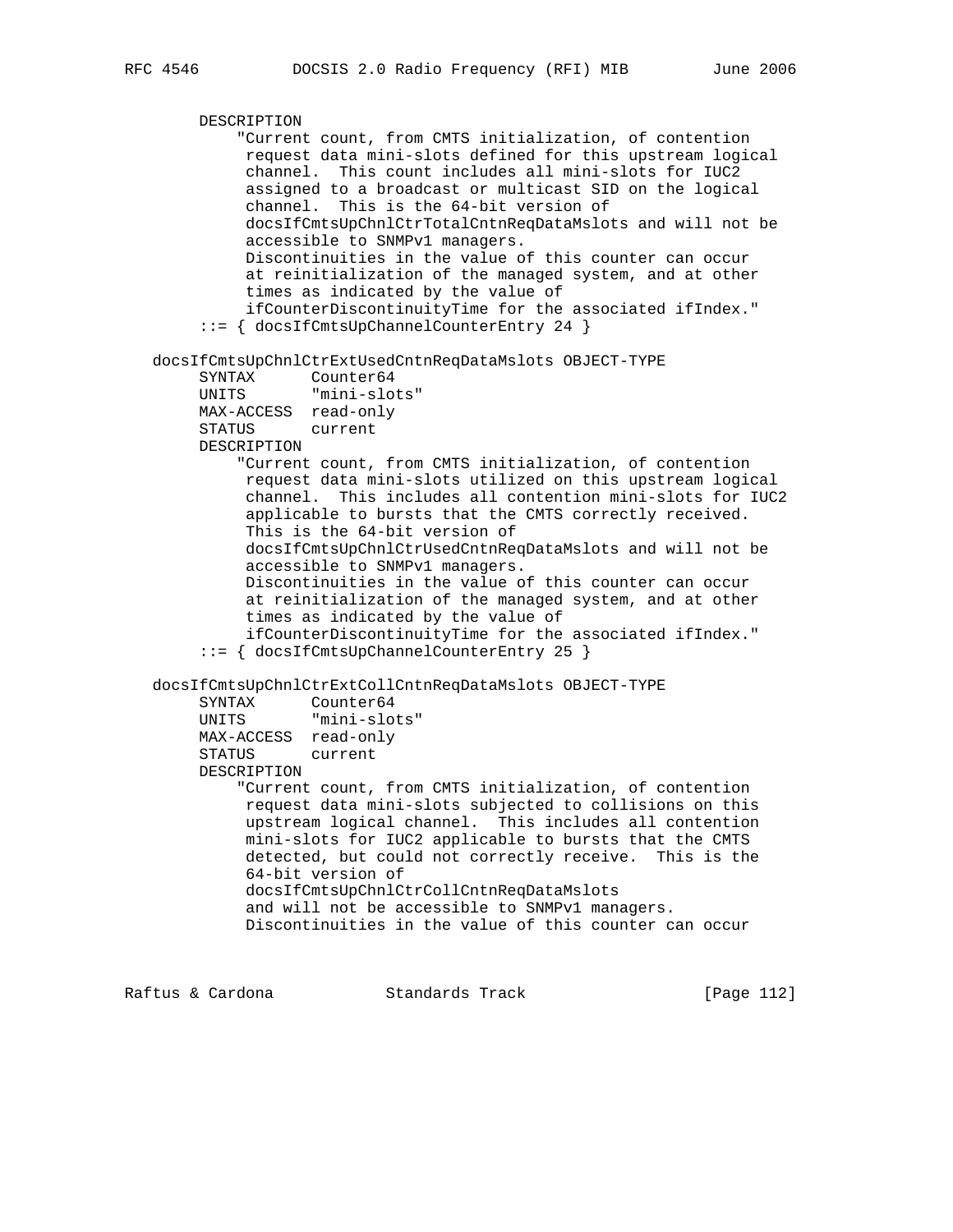```
 at reinitialization of the managed system, and at other
             times as indicated by the value of
             ifCounterDiscontinuityTime for the associated ifIndex."
         ::= { docsIfCmtsUpChannelCounterEntry 26 }
   docsIfCmtsUpChnlCtrExtTotalCntnInitMaintMslots OBJECT-TYPE
        SYNTAX Counter64
        UNITS "mini-slots"
        MAX-ACCESS read-only
        STATUS current
        DESCRIPTION
            "Current count, from CMTS initialization, of initial
             maintenance mini-slots defined for this upstream logical
             channel. This count includes all mini-slots for IUC3
             assigned to a broadcast or multicast SID on the logical
             channel. This is the 64-bit version of
             docsIfCmtsUpChnlCtrTotalCntnInitMaintMslots
             and will not be accessible to SNMPv1 managers.
             Discontinuities in the value of this counter can occur
             at reinitialization of the managed system, and at other
             times as indicated by the value of
             ifCounterDiscontinuityTime for the associated ifIndex."
        ::= { docsIfCmtsUpChannelCounterEntry 27 }
   docsIfCmtsUpChnlCtrExtUsedCntnInitMaintMslots OBJECT-TYPE
SYNTAX Counter64
 UNITS "mini-slots"
        MAX-ACCESS read-only
        STATUS current
        DESCRIPTION
            "Current count, from CMTS initialization, of initial
             maintenance mini-slots utilized on this upstream logical
             channel. This includes all contention mini-slots for IUC3
             applicable to bursts that the CMTS correctly received.
             This is the 64-bit version of
             docsIfCmtsUpChnlCtrUsedCntnInitMaintMslots
             and will not be accessible to SNMPv1 managers.
             Discontinuities in the value of this counter can occur
             at reinitialization of the managed system, and at other
             times as indicated by the value of
             ifCounterDiscontinuityTime for the associated ifIndex."
        ::= { docsIfCmtsUpChannelCounterEntry 28 }
   docsIfCmtsUpChnlCtrExtCollCntnInitMaintMslots OBJECT-TYPE
```

| SYNTAX     | Counter64    |
|------------|--------------|
| UNITS      | "mini-slots" |
| MAX-ACCESS | read-only    |
| STATUS     | current      |

Raftus & Cardona Standards Track [Page 113]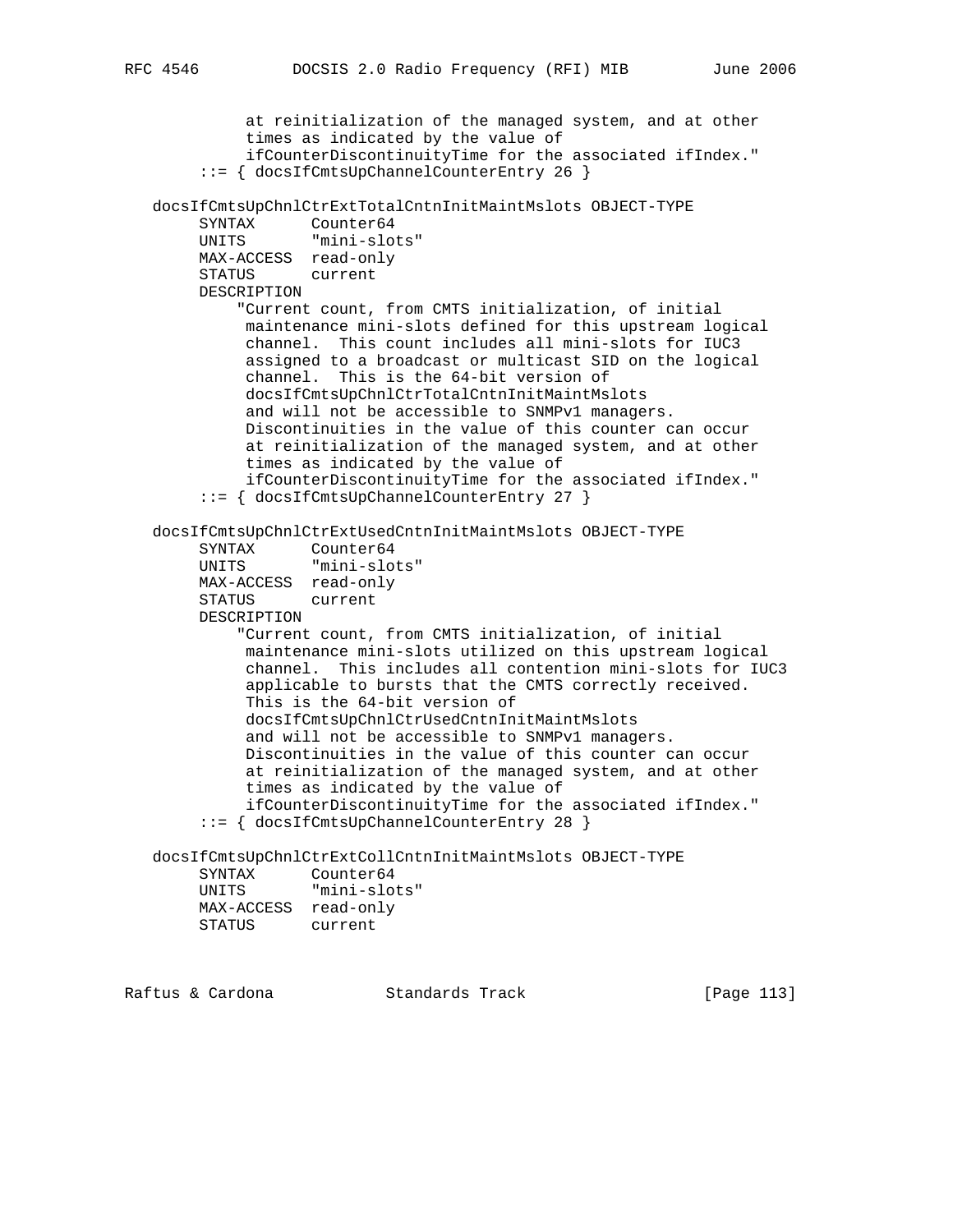```
 DESCRIPTION
             "Current count, from CMTS initialization, of contention
             initial maintenance mini-slots subjected to collisions on
             this upstream logical channel. This includes all
             contention mini-slots for IUC3 applicable to bursts that
             the CMTS detected, but could not correctly receive.
             This is the 64-bit version of
             docsIfCmtsUpChnlCtrCollCntnInitMaintMslots and will not
             be accessible to SNMPv1 managers.
             Discontinuities in the value of this counter can occur
             at reinitialization of the managed system, and at other
             times as indicated by the value of
             ifCounterDiscontinuityTime for the associated ifIndex."
         ::= { docsIfCmtsUpChannelCounterEntry 29 }
 --
    -- notification group is for future extension.
-docsIfNotification OBJECT IDENTIFIER ::= { docsIfMib 2 }
 --
    -- MIB Compliance statements.
   - --
    -- Conformance definitions
 --
 docsIfConformance OBJECT IDENTIFIER ::= { docsIfMib 3 }
 docsIfCompliances OBJECT IDENTIFIER ::= { docsIfConformance 1 }
 docsIfGroups OBJECT IDENTIFIER ::= { docsIfConformance 2 }
   docsIfBasicCompliance MODULE-COMPLIANCE
        STATUS deprecated
        DESCRIPTION
             "The compliance statement for devices that implement
             DOCSIS 1.x compliant Radio Frequency Interfaces."
   MODULE -- docsIfMib
    -- unconditionally mandatory groups
   MANDATORY-GROUPS {
       docsIfBasicGroup
 }
    -- conditionally mandatory group
   GROUP docsIfCmGroup
Raftus & Cardona             Standards Track               [Page 114]
```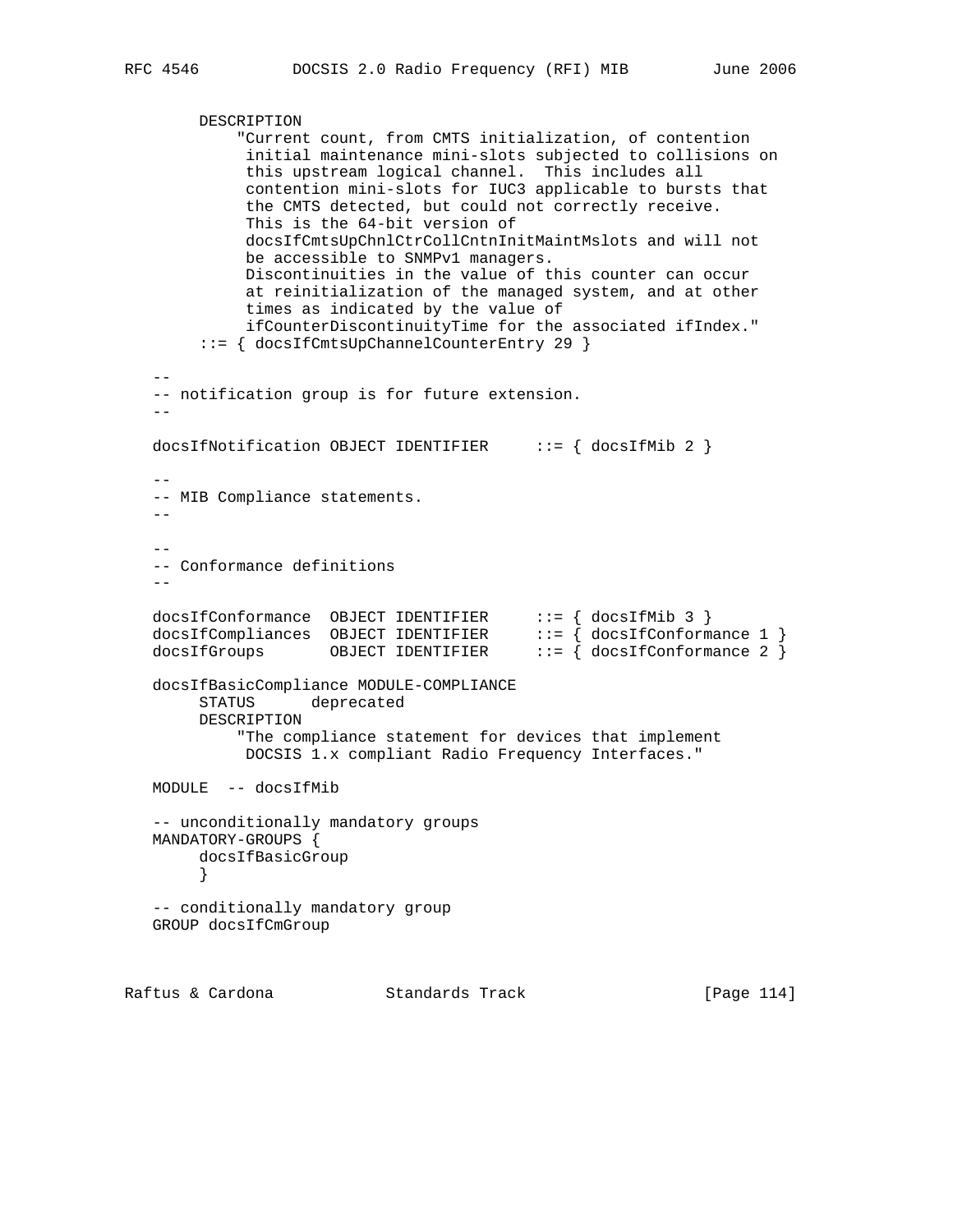DESCRIPTION "This group is implemented only in cable modems, not in cable modem termination systems." -- conditionally mandatory group GROUP docsIfCmtsGroup DESCRIPTION "This group is implemented only in cable modem termination systems, not in cable modems." OBJECT docsIfDownChannelFrequency WRITE-SYNTAX Integer32 (54000000..860000000) MIN-ACCESS read-only DESCRIPTION "Read-write in cable modem termination systems; read-only in cable modems. The values above are appropriate for a cable plant using a Sub-Split channel plan. If DOCSIS is extended to cover other types of channel plans (and frequency allocations), this object will be modified accordingly." OBJECT docsIfDownChannelWidth WRITE-SYNTAX Integer32 (6000000) MIN-ACCESS read-only DESCRIPTION "It is important to implement this object as read-only. In cable modems, this object is always implemented as read-only. The above value is appropriate for cable plants running under NTSC (National Television Standards Committee) standards. If DOCSIS is extended to work with other standards (e.g., European standards), this object will be modified accordingly." OBJECT docsIfDownChannelModulation WRITE-SYNTAX INTEGER { qam64 (3), qam256 (4) } MIN-ACCESS read-only DESCRIPTION "Read-write in cable modem termination systems; read-only in cable modems." OBJECT docsIfDownChannelInterleave WRITE-SYNTAX INTEGER { taps8Increment16(3), taps16Increment8(4), taps32Increment4(5),

Raftus & Cardona Standards Track [Page 115]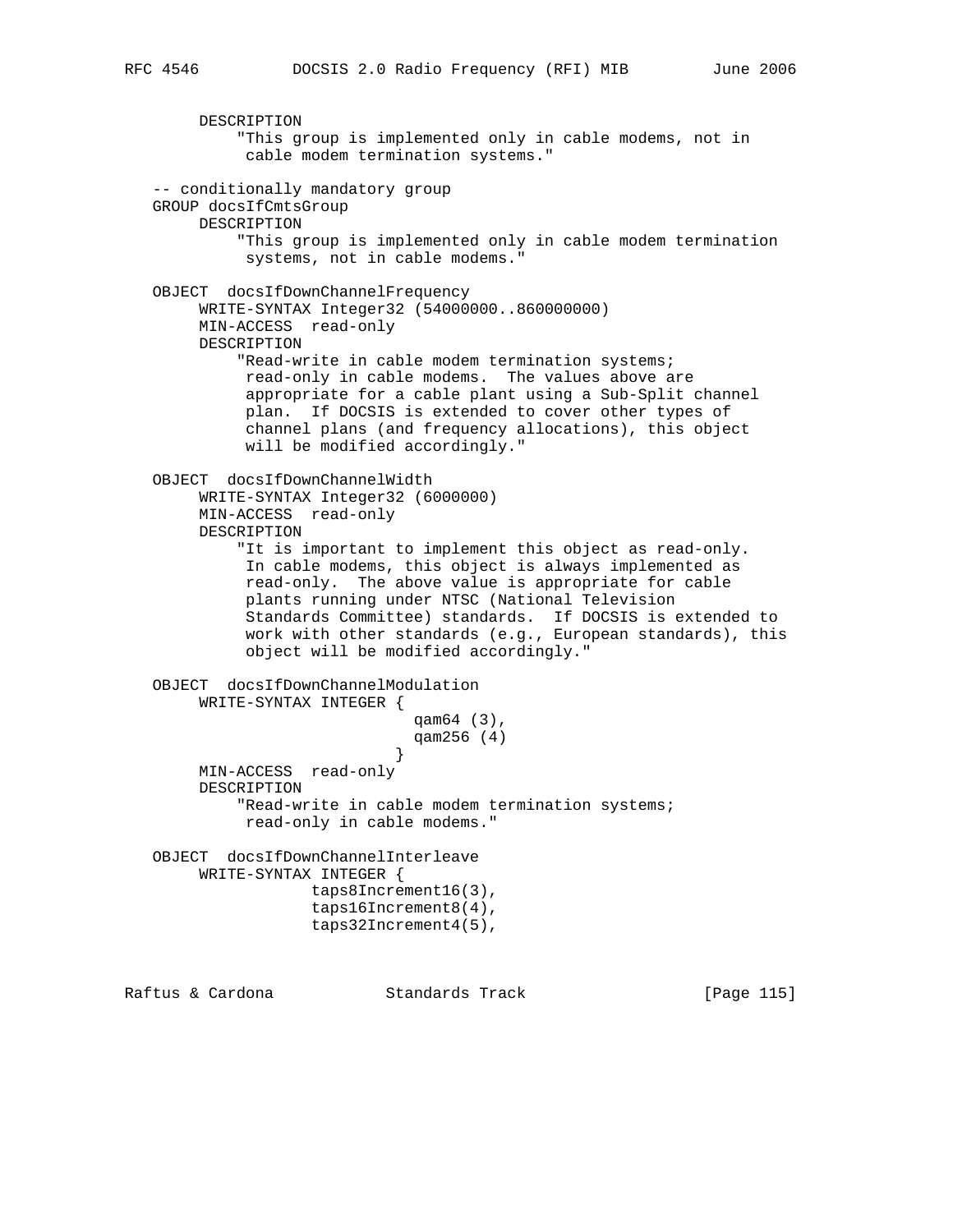taps64Increment2(6), taps128Increment1(7) } MIN-ACCESS read-only DESCRIPTION "Read-write in cable modem termination systems; read-only in cable modems." OBJECT docsIfDownChannelPower MIN-ACCESS read-only DESCRIPTION "Read-write in cable modem termination systems; read-only in cable modems." OBJECT docsIfUpChannelFrequency WRITE-SYNTAX Integer32 (5000000..42000000) MIN-ACCESS read-only DESCRIPTION "Read-write in cable modem termination systems; read-only in cable modems. The values above are appropriate for a cable plant using a Sub-Split channel plan. If DOCSIS is extended to cover other types of channel plans (and frequency allocations), this object will be modified accordingly." OBJECT docsIfUpChannelWidth WRITE-SYNTAX Integer32 (200000..3200000) MIN-ACCESS read-only DESCRIPTION "Read-write in cable modem termination systems; read-only in cable modems. The above value is appropriate for cable plants running under NTSC (National Television Standards Committee) standards. If DOCSIS is extended to work with other standards (e.g., European standards), this object will be modified accordingly." OBJECT docsIfUpChannelModulationProfile MIN-ACCESS read-only DESCRIPTION "Read-write in cable modem termination systems; read-only in cable modems." OBJECT docsIfUpChannelSlotSize MIN-ACCESS read-only DESCRIPTION "This object is always read-only in cable modems. It is compliant to implement this object as read-only in cable modem termination systems."

Raftus & Cardona Standards Track [Page 116]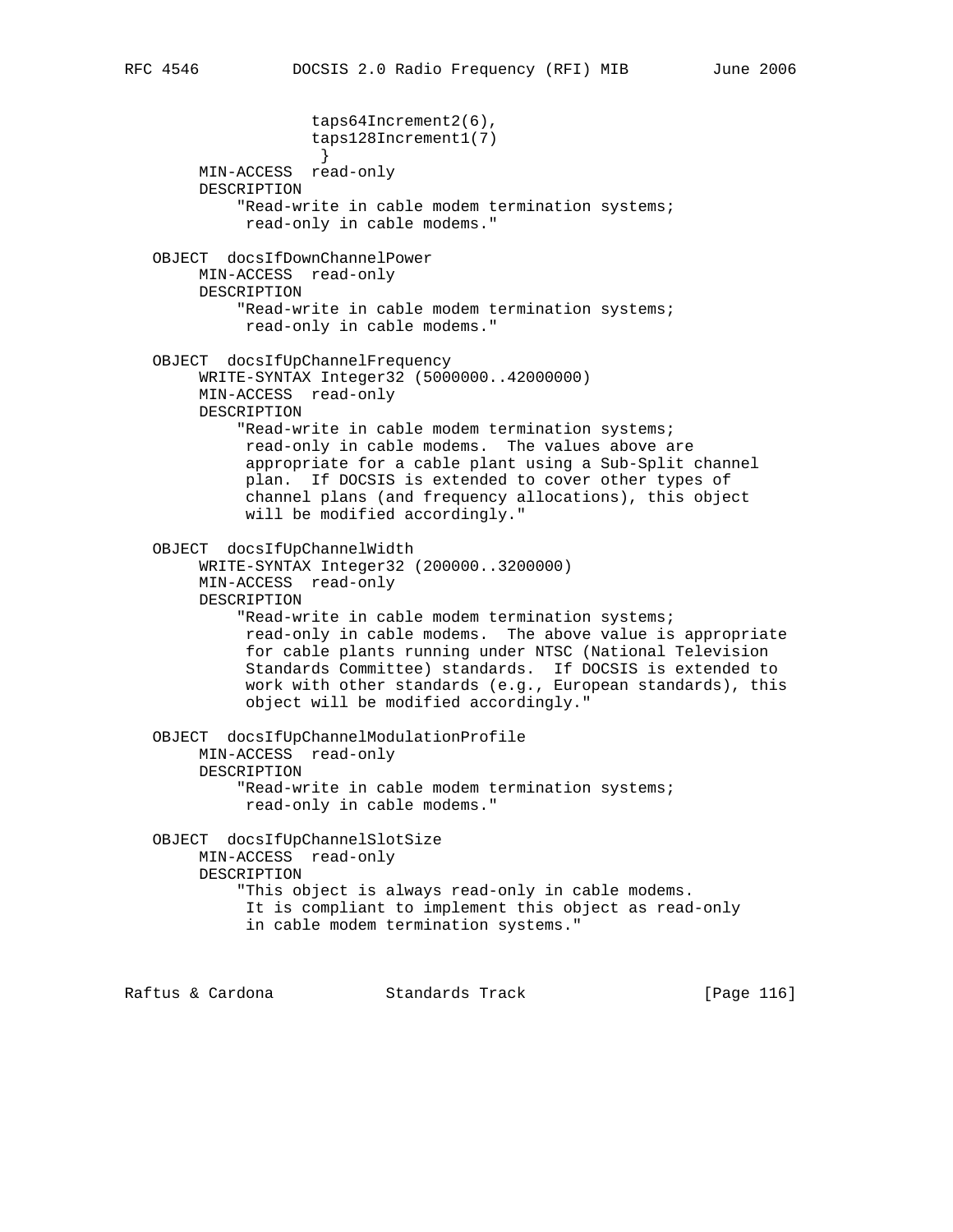OBJECT docsIfUpChannelRangingBackoffStart MIN-ACCESS read-only DESCRIPTION "Read-write in cable modem termination systems; read-only in cable modems." OBJECT docsIfUpChannelRangingBackoffEnd MIN-ACCESS read-only DESCRIPTION "Read-write in cable modem termination systems; read-only in cable modems." OBJECT docsIfUpChannelTxBackoffStart MIN-ACCESS read-only DESCRIPTION "Read-write in cable modem termination systems; read-only in cable modems." OBJECT docsIfUpChannelTxBackoffEnd MIN-ACCESS read-only DESCRIPTION "Read-write in cable modem termination systems; read-only in cable modems." OBJECT docsIfQosProfPriority MIN-ACCESS read-only DESCRIPTION "This object is always read-only in cable modems. It is compliant to implement this object as read-only in cable modem termination systems." OBJECT docsIfQosProfMaxUpBandwidth MIN-ACCESS read-only DESCRIPTION "This object is always read-only in cable modems. It is compliant to implement this object as read-only in cable modem termination systems." OBJECT docsIfQosProfGuarUpBandwidth MIN-ACCESS read-only DESCRIPTION "This object is always read-only in cable modems. It is compliant to implement this object as read-only in cable modem termination systems." OBJECT docsIfQosProfMaxDownBandwidth MIN-ACCESS read-only DESCRIPTION

Raftus & Cardona Standards Track [Page 117]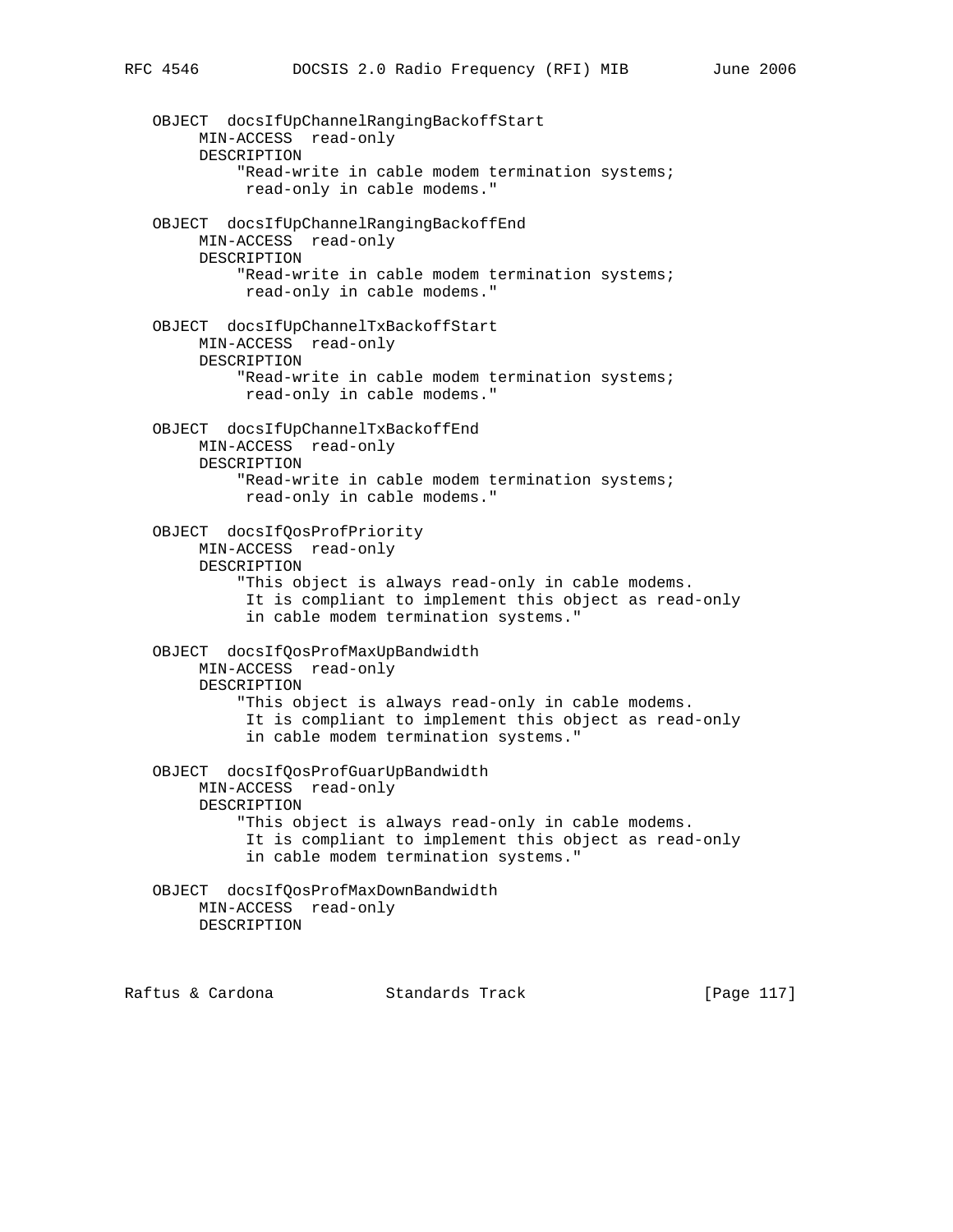"This object is always read-only in cable modems. It is compliant to implement this object as read-only in cable modem termination systems." OBJECT docsIfQosProfMaxTxBurst MIN-ACCESS read-only DESCRIPTION "This object is always read-only in cable modems. It is compliant to implement this object as read-only in cable modem termination systems." OBJECT docsIfQosProfBaselinePrivacy MIN-ACCESS read-only DESCRIPTION "This object is always read-only in cable modems. It is compliant to implement this object as read-only in cable modem termination systems." OBJECT docsIfQosProfStatus MIN-ACCESS read-only DESCRIPTION "This object is always read-only in cable modems. It is compliant to implement this object as read-only in cable modem termination systems." OBJECT docsIfCmtsServiceAdminStatus MIN-ACCESS read-only DESCRIPTION "It is compliant to implement this object as read-only." OBJECT docsIfCmtsSyncInterval MIN-ACCESS read-only DESCRIPTION "It is compliant to implement this object as read-only." OBJECT docsIfCmtsUcdInterval MIN-ACCESS read-only DESCRIPTION "It is compliant to implement this object as read-only." OBJECT docsIfCmtsInsertInterval MIN-ACCESS read-only DESCRIPTION "It is compliant to implement this object as read-only." OBJECT docsIfCmtsInvitedRangingAttempts MIN-ACCESS read-only DESCRIPTION

Raftus & Cardona Standards Track [Page 118]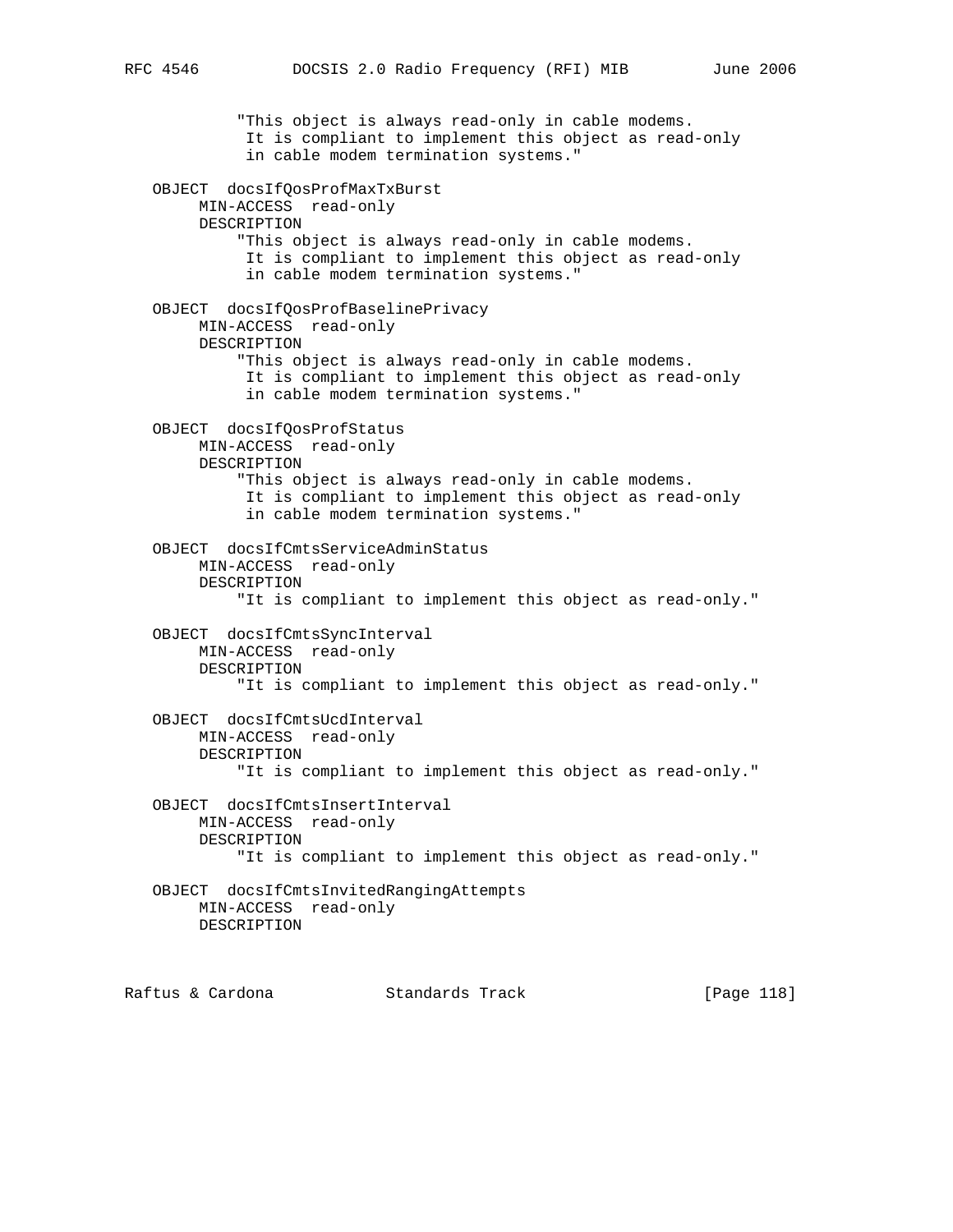```
 "It is compliant to implement this object as read-only."
  OBJECT docsIfCmtsQosProfilePermissions<br>WRITE-SYNTAX BITS {
       WRITE-SYNTAX
            createByManagement(0),
            updateByManagement(1)
 }
        MIN-ACCESS read-only
        DESCRIPTION
             "It is compliant to implement this object as read-only."
   OBJECT docsIfCmtsModType
        WRITE-SYNTAX INTEGER {
                         qpsk (2),
                         qam16 (3)
 }
        DESCRIPTION
             "A management station MAY only set 16QAM or QPSK modulation,
             but others might be possible, based on device
              configuration."
   OBJECT docsIfCmtsModPreambleLen
        SYNTAX Integer32 (0..1024)
        DESCRIPTION
             "The range of the values for this MODULE-COMPLIANCE
              is 0..1024."
   OBJECT docsIfCmtsModFECErrorCorrection
            SYNTAX Integer32 (0..10)
           DESCRIPTION
                "The range of the values for this MODULE-COMPLIANCE
                is 0..10."
         ::= { docsIfCompliances 1 }
   docsIfBasicComplianceV2 MODULE-COMPLIANCE
         STATUS current
        DESCRIPTION
             "The compliance statement for devices that implement
             DOCSIS 2.0 Radio Frequency Interfaces."
   MODULE -- docsIfMib
   -- unconditionally mandatory groups
   MANDATORY-GROUPS {
        docsIfBasicGroupV2
         }
```
Raftus & Cardona Standards Track [Page 119]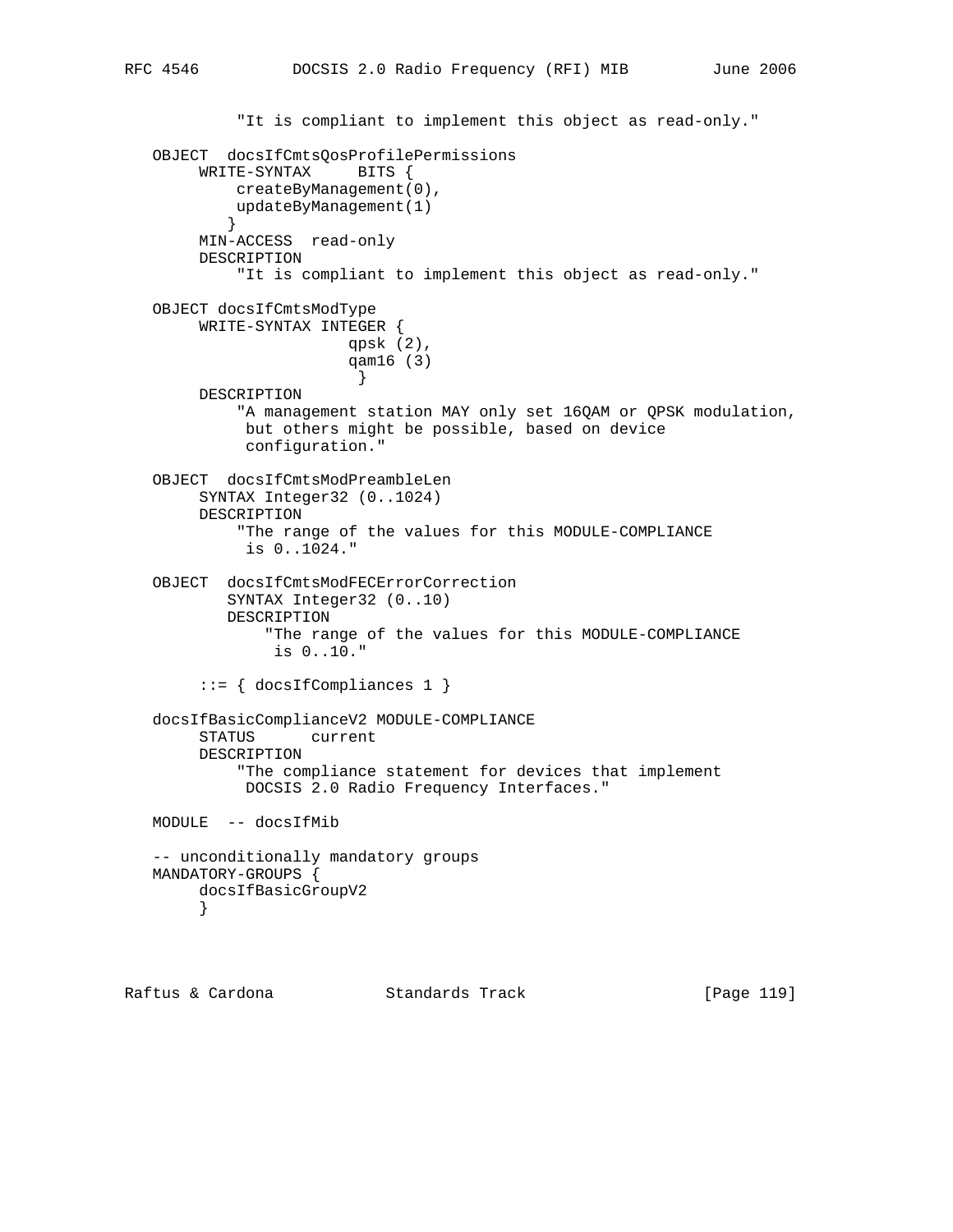-- conditionally mandatory group GROUP docsIfCmGroupV2 DESCRIPTION "This group is implemented only in cable modems, not in cable modem termination systems." -- conditionally mandatory group GROUP docsIfCmtsGroupV2 DESCRIPTION "This group is implemented only in cable modem termination systems, not in cable modems." OBJECT docsIfDownChannelFrequency WRITE-SYNTAX Integer32 (47000000..862000000) MIN-ACCESS read-only DESCRIPTION "Read-write in cable modem termination systems; read-only in cable modems. A range of 54MHz to 860MHz is appropriate for a cable plant using a North American Sub-Split channel plan. The spectrum range has been expanded to accommodate a lower edge of 47MHz and an upper edge of 862MHz for some European channel plans. If DOCSIS is extended to cover other types of channel plans (and frequency allocations), this object will be modified accordingly." OBJECT docsIfDownChannelWidth WRITE-SYNTAX Integer32 (6000000 | 8000000) MIN-ACCESS read-only DESCRIPTION "It is important to implement this object as read-only. In cable modems, this object is always implemented as read-only. The value of 6 MHz is appropriate for cable plants running under NTSC (National Television Standards Committee) standards. The value of 8 MHz is appropriate for cable plants running under ETSI standards. For other regional standards, this object will be modified accordingly." OBJECT docsIfDownChannelModulation WRITE-SYNTAX INTEGER { qam64 (3), qam256 (4) } MIN-ACCESS read-only DESCRIPTION Raftus & Cardona Standards Track [Page 120]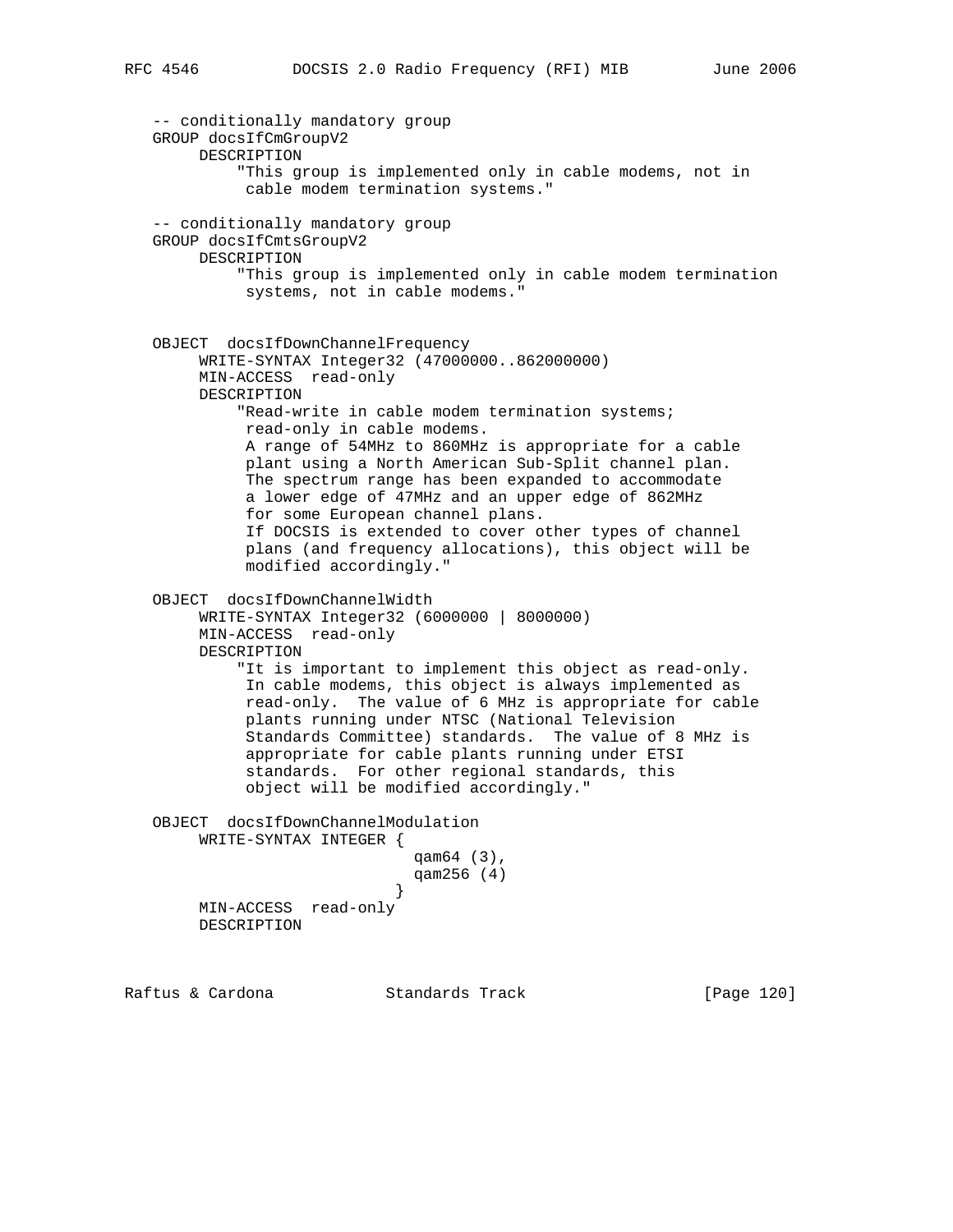"Read-write in cable modem termination systems; read-only in cable modems." OBJECT docsIfDownChannelInterleave WRITE-SYNTAX INTEGER { taps8Increment16(3), taps16Increment8(4), taps32Increment4(5), taps64Increment2(6), taps128Increment1(7), taps12increment17(8) } MIN-ACCESS read-only DESCRIPTION "Read-write in cable modem termination systems; read-only in cable modems." OBJECT docsIfDownChannelPower MIN-ACCESS read-only DESCRIPTION "Read-write in cable modem termination systems; read-only in cable modems." OBJECT docsIfUpChannelFrequency WRITE-SYNTAX Integer32 (5000000..65000000) MIN-ACCESS read-only DESCRIPTION "Read-create in cable modem termination systems; read-only in cable modems. A range of 5MHz to 42MHz is appropriate for a cable plant using a North American Sub-Split channel plan. The spectrum range has been expanded to accommodate an upper edge of 65MHz for some European channel plans. If DOCSIS is extended to cover other types of channel plans (and frequency allocations), this object will be modified accordingly." OBJECT docsIfUpChannelWidth WRITE-SYNTAX Integer32 (200000..6400000) MIN-ACCESS read-only DESCRIPTION "Read-create in cable modem termination systems, read-only in cable modems. The above value is appropriate for cable plants running under NTSC (National Television Standards Committee) standards. If DOCSIS is extended to work with other standards (e.g., European standards), this object will be modified accordingly."

Raftus & Cardona Standards Track [Page 121]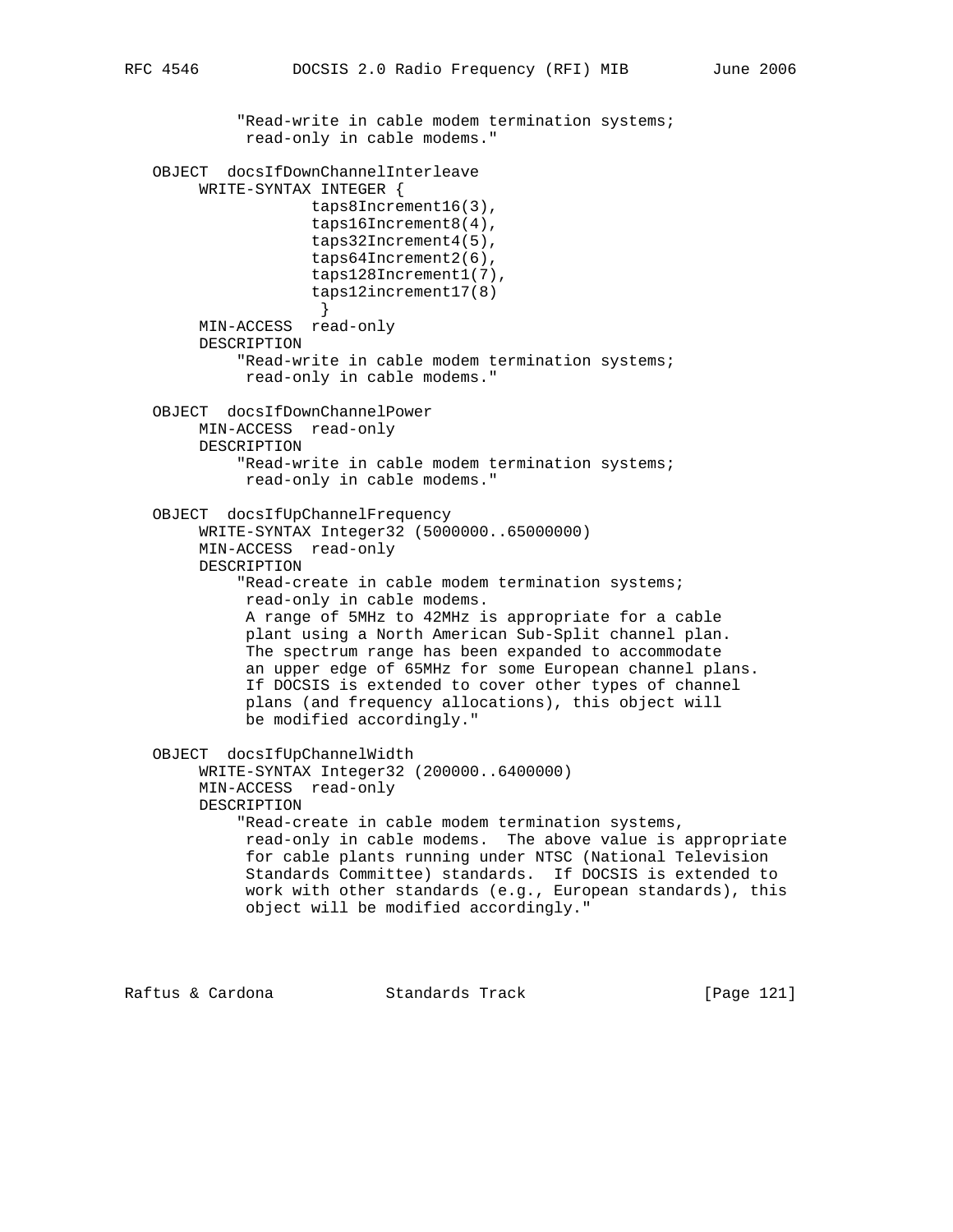OBJECT docsIfUpChannelModulationProfile MIN-ACCESS read-only DESCRIPTION "Read-create in cable modem termination systems; read-only in cable modems." OBJECT docsIfUpChannelSlotSize MIN-ACCESS read-only DESCRIPTION "This object is always read-only in cable modems. It is compliant to implement this object as read-only in cable modem termination systems." OBJECT docsIfUpChannelRangingBackoffStart MIN-ACCESS read-only DESCRIPTION "Read-create in cable modem termination systems; read-only in cable modems." OBJECT docsIfUpChannelRangingBackoffEnd MIN-ACCESS read-only DESCRIPTION "Read-create in cable modem termination systems; read-only in cable modems." OBJECT docsIfUpChannelTxBackoffStart MIN-ACCESS read-only DESCRIPTION "Read-create in cable modem termination systems; read-only in cable modems." OBJECT docsIfUpChannelTxBackoffEnd MIN-ACCESS read-only DESCRIPTION "Read-create in cable modem termination systems; read-only in cable modems." OBJECT docsIfUpChannelScdmaActiveCodes MIN-ACCESS read-only DESCRIPTION "Read-create in cable modem termination systems; read-only in cable modems. The number of active codes when SCDMA is in use MUST range from 64 to 128 and MUST be a non-Prime value. Providing this range allows for the following features and capabilities: 1) Power management in S-CDMA spreader-on frames (with a 3 dB spread).

Raftus & Cardona Standards Track [Page 122]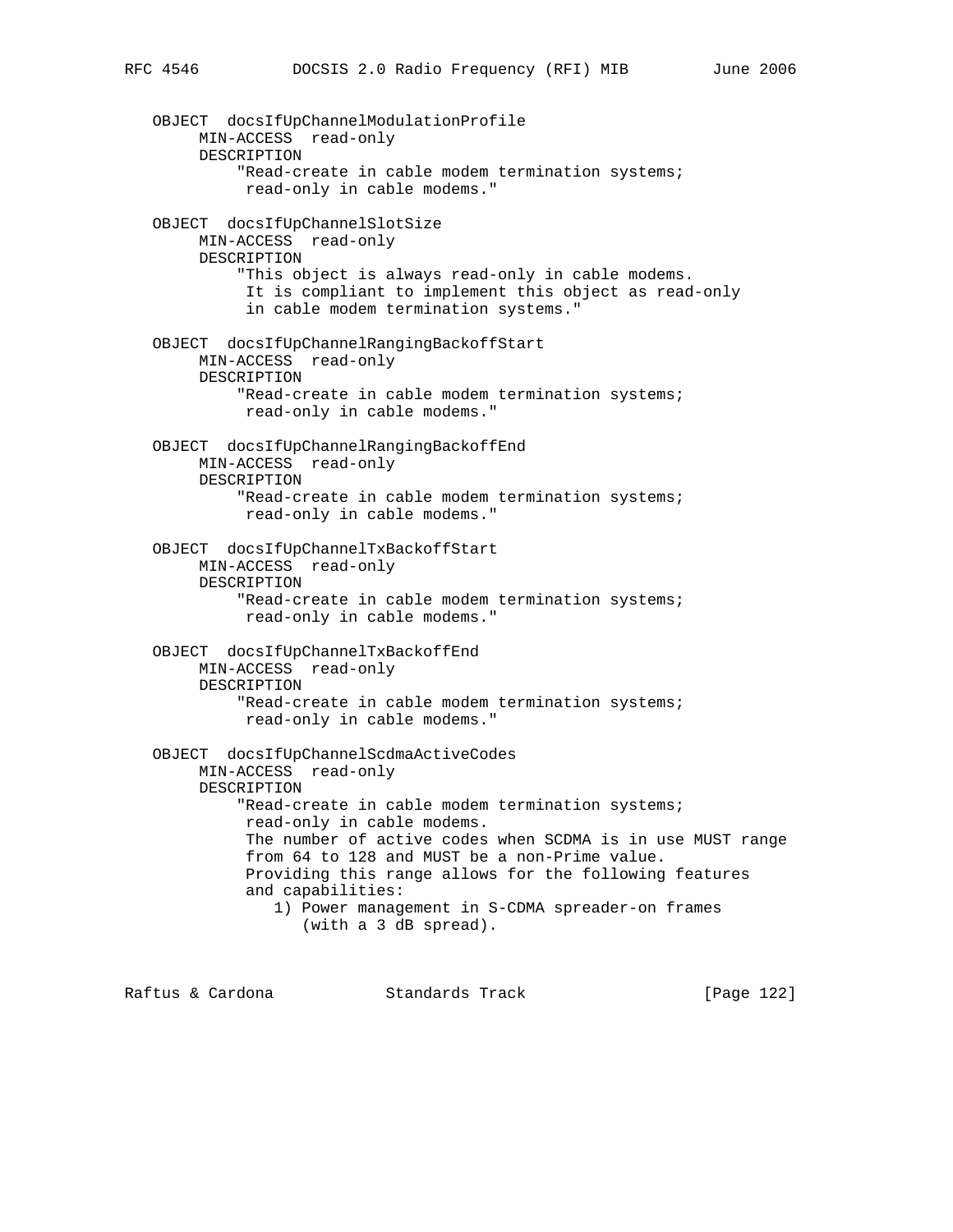2) Avoidance of code 0. 3) Flexible mini-slot sizes with and without the use of code 0." OBJECT docsIfUpChannelScdmaCodesPerSlot MIN-ACCESS read-only DESCRIPTION "Read-create in cable modem termination systems; read-only in cable modems." OBJECT docsIfUpChannelScdmaFrameSize MIN-ACCESS read-only DESCRIPTION "Read-create in cable modem termination systems; read-only in cable modems." OBJECT docsIfUpChannelScdmaHoppingSeed MIN-ACCESS read-only DESCRIPTION "Read-create in cable modem termination systems; read-only in cable modems." OBJECT docsIfUpChannelCloneFrom MIN-ACCESS read-only DESCRIPTION "Read-create in cable modem termination systems; read-only in cable modems." OBJECT docsIfUpChannelUpdate MIN-ACCESS read-only DESCRIPTION "Read-create in cable modem termination systems; read-only in cable modems." OBJECT docsIfUpChannelStatus MIN-ACCESS read-only DESCRIPTION "Read-create in Cable Modem Termination Systems; read-only in Cable Modems. Entries associated to physical interfaces only support the read-only value 'active'." OBJECT docsIfUpChannelPreEqEnable MIN-ACCESS read-only DESCRIPTION "Read-create in cable modem termination systems; read-only in cable modems."

Raftus & Cardona Standards Track [Page 123]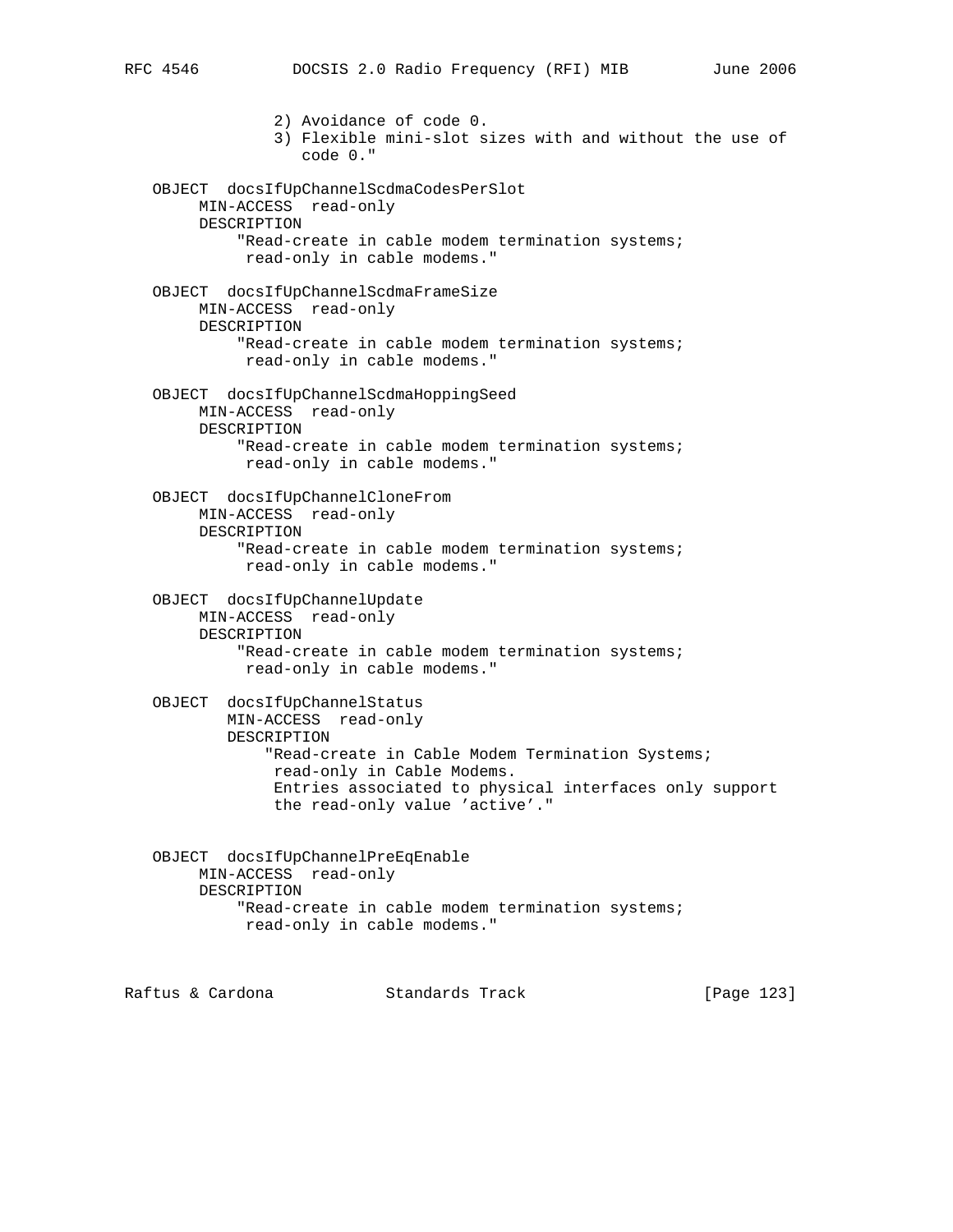OBJECT docsIfQosProfPriority MIN-ACCESS read-only DESCRIPTION "This object is always read-only in cable modems. It is compliant to implement this object as read-only in cable modem termination systems." OBJECT docsIfQosProfMaxUpBandwidth MIN-ACCESS read-only DESCRIPTION "This object is always read-only in cable modems. It is compliant to implement this object as read-only in cable modem termination systems." OBJECT docsIfQosProfGuarUpBandwidth MIN-ACCESS read-only DESCRIPTION "This object is always read-only in cable modems. It is compliant to implement this object as read-only in cable modem termination systems." OBJECT docsIfQosProfMaxDownBandwidth MIN-ACCESS read-only DESCRIPTION "This object is always read-only in cable modems. It is compliant to implement this object as read-only in cable modem termination systems." OBJECT docsIfQosProfBaselinePrivacy MIN-ACCESS read-only DESCRIPTION "This object is always read-only in cable modems. It is compliant to implement this object as read-only in cable modem termination systems." OBJECT docsIfQosProfStatus MIN-ACCESS read-only DESCRIPTION "This object is always read-only in cable modems. It is compliant to implement this object as read-only in cable modem termination systems." OBJECT docsIfQosProfMaxTransmitBurst MIN-ACCESS read-only DESCRIPTION "This object is always read-only in cable modems. It is compliant to implement this object as read-only in cable modem termination systems."

Raftus & Cardona Standards Track [Page 124]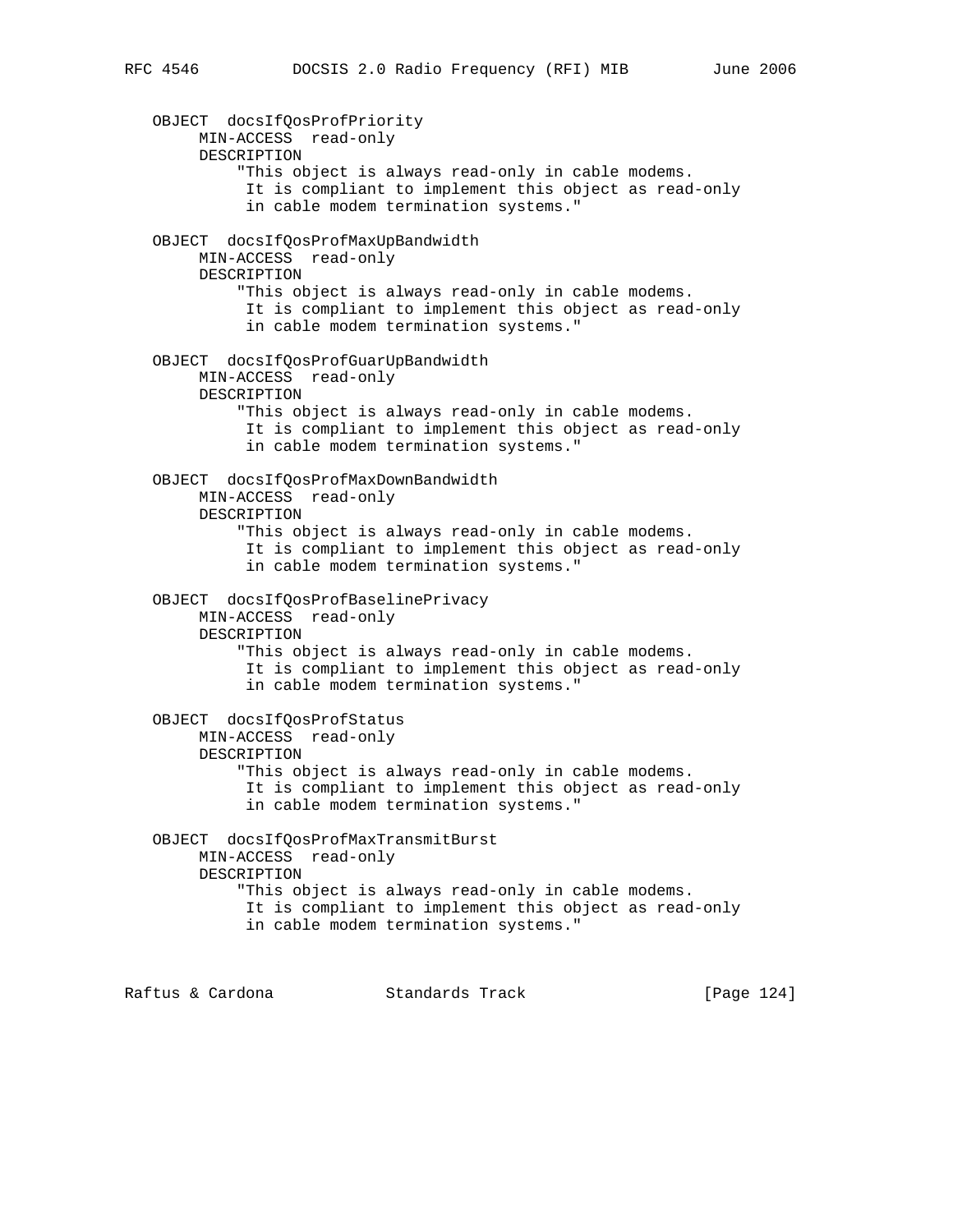```
 OBJECT docsIfCmRangingTimeout
        MIN-ACCESS read-only
        DESCRIPTION
             "It is compliant to implement this object as read-only."
   OBJECT docsIfCmStatusModulationType
       SYNTAX INTEGER {
           unknown(0),
           tdma(1),
           atdma(2),
           scdma(3)
        }
        DESCRIPTION
             "CM does not use both modulation burst profiles of a
             'tdmAndAtdma' ChannelType; therefore, 'tdmAndAtdma'is
             not supported."
   OBJECT docsIfCmtsServiceAdminStatus
        MIN-ACCESS read-only
        DESCRIPTION
             "It is compliant to implement this object as read-only."
   OBJECT docsIfCmtsSyncInterval
        MIN-ACCESS read-only
        DESCRIPTION
             "It is compliant to implement this object as read-only."
   OBJECT docsIfCmtsUcdInterval
        MIN-ACCESS read-only
        DESCRIPTION
             "It is compliant to implement this object as read-only."
   OBJECT docsIfCmtsInsertInterval
        MIN-ACCESS read-only
        DESCRIPTION
             "It is compliant to implement this object as read-only."
   OBJECT docsIfCmtsInvitedRangingAttempts
        MIN-ACCESS read-only
        DESCRIPTION
            "It is compliant to implement this object as read-only."
   OBJECT docsIfCmtsQosProfilePermissions
        WRITE-SYNTAX BITS {
            createByManagement(0),
            updateByManagement(1)
 }
        MIN-ACCESS read-only
```
Raftus & Cardona Standards Track [Page 125]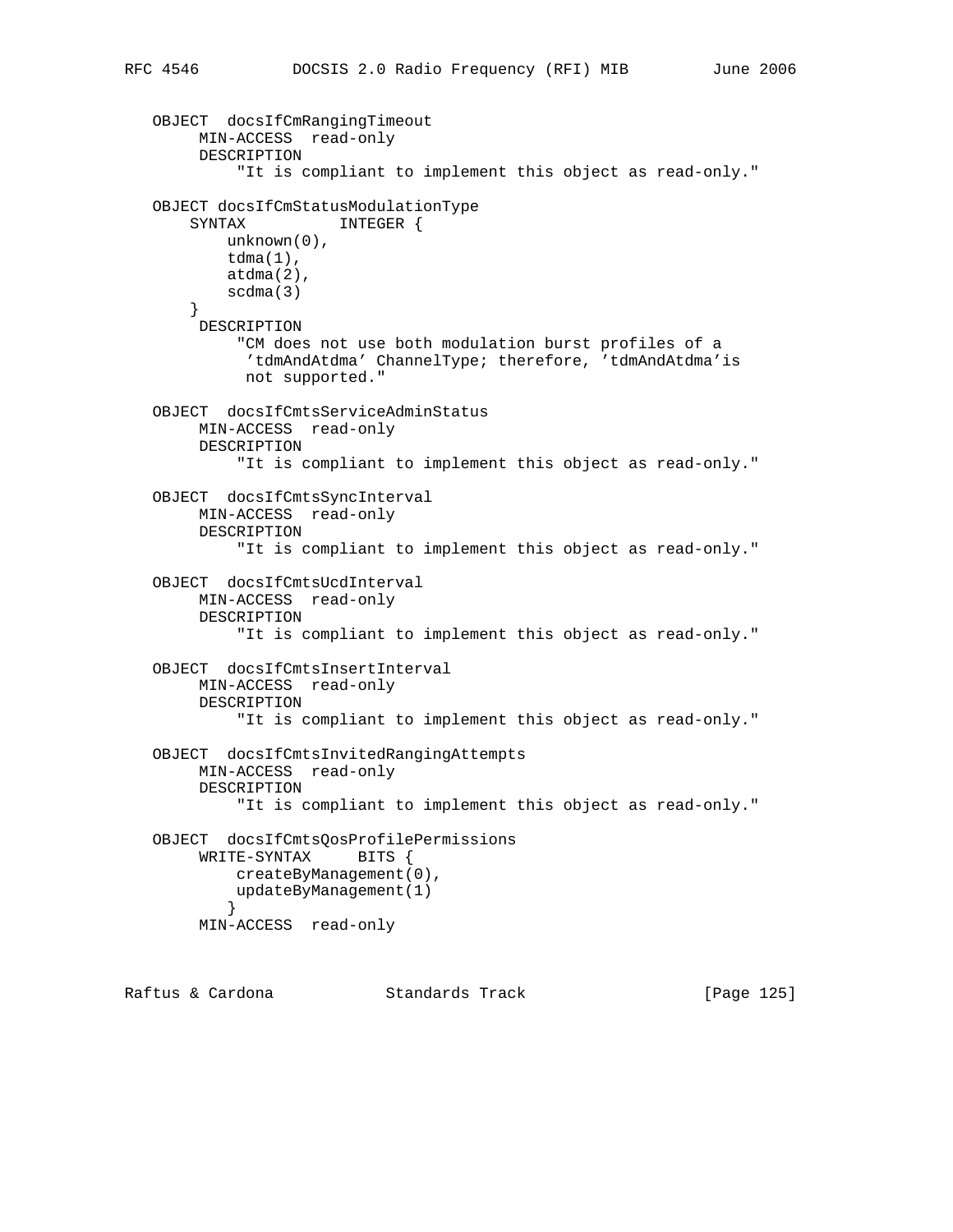```
 DESCRIPTION
             "It is compliant to implement this object as read-only."
  OBJECT docsIfCmtsModType<br>WRITE-SYNTAX II
                      INTEGER {
            qpsk(2),
             qam16(3),
             qam64(6)
 }
         DESCRIPTION
             "A management station MAY only set 64QAM, 16QAM, or QPSK
              modulation for Time or Code division Multiple Access,
              but others might be possible based on device
              configuration."
   OBJECT docsIfCmtsCmStatusModulationType
        SYNTAX INTEGER {
            unknown(0),
            tdma(1),
            atdma(2),
            scdma(3)
        }
        DESCRIPTION
             "CM does not use both modulation burst profiles of a
              'tdmAndAtdma' ChannelType; therefore, 'tdmAndAtdma'is
              not supported."
         ::= { docsIfCompliances 2 }
   docsIfBasicGroup OBJECT-GROUP
         OBJECTS {
             docsIfDownChannelId,
             docsIfDownChannelFrequency,
             docsIfDownChannelWidth,
             docsIfDownChannelModulation,
             docsIfDownChannelInterleave,
             docsIfDownChannelPower,
             docsIfUpChannelId,
             docsIfUpChannelFrequency,
             docsIfUpChannelWidth,
             docsIfUpChannelModulationProfile,
             docsIfUpChannelSlotSize,
             docsIfUpChannelTxTimingOffset,
             docsIfUpChannelRangingBackoffStart,
             docsIfUpChannelRangingBackoffEnd,
             docsIfUpChannelTxBackoffStart,
             docsIfUpChannelTxBackoffEnd,
             docsIfQosProfPriority,
```
Raftus & Cardona Standards Track [Page 126]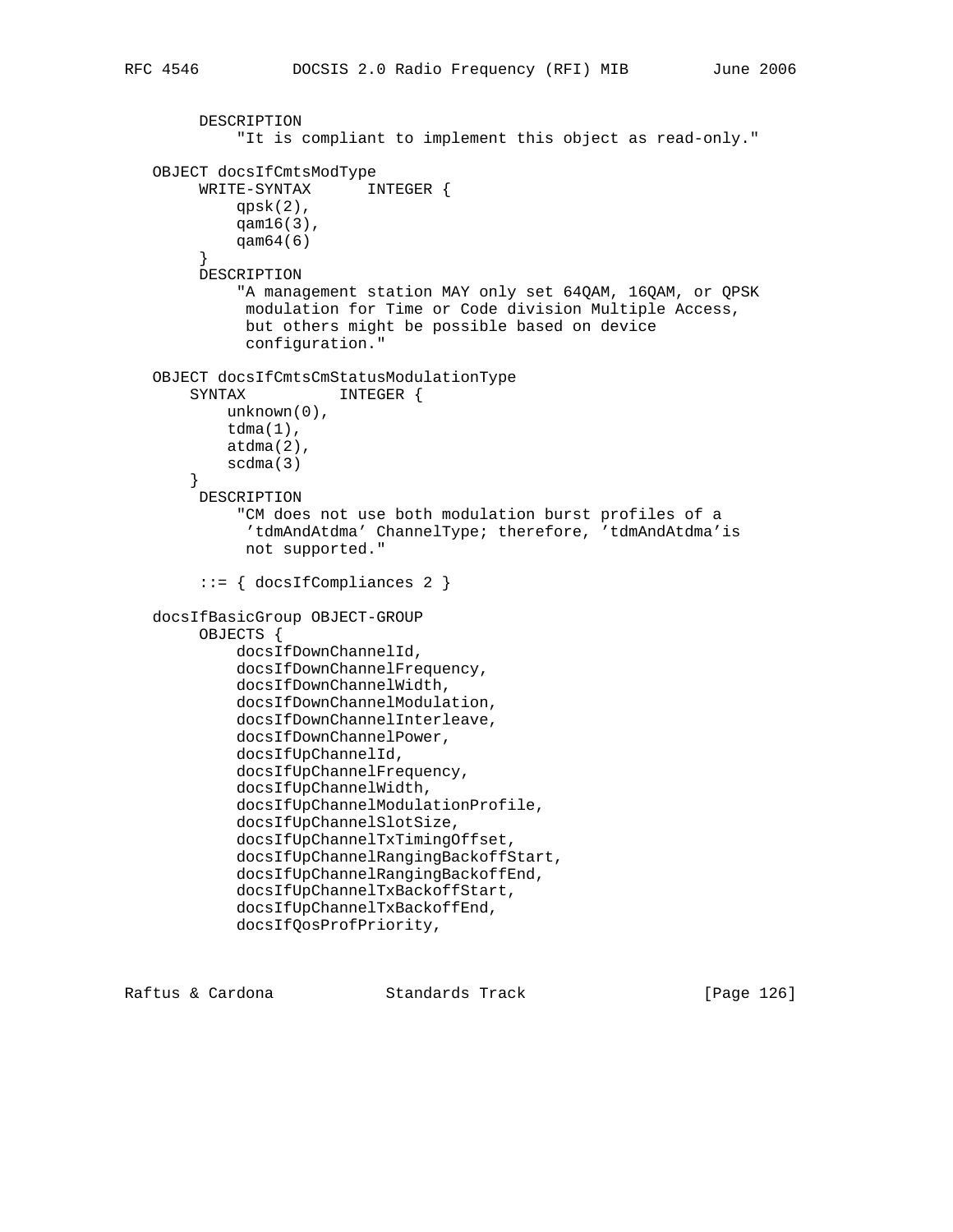```
 docsIfQosProfMaxUpBandwidth,
             docsIfQosProfGuarUpBandwidth,
             docsIfQosProfMaxDownBandwidth,
             docsIfQosProfMaxTxBurst,
             docsIfQosProfBaselinePrivacy,
             docsIfQosProfStatus,
             docsIfSigQIncludesContention,
             docsIfSigQUnerroreds,
             docsIfSigQCorrecteds,
             docsIfSigQUncorrectables,
             docsIfSigQSignalNoise,
             docsIfSigQMicroreflections,
             docsIfSigQEqualizationData
 }
         STATUS deprecated
         DESCRIPTION
             "Group of objects implemented in both cable modems and
              cable modem termination systems."
        ::= { docsIfGroups 1 }
   docsIfCmGroup OBJECT-GROUP
         OBJECTS {
             docsIfCmCmtsAddress,
             docsIfCmCapabilities,
             docsIfCmRangingTimeout,
             docsIfCmStatusValue,
             docsIfCmStatusCode,
             docsIfCmStatusTxPower,
             docsIfCmStatusResets,
             docsIfCmStatusLostSyncs,
             docsIfCmStatusInvalidMaps,
             docsIfCmStatusInvalidUcds,
             docsIfCmStatusInvalidRangingResponses,
             docsIfCmStatusInvalidRegistrationResponses,
             docsIfCmStatusT1Timeouts,
             docsIfCmStatusT2Timeouts,
             docsIfCmStatusT3Timeouts,
             docsIfCmStatusT4Timeouts,
             docsIfCmStatusRangingAborteds,
             docsIfCmServiceQosProfile,
             docsIfCmServiceTxSlotsImmed,
             docsIfCmServiceTxSlotsDed,
             docsIfCmServiceTxRetries,
             docsIfCmServiceTxExceededs,
             docsIfCmServiceRqRetries,
             docsIfCmServiceRqExceededs
 }
         STATUS deprecated
```
Raftus & Cardona Standards Track [Page 127]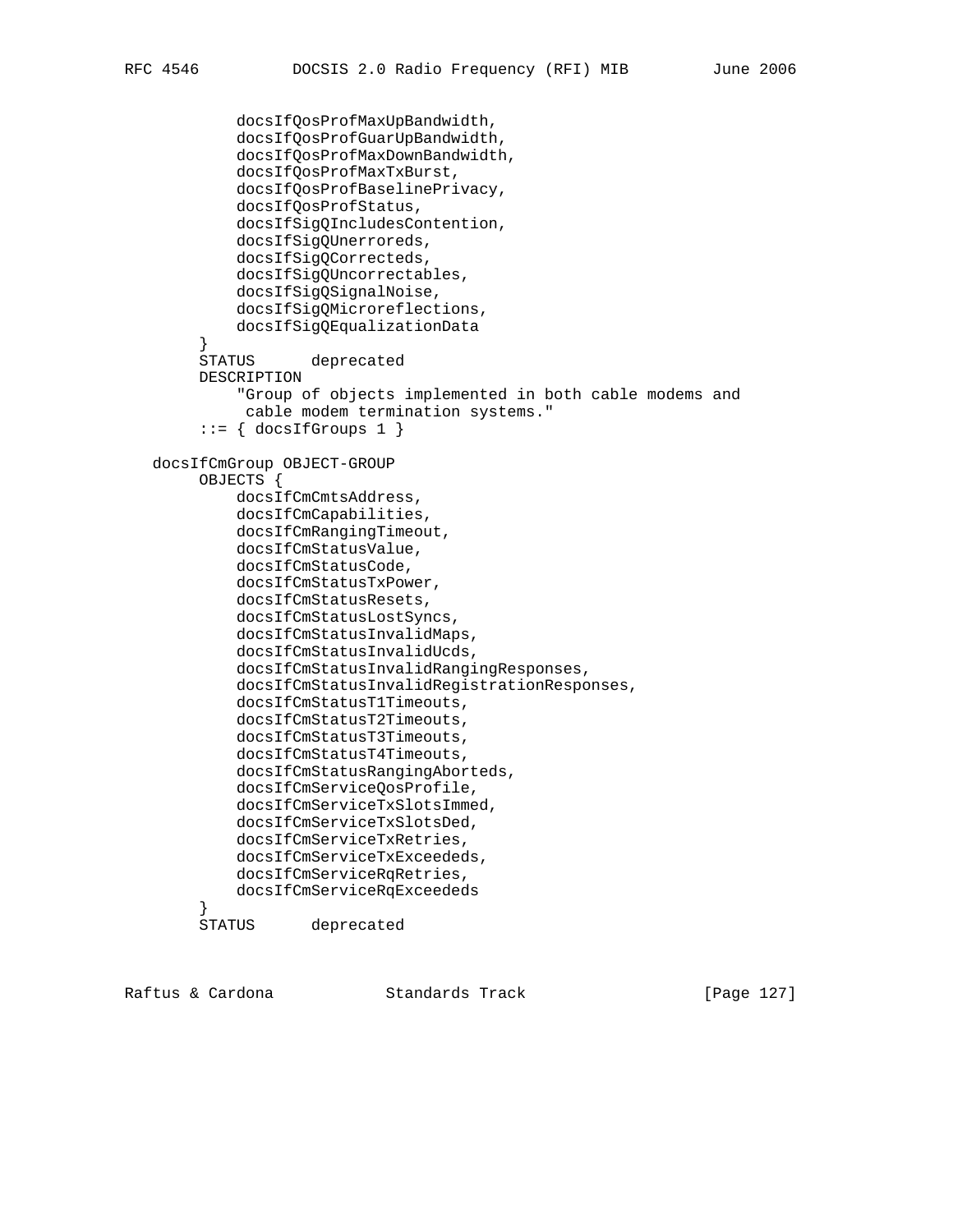DESCRIPTION "Group of objects implemented in cable modems."  $::=$  { docsIfGroups 2 } docsIfCmtsGroup OBJECT-GROUP OBJECTS { docsIfCmtsCapabilities, docsIfCmtsSyncInterval, docsIfCmtsUcdInterval, docsIfCmtsMaxServiceIds, docsIfCmtsInvitedRangingAttempts, docsIfCmtsInsertInterval, docsIfCmtsStatusInvalidRangeReqs, docsIfCmtsStatusRangingAborteds, docsIfCmtsStatusInvalidRegReqs, docsIfCmtsStatusFailedRegReqs, docsIfCmtsStatusInvalidDataReqs, docsIfCmtsStatusT5Timeouts, docsIfCmtsCmStatusMacAddress, docsIfCmtsCmStatusIpAddress, docsIfCmtsCmStatusDownChannelIfIndex, docsIfCmtsCmStatusUpChannelIfIndex, docsIfCmtsCmStatusRxPower, docsIfCmtsCmStatusTimingOffset, docsIfCmtsCmStatusEqualizationData, docsIfCmtsCmStatusValue, docsIfCmtsCmStatusUnerroreds, docsIfCmtsCmStatusCorrecteds, docsIfCmtsCmStatusUncorrectables, docsIfCmtsCmStatusSignalNoise, docsIfCmtsCmStatusMicroreflections, docsIfCmtsServiceCmStatusIndex, docsIfCmtsServiceAdminStatus, docsIfCmtsServiceQosProfile, docsIfCmtsServiceCreateTime, docsIfCmtsServiceInOctets, docsIfCmtsServiceInPackets, docsIfCmtsModType, docsIfCmtsModControl, docsIfCmtsModPreambleLen, docsIfCmtsModDifferentialEncoding, docsIfCmtsModFECErrorCorrection, docsIfCmtsModFECCodewordLength, docsIfCmtsModScramblerSeed, docsIfCmtsModMaxBurstSize, docsIfCmtsModGuardTimeSize, docsIfCmtsModLastCodewordShortened, docsIfCmtsModScrambler,

Raftus & Cardona Standards Track [Page 128]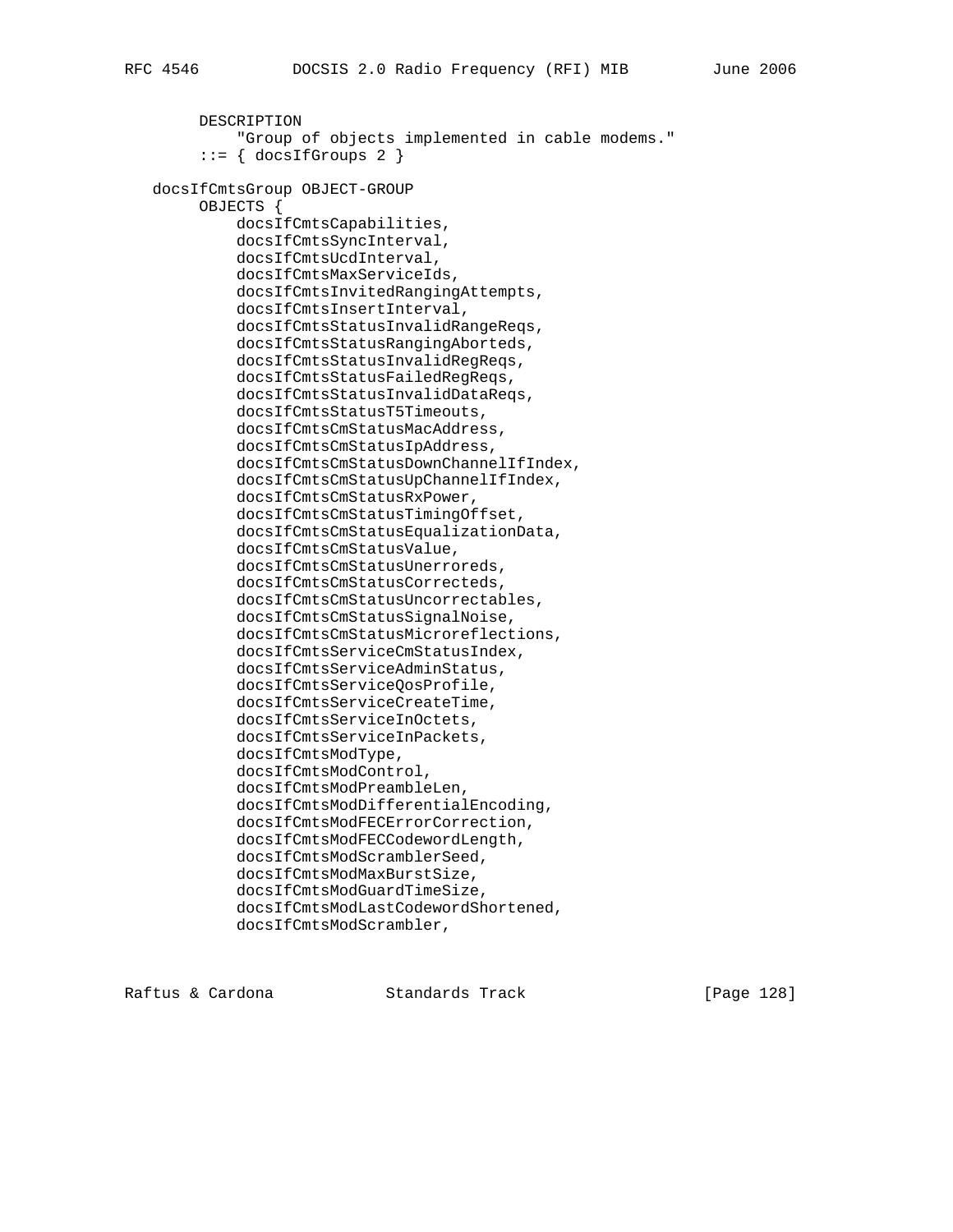```
 docsIfCmtsQosProfilePermissions,
        docsIfCmtsCmPtr<br>}
 }
         STATUS deprecated
         DESCRIPTION
             "Group of objects implemented in Cable Modem Termination
              Systems."
        ::= { docsIfGroups 3 }
   -- obsolete group
   -- RFC 2670 already had a obsolete group, even though RFC2670
   -- was the first version of this MIB Module.
   docsIfObsoleteGroup OBJECT-GROUP
         OBJECTS {
             docsIfCmRangingRespTimeout,
             docsIfCmtsInsertionInterval
         }
         STATUS obsolete
        DESCRIPTION
             "Group of objects obsoleted."
        ::= { docsIfGroups 4 }
   docsIfBasicGroupV2 OBJECT-GROUP
         OBJECTS {
             docsIfDownChannelId,
             docsIfDownChannelFrequency,
             docsIfDownChannelWidth,
             docsIfDownChannelModulation,
             docsIfDownChannelInterleave,
             docsIfDownChannelPower,
             docsIfDownChannelAnnex,
             docsIfUpChannelId,
             docsIfUpChannelFrequency,
             docsIfUpChannelWidth,
             docsIfUpChannelModulationProfile,
             docsIfUpChannelSlotSize,
             docsIfUpChannelTxTimingOffset,
             docsIfUpChannelRangingBackoffStart,
             docsIfUpChannelRangingBackoffEnd,
             docsIfUpChannelTxBackoffStart,
             docsIfUpChannelTxBackoffEnd,
             docsIfUpChannelScdmaActiveCodes,
             docsIfUpChannelScdmaCodesPerSlot,
             docsIfUpChannelScdmaFrameSize,
             docsIfUpChannelScdmaHoppingSeed,
             docsIfUpChannelType,
             docsIfUpChannelCloneFrom,
```
Raftus & Cardona Standards Track [Page 129]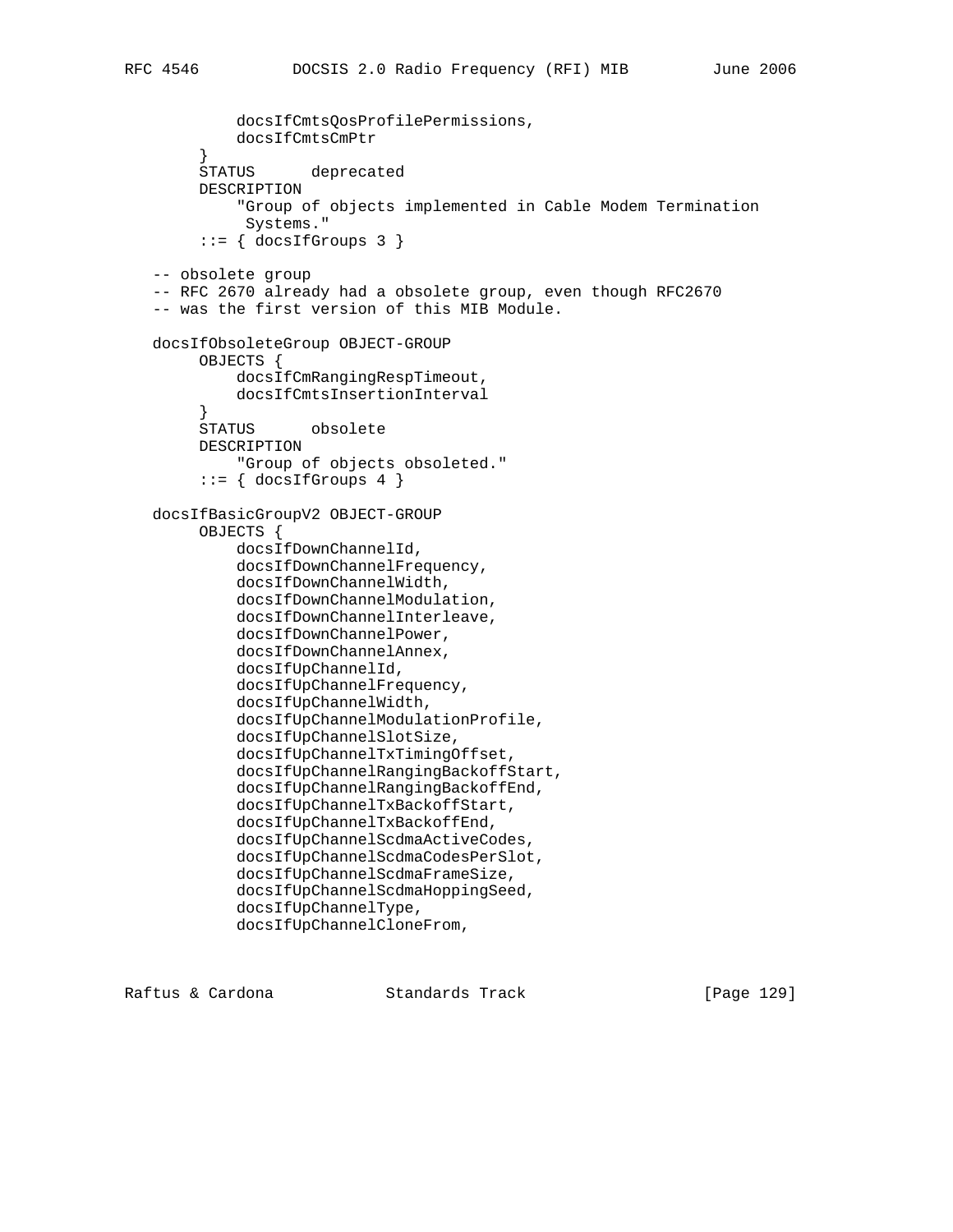```
 docsIfUpChannelUpdate,
             docsIfUpChannelStatus,
             docsIfUpChannelPreEqEnable,
             docsIfQosProfPriority,
             docsIfQosProfMaxUpBandwidth,
             docsIfQosProfGuarUpBandwidth,
             docsIfQosProfMaxDownBandwidth,
             docsIfQosProfBaselinePrivacy,
             docsIfQosProfStatus,
             docsIfQosProfMaxTransmitBurst,
             docsIfSigQIncludesContention,
             docsIfSigQUnerroreds,
             docsIfSigQCorrecteds,
             docsIfSigQUncorrectables,
             docsIfSigQSignalNoise,
             docsIfSigQMicroreflections,
             docsIfSigQExtUnerroreds,
             docsIfSigQExtCorrecteds,
             docsIfSigQExtUncorrectables,
             docsIfDocsisBaseCapability
 }
         STATUS current
         DESCRIPTION
             "Group of objects implemented in both cable modems and
              cable modem termination systems."
        ::= { docsIfGroups 5 }
   docsIfCmGroupV2 OBJECT-GROUP
         OBJECTS {
             docsIfCmCmtsAddress,
             docsIfCmCapabilities,
             docsIfCmRangingTimeout,
             docsIfCmStatusValue,
             docsIfCmStatusCode,
             docsIfCmStatusTxPower,
             docsIfCmStatusResets,
             docsIfCmStatusLostSyncs,
             docsIfCmStatusInvalidMaps,
             docsIfCmStatusInvalidUcds,
             docsIfCmStatusInvalidRangingResponses,
             docsIfCmStatusInvalidRegistrationResponses,
             docsIfCmStatusT1Timeouts,
             docsIfCmStatusT2Timeouts,
             docsIfCmStatusT3Timeouts,
             docsIfCmStatusT4Timeouts,
             docsIfCmStatusRangingAborteds,
             docsIfCmStatusDocsisOperMode,
             docsIfCmStatusModulationType,
```
Raftus & Cardona Standards Track [Page 130]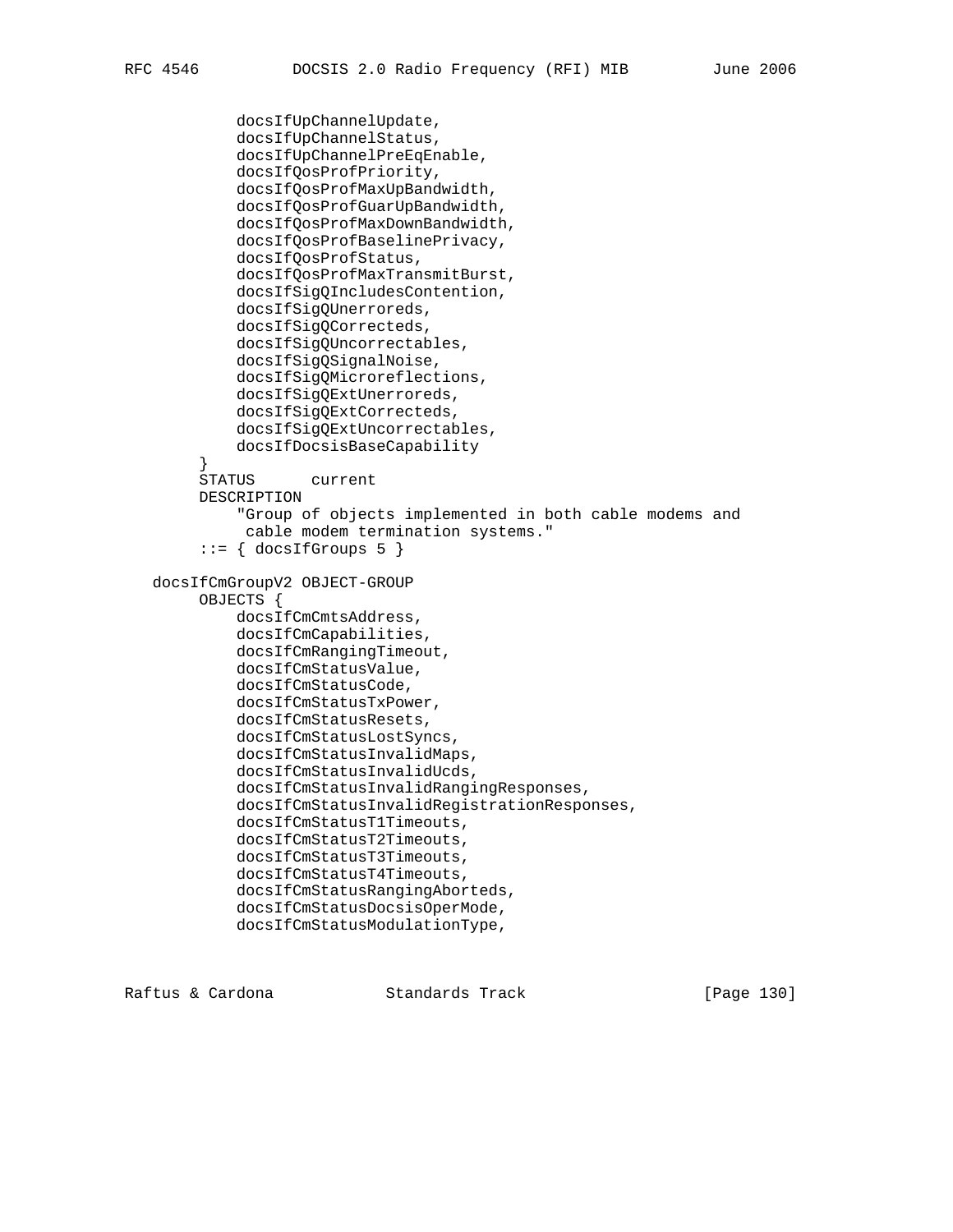```
 docsIfCmStatusEqualizationData,
             docsIfCmStatusUCCs,
             docsIfCmStatusUCCFails,
             docsIfCmServiceQosProfile,
             docsIfCmServiceTxSlotsImmed,
             docsIfCmServiceTxSlotsDed,
             docsIfCmServiceTxRetries,
             docsIfCmServiceTxExceededs,
             docsIfCmServiceRqRetries,
             docsIfCmServiceRqExceededs,
             docsIfCmServiceExtTxSlotsImmed,
             docsIfCmServiceExtTxSlotsDed,
             docsIfSigQEqualizationData
 }
         STATUS current
         DESCRIPTION
             "Group of objects implemented in cable modems."
        ::= { docsIfGroups 6 }
   docsIfCmtsGroupV2 OBJECT-GROUP
         OBJECTS {
             docsIfCmtsCapabilities,
             docsIfCmtsSyncInterval,
             docsIfCmtsUcdInterval,
             docsIfCmtsMaxServiceIds,
             docsIfCmtsInvitedRangingAttempts,
             docsIfCmtsInsertInterval,
             docsIfCmtsMacStorageType,
             docsIfCmtsStatusInvalidRangeReqs,
             docsIfCmtsStatusRangingAborteds,
             docsIfCmtsStatusInvalidRegReqs,
             docsIfCmtsStatusFailedRegReqs,
             docsIfCmtsStatusInvalidDataReqs,
             docsIfCmtsStatusT5Timeouts,
             docsIfCmtsCmStatusMacAddress,
             docsIfCmtsCmStatusDownChannelIfIndex,
             docsIfCmtsCmStatusUpChannelIfIndex,
             docsIfCmtsCmStatusRxPower,
             docsIfCmtsCmStatusTimingOffset,
             docsIfCmtsCmStatusEqualizationData,
             docsIfCmtsCmStatusValue,
             docsIfCmtsCmStatusUnerroreds,
             docsIfCmtsCmStatusCorrecteds,
             docsIfCmtsCmStatusUncorrectables,
             docsIfCmtsCmStatusSignalNoise,
             docsIfCmtsCmStatusMicroreflections,
             docsIfCmtsCmStatusExtUnerroreds,
             docsIfCmtsCmStatusExtCorrecteds,
```
Raftus & Cardona Standards Track [Page 131]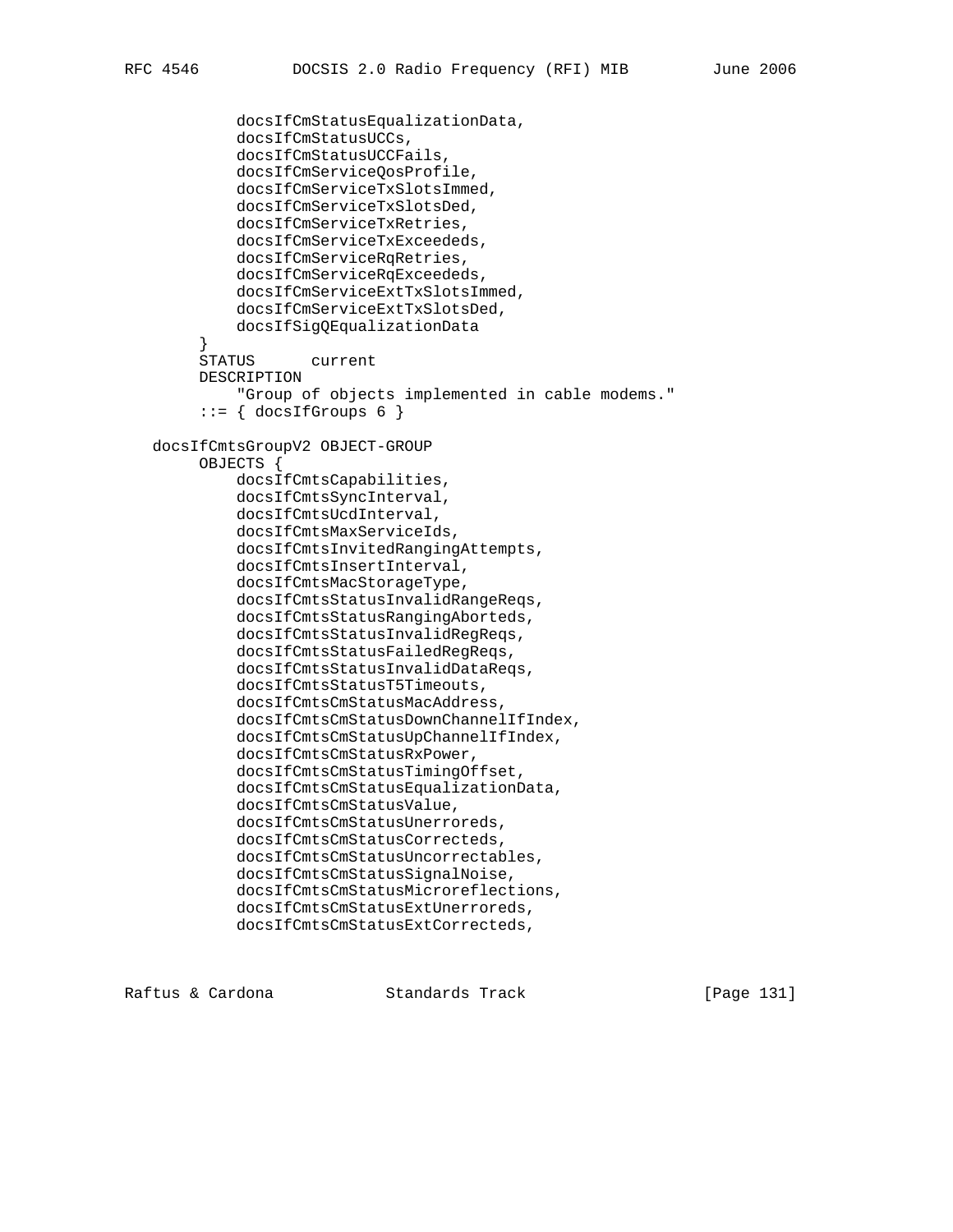docsIfCmtsCmStatusExtUncorrectables, docsIfCmtsCmStatusDocsisRegMode, docsIfCmtsCmStatusModulationType, docsIfCmtsCmStatusInetAddressType, docsIfCmtsCmStatusInetAddress, docsIfCmtsCmStatusValueLastUpdate, docsIfCmtsCmStatusHighResolutionTimingOffset, docsIfCmtsServiceAdminStatus, docsIfCmtsServiceQosProfile, docsIfCmtsServiceCreateTime, docsIfCmtsServiceInOctets, docsIfCmtsServiceInPackets, docsIfCmtsServiceNewCmStatusIndex, docsIfCmtsModType, docsIfCmtsModControl, docsIfCmtsModPreambleLen, docsIfCmtsModDifferentialEncoding, docsIfCmtsModFECErrorCorrection, docsIfCmtsModFECCodewordLength, docsIfCmtsModScramblerSeed, docsIfCmtsModMaxBurstSize, docsIfCmtsModGuardTimeSize, docsIfCmtsModLastCodewordShortened, docsIfCmtsModScrambler, docsIfCmtsModByteInterleaverDepth, docsIfCmtsModByteInterleaverBlockSize, docsIfCmtsModPreambleType, docsIfCmtsModTcmErrorCorrectionOn, docsIfCmtsModScdmaInterleaverStepSize, docsIfCmtsModScdmaSpreaderEnable, docsIfCmtsModScdmaSubframeCodes, docsIfCmtsModChannelType, docsIfCmtsModStorageType, docsIfCmtsQosProfilePermissions, docsIfCmtsCmPtr, docsIfCmtsChannelUtilizationInterval, docsIfCmtsChannelUtUtilization, docsIfCmtsDownChnlCtrId, docsIfCmtsDownChnlCtrTotalBytes, docsIfCmtsDownChnlCtrUsedBytes, docsIfCmtsDownChnlCtrExtTotalBytes, docsIfCmtsDownChnlCtrExtUsedBytes, docsIfCmtsUpChnlCtrId, docsIfCmtsUpChnlCtrTotalMslots, docsIfCmtsUpChnlCtrUcastGrantedMslots, docsIfCmtsUpChnlCtrTotalCntnMslots, docsIfCmtsUpChnlCtrUsedCntnMslots, docsIfCmtsUpChnlCtrExtTotalMslots,

Raftus & Cardona Standards Track [Page 132]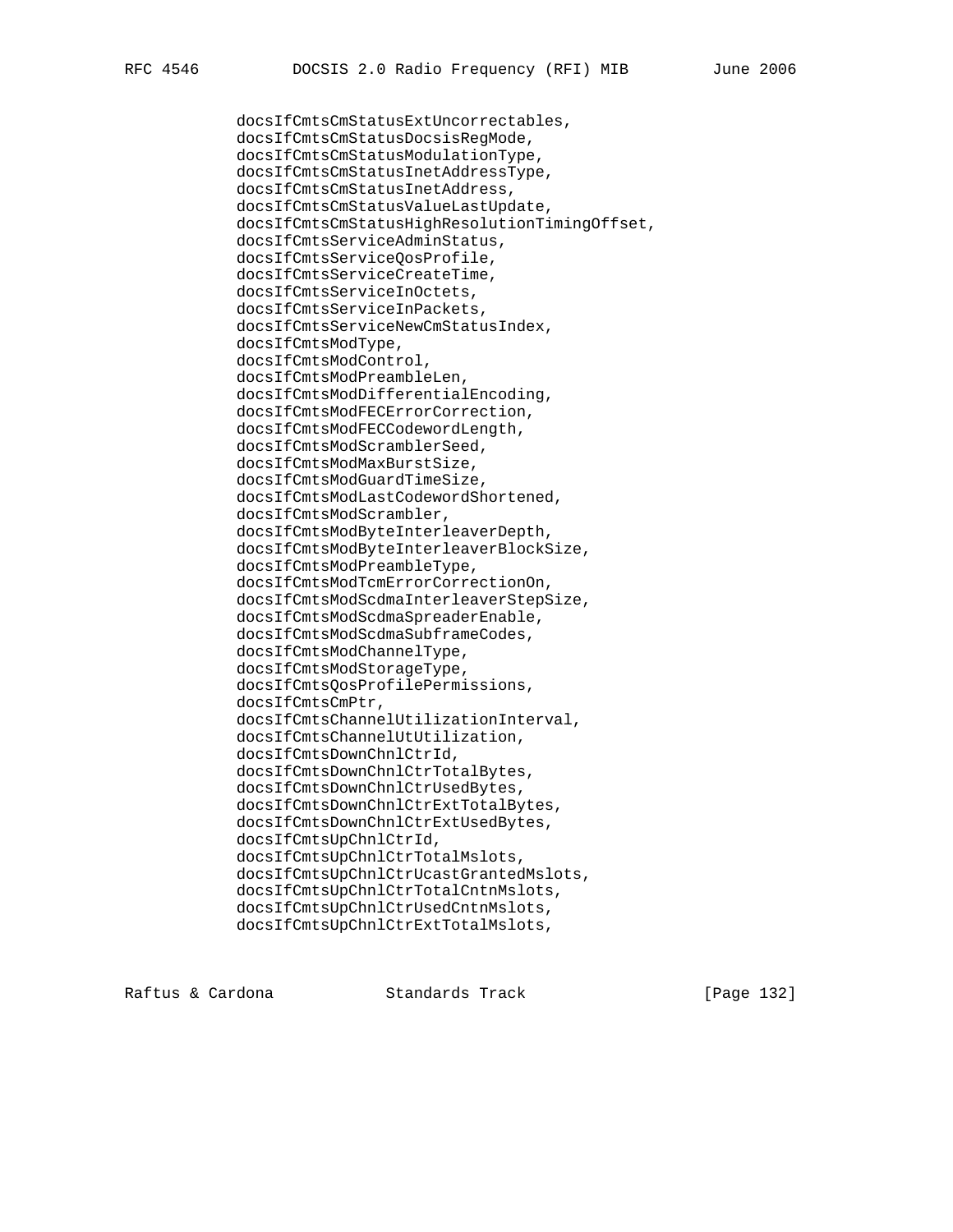```
 docsIfCmtsUpChnlCtrExtUcastGrantedMslots,
             docsIfCmtsUpChnlCtrExtTotalCntnMslots,
             docsIfCmtsUpChnlCtrExtUsedCntnMslots,
             docsIfCmtsUpChnlCtrCollCntnMslots,
             docsIfCmtsUpChnlCtrTotalCntnReqMslots,
             docsIfCmtsUpChnlCtrUsedCntnReqMslots,
             docsIfCmtsUpChnlCtrCollCntnReqMslots,
             docsIfCmtsUpChnlCtrTotalCntnReqDataMslots,
             docsIfCmtsUpChnlCtrUsedCntnReqDataMslots,
             docsIfCmtsUpChnlCtrCollCntnReqDataMslots,
             docsIfCmtsUpChnlCtrTotalCntnInitMaintMslots,
             docsIfCmtsUpChnlCtrUsedCntnInitMaintMslots,
             docsIfCmtsUpChnlCtrCollCntnInitMaintMslots,
             docsIfCmtsUpChnlCtrExtCollCntnMslots,
             docsIfCmtsUpChnlCtrExtTotalCntnReqMslots,
             docsIfCmtsUpChnlCtrExtUsedCntnReqMslots,
             docsIfCmtsUpChnlCtrExtCollCntnReqMslots,
             docsIfCmtsUpChnlCtrExtTotalCntnReqDataMslots,
             docsIfCmtsUpChnlCtrExtUsedCntnReqDataMslots,
             docsIfCmtsUpChnlCtrExtCollCntnReqDataMslots,
             docsIfCmtsUpChnlCtrExtTotalCntnInitMaintMslots,
             docsIfCmtsUpChnlCtrExtUsedCntnInitMaintMslots,
             docsIfCmtsUpChnlCtrExtCollCntnInitMaintMslots,
             docsIfDownChannelStorageType,
             docsIfQosProfStorageType
 }
         STATUS current
        DESCRIPTION
             "Group of objects implemented in Cable Modem Termination
             Systems."
```

```
::= { docsIfGroups 7 }
```


Raftus & Cardona Standards Track [Page 133]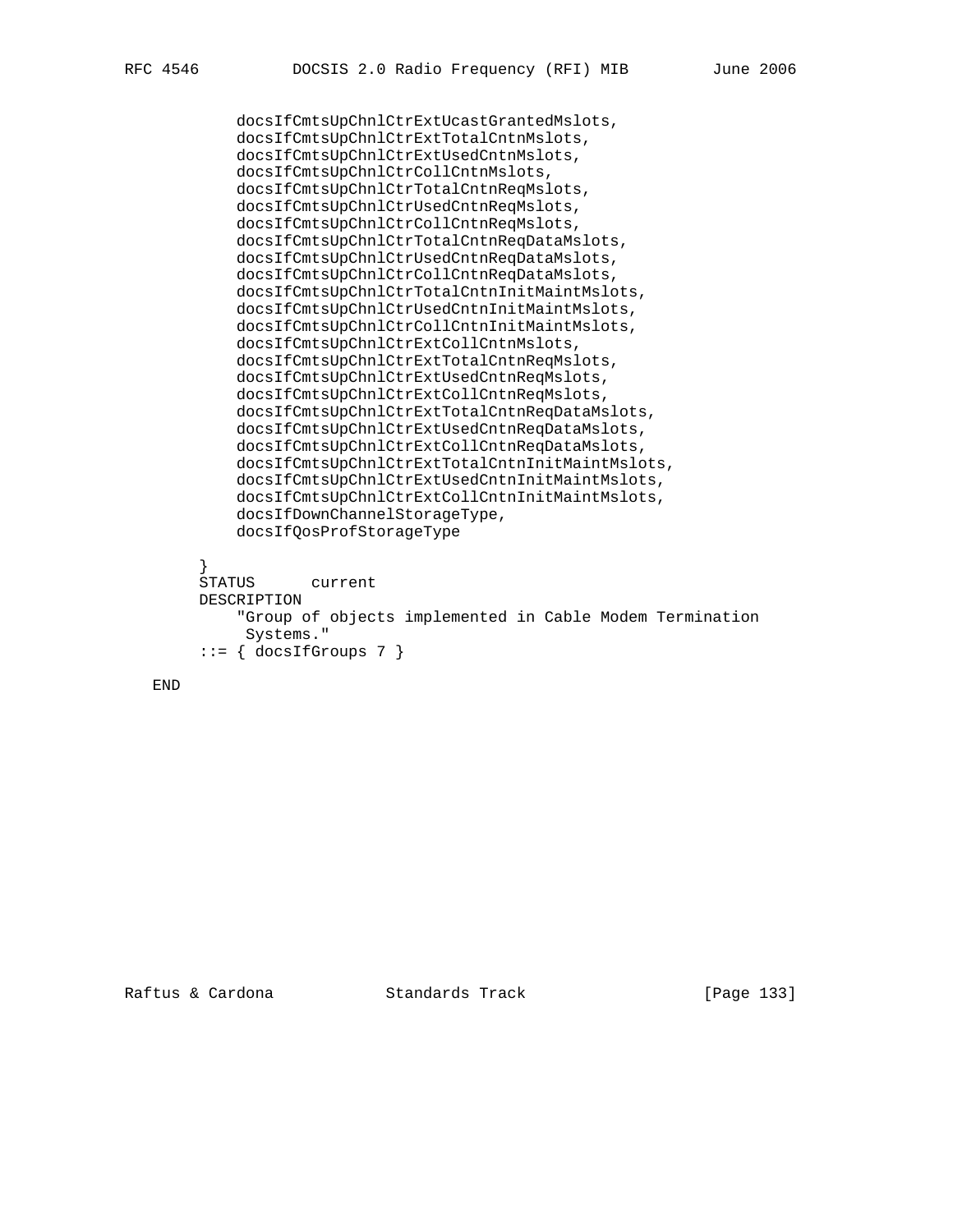#### 5. Revision History

#### 5.1. Scope

 The MIB module in this document has been developed to accommodate DOCSIS 2.0 devices and their system capabilities. The MIB module is an update to RFC 2670 [RFC2670] with the additional incorporation of DOCSIS 2.0 [RFI2.0] and Euro-DOCSIS specification requirements [EN-300-429].

## 5.2. Extension

 We have maintained the MIB objects as defined in RFC 2670 [RFC2670]. In some cases new MIB objects have been created with identical functionality but greater capacity (i.e., 32 to 64 bits). In these situations, both the original 32 bit objects and the new 64 bit objects must be implemented.

# 6. Security Considerations

 This MIB module relates to a system that will provide metropolitan public internet access. As such, improper manipulation of the MIB objects represented by this MIB module may result in denial of service to a large number of end-users.

 There are a number of management objects defined in this MIB that have a MAX-ACCESS clause of read-write or read-create. Such objects may be considered sensitive or vulnerable in some network environments. The support for SET operations in a non-secure environment without proper protection can have a negative effect on network operations.

 The CMTS is the controller of most of the parameters of the DOCSIS RFI Interface. Therefore, write access to the CMTS MIB objects may compromise the end-user's services.

 In the CM case, the only read-write object of this MIB module is docsIfCmRangingTimeout, which if SET maliciously, may not constitute a critical factor of service degradation.

 The rest of the CM-required MIB objects in this MIB module are read only, either by definition, or by compliance statements.

 The CMTS is the controller of most of the parameters of the DOCSIS RFI Interface. Below are the CMTS MIB object's vulnerabilities:

 o Objects in the docsIfBasicGroupv2, if SET maliciously, could result in a denial of service. Particularly, SETs to objects in

Raftus & Cardona Standards Track [Page 134]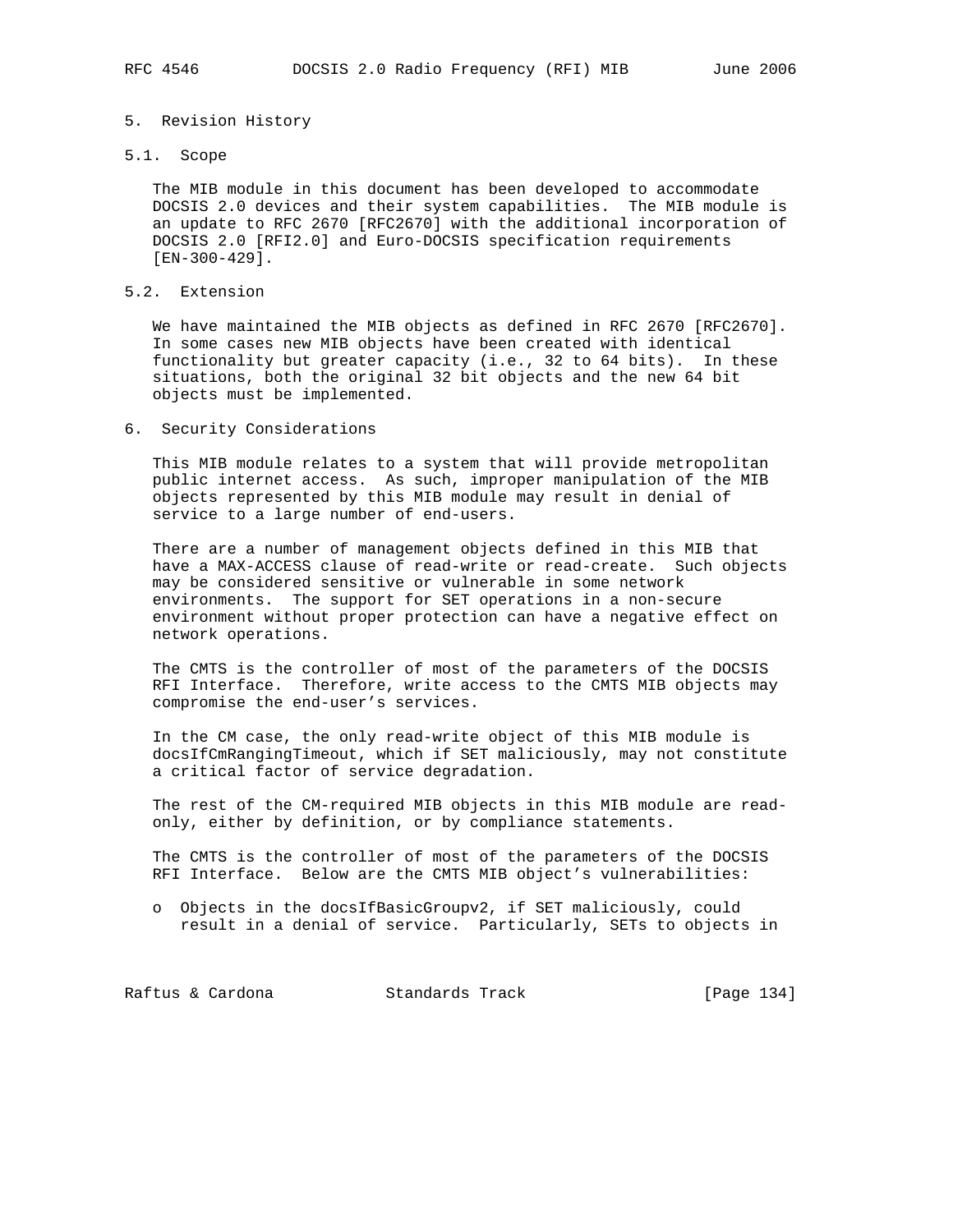docsIfDownstreamChannelTable, docsIfUpstreamChannelTable, docsIfCmtsModulationTable, and docsIfQosProfileTable (the last one in conjunction with the MIB object docsIfCmtsQosProfilePermissions) can alter negatively the physical and link layer parameters of upstream and downstream channels.

 o The Object docsIfCmtsServiceAdminStatus of the docsIfCmtsGroupv2 group, when SET maliciously by an attacker to 'disabled' or 'destroyed', will interrupt the service of the corresponding cable modem.

 Some of the readable objects in this MIB module (i.e., objects with a MAX-ACCESS other than not-accessible) may be considered sensitive or vulnerable in some network environments. It is thus important to control even GET and/or NOTIFY access to these objects and possibly to even encrypt the values of these objects when sending them over the network via SNMP. Below are some sensitivity considerations:

 o Read access to the MIB objects in tables docsIfCmStatusTable (CM), docsIfSignalQualityTable (CM/CMTS) and in CMTS tables docsIfCmtsCmStatusTable, docsIfCmtsChannelUtilizationTable, docsIfCmtsDownChannelCounterTable, and docsIfCmtsUpChannelCounterTable, could reveal information about the cable modems' distribution among the upstream and downstream channels and their performance, which could be used to gain access to a different tiered service offer. The table docsIfCmtsCmStatusTable also contains the MAC and IP addresses of the cable modems, which can be used for theft of service.

 SNMP versions prior to SNMPv3 did not include adequate security. Even if the network itself is secure (for example by using IPSec), even then, there is no control as to who on the secure network is allowed to access and GET/SET (read/change/create/delete) the objects in this MIB module.

 It is RECOMMENDED that implementers consider the security features as provided by the SNMPv3 framework (see [RFC3410], section 8), including full support for the SNMPv3 cryptographic mechanisms (for authentication and privacy).

 Further, deployment of SNMP versions prior to SNMPv3 is NOT RECOMMENDED. Instead, it is RECOMMENDED to deploy SNMPv3 and to enable cryptographic security. It is then a customer/operator responsibility to ensure that the SNMP entity giving access to an instance of this MIB module is properly configured to give access to the objects only to those principals (users) that have legitimate rights to indeed GET or SET (change/create/delete) them.

Raftus & Cardona Standards Track [Page 135]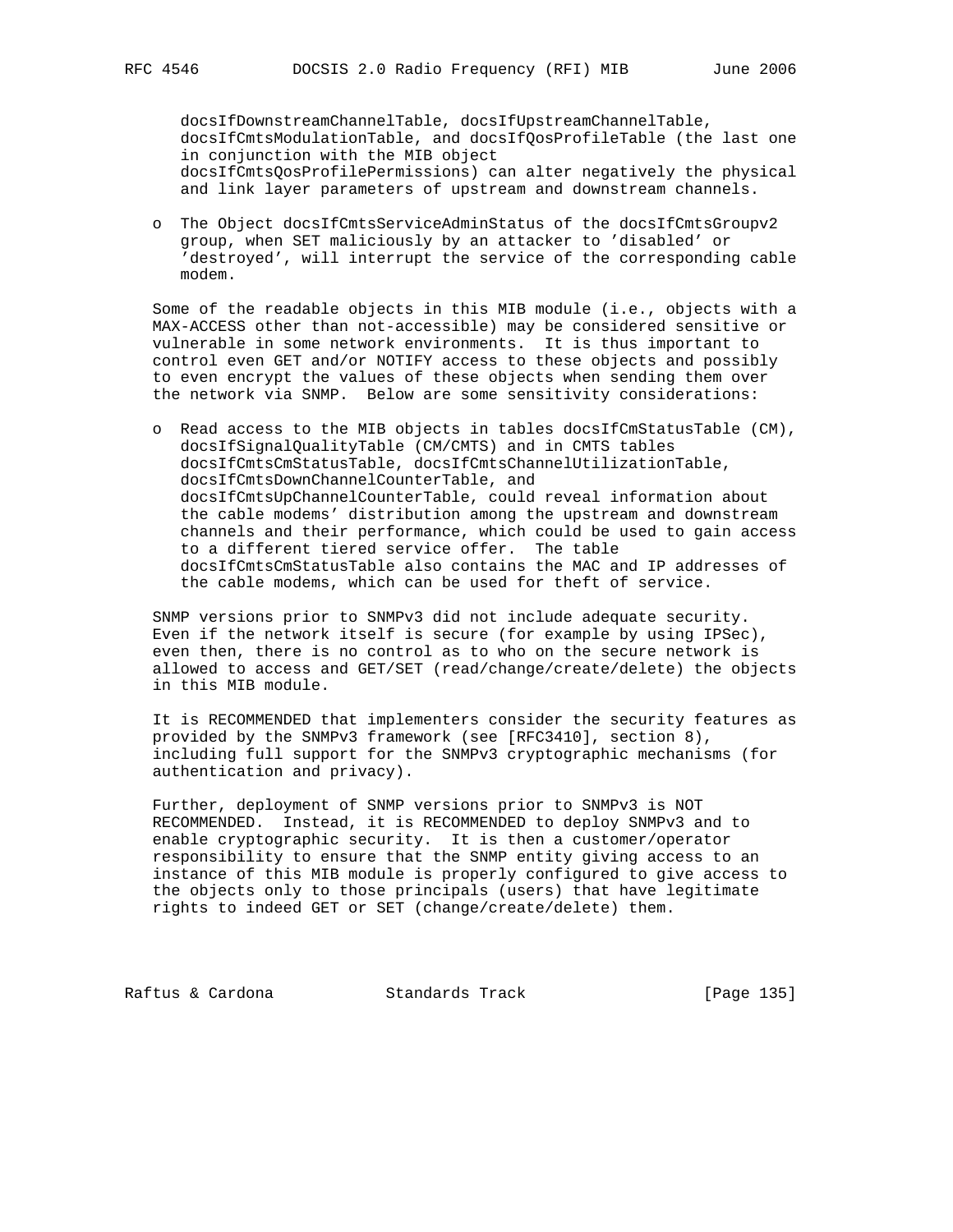7. Management Interoperability of DOCSIS 1.0, 1.1, and 2.0

 The MIB module contained in this document updates RFC 2670 [RFC2670], primarily to handle the management requirements of the DOCSIS RF Interface of DOCSIS 2.0 [ITU-T\_J.122]. RFC 2670 contains the DOCSIS RF Interface management requirements for DOCSIS 1.0 and DOCSIS 1.1.

 The management requirements of Class of Service (DOCSIS 1.0) pertaining to RFC 2670 are the same as this document update and are contained in the tables docsIfQosProfileTable, docsIfCmServiceTable, and docsIfCmtsServiceTable.

 DOCSIS 1.1 and DOCSIS 2.0 Quality of Service management requirements are defined in the DOCSIS management specifications [OSSI1.1] and [OSSI2.0], respectively.

- 8. References
- 8.1. Normative References
	- [EN-300-429] European Telecommunications Standard Institute, "ETSI Standard EN 300 429, Version 1.2.1: Digital Video Broadcasting (DVB), Framing structure, channel coding and modulation for cable systems", April 1998.
	- [IANA] Internet Assigned Numbers Authority, "Internet Assigned Numbers Authority", October 2005, <http://www.iana.org/assignments/ianaiftype-mib/>.
	- [ITU-T\_J.112] Telecommunication Standardization Sector of International Telecommunications Union, "Transmission Systems for Interactive Cable Television Services, Annex B.", March 2001, <http://www.itu.int/ITU- T/studygroups/com09/>.
	- [ITU-T\_J.122] Telecommunication Standardization Sector of International Telecommunications Union, "Second- Generation Transmission Systems for Interactive Cable Television Services.", December 2002, <http://www.itu.int/ITU-T/studygroups/com09/>.
	- [ITU-T\_J.83] Telecommunication Standardization Sector of International Telecommunications Union, "ITU-T Recommendation J.83(4/97), Digital multi-programme systems for television sound and data services for cable distribution.", April 1997, <http://www.itu.int/ITU-T/studygroups/com09/>.

| [Page 136]<br>Raftus & Cardona<br>Standards Track |  |
|---------------------------------------------------|--|
|---------------------------------------------------|--|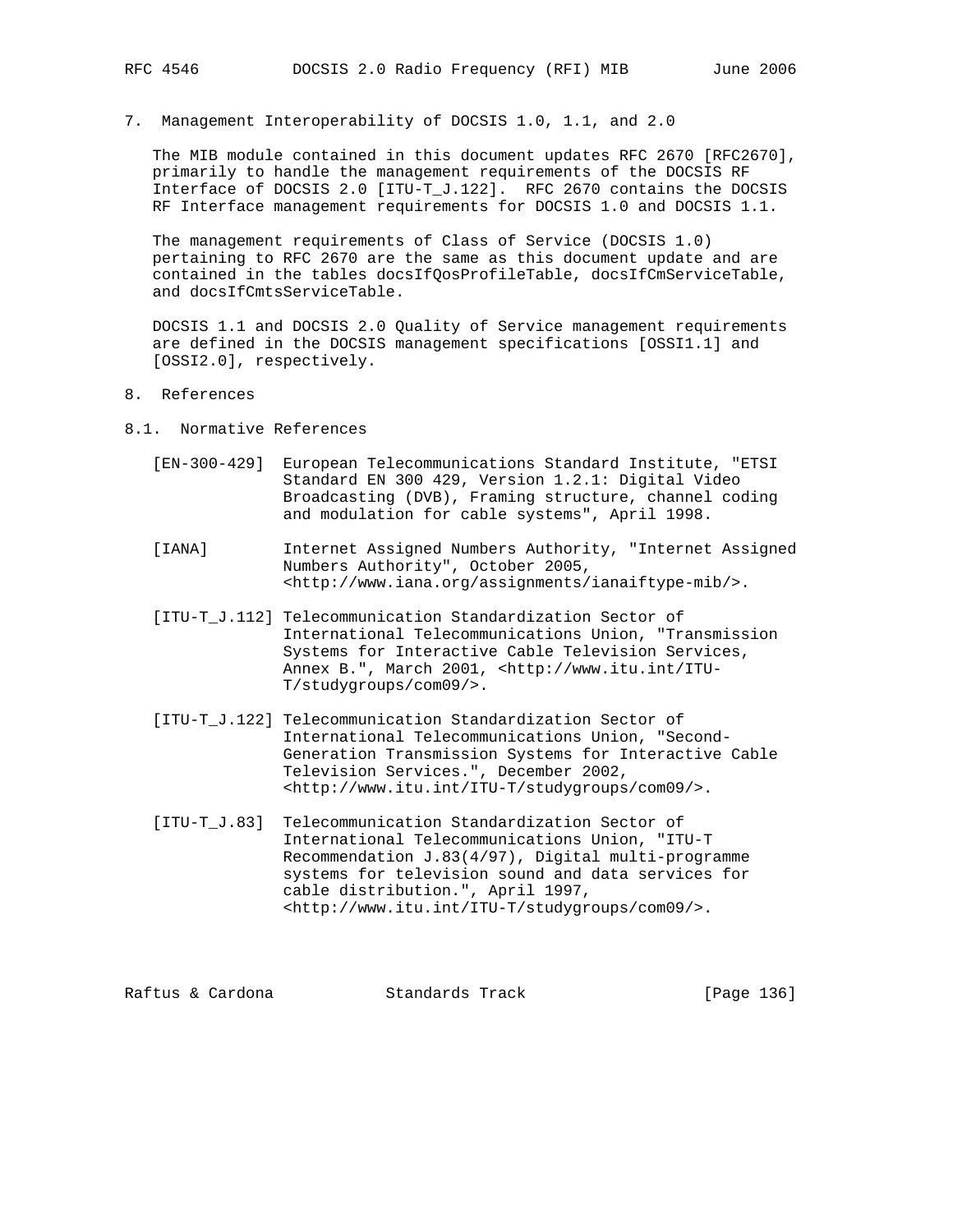- [RFC2119] Bradner, S., "Key words for use in RFCs to Indicate Requirement Levels", BCP 14, RFC 2119, March 1997.
- [RFC2578] McCloghrie, K., Perkins, D., and J. Schoenwaelder, "Structure of Management Information Version 2 (SMIv2)", STD 58, RFC 2578, April 1999.
- [RFC2579] McCloghrie, K., Perkins, D., and J. Schoenwaelder, "Textual Conventions for SMIv2", STD 58, RFC 2579, April 1999.
- [RFC2580] McCloghrie, K., Perkins, D., and J. Schoenwaelder, "Conformance Statements for SMIv2", STD 58, RFC 2580, April 1999.
- [RFC2863] McCloghrie, K. and F. Kastenholz, "The Interfaces Group MIB", RFC 2863, June 2000.
- [RFC4001] Daniele, M., Haberman, B., Routhier, S., and J. Schoenwaelder, "Textual Conventions for Internet Network Addresses", RFC 4001, February 2005.
- [RFI1.1] CableLabs, "Data-Over-Cable Service Interface Specifications: Radio Frequency Interface Specification SP-RFIv1.1-C01-050907", September 2005, <http://www.cablemodem.com/specifications/>.
- [RFI2.0] CableLabs, "Data-Over-Cable Service Interface Specifications: Radio Frequency Interface Specification SP-RFIv2.0-I09-050812", August 2005, <http://www.cablemodem.com/specifications/>.

## 8.2. Informative References

- [BPI] SCTE Data Standards Subcommittee, "Data-Over-Cable Service Interface Specifications: DOCSIS 1.0 Baseline Privacy Interface Specification SCTE 22-2 2002", 2002, <http://www.scte.org/standards/>.
- [BPIPLUS] CableLabs, "Data-Over-Cable Service Interface Specifications: Baseline Privacy Plus Interface Specification SP-BPI+-I12-050812", August 2005, <http://www.cablemodem.com/specifications/>.
- [OSSI1.1] CableLabs, "Data-Over-Cable Service Interface Specifications: Operations Support System Interface Specification SP-OSSIv1.1-C01-050907", September 2005, <http://www.cablemodem.com/specifications/>.

| [Page 137]<br>Raftus & Cardona<br>Standards Track |  |  |  |  |  |  |  |  |  |  |  |  |  |  |  |  |  |  |  |  |  |  |  |  |  |  |  |  |  |  |  |  |  |  |  |  |  |  |  |  |  |  |  |  |  |  |  |  |  |  |  |  |  |  |  |  |  |  |  |  |  |  |  |  |  |  |  |  |  |  |  |  |  |  |  |  |  |  |  |  |  |  |  |  |  |  |  |  |  |  |  |  |  |  |  |  |  |  |  |  |  |  |  |  |  |  |  |  |  |  |  |  |  |  |  |  |  |  |  |  |  |  |  |  |  |  |  |  |  |  |  |  |  |  |  |  |  |  |  |  |  |  |  |  |  |  |
|---------------------------------------------------|--|--|--|--|--|--|--|--|--|--|--|--|--|--|--|--|--|--|--|--|--|--|--|--|--|--|--|--|--|--|--|--|--|--|--|--|--|--|--|--|--|--|--|--|--|--|--|--|--|--|--|--|--|--|--|--|--|--|--|--|--|--|--|--|--|--|--|--|--|--|--|--|--|--|--|--|--|--|--|--|--|--|--|--|--|--|--|--|--|--|--|--|--|--|--|--|--|--|--|--|--|--|--|--|--|--|--|--|--|--|--|--|--|--|--|--|--|--|--|--|--|--|--|--|--|--|--|--|--|--|--|--|--|--|--|--|--|--|--|--|--|--|--|--|--|--|
|---------------------------------------------------|--|--|--|--|--|--|--|--|--|--|--|--|--|--|--|--|--|--|--|--|--|--|--|--|--|--|--|--|--|--|--|--|--|--|--|--|--|--|--|--|--|--|--|--|--|--|--|--|--|--|--|--|--|--|--|--|--|--|--|--|--|--|--|--|--|--|--|--|--|--|--|--|--|--|--|--|--|--|--|--|--|--|--|--|--|--|--|--|--|--|--|--|--|--|--|--|--|--|--|--|--|--|--|--|--|--|--|--|--|--|--|--|--|--|--|--|--|--|--|--|--|--|--|--|--|--|--|--|--|--|--|--|--|--|--|--|--|--|--|--|--|--|--|--|--|--|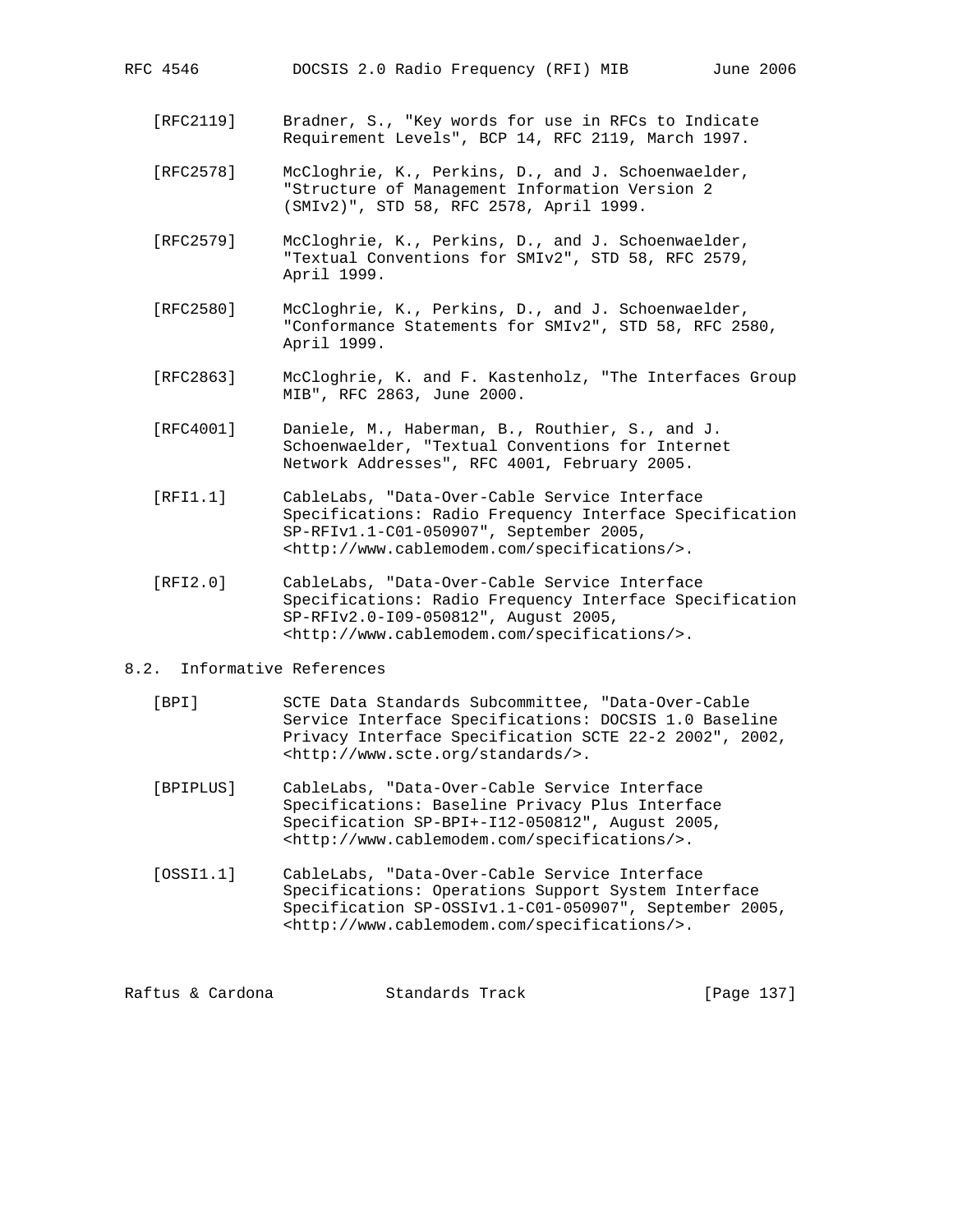RFC 4546 DOCSIS 2.0 Radio Frequency (RFI) MIB June 2006

- [OSSI2.0] CableLabs, "Data-Over-Cable Service Interface Specifications: Operations Support System Interface Specification SP-OSSIv2.0-I09-050812", September 2005, <http://www.cablemodem.com/specifications/>.
- [Proakis00] McGraw-Hill, "Digital Communications, 4th Edition", 2000.
- [RFC2670] St. Johns, M., "Radio Frequency (RF) Interface Management Information Base for MCNS/DOCSIS compliant RF interfaces", RFC 2670, August 1999.
- [RFC3410] Case, J., Mundy, R., Partain, D., and B. Stewart, "Introduction and Applicability Statements for Internet-Standard Management Framework", RFC 3410, December 2002.
- [RFI1.0] SCTE Data Standards Subcommittee, "Data-Over-Cable Service Interface Specifications: DOCSIS 1.0 Radio Frequency Interface Specification SCTE 22-1 2002", 2002, <http://www.scte.org/standards/>.

Authors' Addresses

 David Raftus ATI Technologies 340 Terry Fox Drive, Suite 202 Ottawa, Ontario Canada

 Phone: +1 613 592 1052 ext.222 EMail: david.raftus@ati.com

 Eduardo Cardona Cable Television Laboratories, Inc. 858 Coal Creek Circle Louisville, CO 80020 **TISA** 

 Phone: +1 303 661 3375 EMail: e.cardona@cablelabs.com

Raftus & Cardona Standards Track [Page 138]